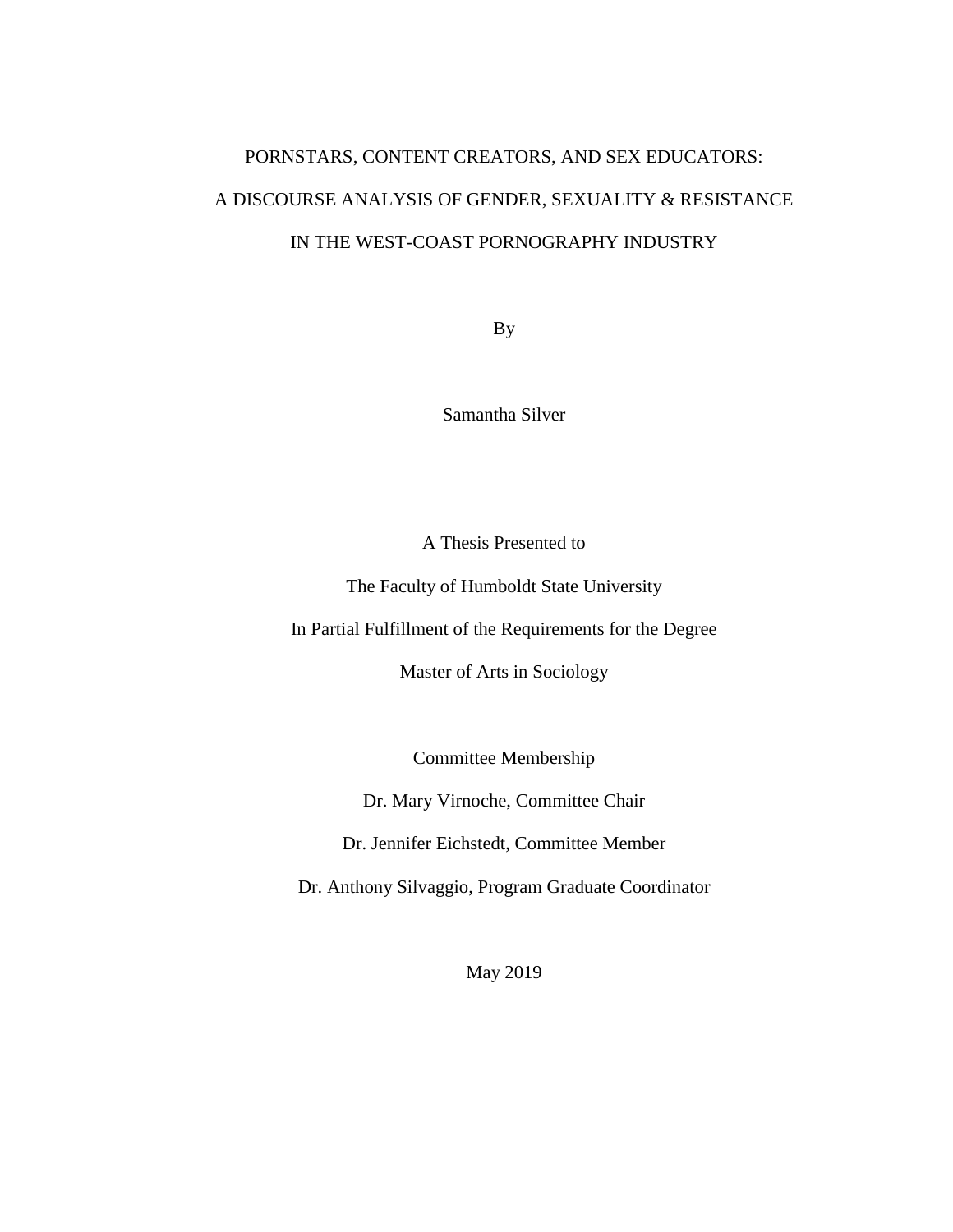#### <span id="page-1-0"></span>ABSTRACT

# PORNSTARS, CONTENT CREATORS, AND SEX EDUCATORS: A DISCOURSE ANALYSIS OF GENDER, SEXUALITY & RESISTANCE IN THE WEST-COAST PORNOGRAPHY INDUSTRY

#### Samantha Silver

Given the ease of Internet accessibility, the porn industry increasingly provides a common socialization medium for conceptions of gender, sex, and sexuality. For my master's thesis, I interviewed 10 industry film and video actors to better understand the processes through which their experiences are created. Interviews provided the data for a discourse analysis that considers systems of power that shaped actor interactions and core definitions of sex, gender, and sexuality. Hegemonic constructions of gender, femininity, and sexuality are pervasive in the industry; however, the industry also provides an arena for transformative discourse and disruption of hegemonic ideals. This research is important as it centers actor voices in providing insights into an industry that shapes actor lives and the everyday experiences of millions of viewers around the world. In particular, my work explores the extent to which actor experiences subvert, challenge or resist hegemonic definitions of gender, race, sex, and sexuality, as well as those that evidence reinscription of current ideologies. Actor experiences of gender, race, and sexualities were often congruent with hegemonic definitions. However, many participants expressed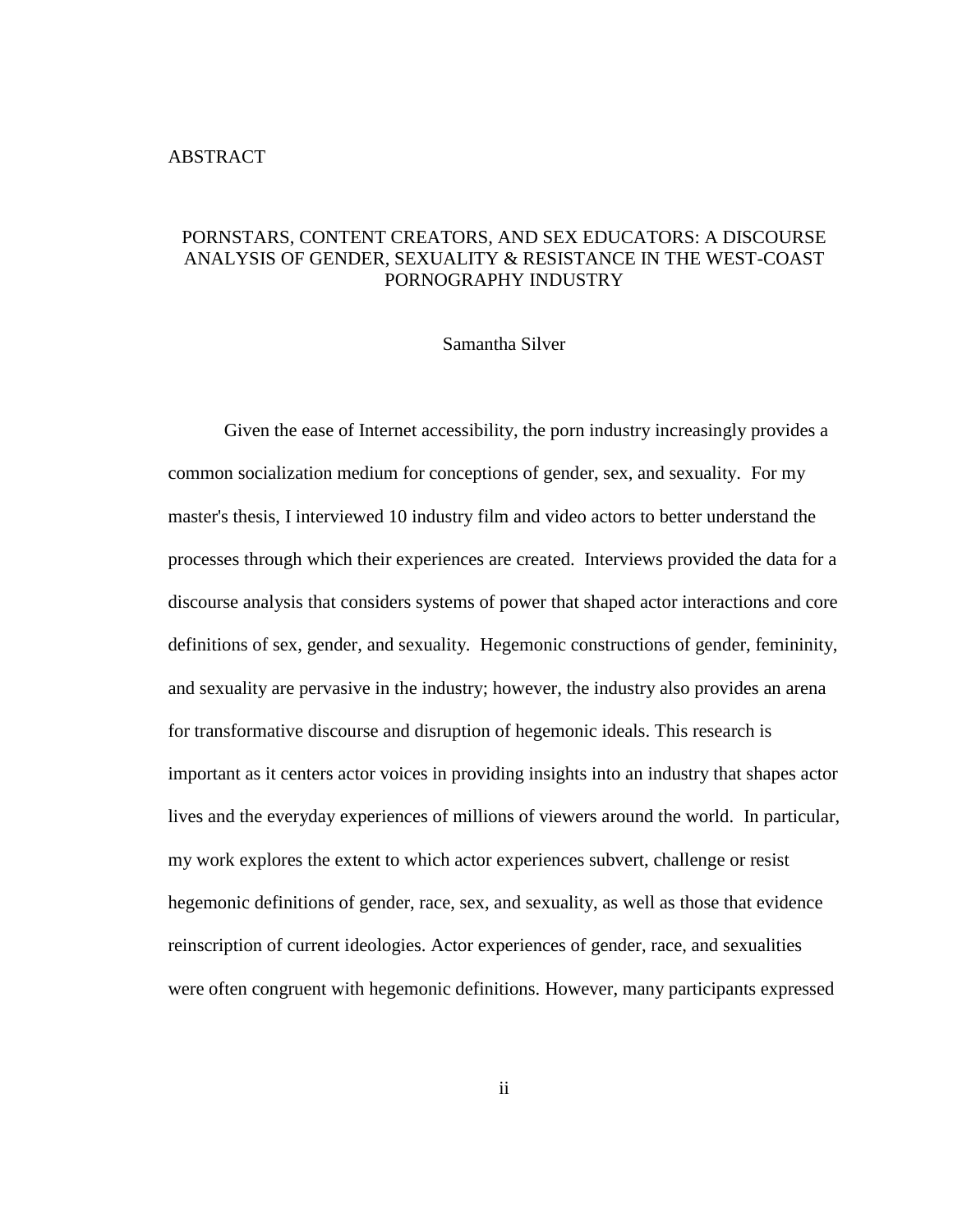that pornography has the potential to create new forms of knowledge and meaning related to gender, sex, sexuality, identity and more.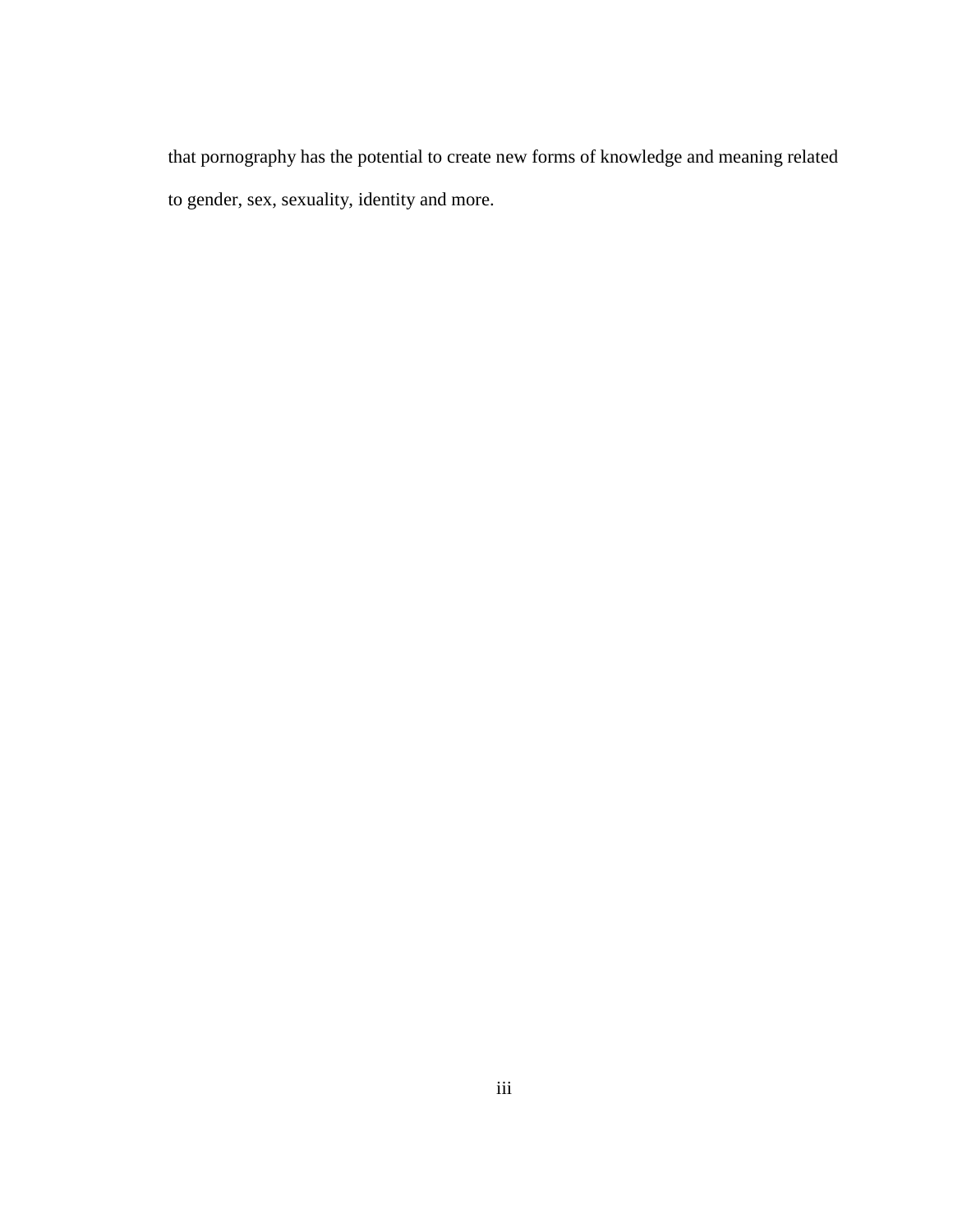#### <span id="page-3-0"></span>ACKNOWLEDGEMENTS

To begin, I would first like to thank all the members of the adult film industry who took time out of their days to talk to me, and participated in this research. Thank you for your honesty, insight, expertise, and opinions- the amount that I learned from you all is not limited to this thesis.

Thank you to my Chair, Dr. Mary Virnoche. From being your research assistant my first semester to working on this project with you- thank you for letting me into your office practically every week of the entire time I have been at this university. Thank you for answering my millions upon millions of questions, and supporting me through this entire process. Your patience, insight, and wisdom have been so greatly appreciated.

To the faculty of the Sociology Department at Humboldt State, thank you all. Thank you for letting me sit in on faculty meetings, valuing my insight, teaching various classes to me, allowing me into many of your offices when I had questions, and ultimately believing in me and supporting me.

Thank you to my dearest sociology friends, Vanessa Smith and Isaac Torres, I appreciate you both so immensely- without you two I would have lost my mind. Vanessa, thank you for your witty, raw humor and keeping me laughing through it all. Isaac, thank you for your perspective and reminding me to be a leaf in the wind. To my newest sociology friend Kellie Wilkerson, thank you for always being down for an adventure. Thank you all for holding space for me when graduate school (and life) got hard, for encouraging me, for laughing with me, and for being some amazing individuals.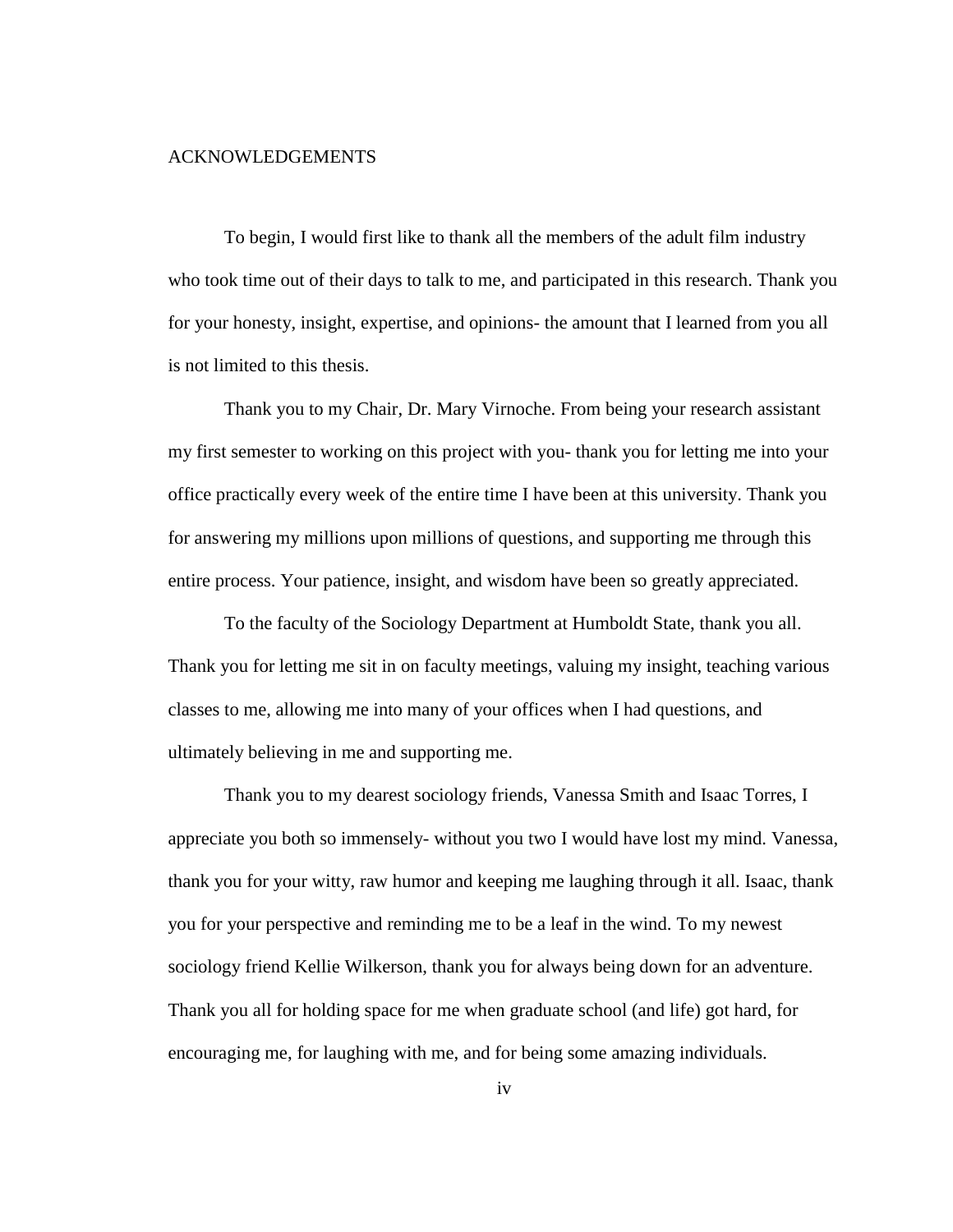And finally, thank you to my family. To my mom and dad- your undying love, support, and guidance have continued to be more than I could ever ask for. Thank you for supporting me through all my endeavors, letting me complain when things get tough, and reminding me that I can do it (and anything I set my mind to). To my siblings, Ryan and Lindsay- there aren't enough words; thank you for being the amazing people you both are. Thank you both for your love, support, and encouragement throughout this lifetime.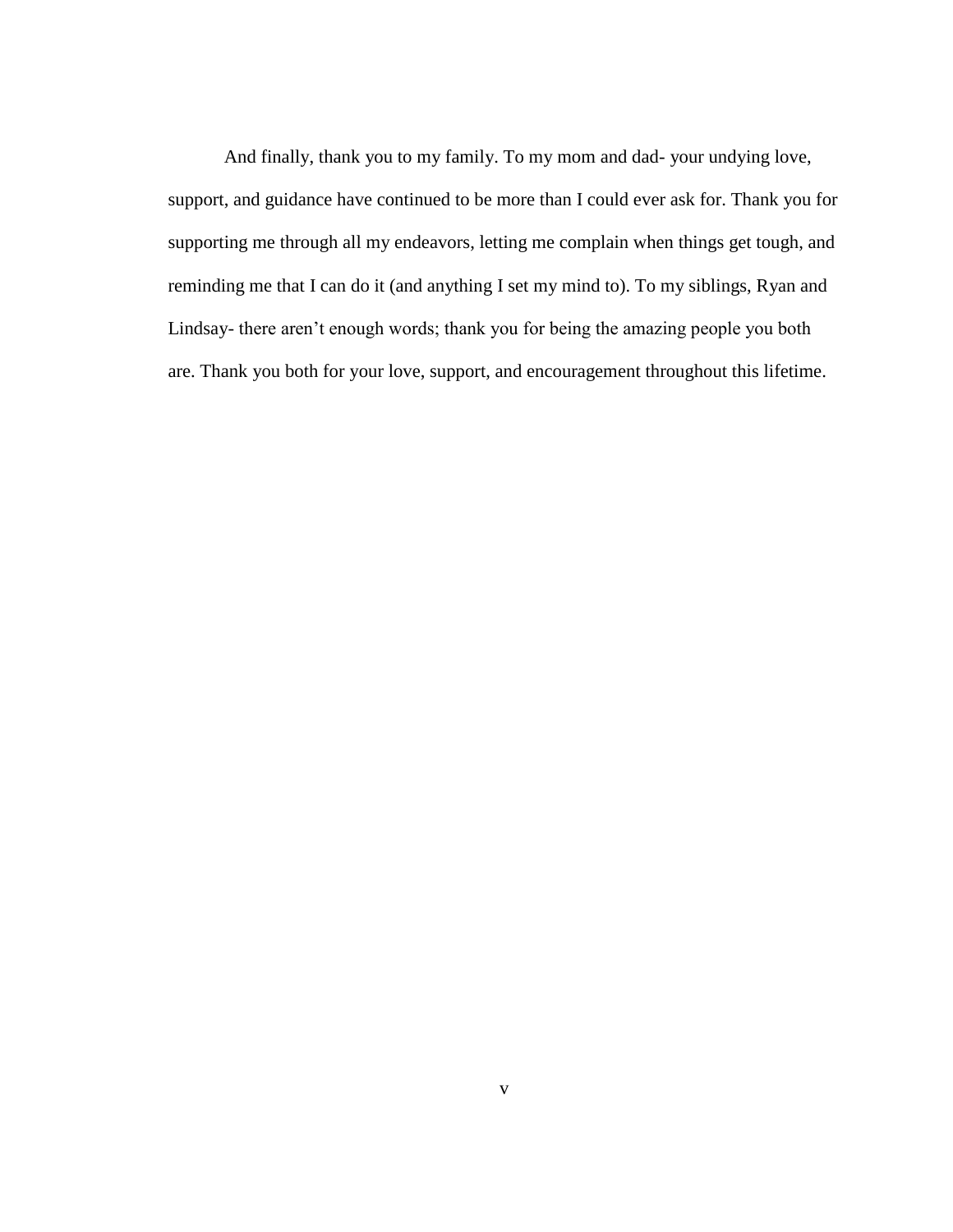# <span id="page-5-0"></span>TABLE OF CONTENTS

| CHAPTER THREE: FOUCAULT, FEMINIST AND QUEER THEORY  13                            |
|-----------------------------------------------------------------------------------|
|                                                                                   |
|                                                                                   |
|                                                                                   |
|                                                                                   |
|                                                                                   |
|                                                                                   |
|                                                                                   |
|                                                                                   |
| 42                                                                                |
| CHAPTER FIVE: HEGEMONY, RESISTANCE, AND DISCLOSURE 45                             |
| Maintaining Hegemonic Boundaries: "ci-shet white men to fulfill their visions" 46 |
| vi                                                                                |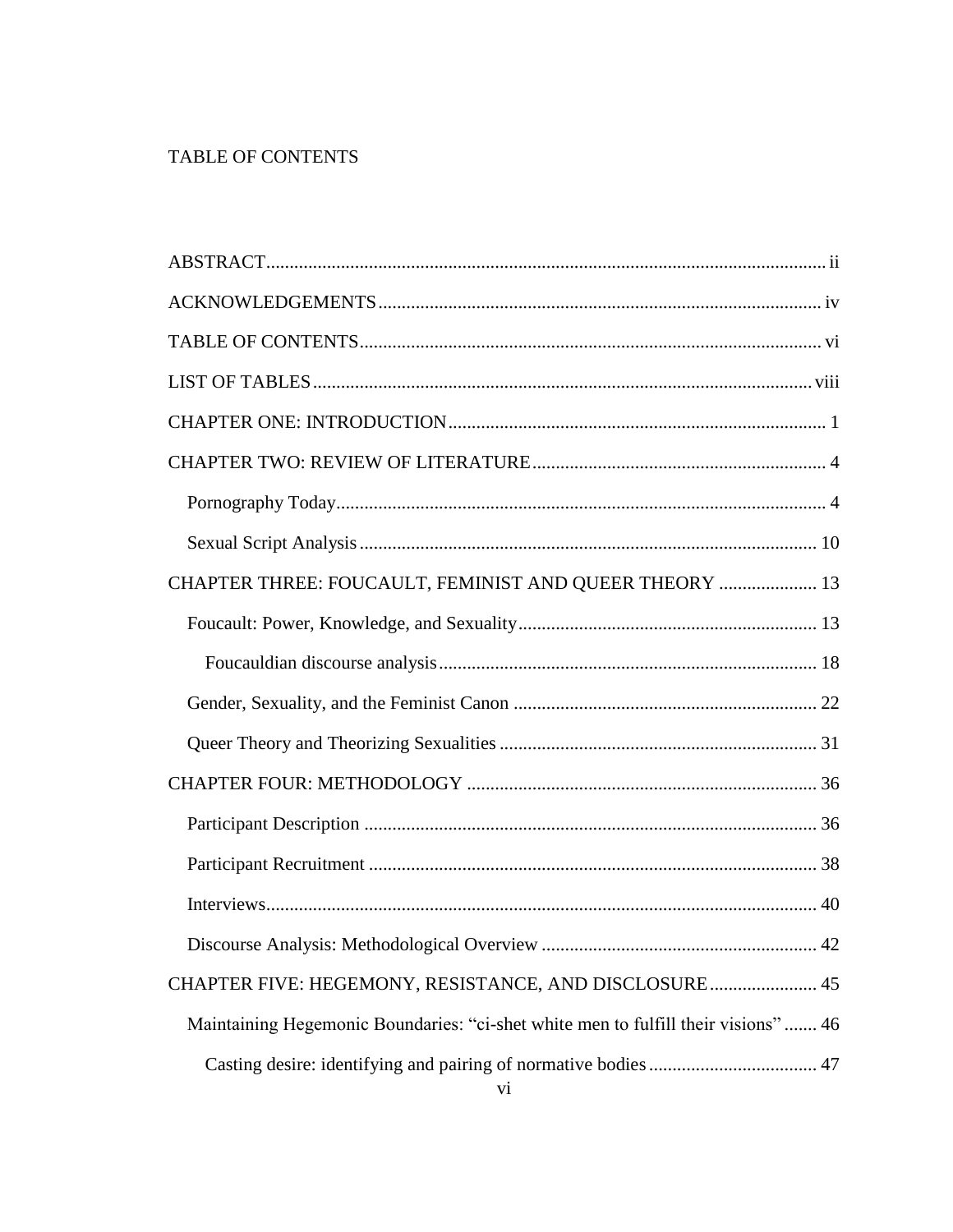| Tensions and contradictions of power: interracial scenes and bodies of color 51 |  |
|---------------------------------------------------------------------------------|--|
|                                                                                 |  |
|                                                                                 |  |
|                                                                                 |  |
|                                                                                 |  |
|                                                                                 |  |
|                                                                                 |  |
|                                                                                 |  |
|                                                                                 |  |
|                                                                                 |  |
|                                                                                 |  |
|                                                                                 |  |
|                                                                                 |  |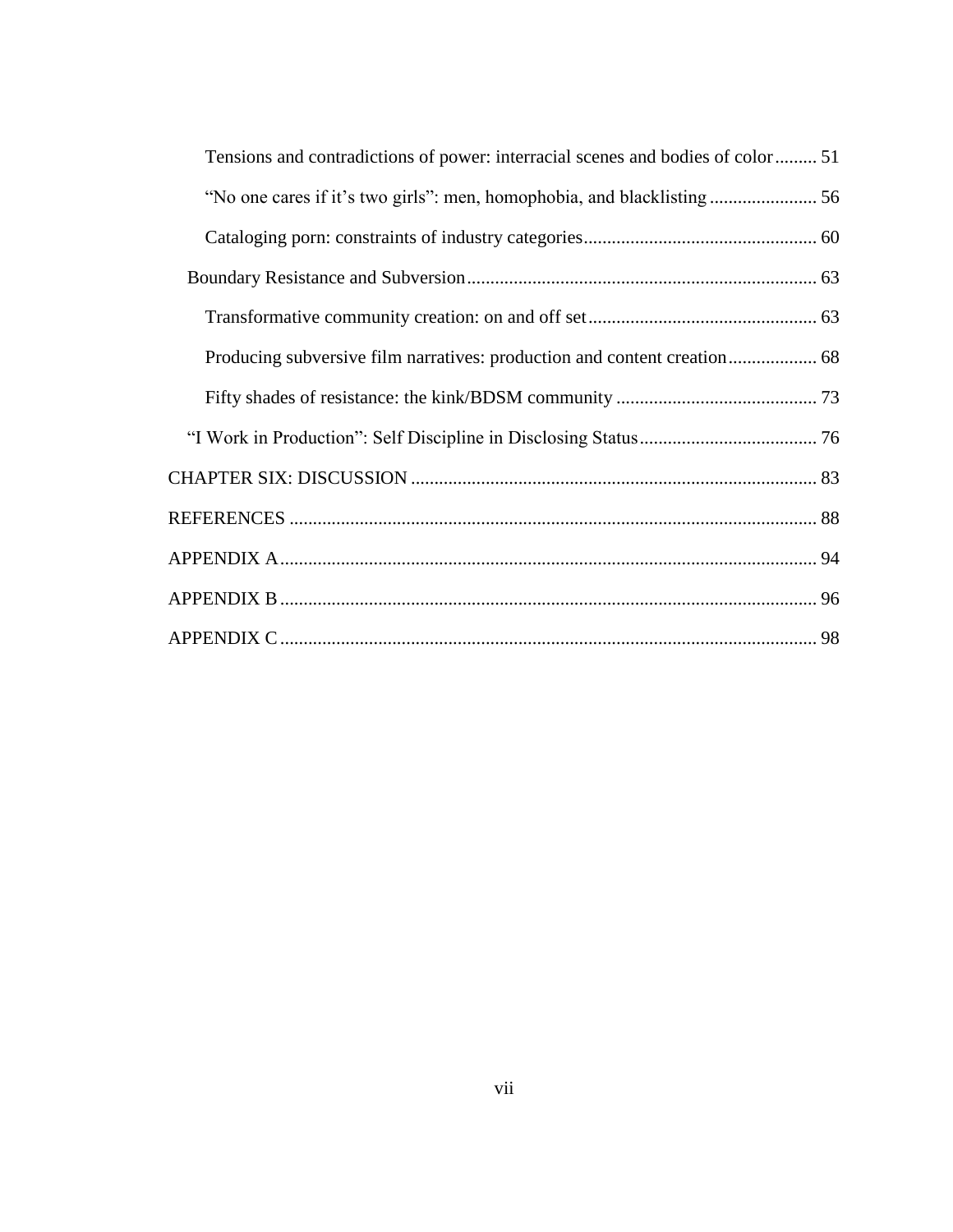# <span id="page-7-0"></span>LIST OF TABLES

|--|--|--|--|--|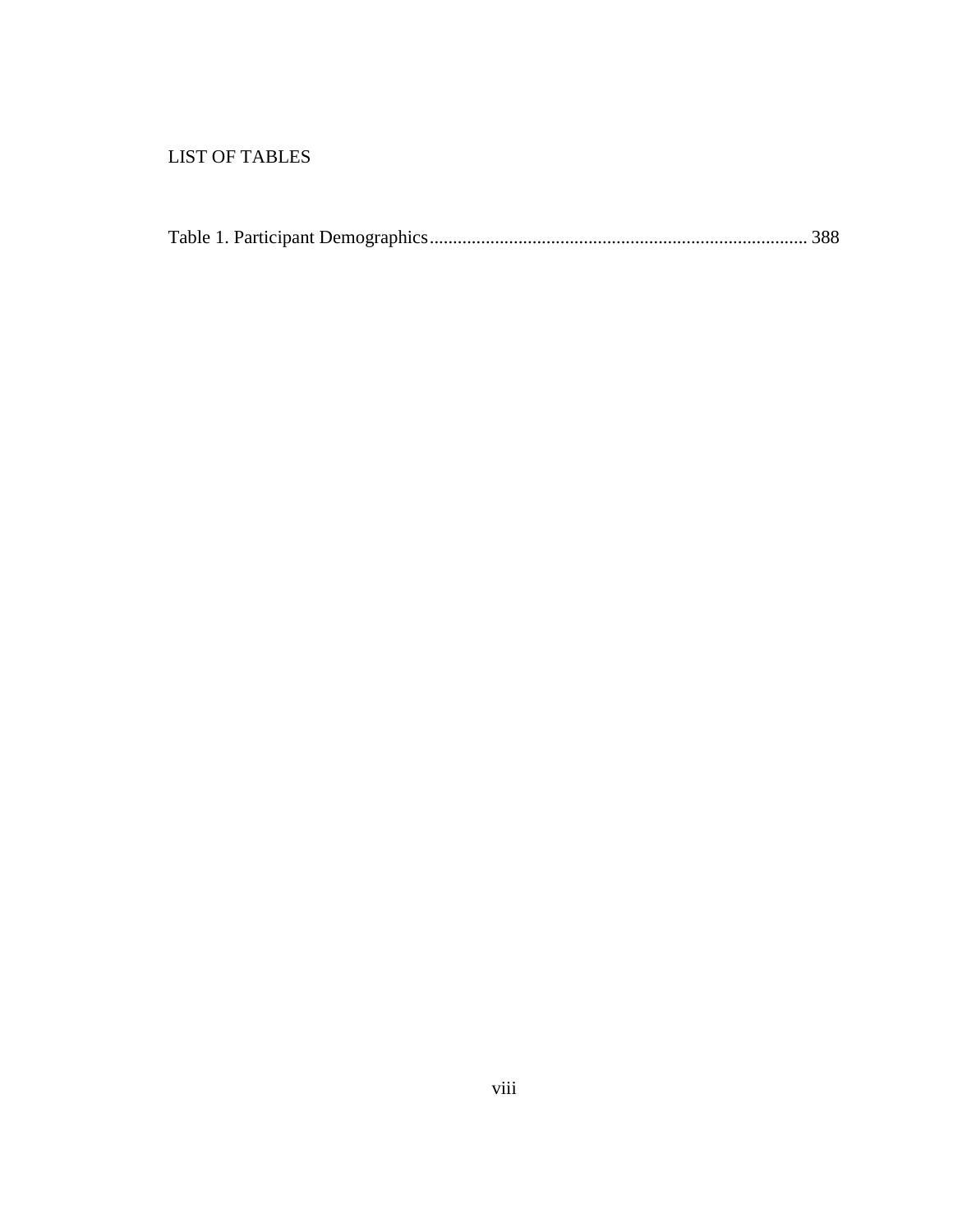## <span id="page-8-0"></span>CHAPTER ONE: INTRODUCTION

I grew up in the millennial generation and the wake of the internet explosion and the knowledge that sexually explicit material was just a few clicks away. Peers routed around Internet search history logs and access controls that parents tried to use to control their engagement with this taboo content. At the same time public education "abstinence or else" health curriculums created more hurdles for other frameworks for sexuality; instead, youth met an environment in which students were told to avoid sex at all costs and not have any questions about the topic. "If sex is the test, how else do you study besides watching porn?" my friend commented as we discussed the impact of internet pornography on our generation's conceptions of sex, sexuality, and gender.

Pornography is not something that is new: 4,000-year-old pornographic images were found carved into a wall in North-West China (Gayle 2013). However, pornography being free, online, and accessible essentially anytime and anyplace, is something new. Pornhub, one of the largest free porn streaming sites, has 81 million visits to its site per day, with roughly 50,000 searches occurring every minute (Review 2017). Additionally, this one website has so much free content, that every 5 minutes Pornhub transmits more data than the entire contents of the New York Public library's 50 million books (Review 2017). Being easier to access than ever, pornography has largely become one of the primary forms of sex education for young adults: young men and women view pornography and garner their understanding of what sex is supposed to look like, as well as the role of gender in experiences related to sex (Brown et al. 2017).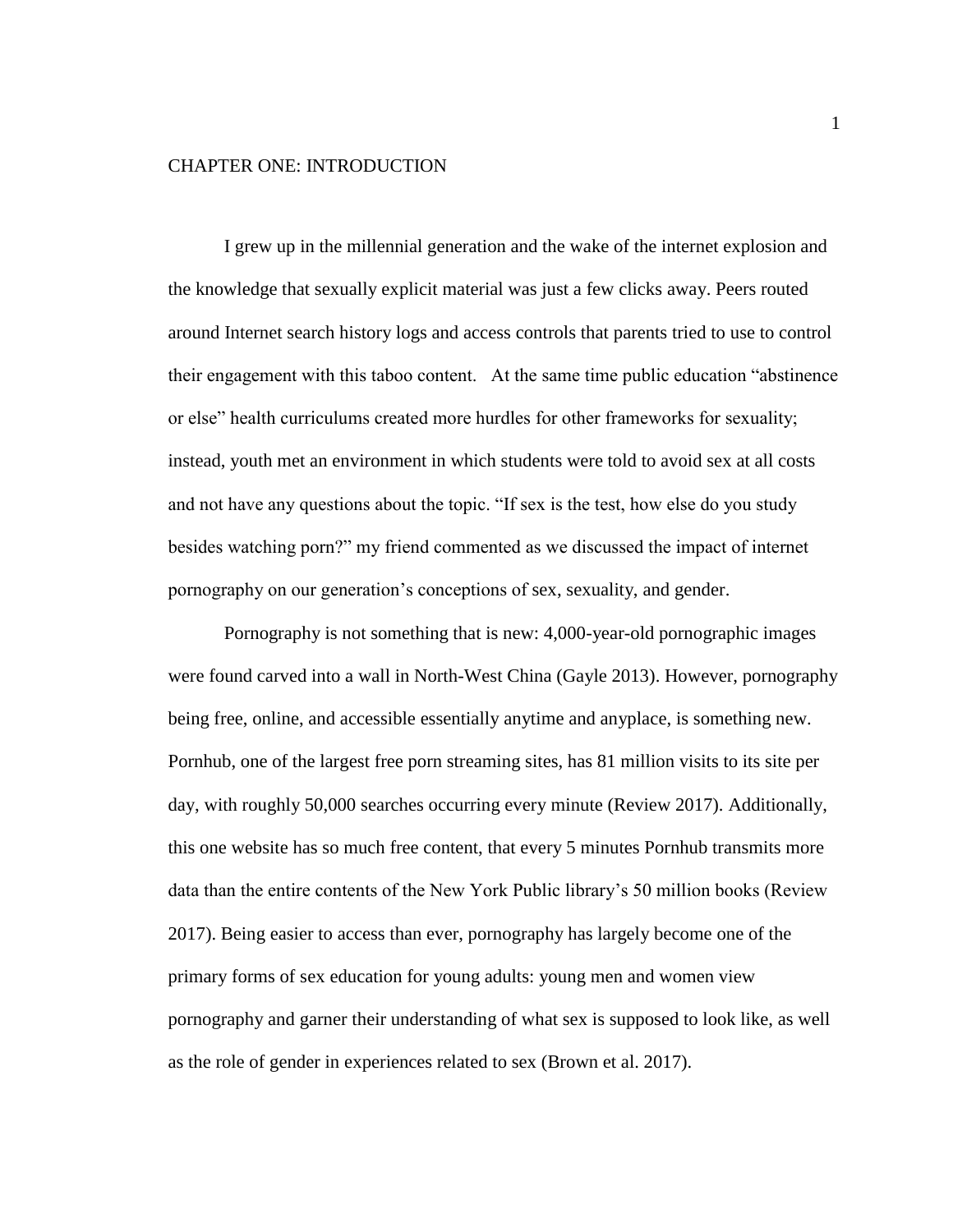The goal of my thesis is to analyze the discourse of those working in the porn industry to understand the ways in which their narratives of sex, gender, and sexuality have been shaped by the construction of knowledge that surrounds pornography and the ways in which actors carry out or disrupt dominant discourses. The individuals who work within this industry are central to the ways in which pornography is created, understood, and disseminated. I am particularly interested in the deployment of power in narratives of those actively engaged in the production of pornography, and the related construction of gender and sexuality in the discourse. Through conducting a discourse analysis of this specific subculture, I develop a nuanced analysis of the ways in which actors understand their experiences in relationship to each other, the industry, and outside discourses surrounding sex, gender, and sexuality. Through collecting these narratives and analyzing their discourse, I contribute to an archive of knowledge about pornography and provide a snapshot of a small segment of the industry fueled by internet mediums.

In Chapter Two, I provide a review of relevant literature pertaining to the research, perspectives, and methodologies utilized within sociological scholarship to study the world of pornography. After discussing the ways in which the research that has been conducted on pornography indicates both positive and negative impacts of pornography consumption, I theoretically position my research through an examination of feminist literature on pornography. Following this is an overview of the way in which queer theory is utilized to subvert hegemonic understandings, and how this process of "explosion" is utilized as a mechanism to analyze pornography content. Chapter Three concludes with a discussion of social theorist and philosopher Michel Foucault's work on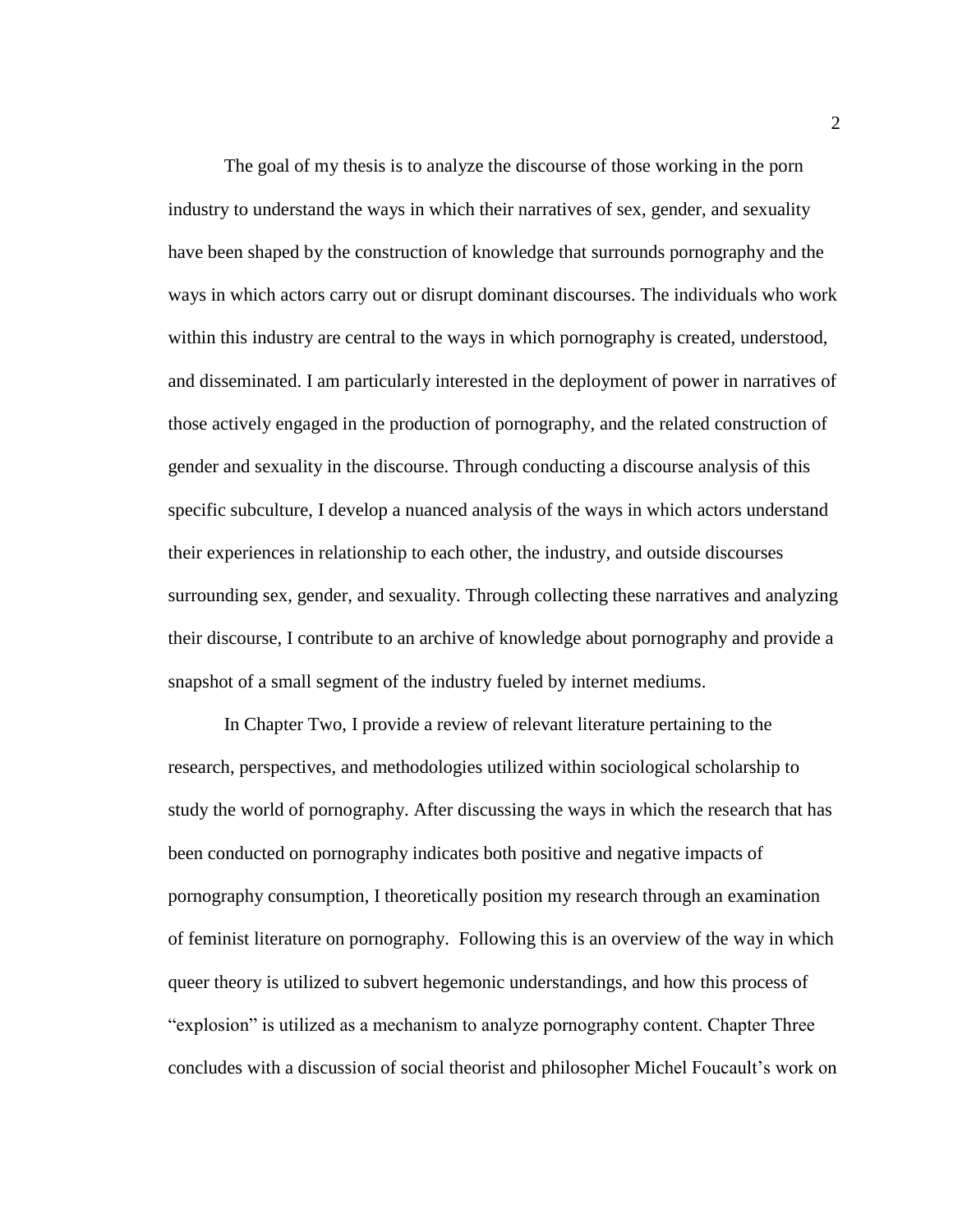power, knowledge, and discourse, and the way in which his work can be applied to the analysis of gender, sexuality, and by extension, pornography.

Chapter Four highlights the methodological processes used to conduct this research, from the way in which participants were recruited to participate in this research to the process of conducting semi-structured in-depth interviews. In Chapter Five, the findings and analysis of my research are presented. Chapter Five, therefore, provides an explanation and analysis of the emerging themes found through the in-depth interviews I conducted. Utilizing Foucauldian discourse analysis methods grounded in feminist and queer theory, I center systems of power as they relate to the current discourse surrounding pornography, and industry member's experiences within the industry. This thesis concludes with Chapter Six, which provides a discussion of the process of writing about the pornography industry, as well as how this research might provide the basis for future research conducted on the pornography industry and the members who work within it.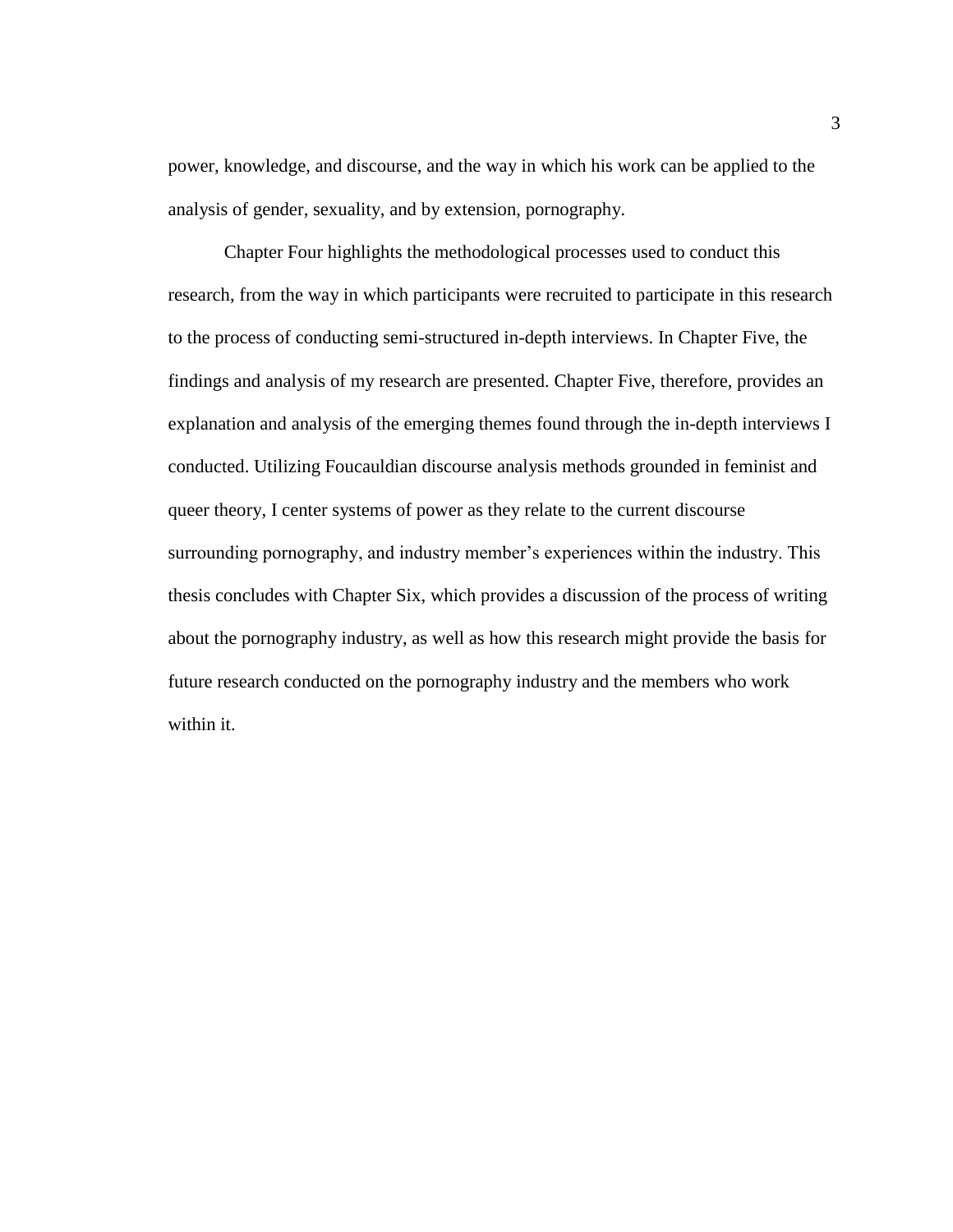## <span id="page-11-0"></span>CHAPTER TWO: REVIEW OF LITERATURE

Pornography has been a popular topic of academic research in attempt to understand the various impacts and implications that pornography has on the individuals who consume it as well as our society (Gorman 2014, Peter and Valkenburg 2018). In this chapter, we examine the existing academic scholarship surrounding the topic of pornography. Typically relying on quantitative methods, academic scholarship on pornography focuses on the impacts that the consumption of pornography has on collegeaged individuals. Academic research has highlighted both negative and positive impacts of the consumption of pornography, as well as the ways in which the consumption of pornography socializes individuals to the types of acceptable sexual scripts one is allowed to follow.

# <span id="page-11-1"></span>*Pornography Today*

Pornography in contemporary academia is typically understood as "as professionally produced or user-generated pictures or videos (clips) intended to sexually arouse the viewer" (Peter and Valkenburg 2016:1015). The main type of research that is conducted on the topic of pornography typically utilized quantitative methodologies, such as online surveys, in order to understand pornography and its impacts on consumers (Gorman 2014; Peter and Valkenburg 2016). From the 1990s- present, researchers have most typically used surveys to analyze the correlation between consumption of pornography, and impacts on their behaviors, attitudes, and beliefs surrounding topics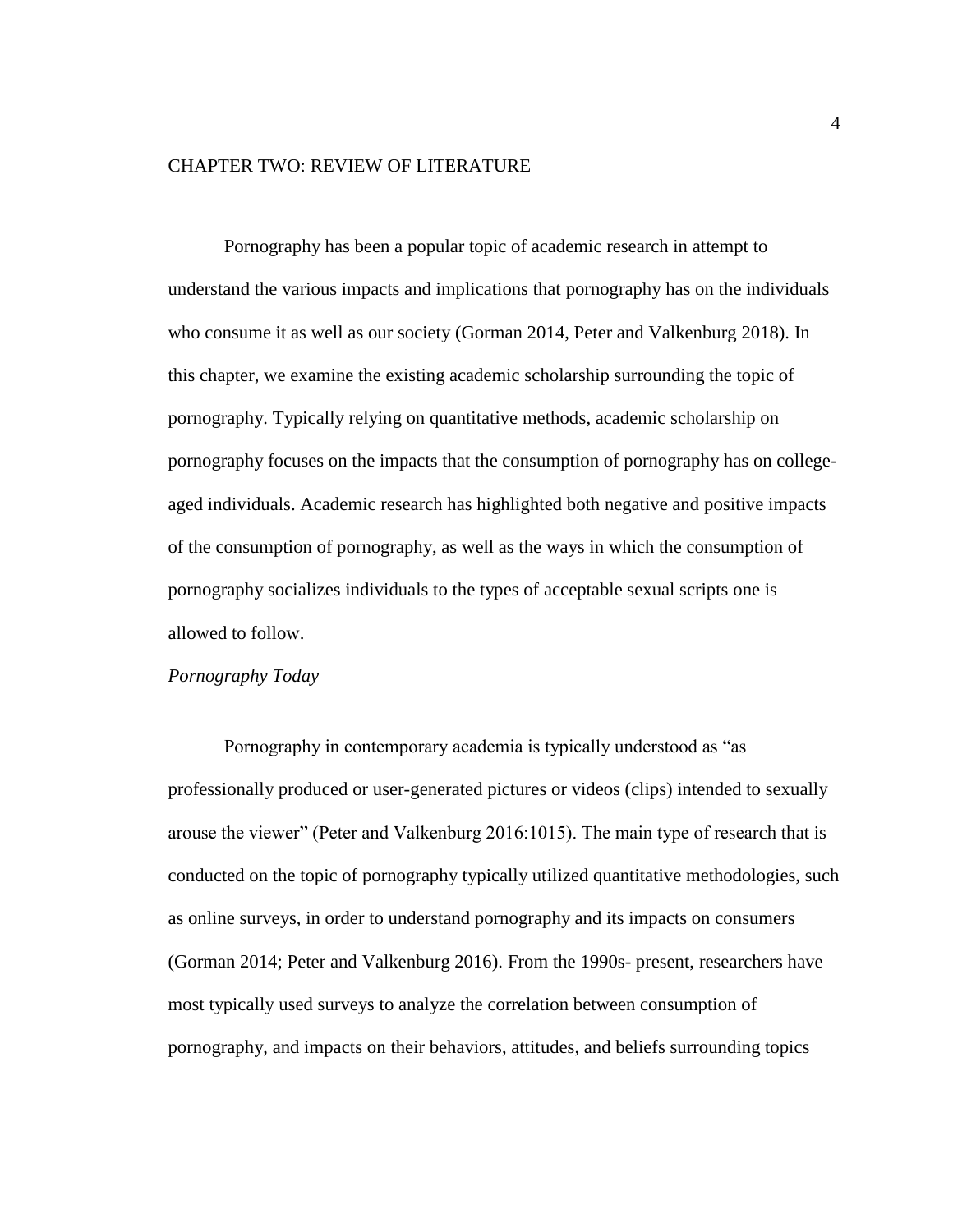such as sexual permissiveness and rape myth acceptance (Gorman 2014; Peter and Valkenburg 2016). Research conducted that focuses on adolescents/young adults usage of pornography tend to look at the impacts of consuming pornography on the sexual behaviors of this age group (Peter and Valkenburg 2016; Bay Cheng 2013). Young college attending adults were often the subject of research on the topic of pornography because they are of legal age to be consuming pornography, and their presence within a university setting makes it easier for researchers to focus on recruiting participants (Peter and Valkenburg 2016). Researchers "typically relied on surveys to study the issue, similar to research on other sensitive issues" (Peter and Valkenburg 2016:1017). However, this means that there is little to no research conducted on individuals who consume pornography who are not typical college age, who are less educated or of different socio-economic status (Gorman 2014).

In regards to college-aged individuals, empirical research has largely highlighted the ways in which the underlying motivations for individuals that choose to consume pornography may be different, but has found that there are consistent themes among the impacts of this consumption, such as reinforcement of gender-stereotypical beliefs of sex and gender, as well as greater likelihood to accept permissive sexual attitudes including sex with multiple partners (Brown, Durtschi, Carroll and Willoughby 2017; Peter and Valkenburg 2016; Weinberg 2010). The research focuses almost exclusively on the consumers of pornography, as opposed to the individuals who participate in creating it.

The quantitative research highlighted a research tension between positive and negative impacts of the consumption of pornographic materials; negative impacts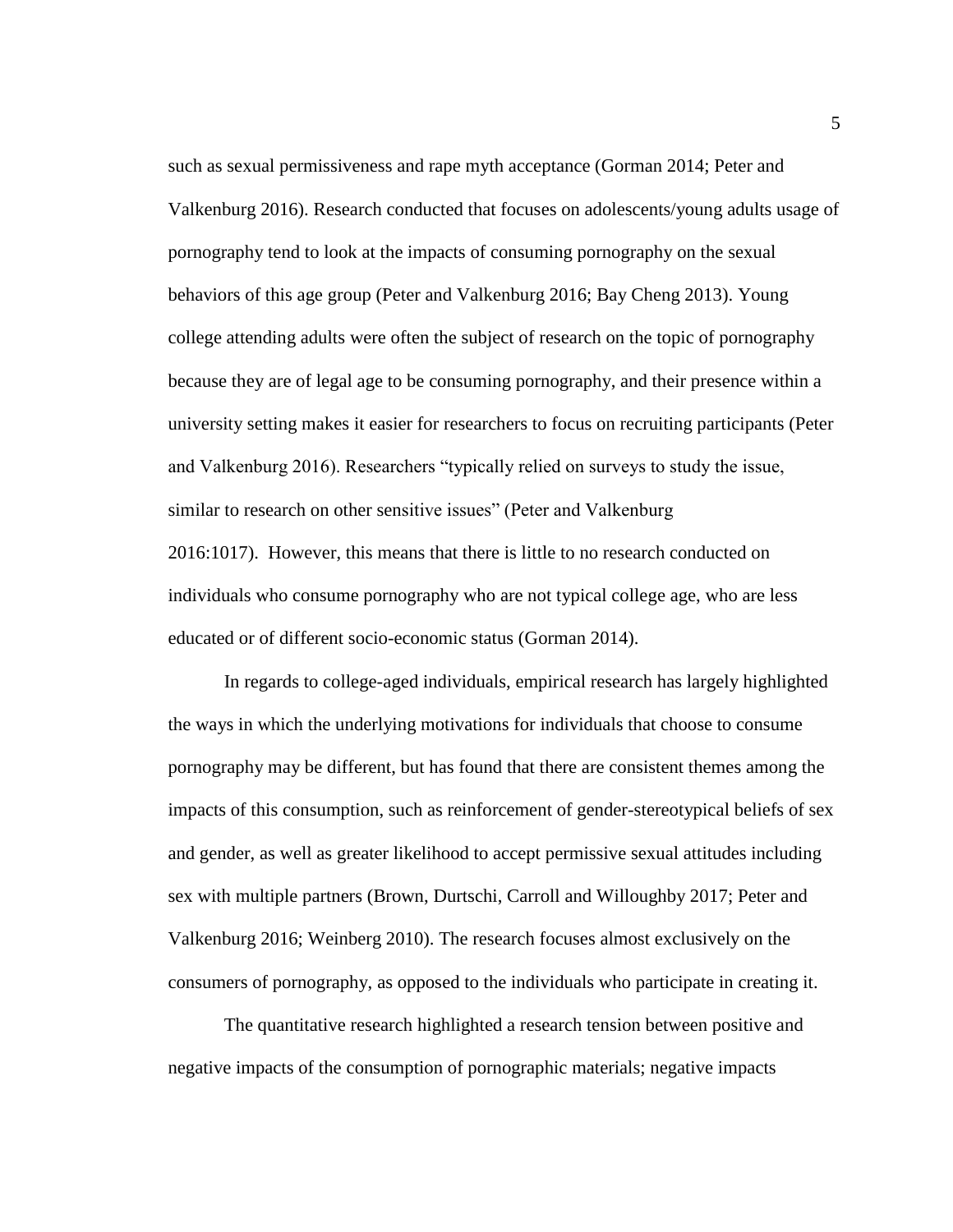research focus on increased consumer participation in risky sexual behaviors, as well as a greater acceptance of misogyny and rape myths (Peter and Valkenburg 2016; Foubert, Brosi and Bannon 2011). The work on risky sexual behaviors points to increased viewer likelihood of multiple sex partners or extramarital sex. As a result, the outcomes are framed as a "public health concern" to the extent that they encourage unsafe sex practices (Crawford 2007). The construction of pornography as a public health concern helps further the widespread notion that the consumption of pornography has detrimental effects for society at large, even though the perceived outcomes could still include safe sex practices (Crawford 2007).

In addition to the public health concerns highlighted in pornography research, pornography has also been linked with misogynistic content, and as a result, understood as perpetuating rape myths and rape cultures particularly among male consumers (Crawford 2007; Gorman 2014; Allen, Emmers, Gebhart and Giery 1995; Malamuth, Hald and Koss 2012). Pornography has been described as "intentional acts of sexual domination or even degradation" against females who participate in porn, and as a result, consumption of pornography is linked to greater acceptance of violence against women (Malamuth, Hald and Koss 2012:428). Cowan and Dunn (1994) found that men who were frequent pornography consumers were at relatively high risk for sexual aggression, as opposed to individuals who reported "hardly" or "never" consuming pornography. Other researchers (Foubert, Brosi and Bannon 2011) surveyed 62% of the fraternity population at a Midwestern public university on their pornography viewing habits. They found a correlation between consumption and fraternity member willingness to contribute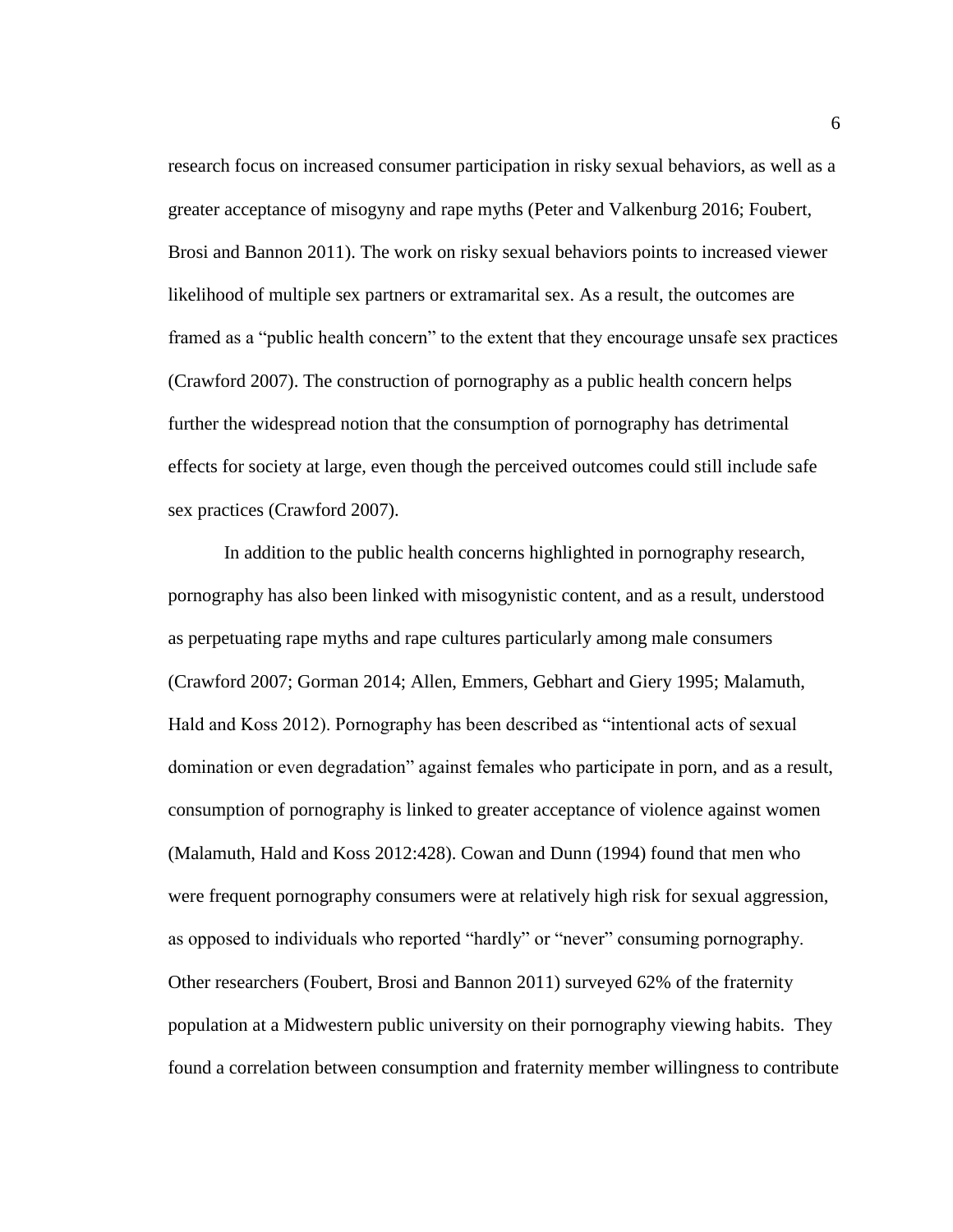to rape: "men who viewed pornography were significantly less likely to intervene as a bystander, report an increased behavioral intent to rape, and are more likely to believe rape myths" (Foubert, Brosi and Bannon 2011:212).

Past research worked to highlight the various ways in which the consumption of pornography is detrimental to the individuals who participate and work within this industry, and as a result, that negativity is transmitted into the effects it has on its consumers (Boyle 2011; Gubar 1987). Correspondingly, past research focused on the negative impacts of pornography on the individuals who work in the industry, centering industry actor experiences as being adopted from existing worker exploitation discourse. Boyle (2011) and Ciclitira (2004) highlighted abuse of female pornography performers, such as exploitation and coercion to participate in sexual acts they were not comfortable with. Often times when women experience assault or violence on a pornography set, it dismissed and is seen as just part of their working conditions (Boyle 2011). Additionally, research highlighted the degradation of female actors to ensure male satisfaction, rather than focusing on female satisfaction or even comfort (Gubar 1987; Malamuth and Ceniti 1986).

More recent research considers "positive" implications of pornography consumption and the framing of it as positive is linked to a wider general acceptance of casual sex and diverse sexualities. Research conducted by Carroll, Padilla-Walker, Nelson, Olson, McNamara, and Madsen (2008) surveyed 813 participants recruited from six college sites across the United States to understand the impact of pornography on sexual attitudes and behaviors. This research indicated that, overall, young adults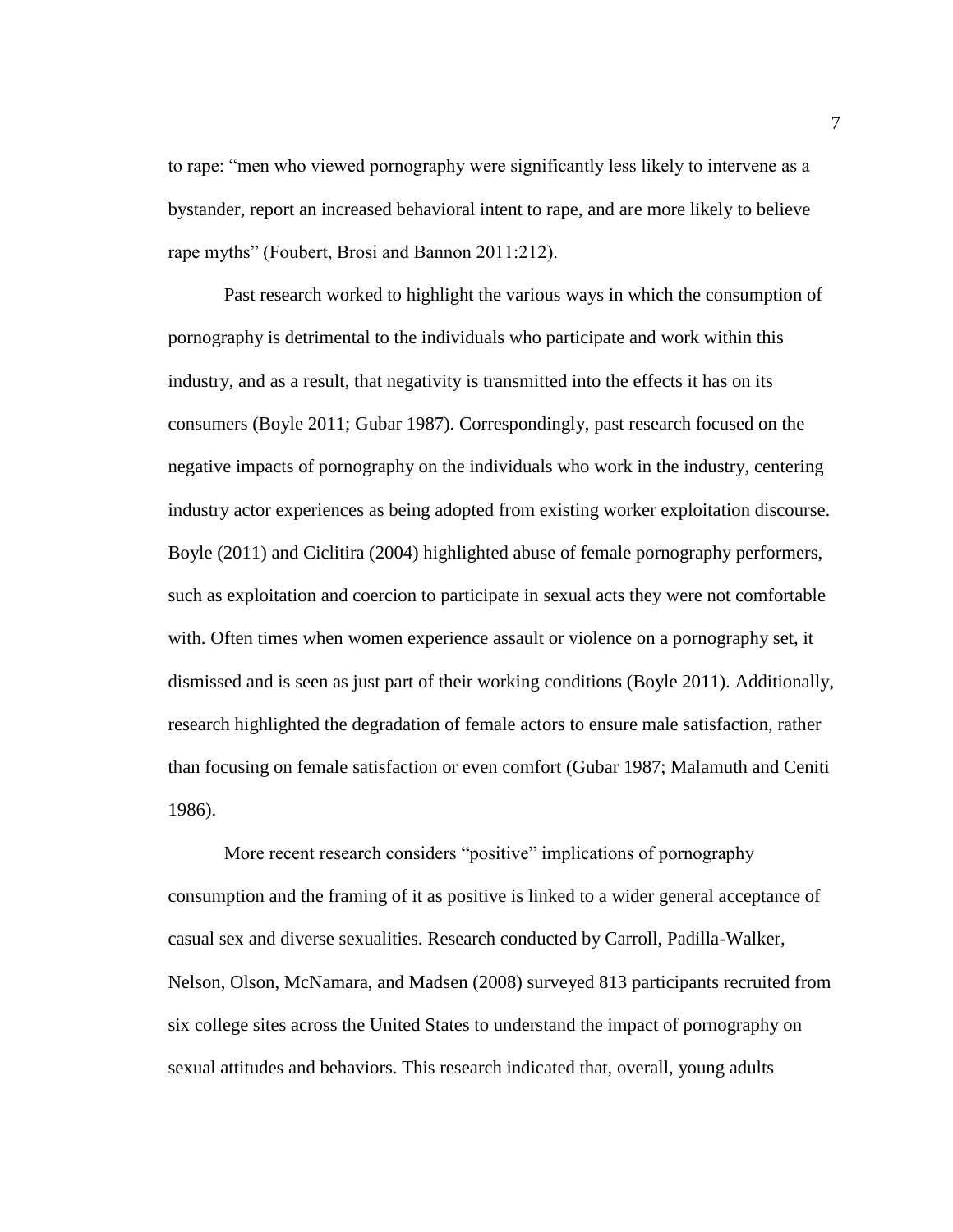considered pornography consumption to be an acceptable behavior; furthermore,

consumption of pornography did not impact young people's understandings of marriage, parenthood, and other forms of relationships (Carroll et. al. 2008). Increasingly academic research supports the notion that individuals who consume pornography are more likely to self-report having positive attitudes regarding sex, where positive attitudes are defined as not finding the pornographic material to be threatening, inappropriate or distorting the images of men and women. (Crawford 2007; Franczyk, Cielecka & Tuszyńska-Bogucka 2014). Research indicates that individuals who consume pornography are more likely to self-report having positive attitudes regarding sex (Crawford 2007; Carroll et al 2008). These results indicate both moving towards a more sexually progressive society, as well as attempting to understand the impacts of pornography at the individual level rather than the societal level (Crawford 2007; Weinberg 2010).

The "third person effect" explains how research can find that individuals can believe that pornography is detrimental to society, while still having self-reported positive views regarding sex (Pariera 2015). The third person effect posits that people typically presume media to have a stronger negative influence on others than it does on themselves (Pariera 2015). This means that individuals are more likely to believe that pornography will negatively influence other members of society, whether or not that individual member is negatively affected (Pariera 2015). This could indicate why there is an area of conflict within the literature and research surrounding the impacts of the consumption of pornography.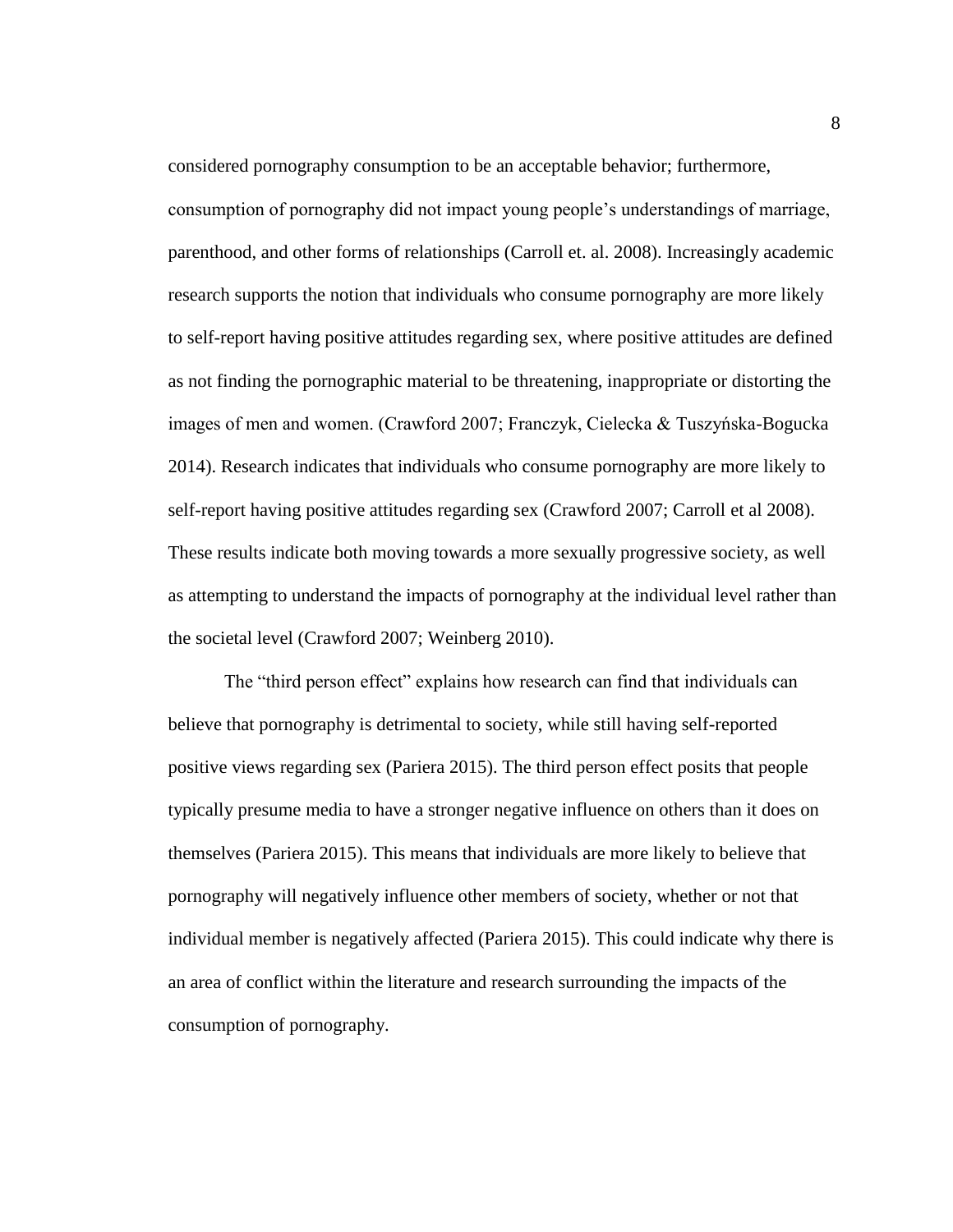There is a small segment of pornography research that does look at industry member experiences; however, that research often focuses on negative experiences. Chauntelle Tibballs is one of the few academic researchers that used qualitative research methods including ethnography and in-depth interviews to explore changes in "women's incorporation and opportunities for participation in the United States' adult film industry ...since the 1950s," as well as changes in content (Tibballs 2015:168; Tibballs 2010). Tibball's work explored the "processes shaping changes over time via an exploration of the development of women adult film industry workers' occupational incorporation and opportunities for participation" (Tibballs 2010:171). Tibballs explored the changes in the relationship between producers, consumers, and regulators of the pornography industry. Tibballs argued that their work is important to pornography research as it studied "more representative components of the industry," as well as highlighted "a vast array of working persons" (Tibballs 2010:175).

As previously mentioned, Tibballs work is unique because it focused on including pornography industry voices into the academic scholarship surrounding the topic. Regardless, it is evident that the topic of pornography has been a popular topic of academic research due to the potential impacts it can have on those who consume it. The quantitative research that has been conducted on the topic helps to highlight the way in which pornography also acts as an agent of socialization in terms of teaching members who consume it about appropriate modes of sexuality, gender portrayal, and more.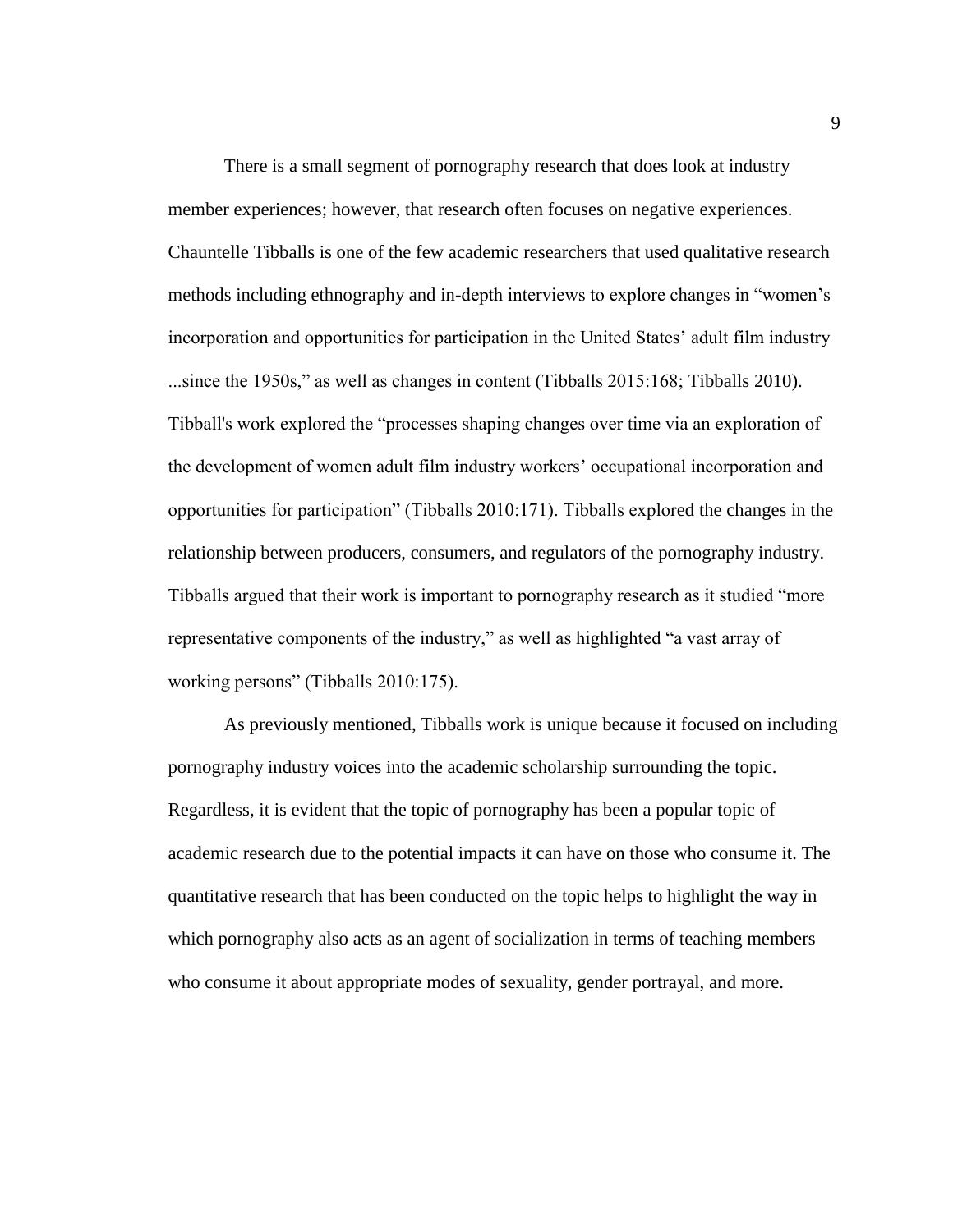<span id="page-17-0"></span>Sexual script theory, introduced by sociologists Gagnon and Simon (1973, 2003), offers a new understanding of the human sexual activity that analyzes sexuality as being cultural, historical, and socially constructed as opposed to biologically based (Gorman 2014; Frith and Kitzinger 2001). Understandings of sex, sexuality and sexual behaviors are constructed socially through the incorporation of "individualistic and cognitive assumptions" of what sexuality looks like (Frith and Kitzinger 2001:211). Sexual script theorists understand "sexual encounters as learned interactions that follow predictable sequences or scripts" (Frith and Kitzinger 2001:212). As a result, sexuality and human sexual behavior are learned based on the culturally, historically and socially available messages that "define what 'counts' as sex, how to recognize sexual situations and what to do in sexual encounters" (Frith and Kitzinger 2001:213).

Sexual scripts are often times congruent with what larger society deems as being sexual, and as a result, sexual scripts serve to dictate what heterosexual activities are defined as acceptable. (Frith & Kitzinger 2001; Gorman 2014). Sexual script theory acknowledged that "without the proper elements of a script that defines the situation, names the actors, and plots the behavior, nothing sexual is likely to happen," and highlighted the importance of the way in which sexuality and human sexual behavior are identified and portrayed (Gorman 2014:30). As a result, sexual scripts are essential to be able to understand the relationship and directionality of the relationship that exists between the exposure to sexually explicit material and individuals' understandings of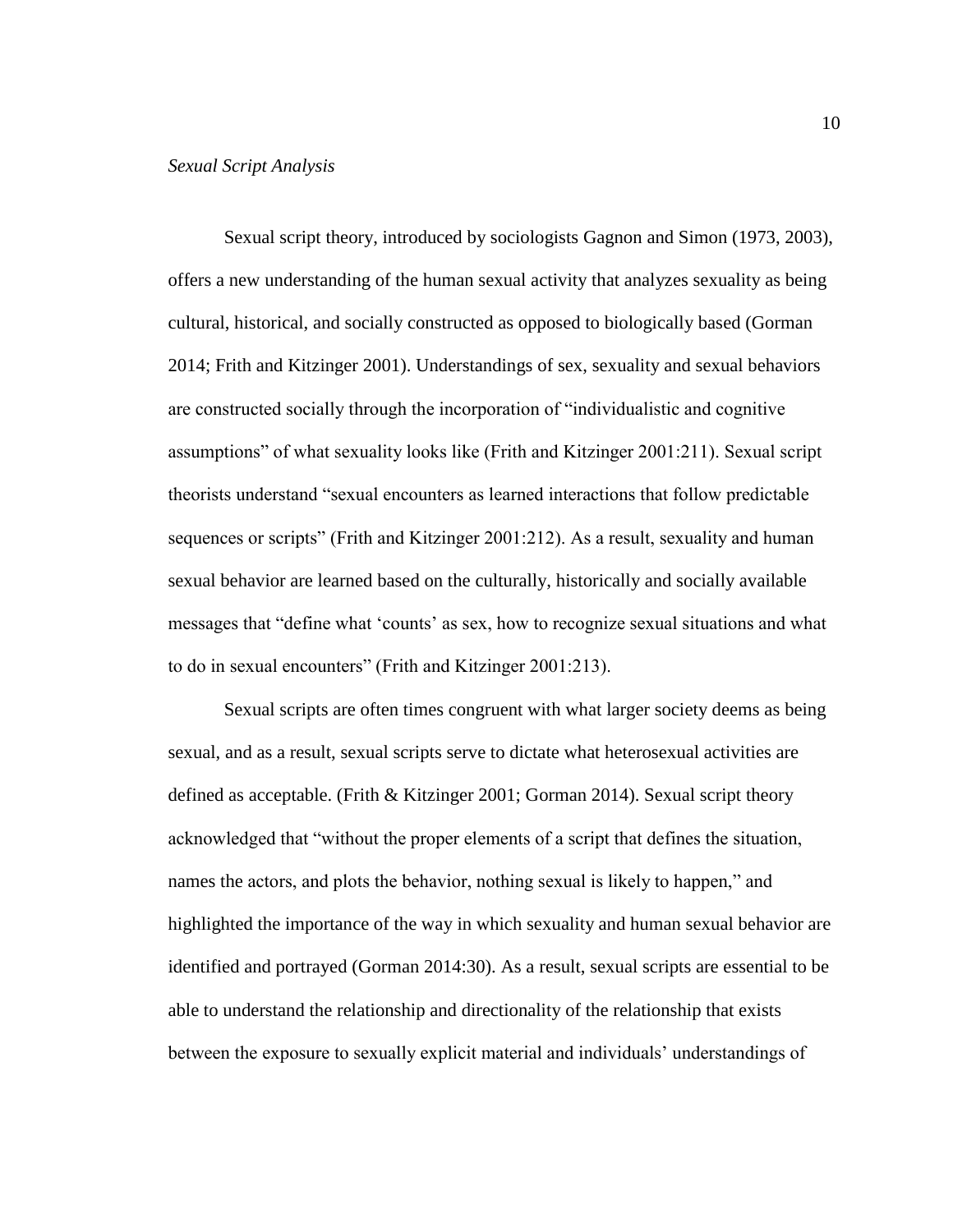sexuality and human sexual behavior (Gorman 2014).

Pornography, both in pictures or video clips, serves to create visual texts with the power to elicit a visceral response from its viewers (Cruz 2013). While pornography is created with the intention to sexually arouse the viewer, pornography also creates visual texts outlining what is and is not acceptable sexuality, sexual relations or gender expressions (Cruz 2013). Pornography, due to its widespread accessibility on the internet, has ultimately become the form of primary exposure to sex and sexuality for young adults; young men and women view pornography and garner their understanding of what sex is supposed to look like, as well as the roles the various genders should play out during sex (Peter and Valkenburg 2016, Boies and Knudson 2004). "Pornography has migrated from the liminal spaces at the margins of society (such as seedy stores and dingy theatres) to influence the mainstreams of society and become a central motif in its lifestyle and couture" (Langman 2008: 658). Since pornography has been able to move towards mainstream society, the visual texts and messages that it produces are now reaching more and more individuals. Additionally, due to a lack of adequate and effective sexual education for members of society, these visual texts often times serve as the basis for the understanding that individuals develop in regard to their own sexuality.

Pornography portrays "ready-made perceptions of a fulfilling intercourse, healthy sexuality and an acceptable deviation from the norm," thus creating and outlining supposed rules for power and pleasure (Gorman 2014:10). Situations played out in pornography are perceived as sexual because they already fall in line with society's sexual scripts and are a reflection of larger sexual scripts that already exist within society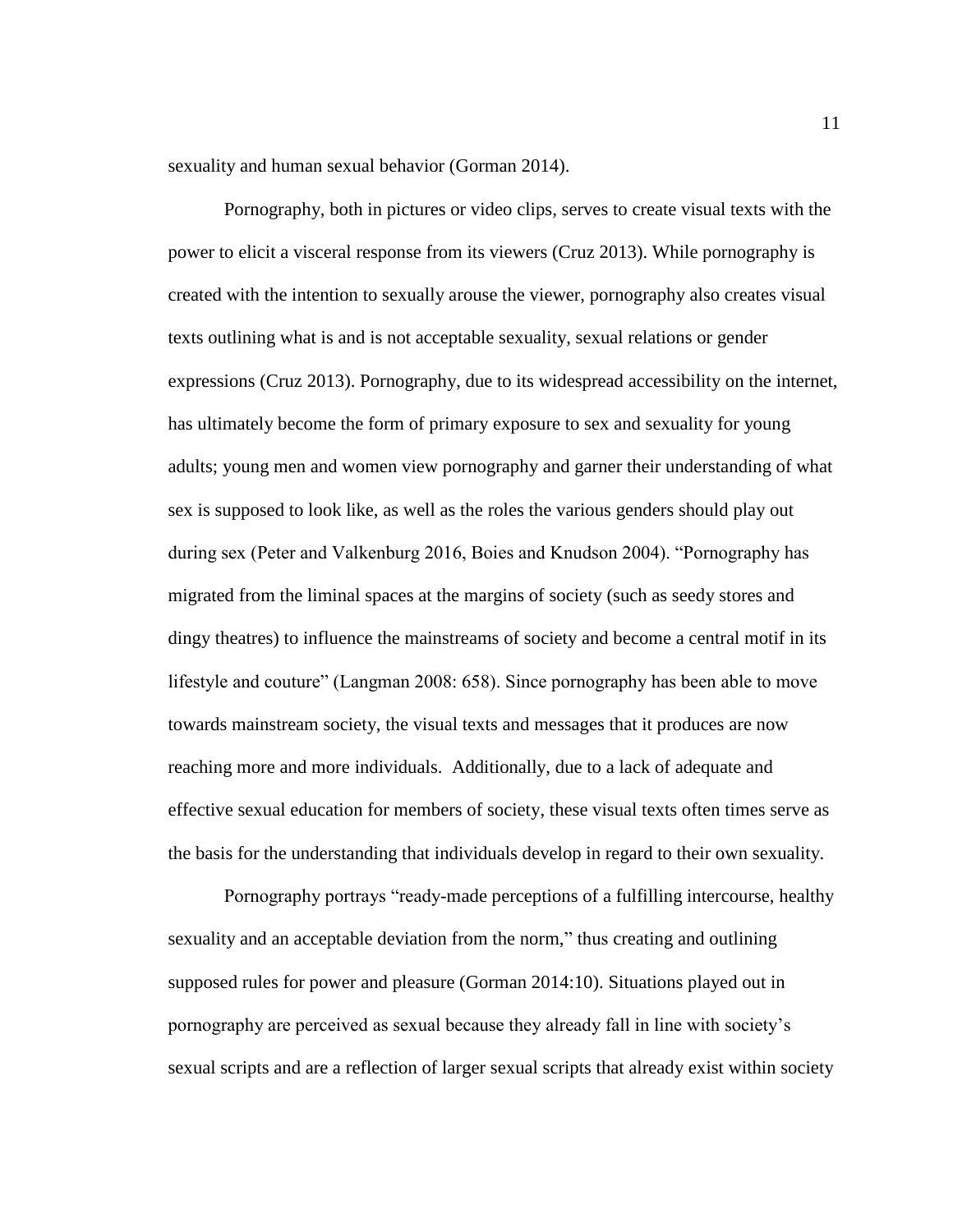(Gorman 2014). Often times it is understood that pornography enforces stereotypical gender roles during sexual intercourse, such as male domination and female subordination; it also can encourage violence against women in certain instances (Ciclitira 2004; Peter and Valkenburg 2016). Research indicates that there is, in fact, a correlation between viewing pornography and the type of sexual acts that participants, in turn, end up engaging in and finding arousing (Morgan 2011, Peter and Valkenburg 2016). Pornography, as a result, has the ability to create a form of "conditioned sexuality" in line with those that are depicted in pornography scripts (Aydemir 2016). Often times, the sexual acts and behaviors that are depicted in pornography shape the behaviors and attitudes of the consumers of pornography (Peter and Valkenburg 2016).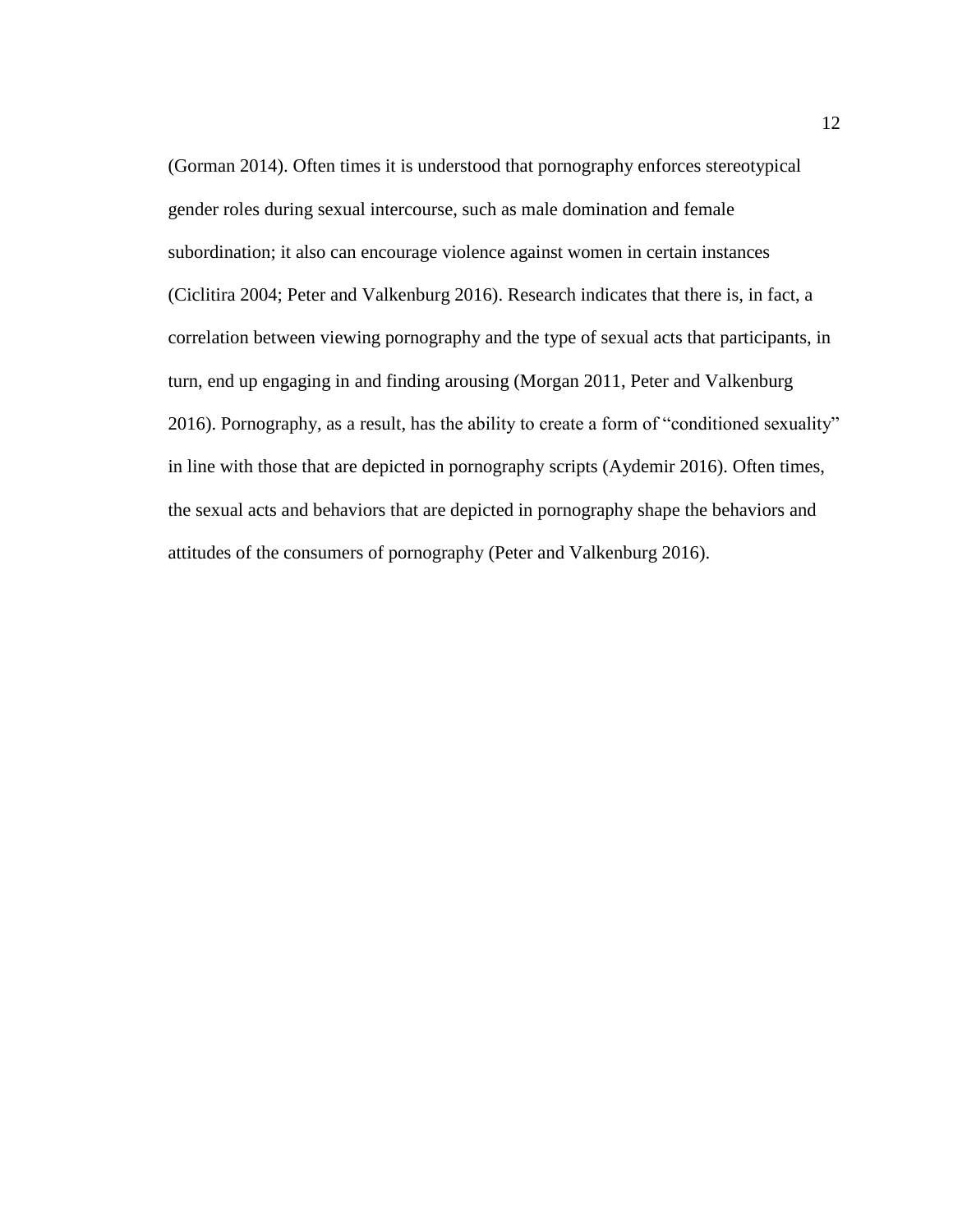## <span id="page-20-0"></span>CHAPTER THREE: FOUCAULT, FEMINIST AND QUEER THEORY

In this thesis, I apply a Foucauldian lens to my analysis of the discourse of porn industry members and their experiences in the production of knowledge surrounding concepts such as sex, gender, and sexuality. In doing so, I adopt an exploration of power underlying narratives, as well an interest in queering sex, gender, and sexualities. Drawing on sensitizing frameworks informed by the history and development of queer theory, of which Foucault informs, this chapter seeks to illuminate the ways in which this framework comes together to inform a discourse analysis. As a result, this chapter begins with an exploration of Michel Foucault, his theoretical positioning's, and the way in which this influenced the conception of the Foucauldian Discourse analysis as a qualitative method. Following the description of discourse analysis is an examination to the way in which feminist and queer theory conceptualize, understand and analyze hegemonic constructions of gender, and sexuality, as well as the way in which these theoretical canons can be applied as a means to analyzing the topic of pornography. *Foucault: Power, Knowledge, and Sexuality*

<span id="page-20-1"></span>Michel Foucault (1926-1984) was an extremely influential and transformative French thinker and scholar whose work is largely regarded as being a part of both the structuralist and post-structuralist movements who largely helped to influence, and expand the theorization of sexuality. He examined a wide range of topics such as sexuality, prisons, methodology and psychiatry, allowing his work and theorizations to

13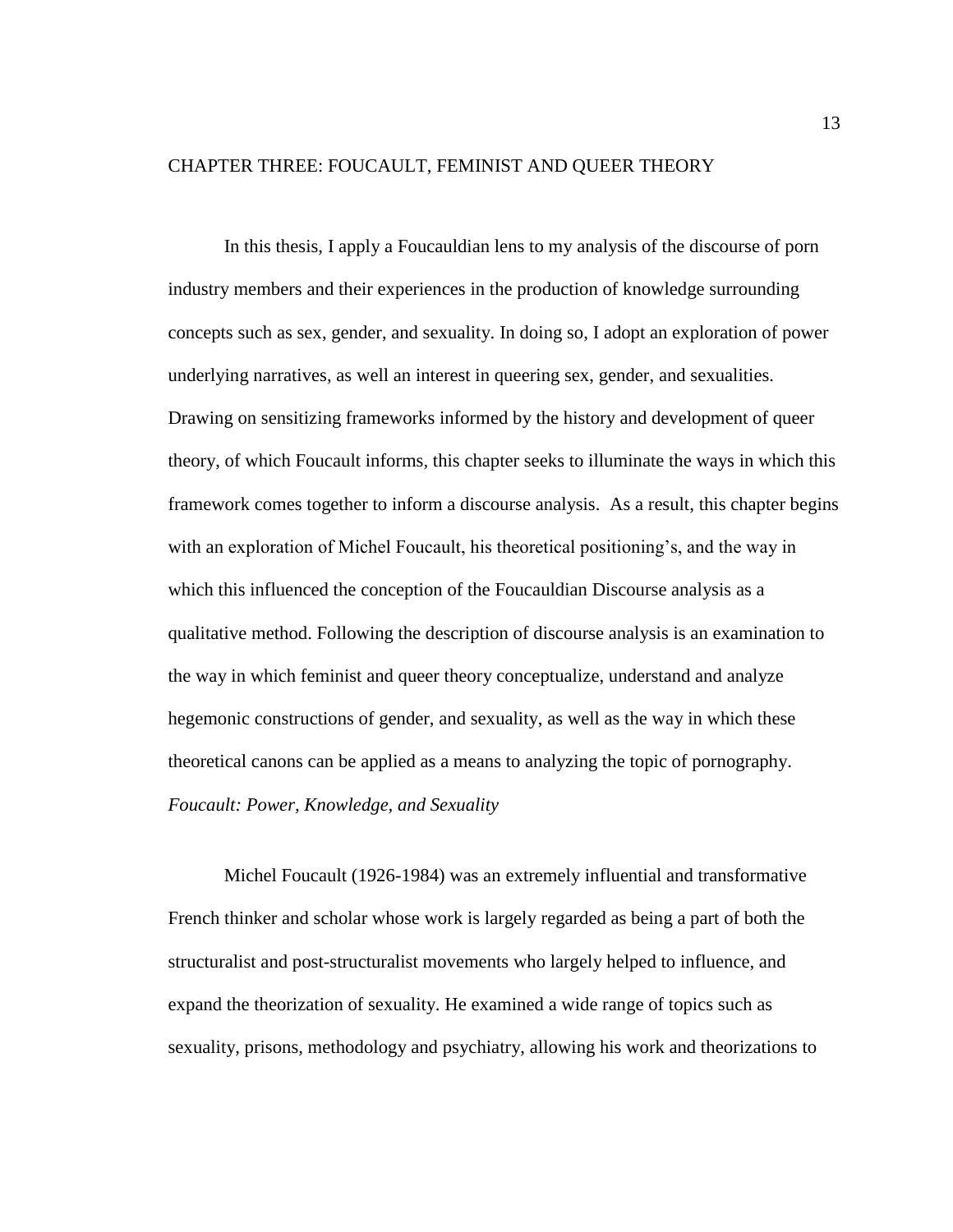have an interdisciplinary impact. Foucault was also concerned with understanding the relationships between power and knowledge as a means of social control. Foucault's work, analysis and theories are tools through which one can examine social and political institutions and their practices, formations and evolutions as they exist within any given historical period (Murdocca 2014).

Foucault's theoretical work and analysis was largely concerned with how human beings were "placed in power relations which are very complex", and how he theorized this subsequently created a need for a theory of power (Foucault 1982:778). He felt that human beings were objects of transformation, discipline, and power (Foucault 1977, Hall 2001, Foucault 1977). Power, as understood by Foucault, is a productive force within society in the sense that it "shapes and guides all social relations" (Murdocca 2014:6). Power is not limited to one, centralized force within society; alternatively, power exists as an intricate network of operations that controls the conduct of individuals within a given society (Murdocca 2014). One of the ways in which power and power relations are enforced throughout society is through the bodies of the individual members of that society.

According to Foucault, we inhabit a disciplinary society that is influenced by two distinct forms of modern power: sovereign power and disciplinary power. Sovereign power is power that is considered to be "brutal, direct, and exact" and is typically administered by a ruler or a sovereign (Foucault 1975:780, Murdocca 2014). Disciplinary power is "ordered, regulatory" and rather than being administered outright, is the result of the surveillance practices that exist within society. Once individuals exist in an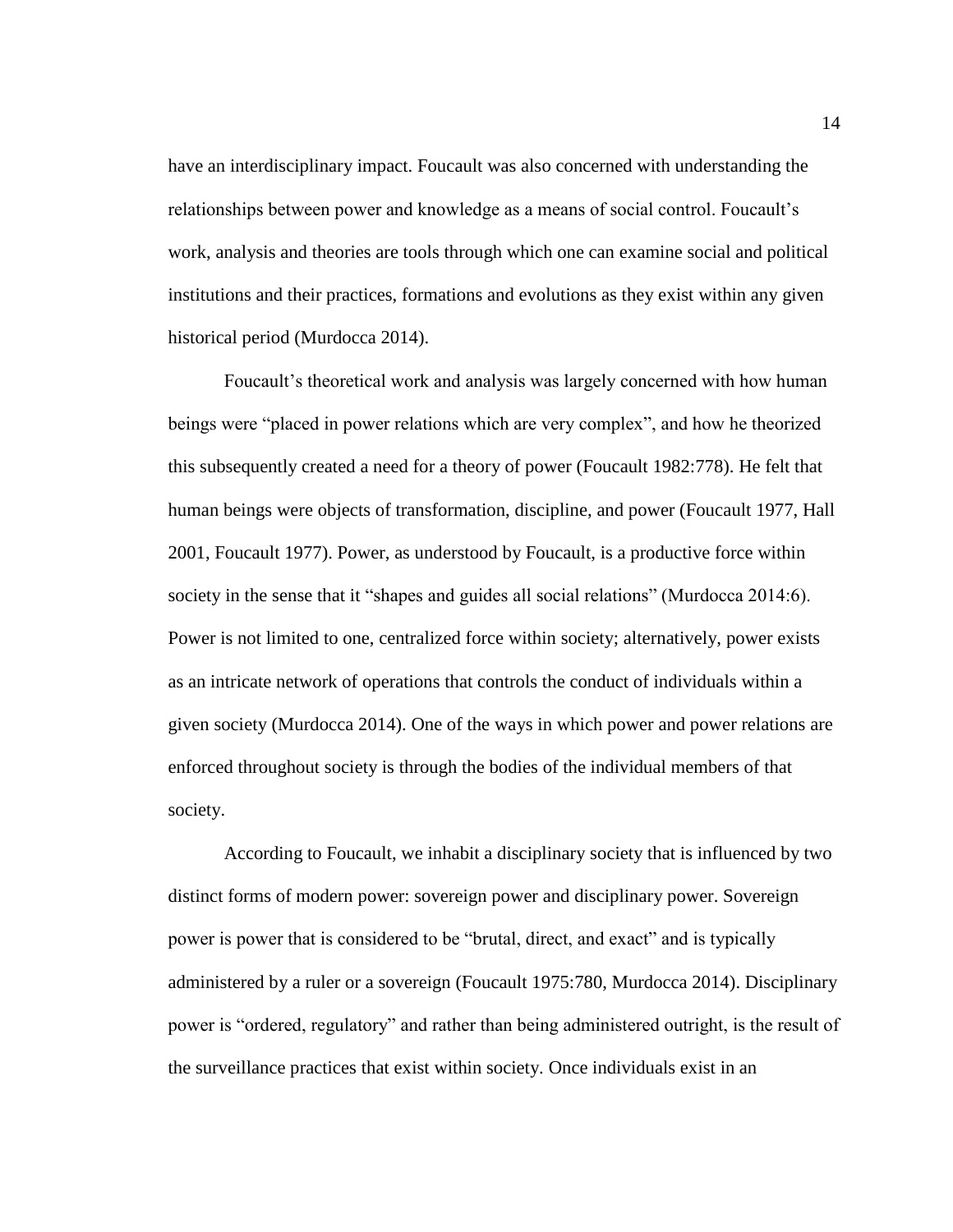increasingly disciplinary society, they begin to internalize those values and ultimately, begin to self-discipline in accordance with the rules and regulations of that society (Foucault 1975, Murdocca 2014). As a result, disciplinary power works to "produce bodies, practices, and subjectivities that, while not reducible to a particular political domain, nevertheless, bear the imprint of a given interest and logic, including the patriarchy" (Green 2010:326).

As understood and described by Foucault, power does not exist in isolation, rather, "power is situated among many social practices and is interwoven into our identities and into our behaviour" (Murdocca 2014:11). Therefore, the implementation of power throughout society impacts the creation of both social structures and cultural structures (Foucault 1975). Social institutions, such as schools and the workplace, are ultimately designed as not only means of being able to observe members of society through creating spaces in which hierarchical observation is allowed to take place (Foucault 1977). These spaces create positions of power that allow individuals to observe the behaviors of others and determine if they are acceptable for those spaces and ultimately society at large. Correspondingly, the cultural structures that are in place are directly impacted by the structures of power, knowledge, discipline, and punishment (Foucault 1977). These structures ultimately determine the ways in which social behavior is determined within social settings by dictating what is and is not acceptable as well as which behaviors are deemed punishable or not (Foucault 1977).

Since power infiltrates all structures of our society, there is a direct relationship that exists between power and the construction of knowledge within a society. Foucault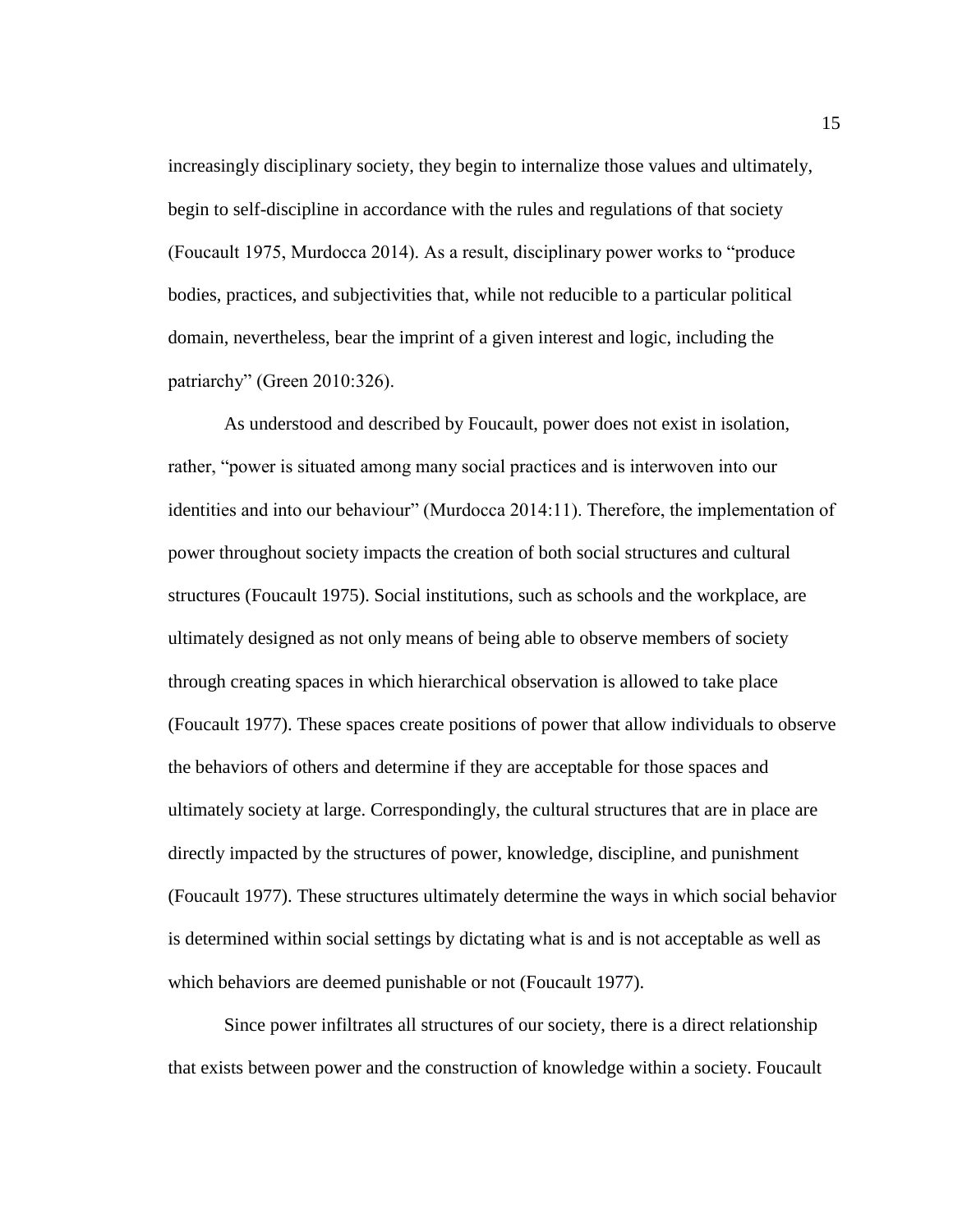understood power and knowledge as existing in a symbiotic relationship; "there is no power relation without the correlative constitution of a field of knowledge, nor any knowledge that does not presuppose and constitute at the same time, power relations" (Foucault 1977: 383). The power relations of a given society have the capacity to privilege certain forms of knowledge over others, and ultimately use that knowledge to reinforce power relations on individuals (Hall 2001, Murdocca 2014). Knowledge therefore acts a mechanism of power, and in this way, "knowledge is always a form of power" (Murdocca 2014:9). Knowledge is directly correlated to the specific sociohistorical power systems of a specific time, which causes knowledge to only be relevant during the time in which it is created (Hall 2001). The connections that exist between "specific contexts and sites, institutions, and historical contexts together produce what Foucault describes as 'regimes of truth'" (Murdocca 2014:12). The symbiotic relationship that exists between power and knowledge is one of the ways in which Foucault's theorizations highlight a society in which power relations remain at the center of social existence.

Foucault's theorized through discourse analysis that sexuality is the name that can be given to a historical construct (Hicks and Jeyasingham 2016). In Foucault's threevolume work, *History of Sexuality,* he briefly mentioned that prostitution and pornography, much like medicine and psychiatry, "have tapped into both this analytic multiplication of pleasure and this optimization of power that controls it" (Foucault 1978: 188). Foucault highlighted that knowledge produced around sexuality establishes moral and sexual hierarchies within our society (Foucault 1978, Hicks and Jeyasingham 2016).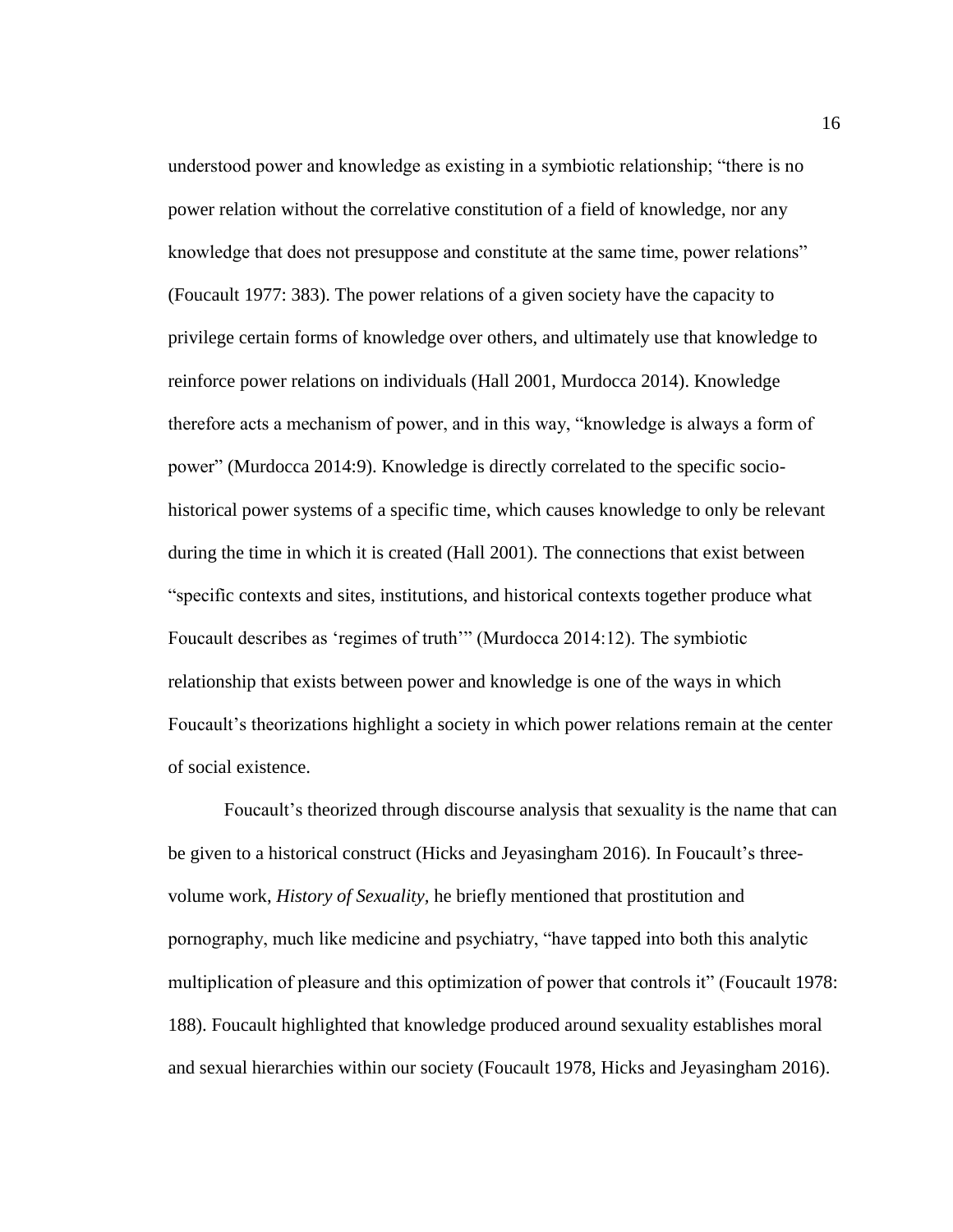"With regard to modern sexuality, Foucault's concept of disciplinary power is most fully realized. Here, sexuality is less something discovered than something cultivated and implanted- an effect of various institutionalized practices and expert discourses" (Green 2010: 321). Therefore, constructs such as pornography and prostitution are by extension workings of the disciplinary power of society as it constructs and controls acceptable and unacceptable sexuality (Foucault 1978, Bohdana 2017).

Foucault's work on sexuality highlights pornography as an important mechanism of power strategies to regulate sexualities within our society (Taylor 2009). Foucauldian analysis argues that pornography is an essential strategy of power that is utilized to surveil the population of sexually active individuals and has continued to evolve as a strategy of power within our society (Bohdana 2017; Taylor 2009). Pornography is a form of disciplinary power that does not require any direct state intervention; individuals confess to consuming pornography and as a result individuals become self-regulating in their deployment of their sexualities through their own individual consumption of pornography. Pornography also imposes power and discipline on individuals through the regulation and rigidification of sexualities - pornography portrays "ready-made perceptions of a fulfilling intercourse, healthy sexuality and an acceptable deviation from the norm", thus creating and outlining defined rules for power and pleasure, thus falling in line with the way in which pornography operates under sexual script theory (Bohdana 2017, Gorman 2014:30). By consuming pornography, individuals learn which sexualities they are allowed to deploy, as well as how they are deployed. Individuals become selfregulating as a result of this disciplinary power, and the state does not need to directly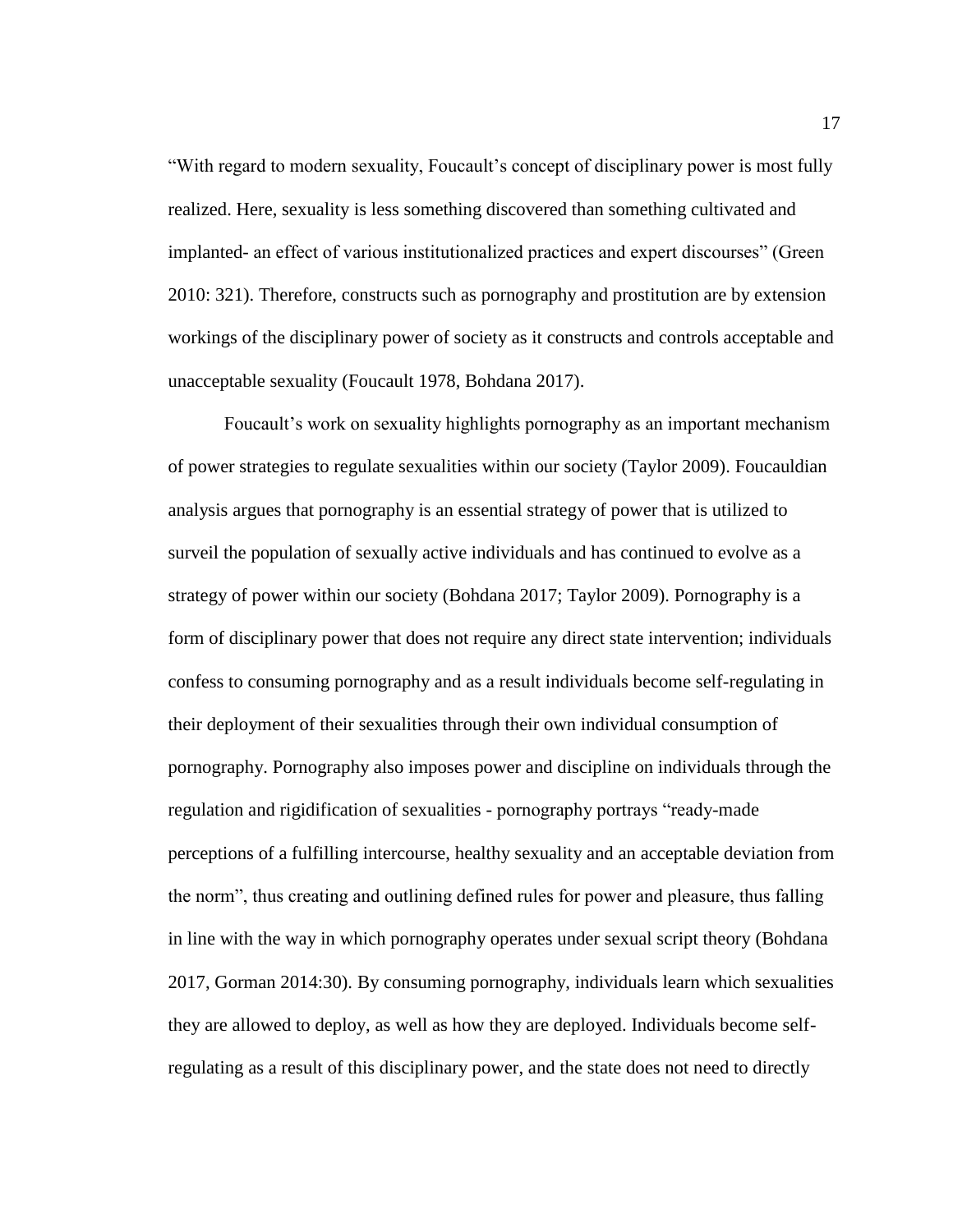intervene in order to control the sexually active individuals of their society (Foucault 1978).

Those involved in the production of porn inhabit both the subject and object positions as a result of their positionality to the discourse. These individuals are both individuals who personify the specific form of knowledge within the discourse, but they are also subjected to the discourse as well. Not only do individuals who work in the porn industry personify the specific form of knowledge by recreating it through their content, they are also subjected to the rules and regulations of the discourse that created pornography. As a result of inhabiting both subject-positions, the discourse of individuals within the industry will be a direct representation of the ways in which knowledge and power is created and understood throughout the discourse. Therefore, situating the topic of pornography within Foucault's theory of power highlights the ways in which the power of the state is entrenched into our daily lives, even in aspects of our life that we would deem private. (Bohdana 2017; Taylor 2009).

#### <span id="page-25-0"></span>*Foucauldian discourse analysis*

As defined and understood by Foucault, discourse is one of the mediums through which power and knowledge relationships are deployed, reinforced, and perpetuated throughout society (Hall 2001, Murdocca 2014). While discourse is a term that is used to encompass conversations, Foucault established the conception of discourse as something that goes beyond the act of speaking or "the mere collection of sentences" (Carbó, Pilar, and Albertín 2016:365). Foucault's understood discourse as "a set of possible statements about a given area, and organizes and gives structure to the manner in which a particular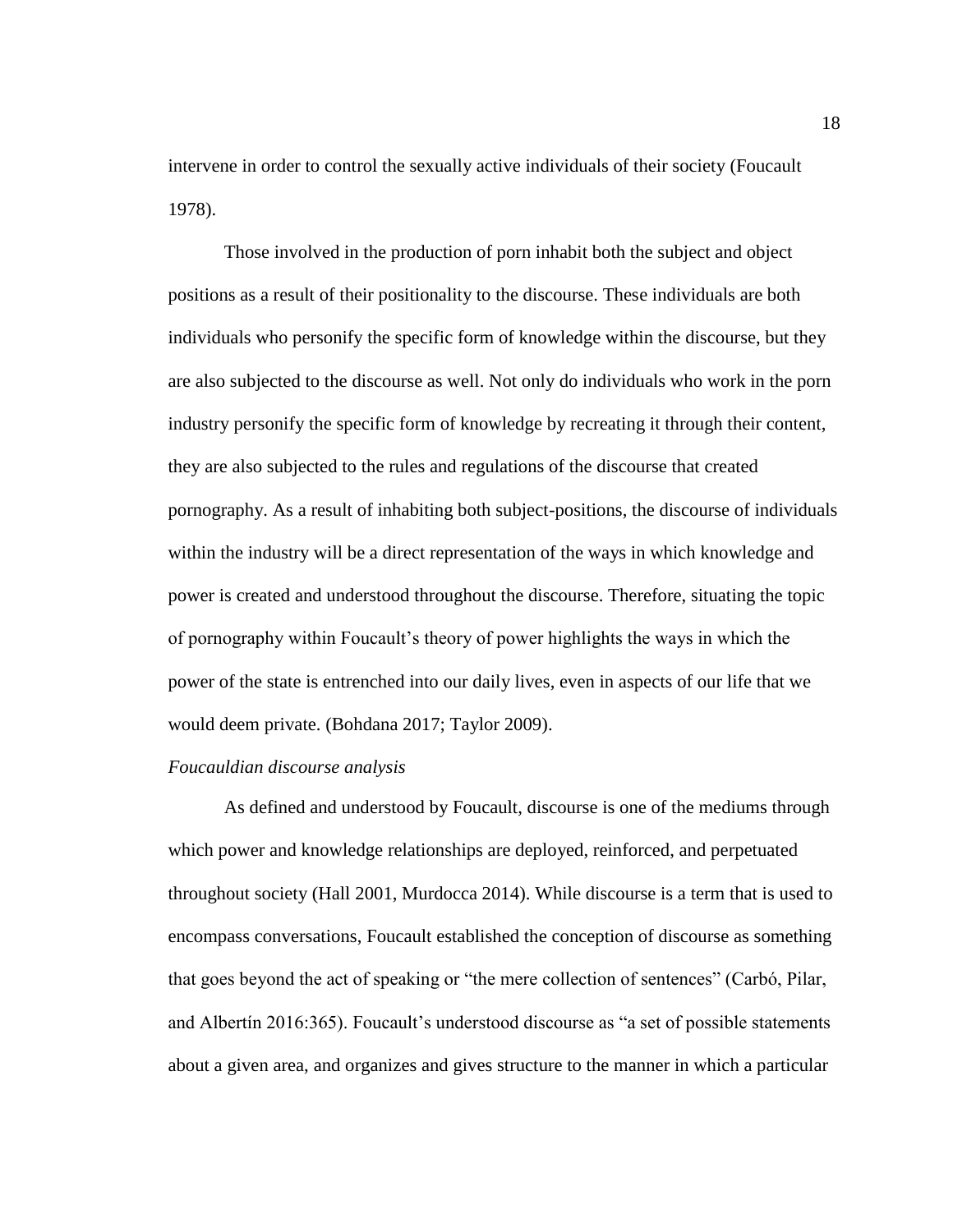topic, object, process is to be talked about." (Cheek 2004:1142). It is through this process of the ways in which things acquire their meaning that highlight the ways in which the role of power shapes our knowledge (Murdocca 2014). Foucault understood discourse as a "system of representation" within our society, in that discourse provides the means for representing a specific form of knowledge within its given historical context. (Hall 2001, Murdocca 2014). Individuals, institutions and social groupings each have their own set of specified meanings and values that are expressed through the discourse they engage in (Wodak and Meyer 2001). In this way, discourse has the power to bring life to concepts that were once ignored; the way in which Foucault argued homosexuality did not fully exist until there was discourse developed to illustrate it (Hall 2001). As a result, if discourse surrounding an object changes, the object itself changes (Wodak and Meyer 2001, Hall 2001).

As previously mentioned, Foucault understood discourse as a "series of representation" that provides the guideline for how an individual should think, talk about, or understand a certain thing within a "historically determined social system" (Carbó et. al. 2016:366). Foucault specified that in order to fully be able to understand the discourse of a society, one must understand the wider historical context in which that discourse was created (Hall 2001). Correspondingly, knowledge and power are also concepts that must be considered within the social and historical contexts through with which they emerged in order to fully understand the ways in which they led to the construction of a given discourse. (Hall 2001, Murdocca 2014). In essence, discourse is about the production of knowledge and power through language since discourse constructed in and constructive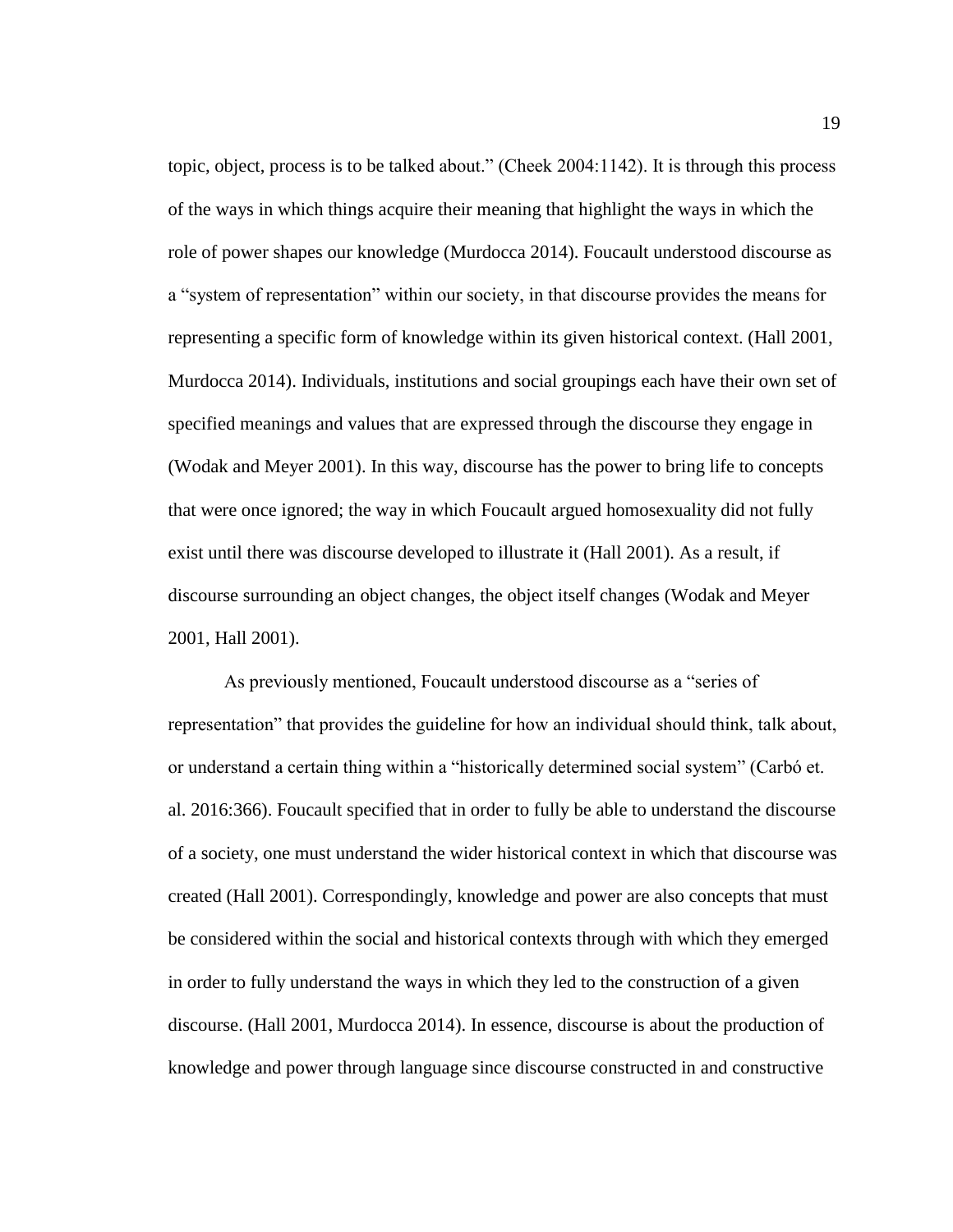of our current social institutions (Hall 2001, Murdocca 2014, Wodak and Meyer 2001). As follows, discourse is representative of the larger power structures that are currently in existence within a given society (Murdocca 2014).

Discourse sees language as an essential aspect in establishing and maintaining the current power relations of a given society (Wodak and Meyer 2001). This is because of the fact that the current power relations determine what is considered to be knowledge, and this knowledge is what ends up shaping the given discourse surrounding a specific topic (Hall 2001). "It is discourse, not the subjects who speak it, which produces knowledge" (Hall 2001:75). As follows, discourse surrounding sexualization is oftentimes constructed in line with the current political discourse of the environment (Duits 2011). If there are current negative political perspectives surrounding women and female sexuality, this is likely to result in negative sexualized discourse surrounding women (Duits 2011). Since discourse is linked to political, historical and social time periods, Foucault argued that topics such as sexuality can only meaningfully exist within the discourse that are about them (Hall 2001). Discourse, as a result, constructs meaning and representation of objects of knowledge within a given society, as well as social realities. Since discourse guides the way individuals think about things, as well as the way in which they understand those things, discourse helps to create versions of "psychological and external realities" (Carbó et. al. 2016:366).

Additionally, discourse itself creates subject-positions in relation to the particular discourse being analyzed. The concept of the subject according to Foucault are "figures or individuals who personify the particular form of knowledge which the discourse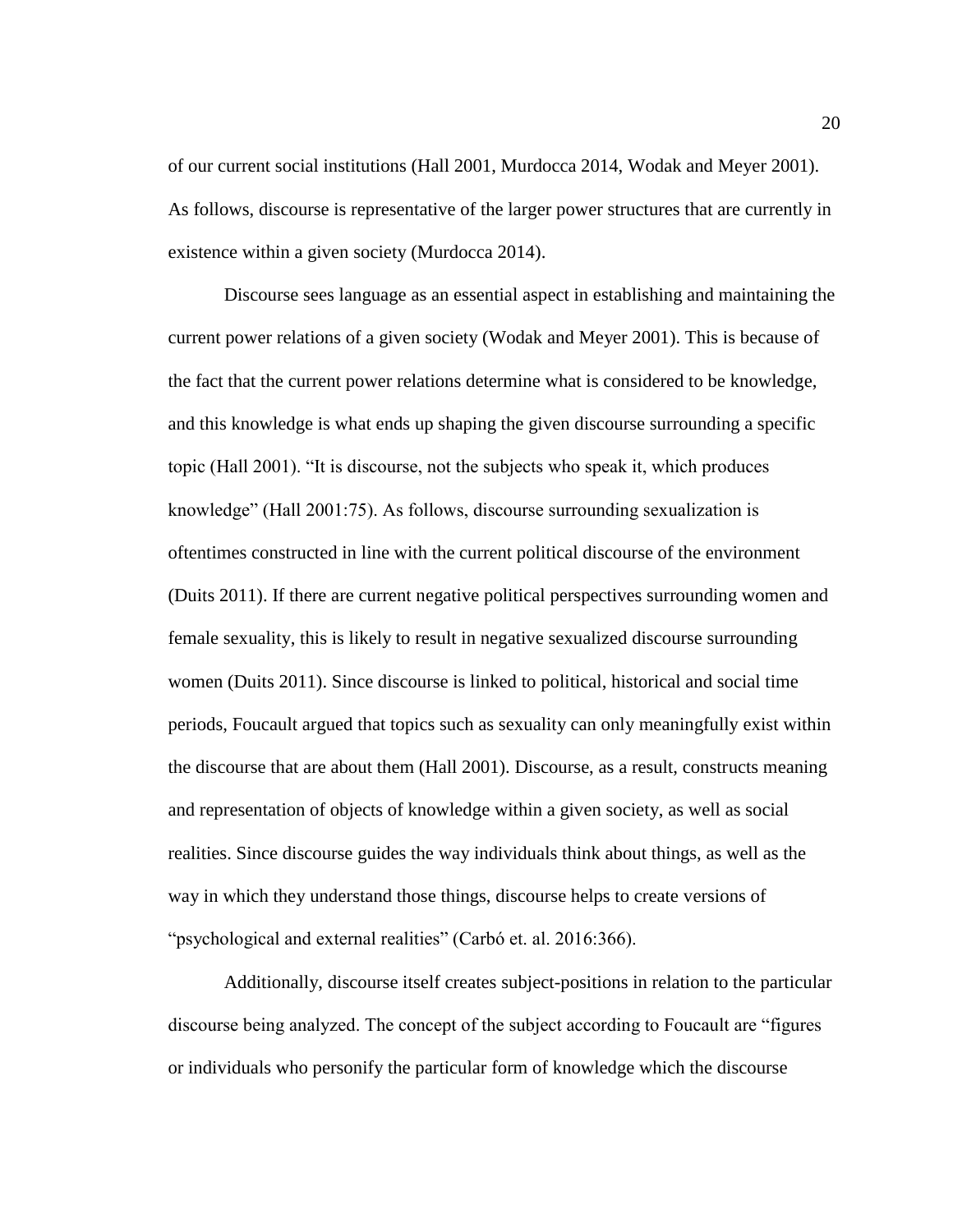produces as well as produce a place for the subject (an audience or viewer who is subjected to the discourse)" (Hall 1997:74). All discourse therefore creates subjectpositions that only make sense within that particular discourse. The subject-positionality that results in any given discourse is indicative of the power relations of that given society and the ways in which those forms of power manifest themselves in language and practice, and ultimately, in the ways in which the discourse around the topic is shaped (Hall 1997). According to Foucault, the subject is ultimately produced within the discourse itself and as a result cannot exist outside of that discourse (Hall 1997). As a result, it is the discourse itself, rather than the subjects who speak or participate in it, that produces knowledge. The subject is required to submit to the rules and conventions of that discourse that are reflective of the larger power structures that exist. By extension, the subject-positionality that results in any given discourse is indicative of the power relations of that given society and the ways in which those forms of power manifest themselves in language and practice, and ultimately, in the ways in which the discourse around the topic is shaped.

Discourse ultimately influences the various ways in which ideas about something are conceived, understood and put into practice. As a result, it is used to regulate the behavior and thoughts of others by dictating to members of a society the way in which they should perceive something. The discourse that exists surrounding a topic creates the regime of truth that exists, which is difficult to challenge or resist. The discursive formation that is born about any given topic is directly representative of the power structures that created the knowledge that produced it. In this way, discourse governs the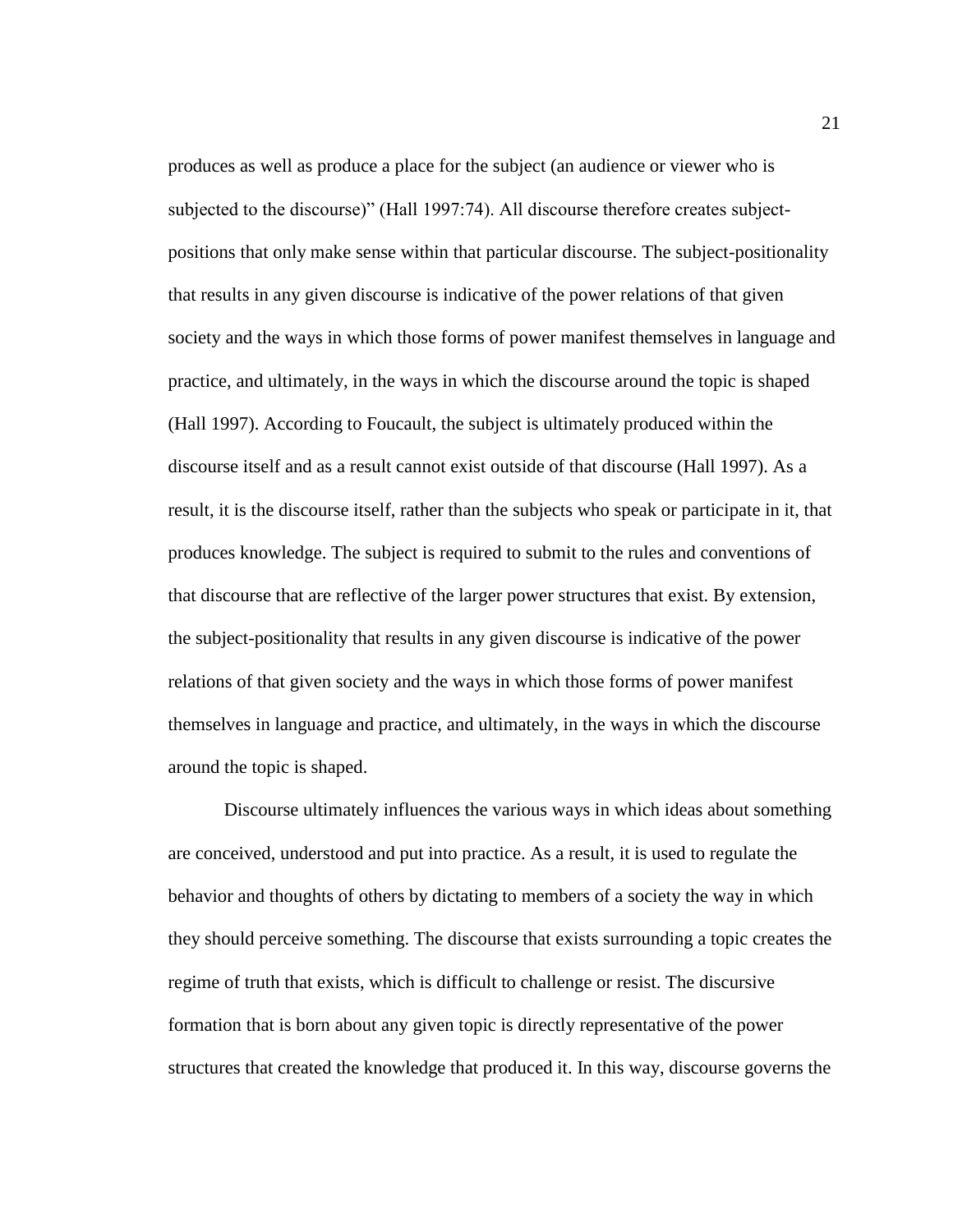way in which a topic can be meaningfully talked about and understood by a society at large during any given time period (Hall 2001, Hall 1997).

Foucault's understanding of discourse, power and knowledge create a framework through which to better analyze representation as it exists within our society (Murdocca 2014). Discourse analysis looks at the role that language possess in regards to structuring and maintaining the current power relations that exist within a given society (Wodak and Meyer 2001). Discourse analysis requires "theorization and description of both the social processes and structures" that create a given discourse, as well as the "processes within which individuals or groups as social historical objects, create meanings" (Wodak and Meyer 2001:1). In regards to conducting discourse analysis surrounding the topic of sexuality, Foucault outlines a framework to follow to ensure that the analysis effectively conveys to power relations that created the discourse (Hall 2001). In order to conduct an effective and accurate discourse analysis on sexuality according to Foucault, it would need to contain statements regarding sexuality, the rules that outline the ways of discussing these topics, subjects who personify the given discourse, how the knowledge surrounding the given topic requires an authority to possess, and lastly, the ways in which societal institutions interact with the subjects of that discourse (Hall 2001, Wodak and Meyer 2001).

#### <span id="page-29-0"></span>*Gender, Sexuality, and the Feminist Canon*

Concepts like gender and sexuality are largely constructed, perpetuated and reinforced through social institutions that seek to have these concepts align with the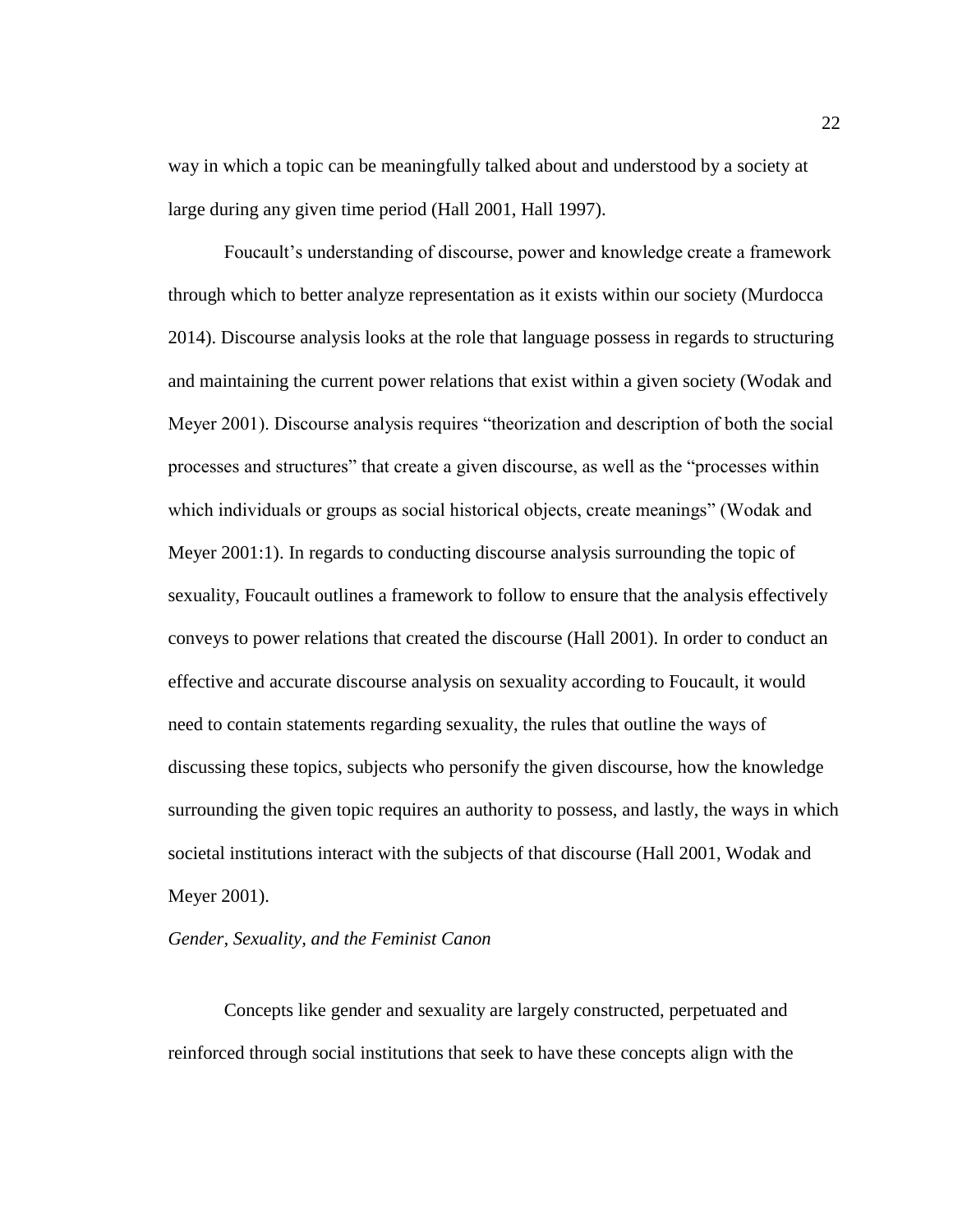hegemonic constructions of society at that time. Typical hegemonic constructions of gender and sexuality typically cast both as existing exclusively in binary terms: "bodies are either male or female...our sexuality is either heterosexual or homosexual" (Lorber 1996: 9). Drawing on these hegemonic constructions of gender and sexuality (as well as actively seeking to critique them), perspectives such as feminist theory and queer theory are often used as a means of theoretically positioning research surrounding the pornography industry.

Gender permeates every aspect of our society, including the ways we treat others around us. Since gender is often the first thing that is noticed about an individual, it is referred to as a "master status", or an individual's social position that is the immediate identifying characteristic and the main part of one's social identity (Gabler 2010). Subsequently, feminist theory calls attention to the social construction of gender, gender socialization, and maintenance of gender systems in society. Feminist theorists focus on displacing biology as the main component of gender creation; instead, feminist work theorizes gender as a construct that is created through social and cultural shaping, as it positioned gender as the social or cultural interpretation of biological sex (Fausto-Sterling 2000, Butler 1990).

Gender as a construct operates on various levels in regards to the way in which it is carried out and enforced within our larger society (Wade and Ferree 2015). Gender order within our patriarchal society creates a hierarchical binary where a higher value is placed on masculinities as opposed to femininities (Schilt and Westbrook 2009). Gender operates at the level of individual interaction, focusing on the ways in which individuals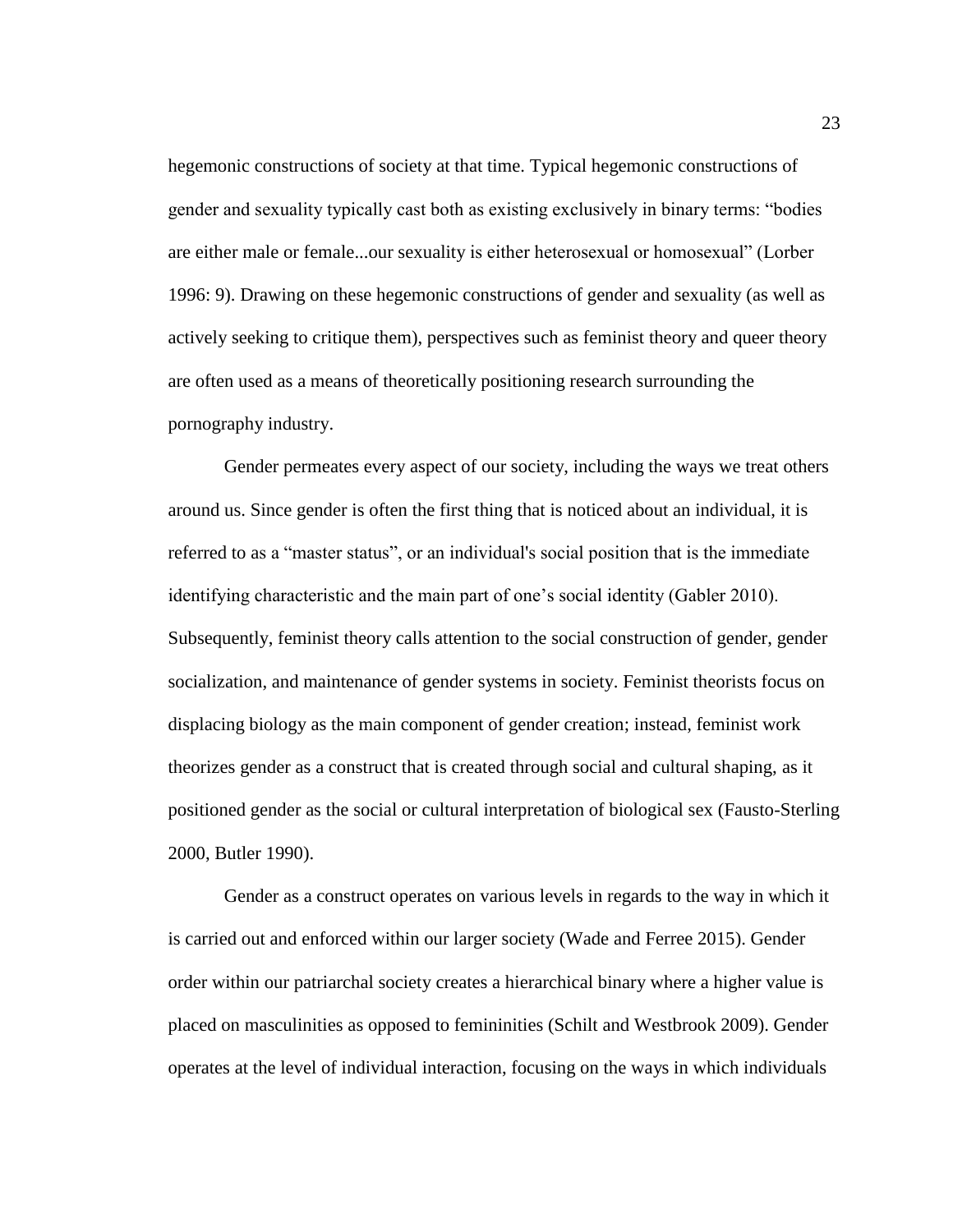"do" gender through their social interactions, as well as at the level of identity, in which an individual is seen as "having" or "possessing" a gender identity (Fausto-Sterling 2000). Gender identities are assigned to individuals at birth based on their biological sex characteristics, which is then the gender identity they are expected to "have" (Fausto-Sterling 2000, Wade and Ferree 2015).

"Doing gender" is used to describe the ways in which people perform their gender, as well as the ways in which people actively participate in and sometimes break the gender rules of our society (West and Zimmerman 1987, Schilt and Westbrook 2009, Wade and Ferree 2015). "Doing gender means creating differences between girls and boys and women and men, differences that are not natural, essential, or biological" (West and Zimmerman 1987:129). Through "doing gender," men are pushed to "do dominance" where women are pushed to "do submission, which serves to reaffirm the hierarchical gender positioning (Schilt and Westbrook 2009: 218). This process of "doing gender" involves the production and crating of gender identities that are in line with societies understandings of gender, and ultimately serve to reinforce the notion that gender identities are naturally derived from biology (Schilt and Westbrook 2009). The biological conception of gender, in turn, reinforced conceptions of what "doing gender" looked like based on an individual's assigned gender. In line with the ability to reproduce, women are expected to be nurturing, caring, and sentimental, and as a result "do gender" through carrying out social roles such as being wives, mothers, and homemakers (Wade and Ferree 2015). In order for one to correctly 'do gender' in accordance with the traditional expectations associated with gender, one must follow socially constructed gender rules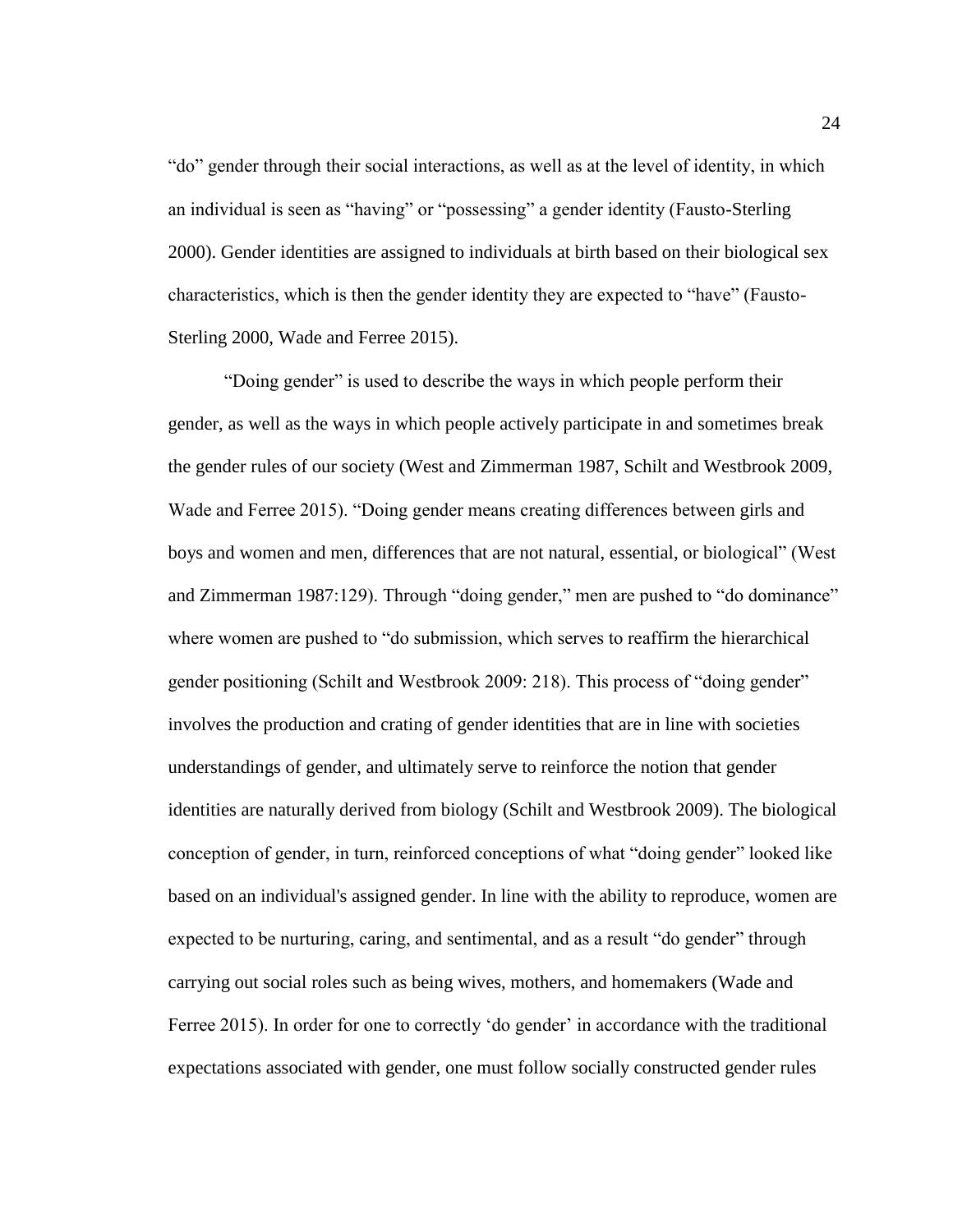(West and Zimmerman 1991). Gender rules are specific guidelines and expectations within one's society that dictate the acceptable ways in which one should behave to be perceived as a man or as a woman (Wade and Ferree 2015, West and Zimmerman 1991).

Feminist scholars have long recognized the existing link between gender and sexuality in the way they are both constructed along a binary and enforced through society at large (Schilt and Westbrook 2009). "Sexuality is a broader term referring to all erotically significant aspects of social life and social being" (Jackson 2005:115). The hegemonic construction of sexuality operates on the same binary system as gender does; there is only heterosexuality and homosexuality (Schilt and Westbrook 2009). Once again relying on biological conceptions, sexuality is assigned based on one's respective gender and that gender's subsequent role in the reproduction process (Wade and Ferree 2015, Schilt and Westbrook 2009). "The stereotypes imply not only that female biological processes are less worthy than their male counterparts but also that women are less worthy than men" (Martin 1991:487). Correspondingly, men and women are expected to perform their sexuality in a way that is congruent with their assigned gender; women are supposed to be seen as sexually desirable and submissive to men, where men are seen as sexually dominating over women (Wade and Ferree 2015, Schilt and Westbrook 2009). When an individual performs their gender and sexuality in a way that is deemed appropriate, "we simultaneously sustain, reproduce, and render legitimate the institutional arrangements" that determine these hegemonic constructions.

Subsequently, the feminist theoretical canon provides the tools for critiquing hegemonic constructions of gender, gender relations, and the subordination of women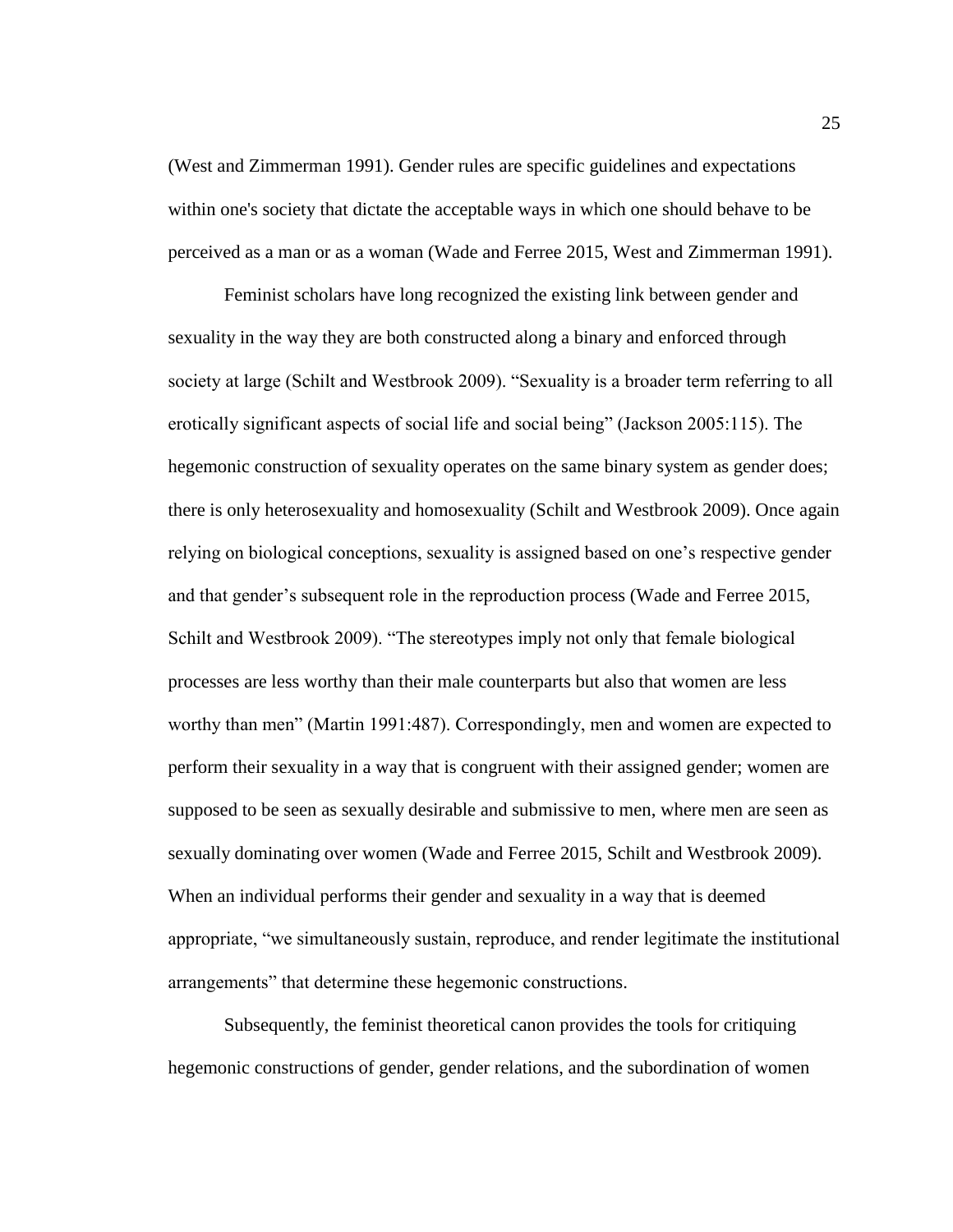within a larger society. The feminist canon encompasses many different schools of thought, but the primary basis that the theoretical positioning rests on is the accepted notion that sexes "are culturally, and not just biologically, formed" and stand in opposition "to male defamation and mistreatment of women" (Treichler and Kramarae 1985:87). Early feminist theoretical work was largely informed by "sociological thinking on power relations within heterosexual relations and the interconnections between sexuality and other aspects of women's subordination" (Jackson 2005:112). Feminist theory explores the constructions, implications, and enforcement of the patriarchal ordering of society based on hegemonic understandings of sex, gender, and sexuality. The patriarchal construction of society understands gender as a "hierarchical social division between women and men" that is perpetuated through social institutions, practices and the individuals who embody gender (Jackson 2005:1). "The objective of feminist theory is not only to explain the status quo of gender relations but to also gain knowledge on how to change them" (Nentwich 2006:19).

There has been increasing feminist focus on the topic of pornography since the mid-seventies when many feminists began to echo the sentiment that pornography was one of the principal causes of women's oppression (Ellis, O'Dair, & Tallmer 1990). Pornography has typically been understood as utilizing and reinforcing gender-based stereotypes, encouraging women to maintain a submissive role in a larger society (Purcell 2009). It also emphasizes the notion that pornography is the manifestation of the human sex drive of the patriarchy, creating male dominant sexuality that claims that sex can be deployed to subordinate women. Pornography is largely seen as dehumanizing, making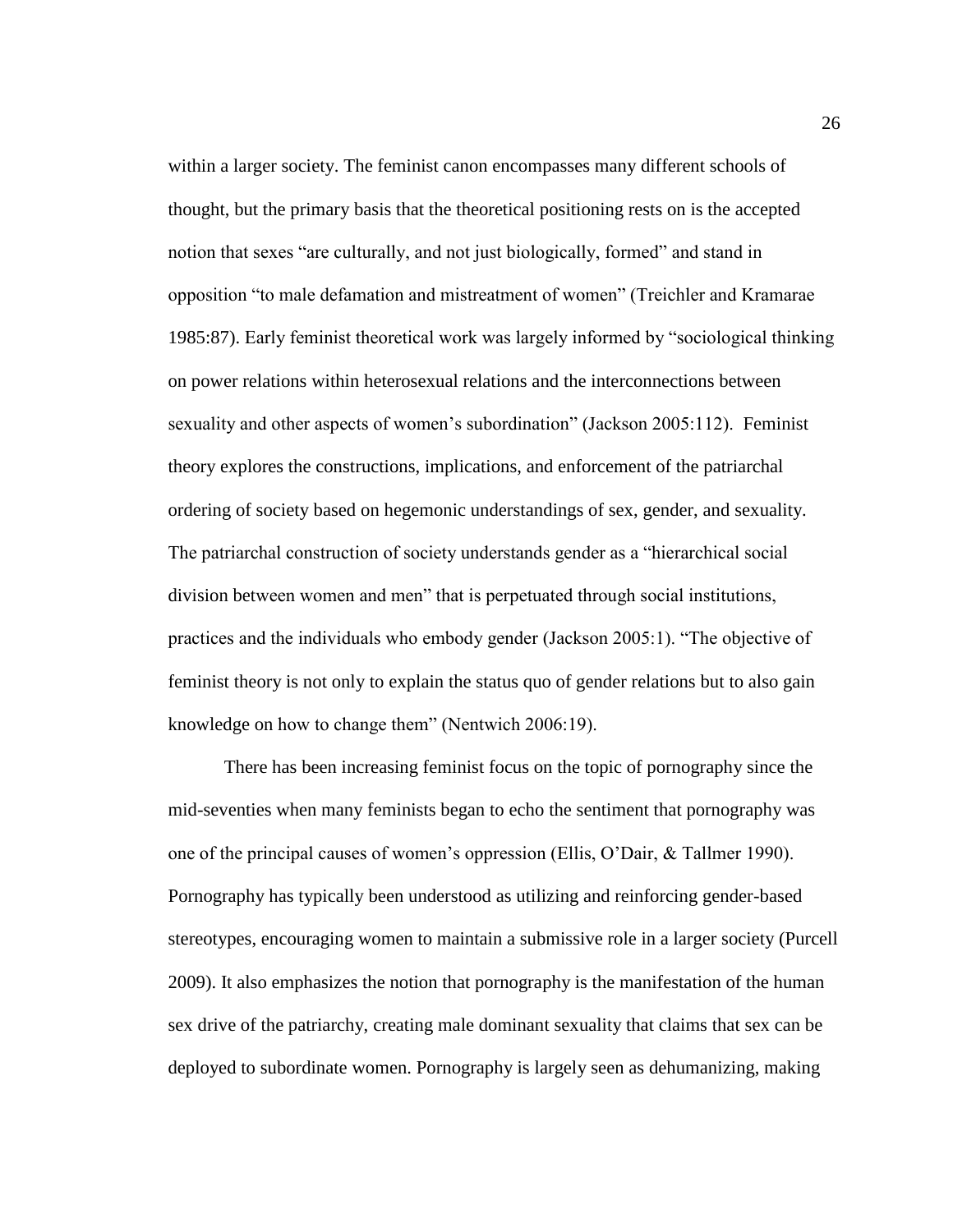the connection between rape and the depictions of women in pornography as victims of violence and abuse at the hands of male perpetrators, drawing emphasis to the ways in which the sexually explicit and degrading images work to fuel and ultimately justify sexism and violence towards women (Gubar 1987). This argument frames pornography as being a purveyor of violence against women, both at the individual and at the societal level (Shrage 2005).

Anti-porn feminists such as Catherine McKinnon and Andrea Dworkin introduced the famous slogan "porn is the theory, rape is the practice", further emphasizing the ways in which the perceived impacts of the consumption of pornography are seen as being detrimental to women (Duits 2011). In this way, anti-pornography feminists emphasized how pornography was a manifestation of larger forms of sexual violence against women, and as a result, was inherently misogynistic. In her speech, "Pornography Happens to Women", staunch anti-pornography feminist Andrea Dworkin states women portrayed in pornography are completely stripped of their humanity, saying:

This is not a human being. One cannot look at such a photography and say, there is a human being, she has rights, she has freedom, she is someone. One cannot. This is what pornography does to women.

Anti-pornography feminists also view porn as a mechanism of sexualization that develops images of female sexuality in congruence with the larger patriarchal understandings of sex and sexuality (Duits 2011). Pornography is often viewed as the manifestation of the human sex drive of the patriarchy, creating a male dominant sexuality that claims that sex can be deployed to subordinate women (Shrage 2005). This argument frames pornography as a purveyor of violence against women, both at the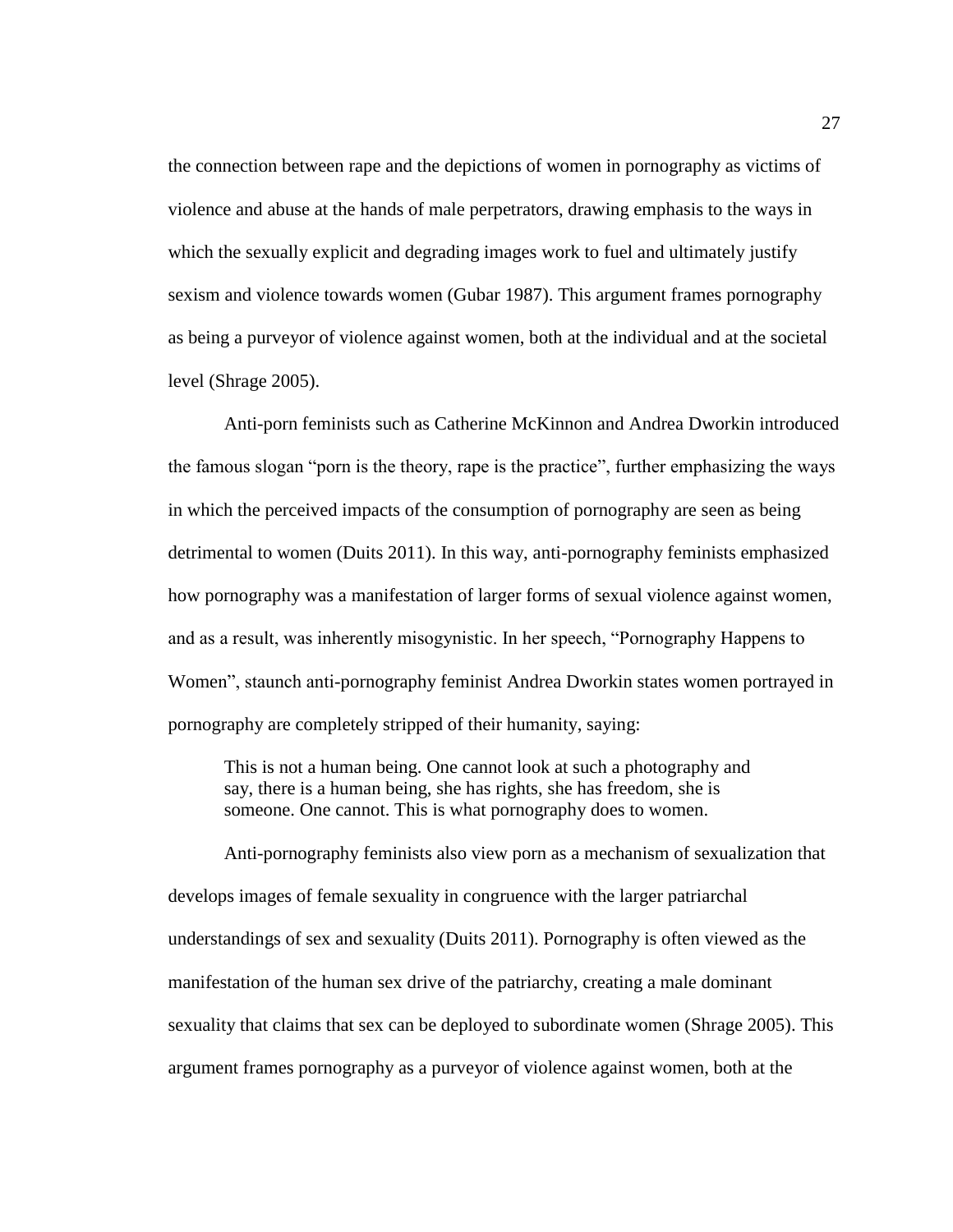individual and at the societal level (Shrage 2005, Ciclitira 2004). This sentiment has influenced the type of research that has been conducted on pornography, which highlighted the correlation between the exposure to violent forms of pornography and the acceptance of sexual aggression and violence against women (Purcell 2009, Ciclitira 2004). Often time it is believed that pornography portrayed the sexual exploitation of women, reinforcing the notion of women as 'sex objects' to be utilized for male pleasure, in turn, impacts the ways in which women and female sexuality are viewed and understood by society at large (Duits 2011, Ciclitira 2004).

However, the anti-pornography sentiment is not something that is unanimously held by all feminists and feminist scholars. Some feminists theorized that seeing pornography as one of the key reasons behind women's oppression, and the root of male violence, leads to a "dangerous oversimplification that is ultimately harmful to women" (Ellis, O'Dair and Tallmer 1990: 17). Additionally, to focus on pornography as the primary cause for women's oppression ignores the rest of the issues feminism seeks to address (Duits 2011). As a result, there has been an emergence of feminism that views pornography as a sexually liberating and empowering medium for those who participate and consume it. Sex positive or radical feminists often times work to understand the functionalities of pornography in regards to its ability to provide a medium for empowerment and liberation for women (Shrage 2005, DeVoss 2012). In this light, pornography is viewed as an opportunity to provide both those who consume and participate in pornography a medium for unique and agentic sexual expression (Shrage 2005).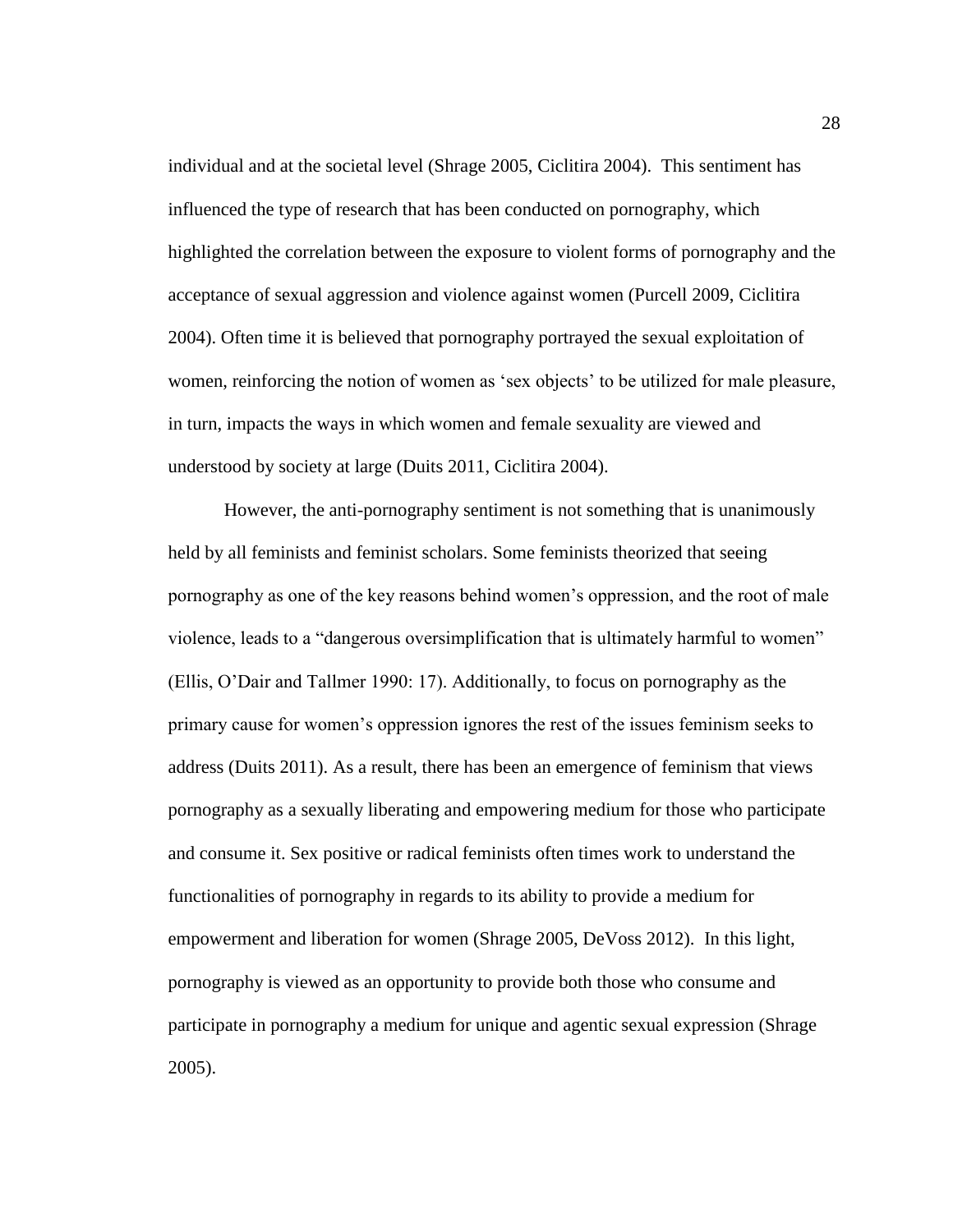During the 1980s, there emerged of the category of "feminist pornography", or women's self-made and self-sponsored content (DeVoss 2012). The notion of "feminist pornography" ushered in a new era of pornography for women from the point of view of women, and as a result, several production companies began to emerge that were seen as sex-radical activism during the feminist sex wars (DeVoss 2012, Ryberg 2013). Feminist pornography emerged as a result of women seeking a space in which they could express their own sexuality in ways that were not congruent with larger societal expectations of feminine sexuality (DeVoss 2002). Until roughly around the 1980s with the emergence of feminist pornography, pornography had been predominantly created "by men for men"; thus allowing pornography created for women from the viewpoint of women to be considered as "radical" (Ryberg 2013). Feminist pornography as a media form can be utilized as a means to push back or subvert current norms and understandings surrounding gender and sexual normativity, providing a medium that can "destabilize the established binary model of female objectification for male viewing pleasure" (Miller-Young 2013:115). Correspondingly, feminist pornography creates a new form of pornography that has the potential to create and transmit new visual media texts that can actively subvert traditional ideas of gender and sexual normativity (Ryberg 2013, DeVoss 2002). Additionally, feminist pornography creates the potential for more women to participate in active resistance within the industry by actively having women be involved in various different roles within the industry which challenges the patriarchal structure of the industry (Ryberg 2013, Gorman 2014).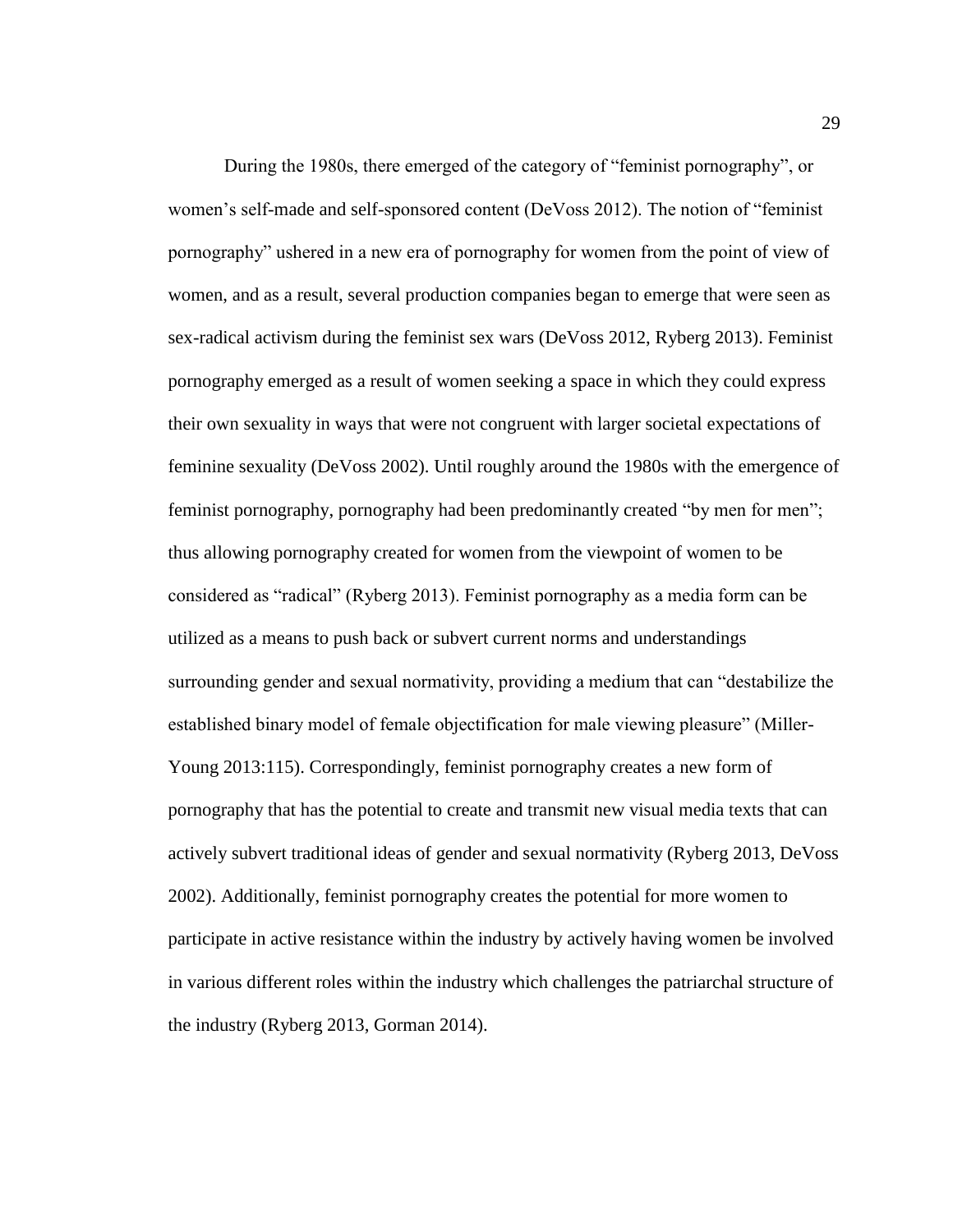It is critical to recognize how the traditional feminist canon focused exclusively on the experiences and oppression faced by white women- rather than incorporating the oppressions faced by women of varying racial, sexual, and economic backgrounds. The notion of "intersectional feminism" emerged as an attempt to address the need for feminism to contain a more complex analysis- one that accounted for specifics and variances that emerged in different forms of subordination (Denis 2008). Traditional feminist analysis of domination often assumed that only one source- gender acted as the primary agent of oppression, failing to account for other sources such as race/ethnicity, sexuality and class standing (Denis 2008, Ortega 2009). "Intersectional approach to analyzing the disempowerment of marginalized women attempts to capture the consequences of the interaction between two or more forms of subordination" (Yuval-Davis 2006). Intersectional feminism seeks to take into account the ways in which these sources interact simultaneously to the constraints and opportunities of each (Denis 2008).

The application of intersectional feminist analysis to the pornography industry supports more nuanced analyses that center experiences of women of color. Black bodies are the most degraded within our society and that same notion carries through into pornography. The degradation of black bodies also works to create a fetishism of these types of bodies that further drives their representations within mainstream pornography (Miller-Young 2013). "Politics [of porn] are necessarily shaped by the stultifying power of race in pornography's structural and social relations. While all porn's workers are subject to the disciplining force of racialized sexuality, even the idealized white female porn star, women of color are specifically devalued within a tiered system" (Miller-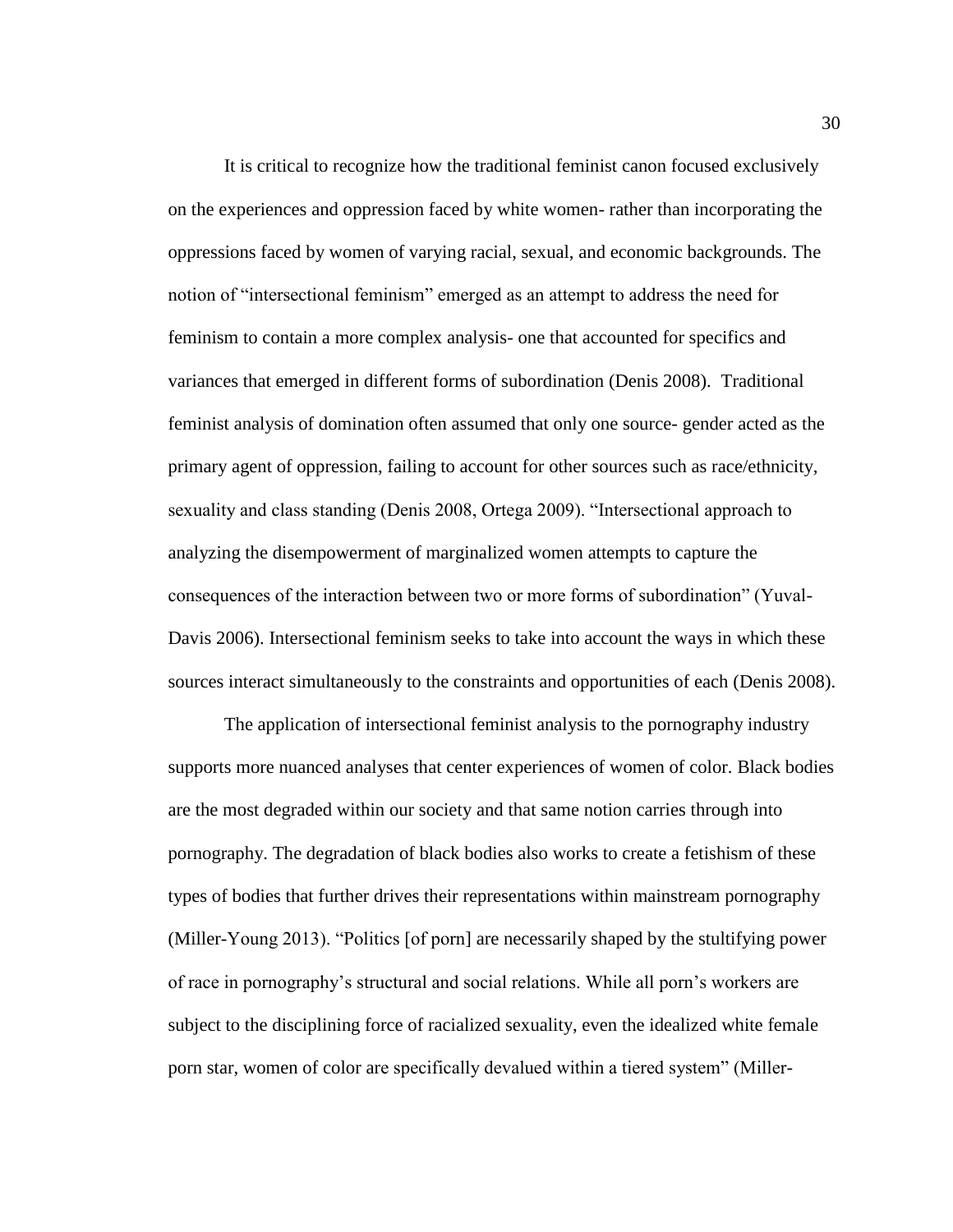Young 2013:116). Under an intersectional or women of color feminist perspective, one can critically analyze the way in which black women's sexuality has historically been subjected to confining scripts that use black women's sexualities as one of the primary mechanisms through which to deploy "colonization, expropriation, and genocide" and how pornography might be a medium through which these types of racialized, gendered constructions are still perpetuated (Miller-Young 2013)

#### *Queer Theory and Theorizing Sexualities*

Much like feminist theory, queer theory also acknowledges the ways in which our conception of gender is socially constructed. Queer theory is recognized as having emerged in the 1990s when it was introduced in Judith Butler's book *Gender Trouble*, which highlights that gender is not biologically determined, instead highlighted the way in which gender is a performance carried out by individual members of society (Wolters 2013). Gender identity is achieved through "the persistent and stylised repetition of acts", and is not a result of a biologically distinct body (Hicks and Jeyasingham 2016:1, Butler 1990). Butler expanded the concept of "doing gender" by focusing on the ways in which gender is something that is entirely performative by nature, making it something that can be subverted, and transformed (Butler 1990). The introduction of queer theory as an academic perspective allows for the rethinking and reconceptualization of hegemonic constructs of gender, sex, and sexuality, while simultaneously "calling into question received wisdom about gender and sexuality" (Valocchi 2005:1, Hicks and Jeyasingham 2016).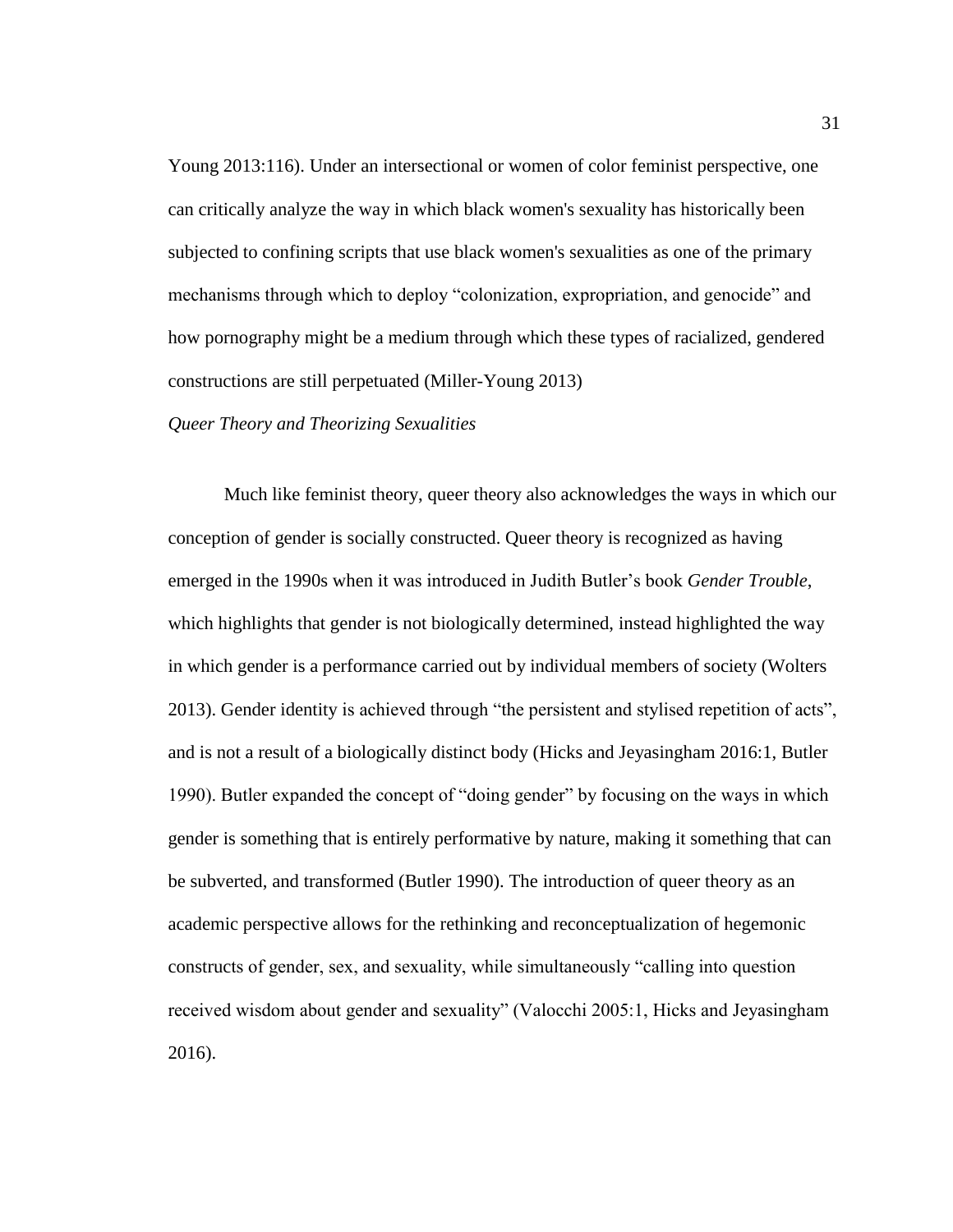Under the theoretical conceptualization and implementation of queer theory, the gender binary of male and female is recognized as an oppressive social system, and anyone who does not fall in line with that binary is subordinated in order to maintain the overall dominant structure (Hicks and Jeyasingham 2016, Butler 1990). Correspondingly, gender performativity is understood as a way in which social control and power are disseminated throughout society (Wolters 2013, Butler 1990). Oftentimes, queer theory is concerned with the "subversion of identity- the transformation of the perception of gender portrayals and identities" (Hicks and Jeyasingham 2016:2361). As a result, queer theory works to disrupt and transform our commonly held notions regarding sex, gender, and sexuality and challenge what "normal" perceptions of those look like (Wolters 2013). In this way, queer theory aims to destabilize sexual and gender norms within our society, not just through performativity but also through critically analyzing the social institutions that uphold and perpetuate these values (Wolters 2013, Hicks and Jeyasingham 2016). "Queer theory turns this emphasis on its head by deconstructing these binaries, foregrounding the constructed nature of the sex, gender, and sexuality classification systems and resisting the tendency to congeal these categories into social identities" (Valocchi 2005:760). Queer theory offers new modes, mechanisms, and ways of rethinking conceptions of gender, and sexuality (Valocchi 2005).

Queer theory also theorizes, conceptualizes and challenges the construction of sexual normativity within society (Hicks and Jeyasingham 2016). Hegemonic perceptions of gender and sexuality portray "heterosexual, monogamous, reproductive, and noncommercial" modes of sexuality as being the one and only 'normal' form, with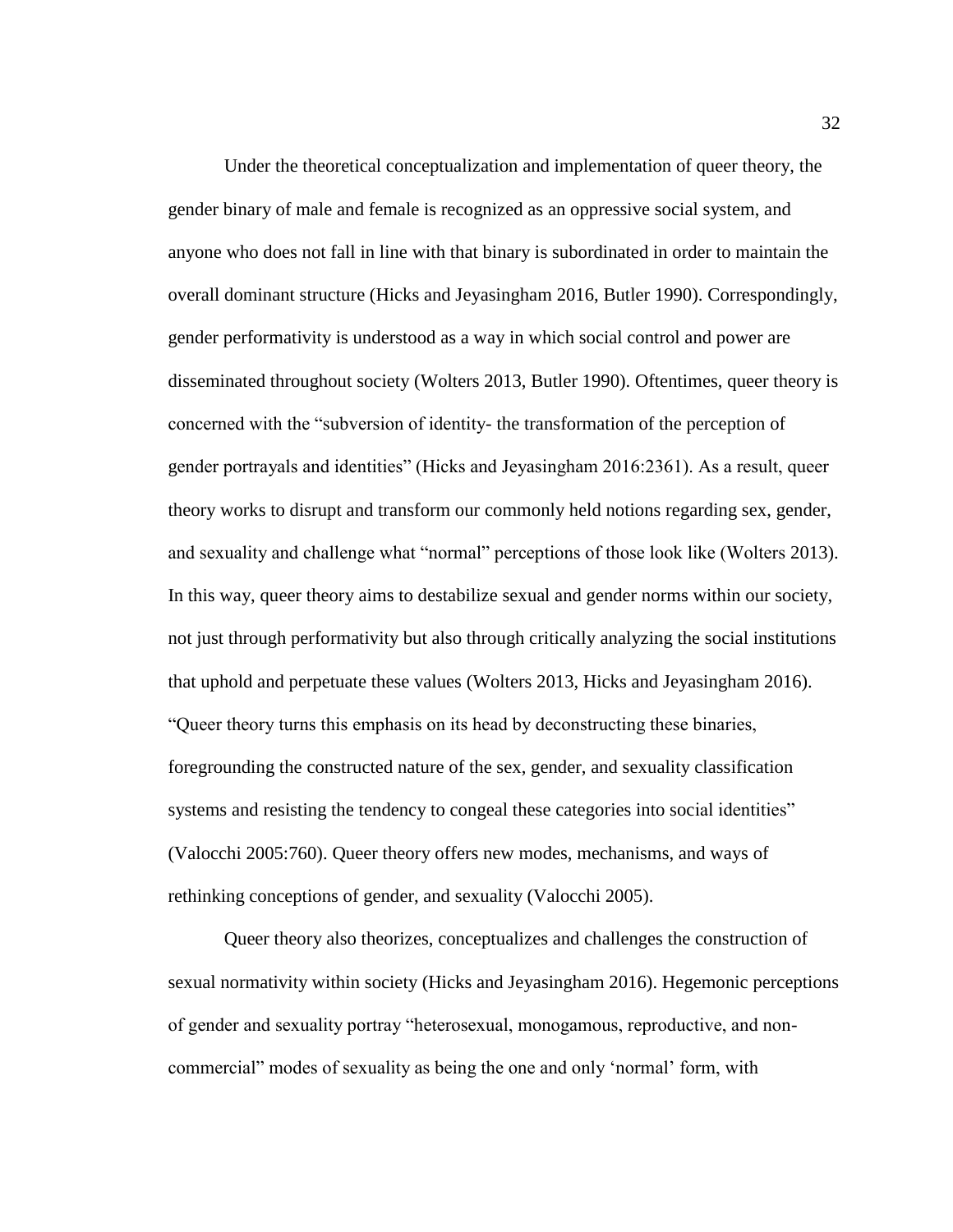everything else being juxtaposed as being an 'opposite' or 'deviant' form of sexuality (Hicks and Jeyasingham 2016, Valocchi 2005). "This set of norms works to maintain the dominance of heterosexuality by preventing homosexuality from being a form of sexuality that can be taken for granted or go unmarked or seem right in the way heterosexuality can" (Valocchi 2005). In this way, queer theory destabilizes and challenges the notion of "obligatory sexuality" and allows for emancipation from this "otherwise determined field of normalization" (West and Zimmerman 1987:126, Green 2010). Queer theory provides the foundation for conceptualizing on identity when "there is no original from which gender and sexualities are derived" (Valocchi 2005:752). In this way, the application of queer theory as a theoretical orientation allows for "new ways of thinking about old concepts", and as a result, allows for new forms of knowledge to be created that challenges our hegemonic conceptions of normative gender and sexuality (Valocchi 2005:751).

Queer theory aims to not only create new definitions, but aims to subvert and transform current understandings and representations of sex, gender and sexuality (Hicks and Jeyasingham 2016). In a heteronormative society, not abiding to the gender binary and expected gender performativity, as well as non-heterosexual relations, can be seen as a radical act and a medium to combat the current heteronormative patriarchal system we operate under (Wolters 2013, Hicks and Jeyasingham 2016). If gender and heterosexuality are upheld through repetition, then they have the potential to be subverted through a new kind of repetition that breaks away from the normative presentation (Hicks and Jeyasingham 2016). Queer theory, and by extension queerness, is the modality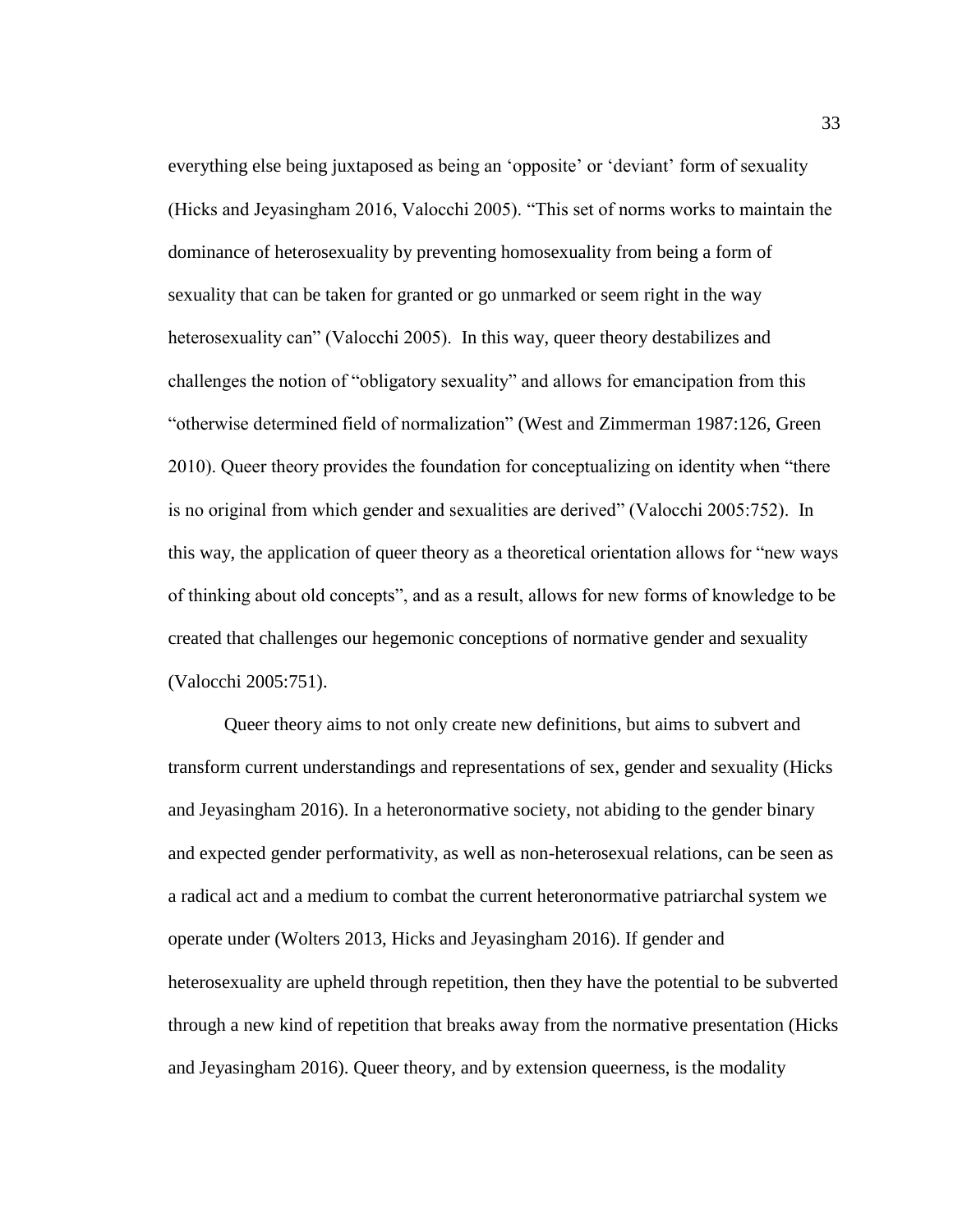through which freedom and emancipation from the norms becomes possible (Wolters 2013).

Through the application of queer theory and its ideologies, dismissed or ignored objects are given the potential to fall under critical and theoretical scrutiny which in turn helps to generate new meanings surrounding that object, which allows for the creation of transformative understanding of commonly understood topics (Aydemir 2016, Wolters 2013). Queer theory challenges commonly held notions of what "normal" gender, sex, and sexuality, as well as questions the ways in which these concept are constructed (Wolters 2013). Queer theory also seeks to reinvent the terms of our current sexualities in order to disrupt the current binary that they operate on (Hicks and Jeyasingham 2016). Queer theorists view heterosexuality as one of the main factors that maintains the gender hierarchy that subordinates women to men, as well as subordinates other sexualities to heterosexuality (Schilt and Westbrook 2009, Hicks and Jeyasingham 2016). This elevated states of heterosexuality creates the notion of heteronormativity - the structures, institutions and practices that not only normalize heterosexuality but also privilege it (Hicks and Jeyasingham 2016). Queer theory provides a lens for subverting traditional understandings of gender and sexuality in pornography because pornography creates a visual text of normative gender, sex, and sexuality (Aydemir 2016).

As previously mentioned, this research employs a Foucauldian discourse analysis informed by theoretical frameworks provided by feminist and queer theory. This theoretical background helps to provide the necessary framework through which to position my research and my analysis. In the next chapter, I discuss the methods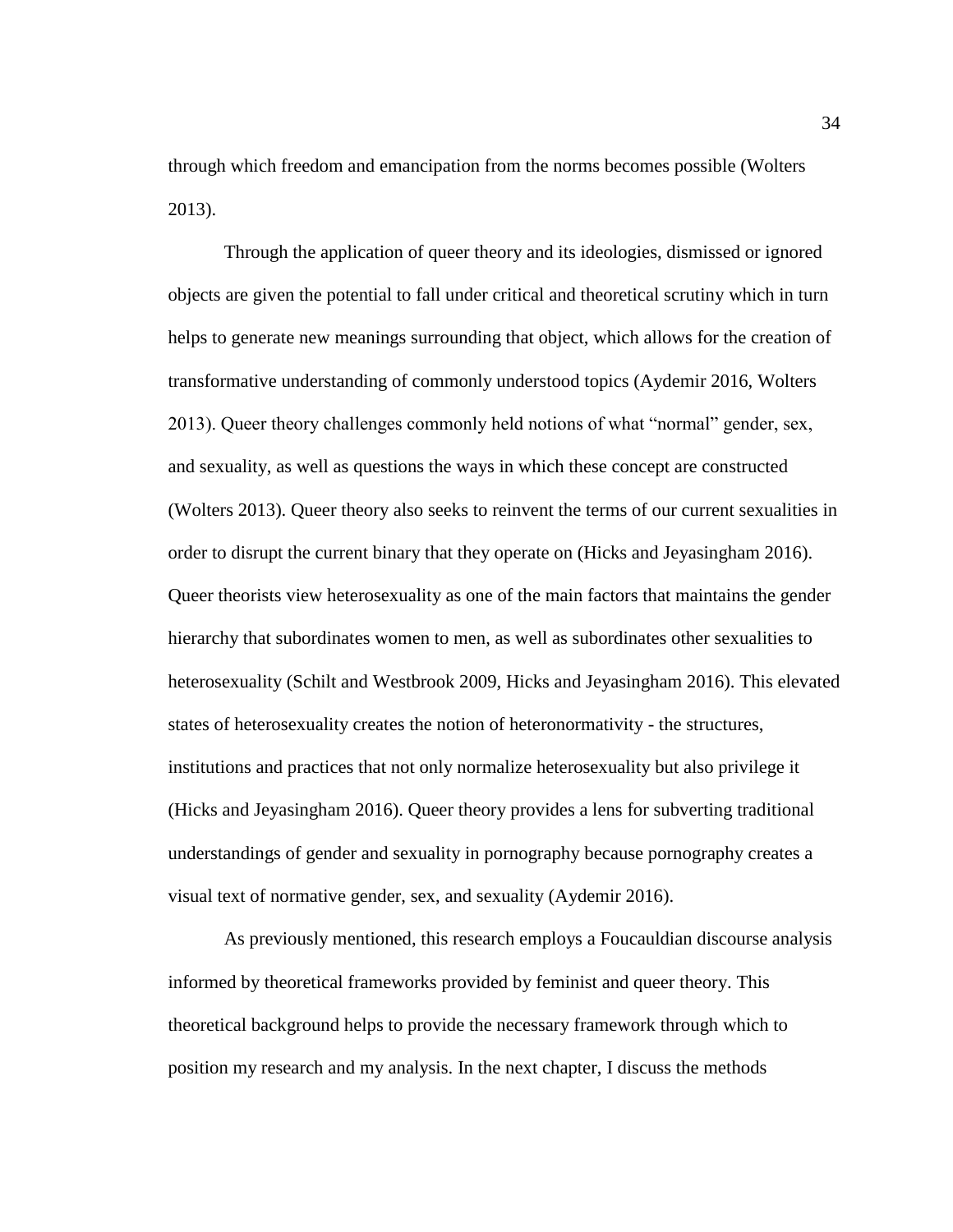employed for collecting my data, such as the way in which participants were recruited to participate in this study. In the chapter where I present my data, a Foucauldian lens influenced by feminist and queer theory informs my analysis and the insights provided. Drawing on this theoretical background, my analysis sought to answer these two following research questions:

- 1. How do West Coast pornography industry actor experiences challenge or reinforce hegemonic constructions of gender, race, sex, and sexuality?
- 2. How do West Coast porn industry actors understand their experiences within the industry in regards to maintaining hegemonic boundaries and engaging in resistance?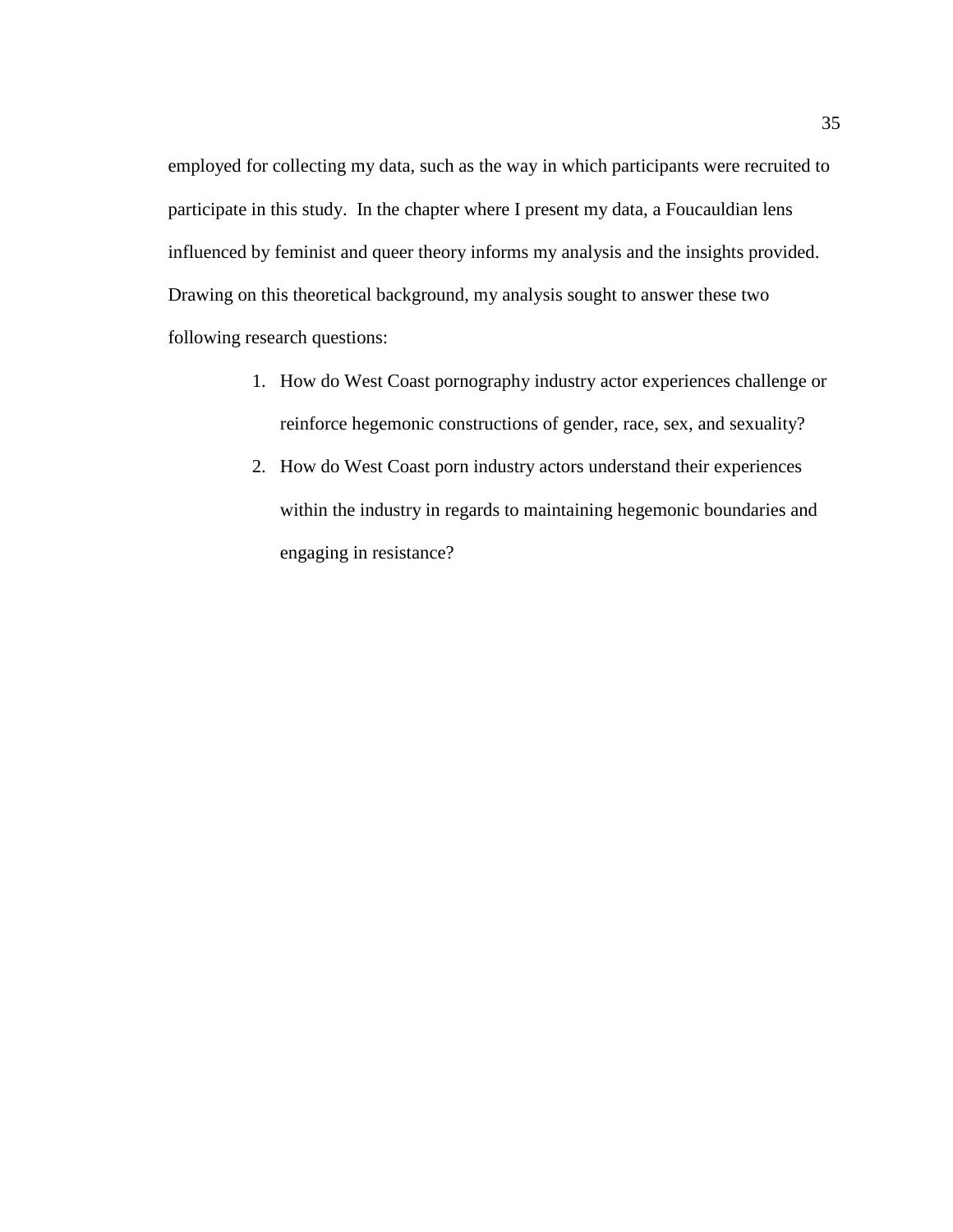#### CHAPTER FOUR: METHODOLOGY

This research is based on a discourse analysis of 10 interviews conducted during 2018-19 with a convenience and snowball sample of individuals involved in the West Coast pornography industry. I found participants through the social media site Instagram and one key informant. I interviewed all participants over the phone and recorded those conversations for later analysis. I chose to utilize a discourse analysis to examine the power relations involved in the construction of sex, gender, and sexuality as frameworks for the analysis. The Humboldt State University Institutional Review Board approved the study on June 17th, 2018 (IRB 17-228).

## *Participant Description*

Participants for this study were all West Coast-based individuals who were currently involved in the pornography industry (see Fig 1). Participants ages ranged from 22 to 60 years old, with participants time spent working within the industry ranging from 2 years to 35 years. There were five participants based in Los Angeles, four based in Las Vegas and one performer from San Diego. All of the participants identified as current performers/actors with several of the performers claiming other titles such as content creator, producer or director. Most participants for this study identified as bisexual or pansexual; no participant identified as heterosexual. Participant gender identities included cis male, cis female, as well as genderqueer, and non-binary.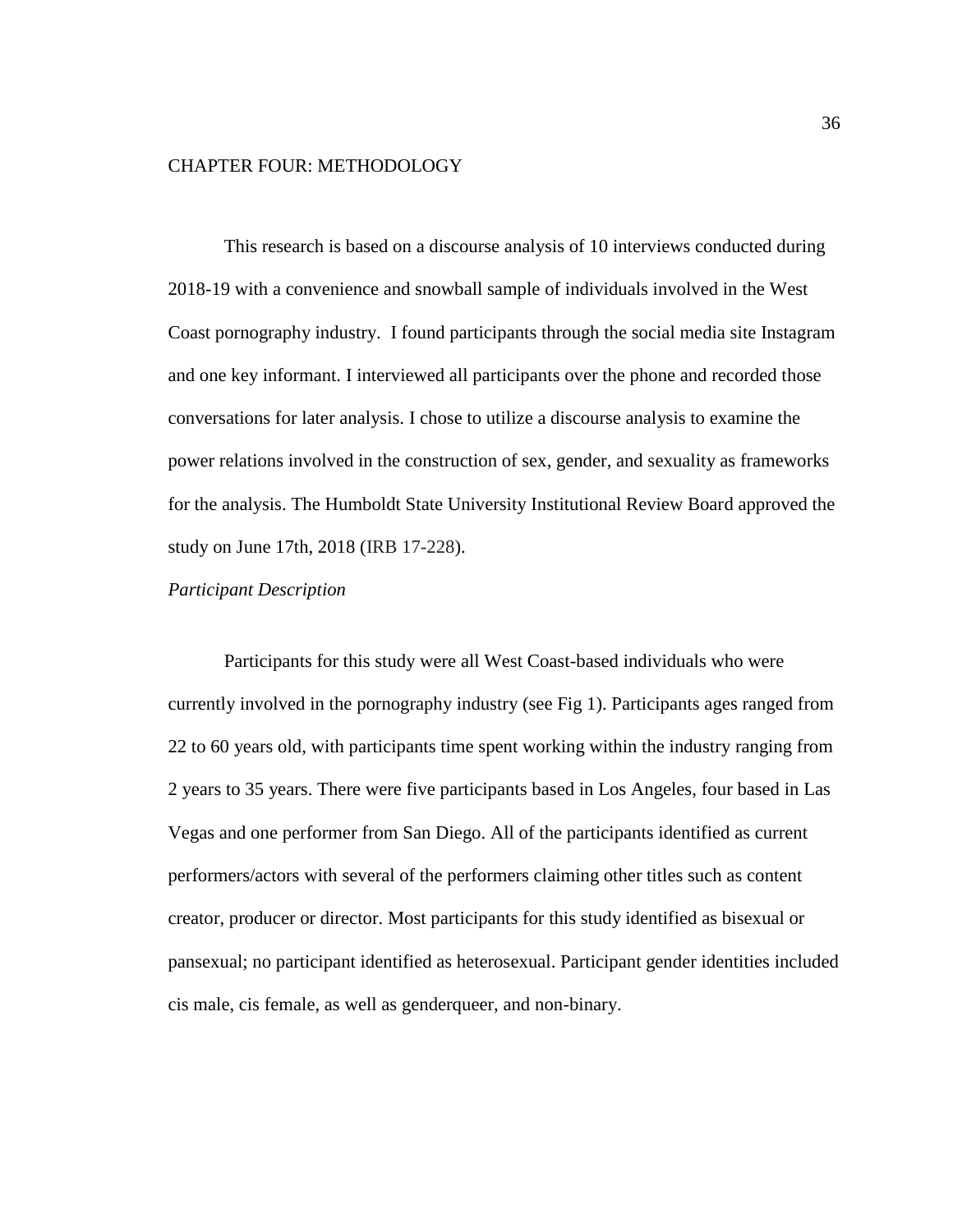Participants in this study were given the option between choosing a pseudonym, remaining anonymous, or including their performer name with their responses. "Allowing participants to indicate how they want to be identified, if at all, can be as important as whether they are identified" (Bruckman, Luther and Fiesler 2015:10). The majority of participants felt very strongly about having their performer name included and directly associated with their responses. Recent literature has begun to discuss the intentional inclusion of individuals' names in qualitative research, as opposed to utilizing pseudonyms (Bruckman et. al. 2015; Guenther 2009). While it has been common practice within social sciences to utilize pseudonyms as a means of conducting ethical research and maintaining participants confidentiality, more recently researchers have made deliberate decisions to move away from pseudonyms and include participants real names within their research (Guenther 2009; Lahman, Rodriguez, Moses, Griffin, Mendoza, and Yacoub 2015; Friedman and Resnick 2001).

The reasons for moving away from pseudonyms range from allowing individuals to be able to be connected with their responses, as well as an effort to allow research participants a sense of agency and autonomy within the research setting. "The act of naming is an act of power...Because names are powerful, choosing to use-or to alterthem is also an act of power" (Guenther 2009:413). Individuals who participate within the pornography industry are subject to being marginalized and as a result, each individual who participated in this study was given the agency to decide how they wanted to be represented within the study. The majority of the participants stated that they did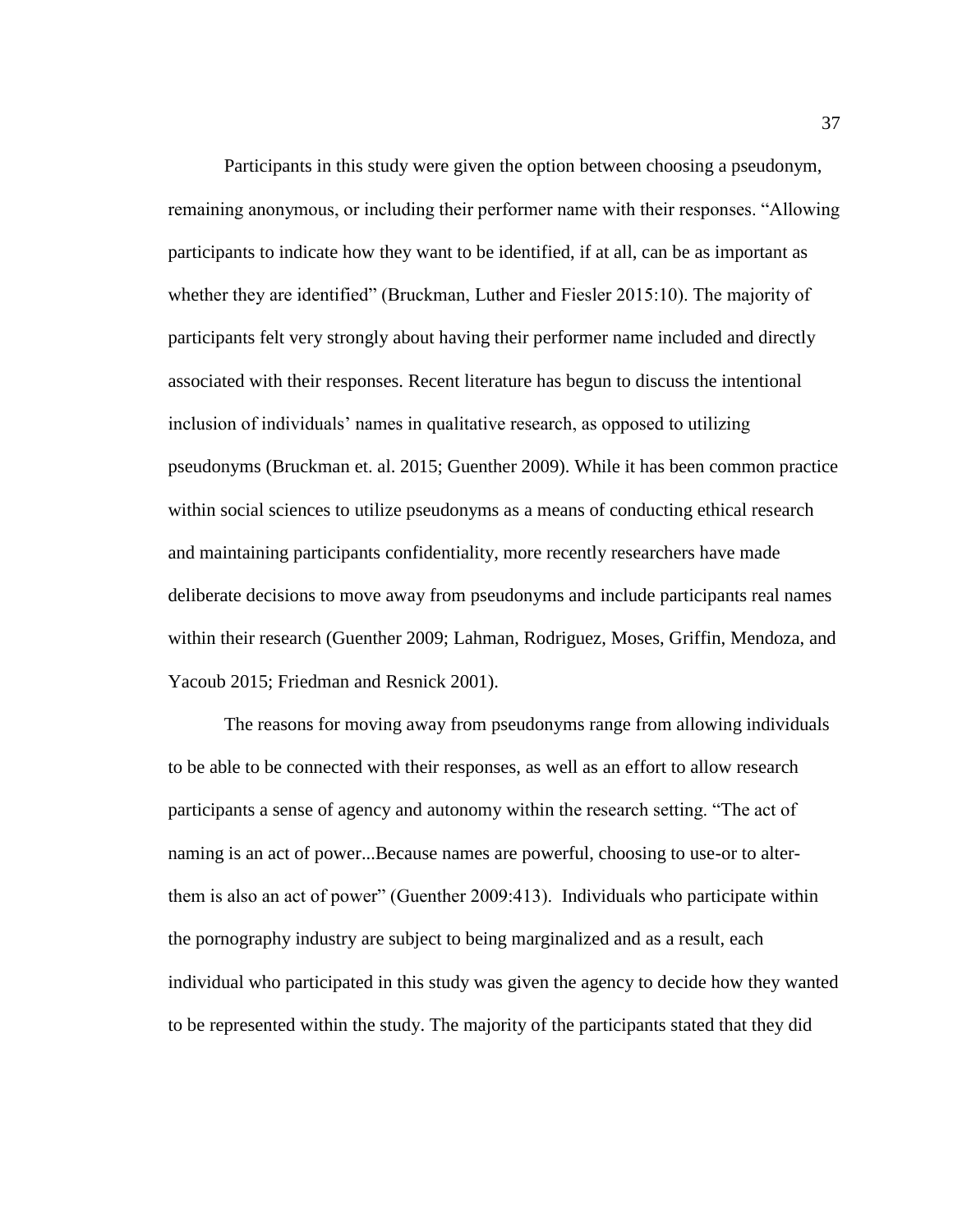wish to have their names associated with their responses, and as such, the performer's stage names have not been changed; only two participants decided to use a pseudonym.

| Name                 | Age | Gender                     | Race/Eth                                 | Sexuality                           | Location | Roles in Industry                                                                                   | Time in<br>Industry |
|----------------------|-----|----------------------------|------------------------------------------|-------------------------------------|----------|-----------------------------------------------------------------------------------------------------|---------------------|
| Charlott<br>e Sartre | 23  | cis Female                 | Caucasian<br>and a<br>quarter<br>Chinese | Bisexual/<br>Pansexual              | LV, NV   | Actress/Performer<br>, Content Creator,<br>Site<br>Manager, and<br>Escort/Dominatrix                | 3 years             |
| D.<br>Arclyte        | 42  | cis Male                   | Nonwhite<br>/ Hispanic                   | N <sub>o</sub><br>Sexuality         | LV, NV   | Performer,<br>Director, Writer,<br>Dancer                                                           | 3 years             |
| Lance<br>Hart        | 39  | Mostly<br>male             | Caucasian                                | No<br>sexuality                     | LV, NV   | Producer,<br>Performer,<br><b>Content Creator</b><br>and Site Manager                               | 10 years            |
| Mia<br>Little        | 28  | Genderquee<br>$\mathbf{r}$ | Filipnx                                  | Queer                               | SD, CA   | Performer,<br>Content Creator,<br>Webcamer                                                          | 6 years             |
| Whitney<br>Wright    | 26  | Female                     | Caucasian<br>and<br>Native<br>American   | <b>Bisexual</b>                     | LA, CA   | Performer/<br>Actress                                                                               | 2 years             |
| Arielle<br>Aquinas   | 30  | Genderquee<br>$\mathbf{r}$ | Caucasian                                | Pansexual                           | LV, NV   | Performer,<br>Content Creator,<br>Script Writer,<br>Scene<br>Choreographer,<br>Marketing<br>Manager | 9 years             |
| Any                  | 22  | Non-Binary                 | Caucasian                                | Pansexual                           | LA, CA   | Dominatrix/Porn<br>Performer                                                                        | 2 years             |
| Rena                 | 25  | cis Female                 | Caucasian                                | Bisexual/<br>Polyamoro<br><b>us</b> | LA, CA   | Producer,<br>Performer,<br>Camgirl, Content<br>Creator                                              | 3 years             |
| Gia<br>Paige         | 28  | Female                     | Caucasian                                | <b>Bisexual</b>                     | LA, CA   | Performer,<br><b>Content Creator</b>                                                                | 4 years             |
| Nina<br>Hartley      | 59  | cis Female                 | Mostly<br>Caucasian                      | Pansexual                           | LA, CA   | Performer,<br>content creator,<br>activist, lobbyist                                                | 35 years            |

Table 1. Participant Demographics

*Participant Recruitment*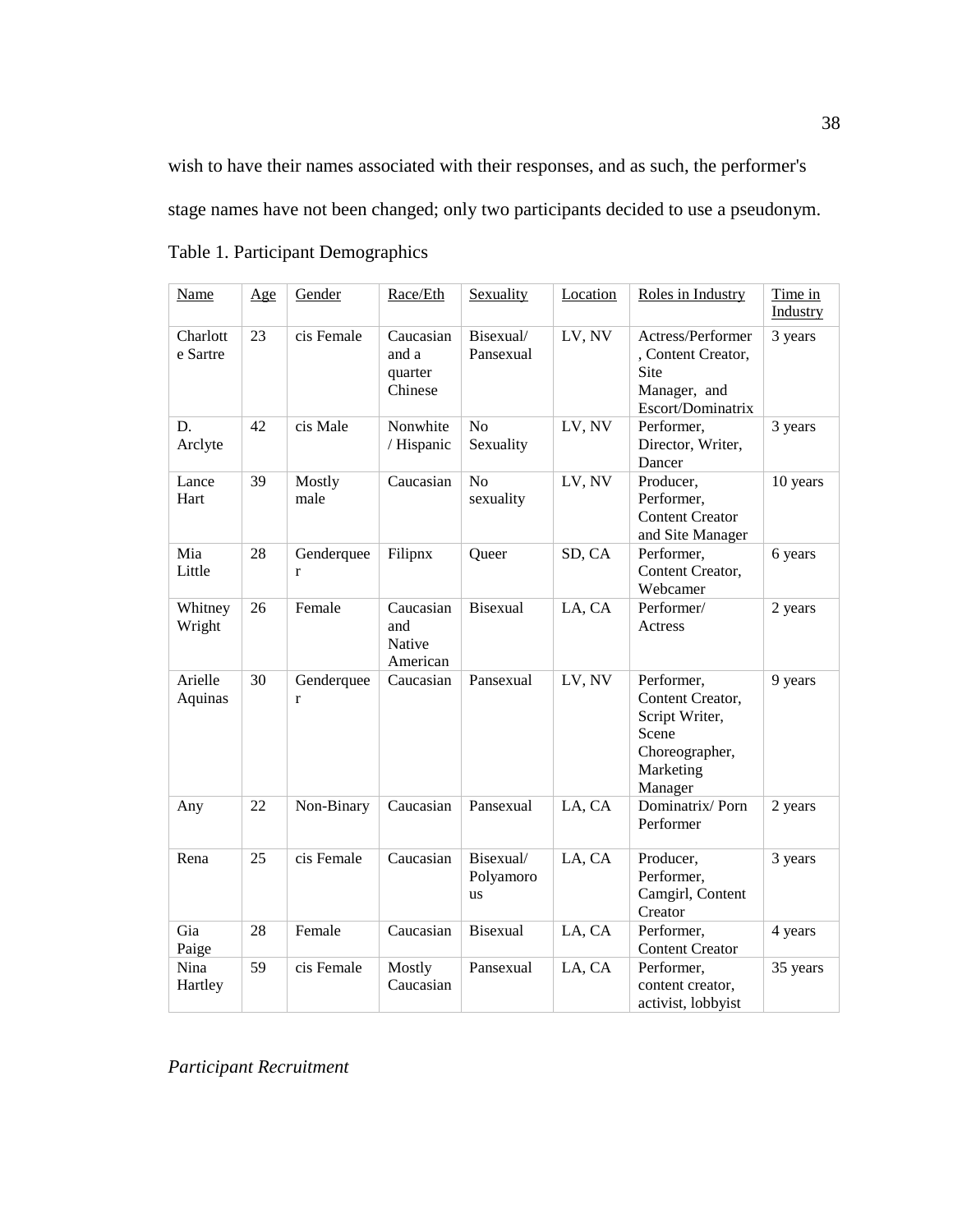I recruited participants for this study using a combination of snowball and convenience sampling methods. At the beginning of this research, I started with the contact information of only one key informant. During my second semester of graduate school, I discussed my thesis project with an old colleague of mine who mentioned that, through their social circle, they knew someone who was actively involved in the West Coast pornography industry. They offered to try to put me in contact with Liz. My colleague sent an email to connect Liz and me. Once I received the IRB approval to begin research, Liz was the first West Coast pornography participant with whom I spoke. Although they were unable to participate in a full interview, they greatly assisted me in identifying what to look for on social media sites, as well as identifying prominent production companies that had a social media presence.

After being in contact with Liz, I decided to begin my search for participants through using the social media site Instagram. Instagram is an online social media site through which individuals create profiles and share photographs via these profiles. It allows individuals who create an account to develop a short biography about themselves and link an email address. Individuals who have Instagram accounts are then able to interact with other members of the site by interacting with the photographs that they post, directly interacting with their profile through a linked email address, or direct messaging within the site itself. After being in contact with Liz, I better understood the ways in which individuals who currently work within the pornography industry utilized social media sites such as Instagram to promote their content. As a result, I used Instagram as the main source of information about potential participants.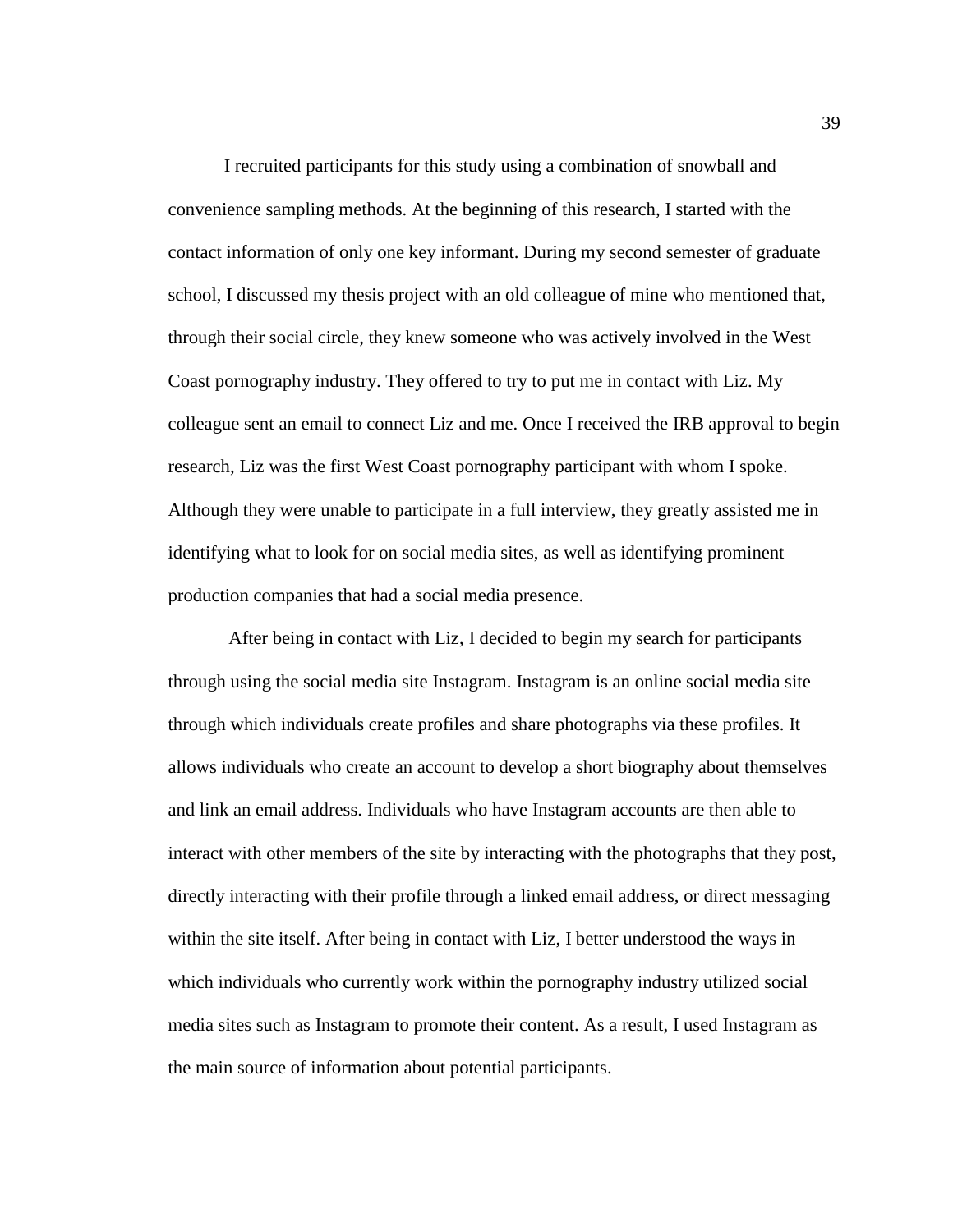Once I decided to use Instagram to identify potentials study participants, I developed three criteria to narrow my Instagram searches. I searched profile biographies for keywords that indicated current involvement within the pornography industry. I further narrowed my search looking for indicators participants were based on the West Coast. And finally, I further narrowed my search to only those Instagram account holders who linked an email address to their profile. Through using Liz's Instagram account as a model, I identified the markers "XXX", "Adult Performer", "Adult Film" and "18+" within participant Instagram biographies as indicators that individuals were currently working in the pornography industry. Next, in order to identify if the individual was West-coast based, I searched biographies and image tags for location references. I defined West Coast locations as areas located in California, Oregon, Washington, Nevada, and Arizona. Finally, I selected individuals who had an email icon under their biographies and had a location in one of the above states.

In total from this process, I assembled a list of 81 Instagram account holders who met all three search criteria. I emailed each a direct message (Appendix B) inviting them to participate in the study. I followed up with a shorter second message (Appendix B). Most never responded to either message. In total, 22 individuals expressed interest in participating in the study and I sent them the informed consent form via email, as well as answered any questions they might have had regarding my project. Ultimately, I was able to schedule 10 total interviews.

*Interviews*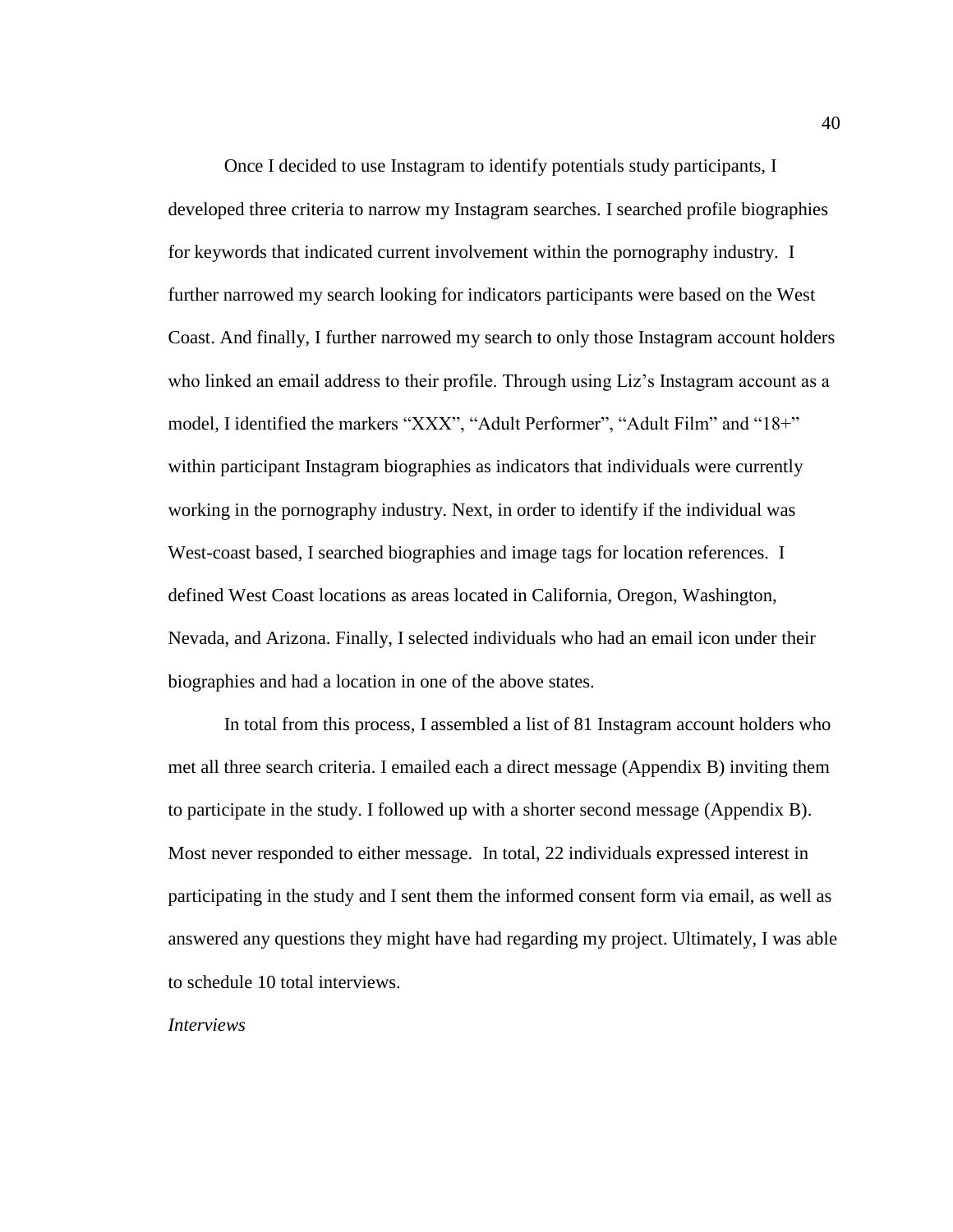As previously stated, the methodological framework for which this research is based on is grounded theory interviewing. "Grounded theory is a general methodology for developing theory that is grounded in data systematically gathered and analyzed" (Strauss and Corbin 1994:275). While typical grounded theory work is conducted with no theoretical background, my work does utilize as a theoretical framework consisting of feminist theory, queer theory, and Foucauldian discourse analysis. As a result, my work draws on grounded theory methodology, but uses sensitizing frameworks informed by the history and development of feminist and queer theory in order to help develop my research questions. Basing my research in a mainly-grounded theory approach allows me to generate theory based on the data that is gathered through my interviews. Prior to conducting any interviews, I developed a semi-structured interview guide (Appendix A) drawing on Kathy Charmaz's interview guide for rooting interviews in grounded theory. Charmaz's grounded theory approach to conducting interviews outlined the process of devising a few open-ended, non-judgmental questions. These type of open-ended, nonjudgmental questions "encourage unanticipated statements and stories to emerge" (Charmaz 2006:26). A grounded theory approach also allows for flexibility during interviewing whereas the interviewer I can veer off from the questions to ask a participant more about a particular experience or story, which I did in several of the interviews that I conducted (Charmaz 2006, Strauss and Corbin 1994). My interview guide, therefore, consisted of open-ended non-judgmental questions that ranged from how individuals got involved in pornography to a production they felt allowed them to challenge traditional notions of sex, gender, and sexuality.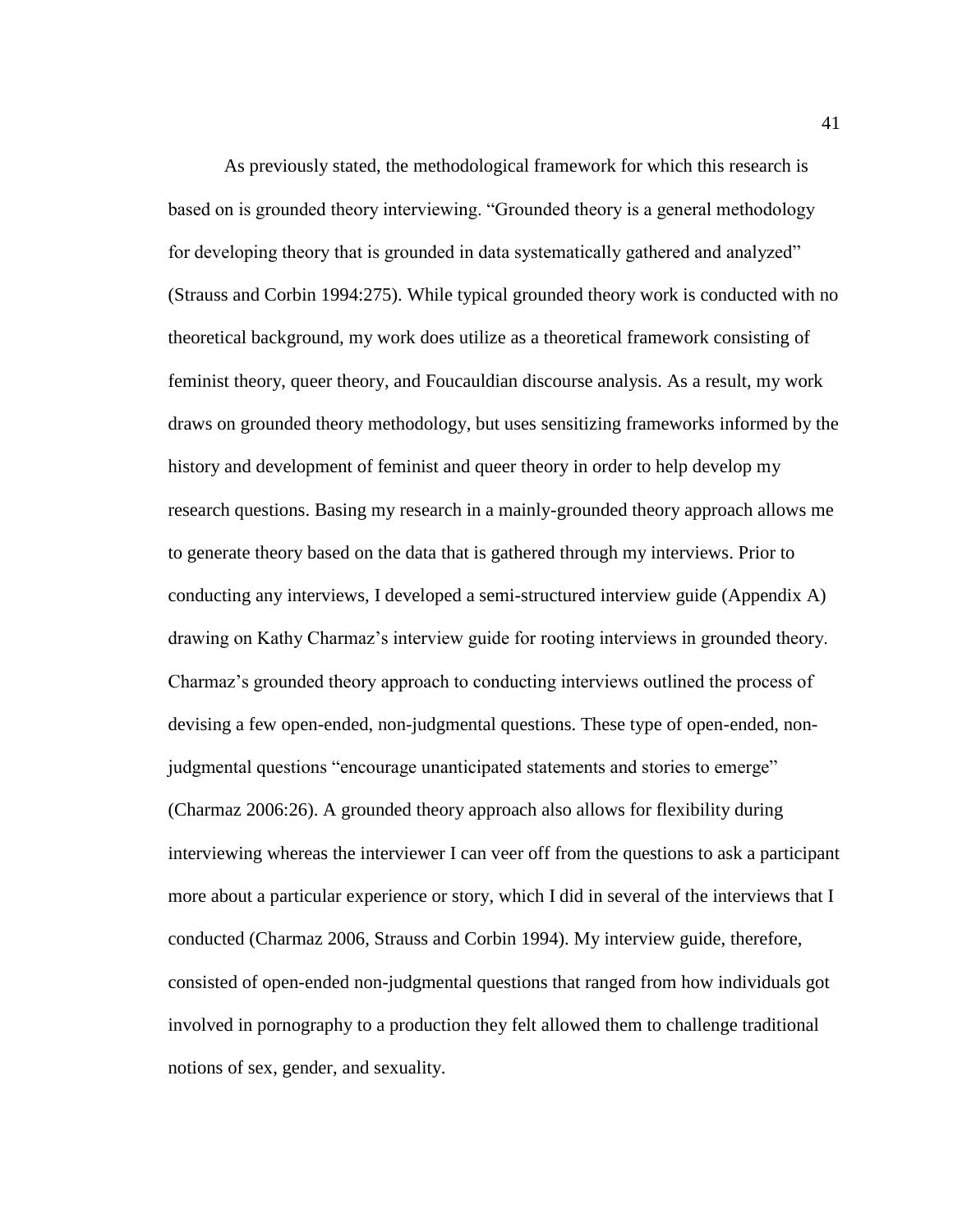All of my interview data was collected via a recorded phone conversation utilizing the mobile app "Call Recorder" and saved for later transcription. I opened the interview by reviewing the consent form and then answering any potential questions that my participant had at that time. During the interview process, I rephrased questions if participants required further explanation or the question was not clear. Interviews lasted between 46 minutes to a 1hr and 45 minutes. As I closed interviews, I asked the participant if they knew someone who might also be interested in participating and if they felt comfortable passing along their contact information, which was used to try to create a snowball sample. Two participants for this study were recruited using snowball sampling, the rest responded to the direct email I had sent.

#### *Discourse Analysis: Methodological Overview*

In order to analyze the data collected from these interviews, I used a Foucauldian discursive analysis methodology. As previously mentioned, discourse focuses not on whether or not things exist within a society but rather seeks to analyze and understand the way in which those things acquire their meaning (Hall 2001). A Foucauldian discourse analysis, in particular, focuses on the socio-historical systems of power and knowledge that allow, create and influence things to acquire a specified meaning within society (Hall 2001). As a result, utilizing discourse analysis as a methodology allowed for the generation of in-depth analysis that is focused at analyzing the power and privilege systems that cause things to acquire their meaning (Hall 2001, Cheek 2004). Discourse analysis utilizes a qualitative methodology to then analyze the data that has been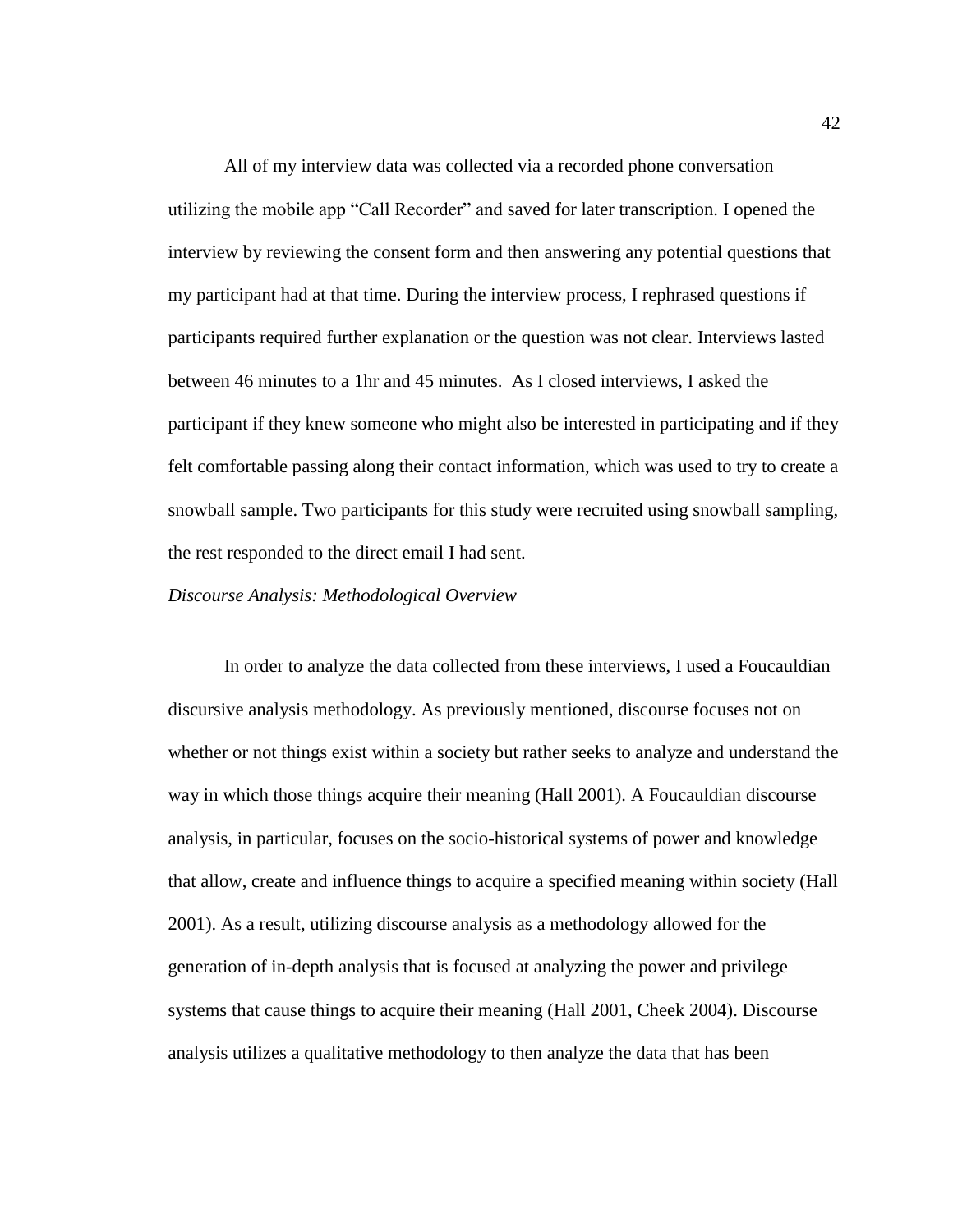collected utilizing a discursive framework. "Discourse analysis uses "conventional" data collection techniques to generate texts able to be analyzed discursively from a particular understanding of discourse analysis and driven by a certain theoretical frame. These texts could be interview transcripts, newspaper articles, observations, documents or visual images." (Cheek 2004:1143).

In order to conduct an effective discourse analysis on the topic of sexuality, one must analyze the discourse of someone who embodies this notion of sexuality. In this case, those who embody the notion of sexuality within the discourse surrounding pornography are the performers and creators themselves. Aside from identifying the individual who embodies the discourse, conducting a discourse analysis then involves analyzing the data collected from the subjects for discursive statements. Conducting discourse analysis, therefore, involves recognizing statements made by subjects as "a special mode of existence which enables groups of signs to exist, and enables rule or forms to manifest" (Graham 2005:665). As mentioned by Foucault, subjects like 'sexuality' "only exist meaningfully within the discourses about them" (Hall 2001:72).

Utilizing qualitative in-depth interviews as a source for conducting discourse analysis allows the researcher to "understand the subjective experience of the informants with regard to matters of our research interest" (Carbó et. al. 2016:368). When applying a discursive analytical framework to in-depth interviews, the researcher must ask questions such as "what rules permit certain statements to be made; what rules order these statements?" (Cheek 2004:1143). The role of the researcher when conducting a discourse analysis is to interpret and analyze certain social systems of power that privilege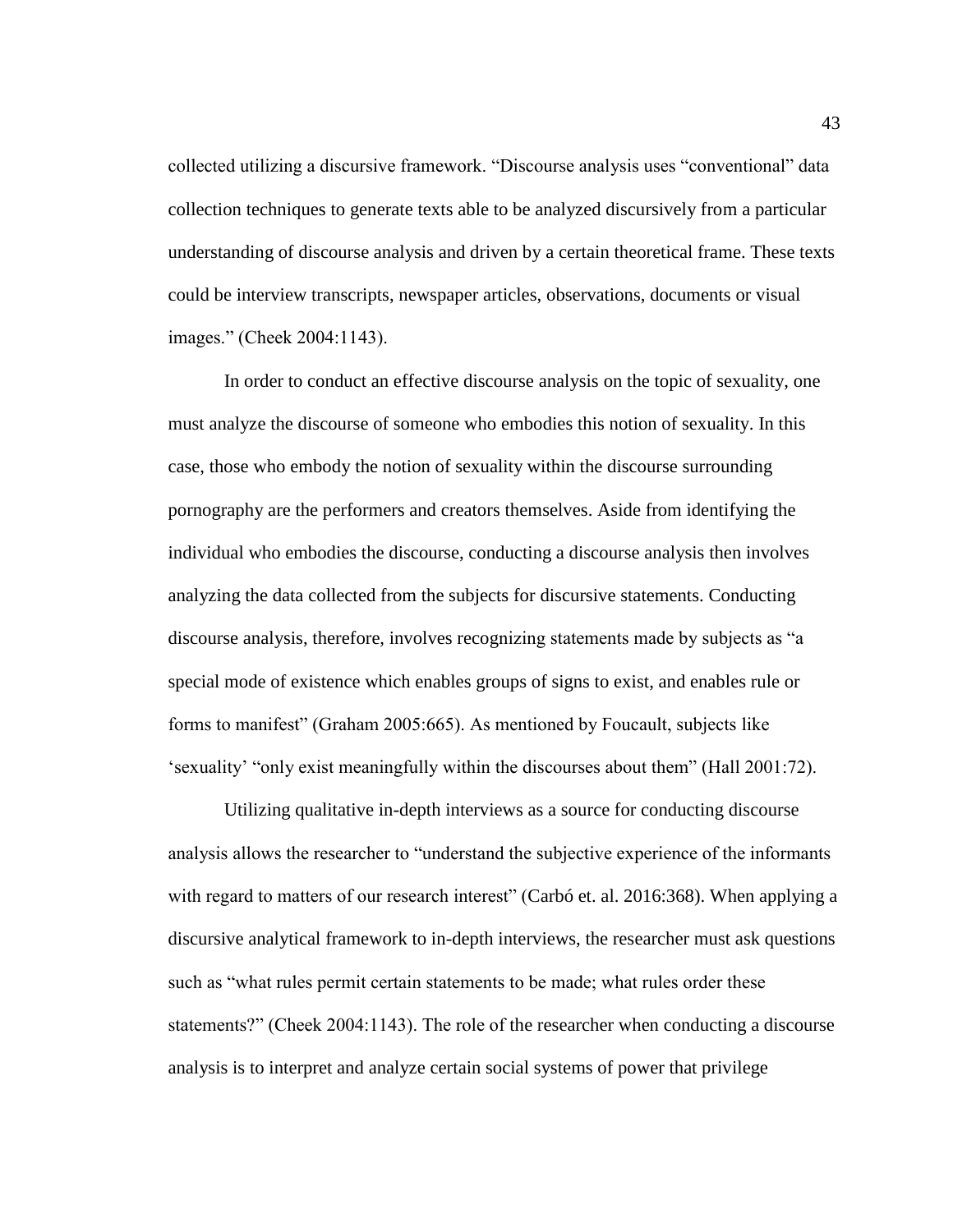particular forms of knowledge over others (Cheek 2004, Graham 2005). Using Foucauldian discourse analysis as my method for analysis allowed me to "interpret statements as things said that privilege particular ways of seeing and codifying certain practices" (Graham 2005:10). This allows for greater examination, interpretation, and overall depth of the narratives and statements provided by the subject. Additionally, using discourse analysis to analyze the narratives of a marginalized group such as pornography industry members, allowed my research to produce understandings in regards to what is considered "as mainstream at any point in time and why that might be so" (Cheek 2004:1145).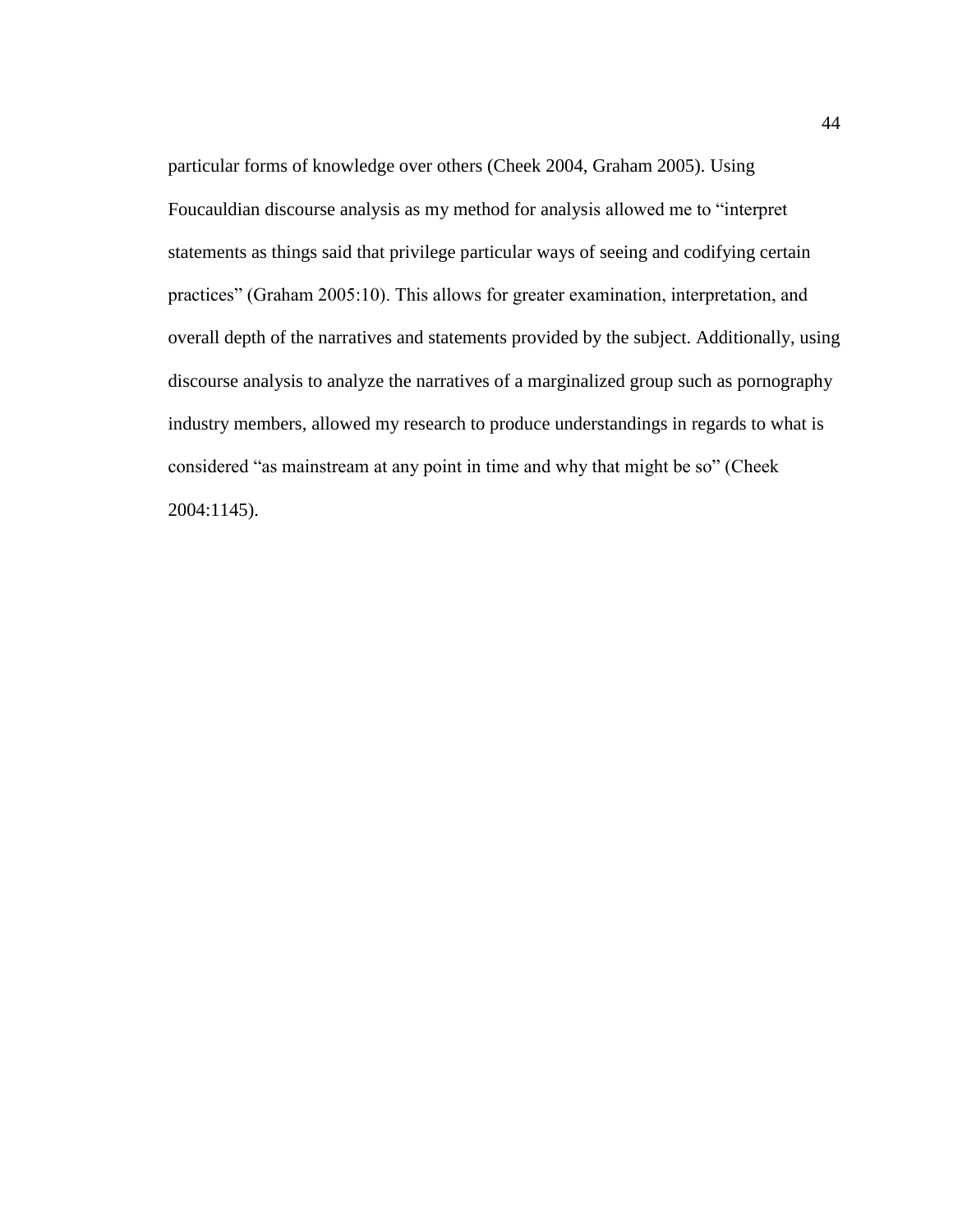#### CHAPTER FIVE: HEGEMONY, RESISTANCE, AND DISCLOSURE

Through conducting my research, three overarching themes arose from the data. The first being the way in which the mainstream pornography industry sought to act as a mechanism that upheld and reinforced hegemonic constructions of gender, sexuality, and race. In this theme, participant narratives described the way in which the mainstream pornography industry focused on casting bodies that aligned with pre-fixed notions of acceptability. Additionally, the way in which pornography websites rely on the use of categories as a means of organizing video content often reinforces these hegemonic constructions. Under the production of mainstream pornography, several participants mentioned the way in which the construction and navigation of "interracial scenes" as well as the "blacklisting" of crossover male performers which served to reinforce hegemonic constructions regarding race and sexuality.

The second theme that arose from the participant narratives was the way in which pornography offered participants the opportunity to also engage in resistance to these hegemonic constructions. Participants described opportunities to actively resist these preconceived notions and create new forms of knowledge through being able to engage in transformative community creation, produce and create subversive film narratives. Additionally, being able to participate in areas of the industry that were separate from the mainstream, such as Kink/BDSM pornography, also provided participants more opportunities to engage in resistance. The third theme that emerged was the theme of self-regulation through engaging in the disclosure process of their status as a member of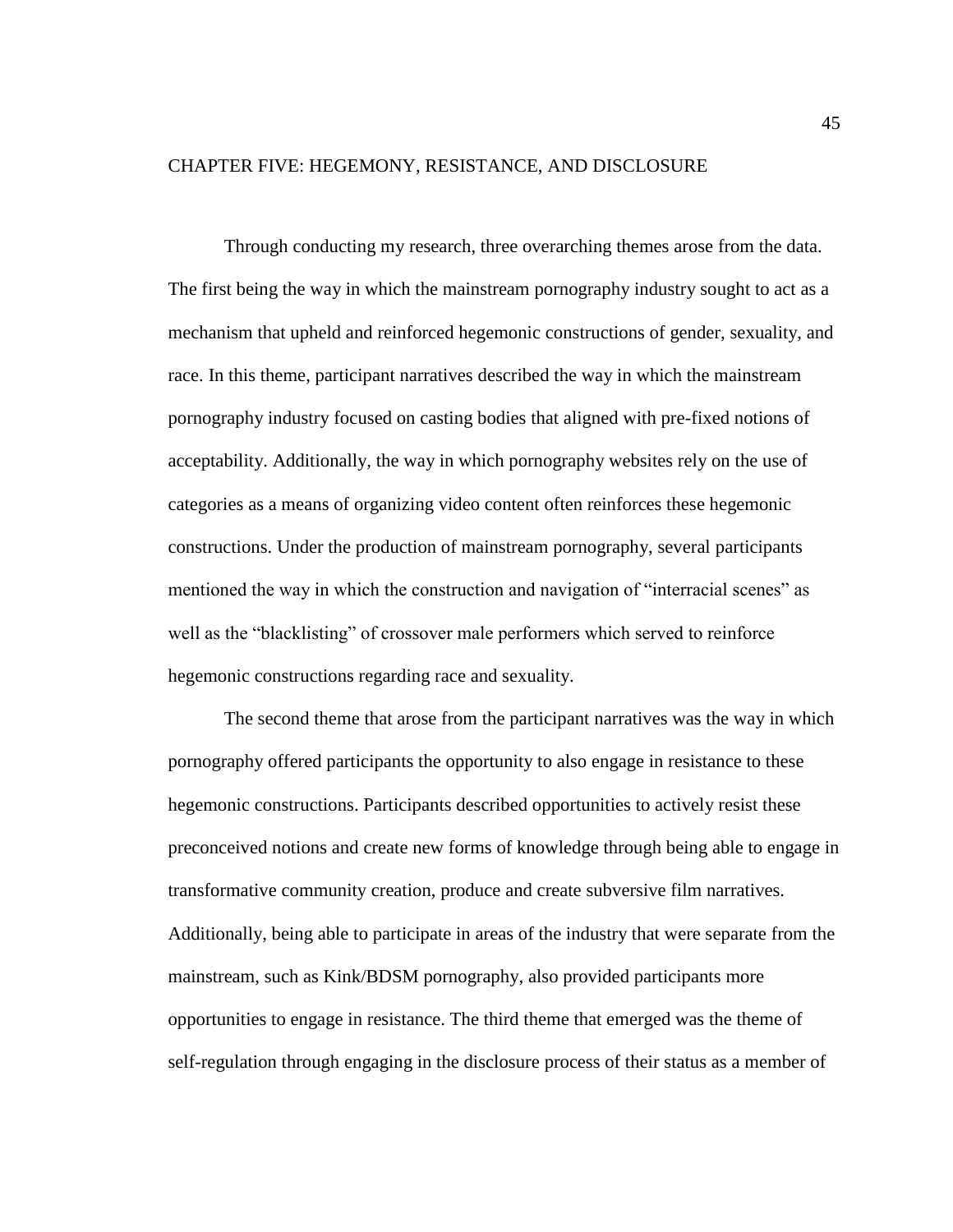the pornography industry. Participants described the ways in which their participation in the industry caused them to become self-disciplined to manage who, what, when, where and how they engage in the disclosure of their industry status.

*Maintaining Hegemonic Boundaries: "ci-shet white men to fulfill their visions"*

Pornography, much like any other form of media within our society, is influenced by the power and knowledge constructs that already exist within our society. The systems of power and privilege that are already present within our modern day society are therefore reflected, reinforced and upheld through the creation and dissemination of mainstream pornography. This means that power relations between gender, race, and sexualities, as well as the existing knowledge that has been constructed surrounding them, will inevitably be a part of the production and visual texts of pornography, and as a result, a part of the experience of those who participate within the industry. Respectively, actor experiences of gender, race, and sexualities were often congruent with hegemonic definitions.

Mainstream pornography most commonly refers to pornography that is produced and distributed by a large production company. As the title suggests, mainstream pornography created visual content that reflected popularly accepted sexual acts and trends. Mainstream pornography, in and of itself, is one of the main ways in which the pornography industry enforced and re-inscribed hegemonic boundaries surrounding sex, gender, race, sexuality and more. The categorization of "mainstream" pornography created a dichotomy where everything that is not considered "mainstream" is collectively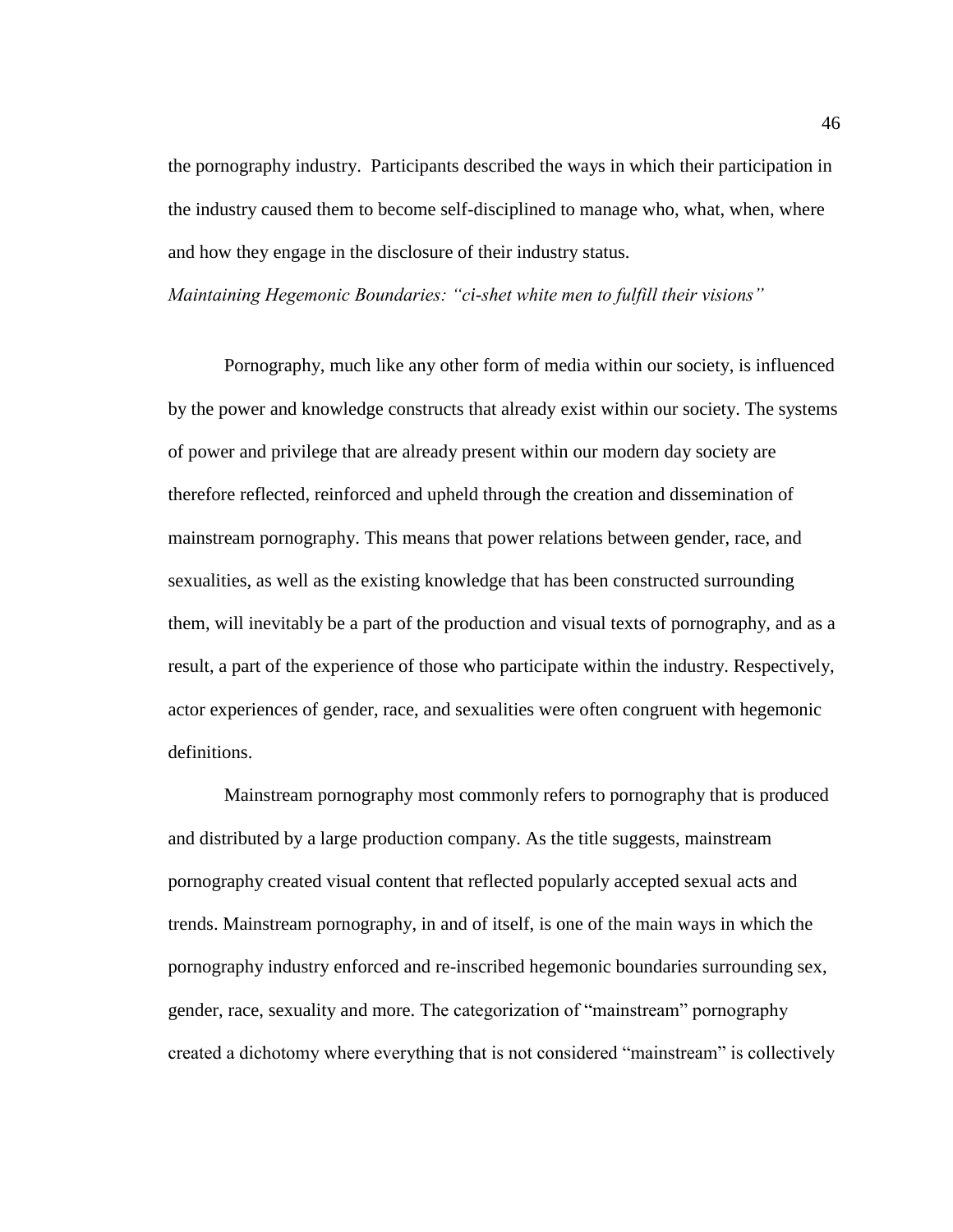"othered" and positioned as a separate, lesser entity. As a result, mainstream pornography acted as a mechanism of power to re-inscribe traditional hegemonic forms of knowledge through enforcing barriers to entry, identifying desirable bodies, requiring film categories, generating pay inequalities based on race, and stigmatizing gay male performers.

### *Casting desire: identifying and pairing of normative bodies*

One of the ways in which the mainstream pornography industry upheld hegemonic boundaries regarding gender, race, and class is through processes that identify, cast and pair ideal bodies. In these processes, mainstream pornography also reinforced hegemonic narratives surrounding desire and sexuality. Congruent with mainstream ideologies, pornography seeks to cast performers that are able to fit into what normative society identified as an attractive, desirable and sexual body. This is influenced by narratives of beauty in our society that promote a young, white, physically fit individual as being the most desirable body. Performers noted that one of the ways in which these hegemonic ideals of beauty, desirability, and femininity are upheld and promoted within the pornography industry lies in the various barriers to entry that several of the female performers encountered when they first attempted to enter the industry.

Several female performers commented that their tattoos made their entry into the industry more difficult. One of the narratives surrounding feminine beauty is the notion of purity and femininity, which is typically seen as being incongruent with possessing tattoos. Having tattoos is seen as a "marking" that is being made against an otherwise "pure" canvas, thus reducing the amount of purity that individual can possess. As a result,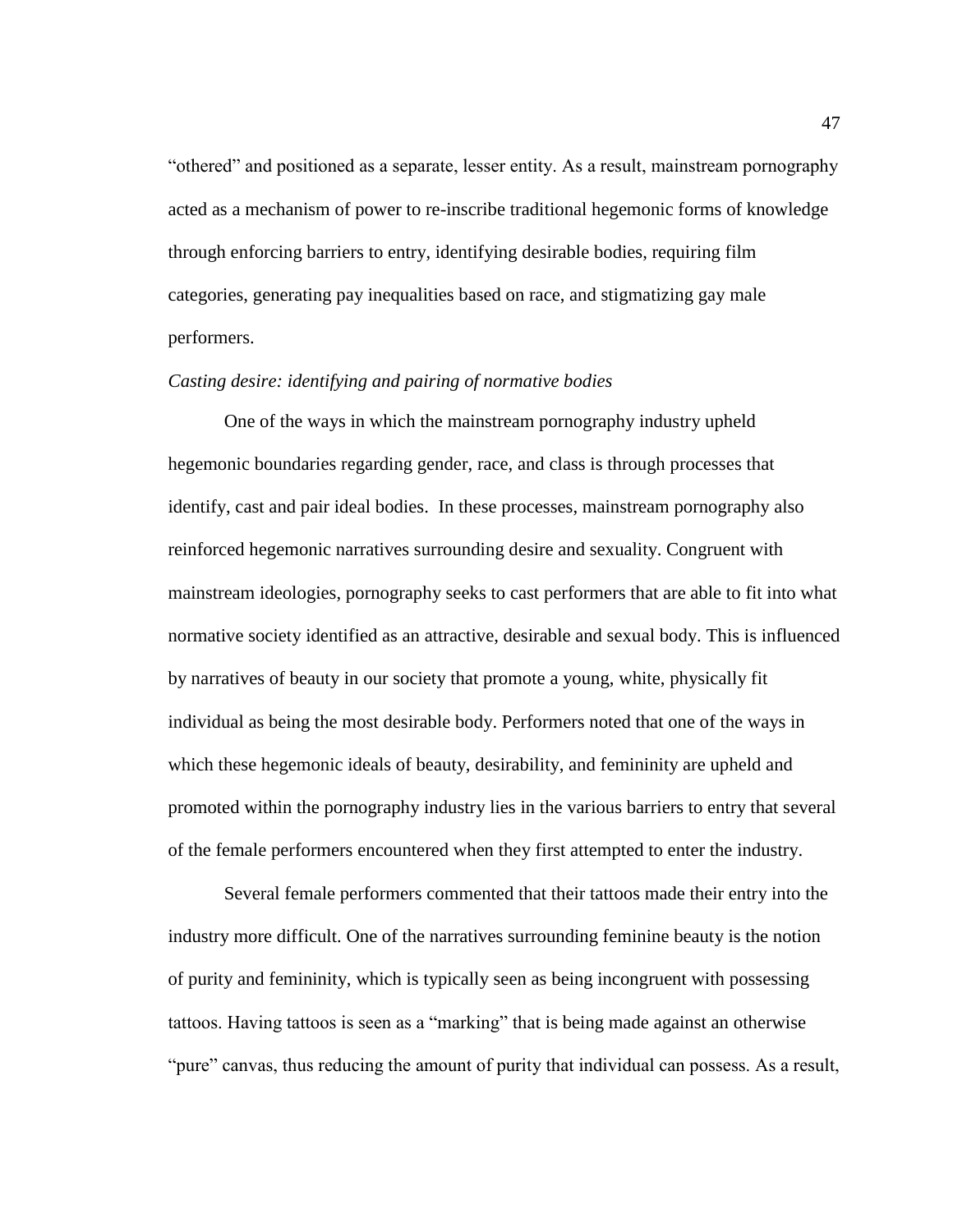several female performers noted that simply having tattoos on their body proved to be a barrier to entry since it served to disrupt the hegemonic ideologies surrounding attractive and desirable bodies. Tattoos also clashed with the idea of youthfulness. Mainstream pornography companies wanted female performers who looked youthful enough to be placed in a teen or 'barely legal' category.

Any was a nonbinary, pansexual 22-year-old Caucasian dominatrix and performer. They had been in the industry for 2 years. Any described their experience entering the industry as challenging. The industry wanted to market them as both a female and a teenager; however, since they had tattoos, they found this to be one of their main challenges entering the industry. Any noted:

I'm very petite, I'm 4'11", and I am under 90lbs. They wanna throw me into a teen category all the time. It's kind of hard to do that when my nipples are shaped like hearts and I've got a big lotus on my chest. Out of like 300 companies, only some of them will shoot girls with tattoos. There are some companies that won't shoot girls that are altered at all.

This sentiment was echoed by other female participants who had tattoos, noting how tattoos acted as barriers to entry into the industry.

Charlotte Sartre, a 23-year-old cis female performer, actress, content creator, and escort who worked in the industry for 3 years at the time of interview, also echoed this sentiment. Charlotte commented that her biggest challenge in trying to become established within the industry was that she was heavily tattooed. She found work in more "alternative" pornography, as opposed to mainstream pornography. However, the fact that Charlotte's tattoos caused her to become a part of alternative pornography serves to reinforce the narrative that her body is incongruent with the types of bodies they are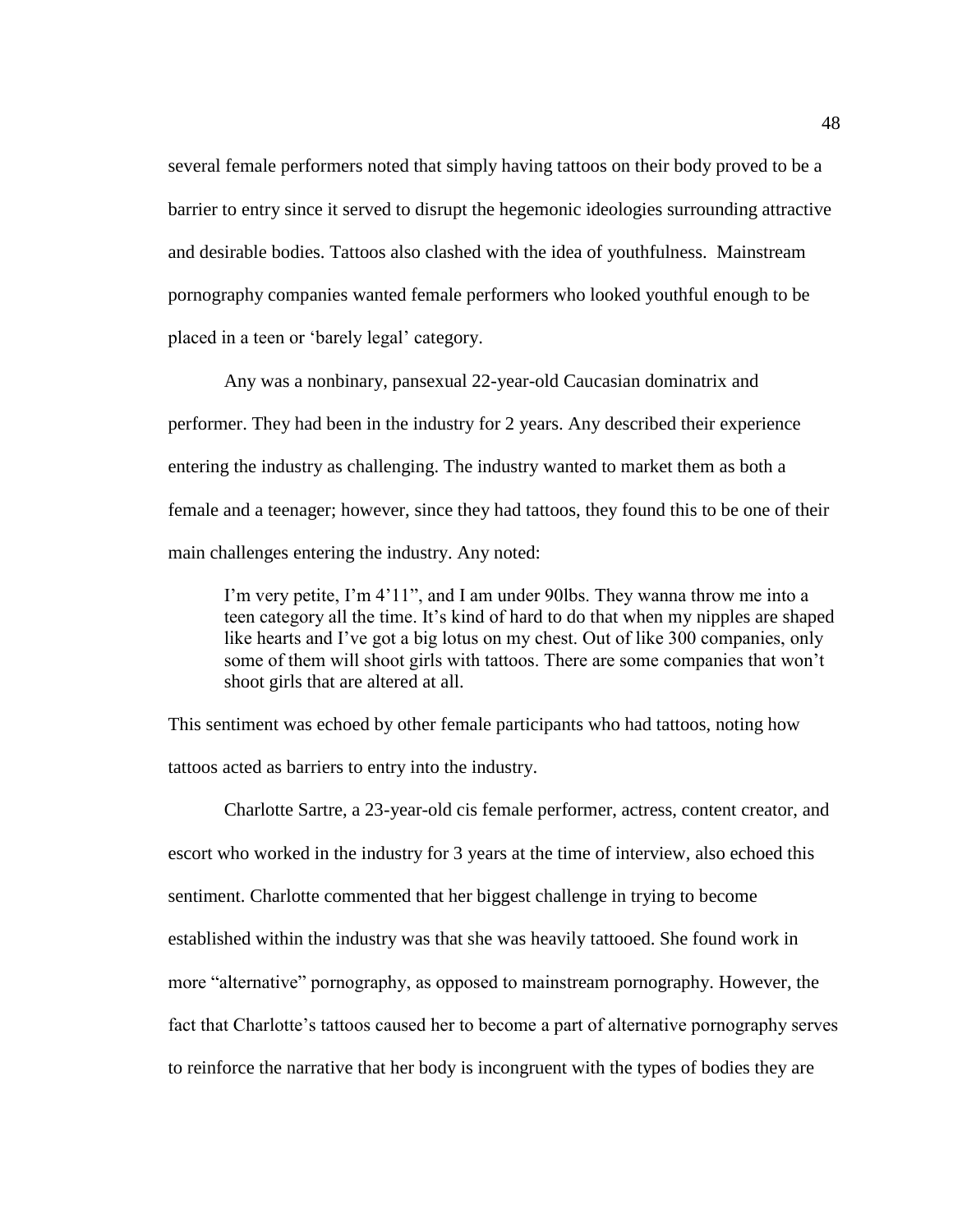trying to portray through mainstream pornography. Charlotte's body was better suited for the marginal spaces of pornography.

It is important to note that female bodies, in particular, must adhere more strictly to purity constructions of beauty, attractiveness, and desirability. As a result of living within a patriarchal society, women's bodies are subject to very different hegemonic constructions of beauty, desirability, and attractiveness than male bodies. Women oftentimes gain their social capital through their perceived desirability. However, the importance of being able to "look a certain way" was not lost on male participants. Male performers are still expected to uphold constructions of attractiveness and desirability, and as a result, are also cast in mainstream pornography based on their ability to uphold those ideologies. A gender fluid 39-year-old performer, producer, and content creator, Lance Hart, had been in the industry for 10 years when I interviewed them. Lance commented, "You have to have a look that people will want to hire. And you have to be realistic about that."

Participants who encountered youthfulness and purity as a barrier to entry noted that those who were in a position of power within the pornography industry were individuals who themselves embodied and upheld hegemonic ideologies of race, gender, class, and sexuality. "A lot of porn is made for the cis-gendered, male, white viewer that's over 50, so they are always hesitant to bring in something that is unique in a different aspect," explained Any.

Several participants mentioned their awareness of the role of pornography in the maintenance of hegemonic boundaries even prior to their entry. Correspondingly,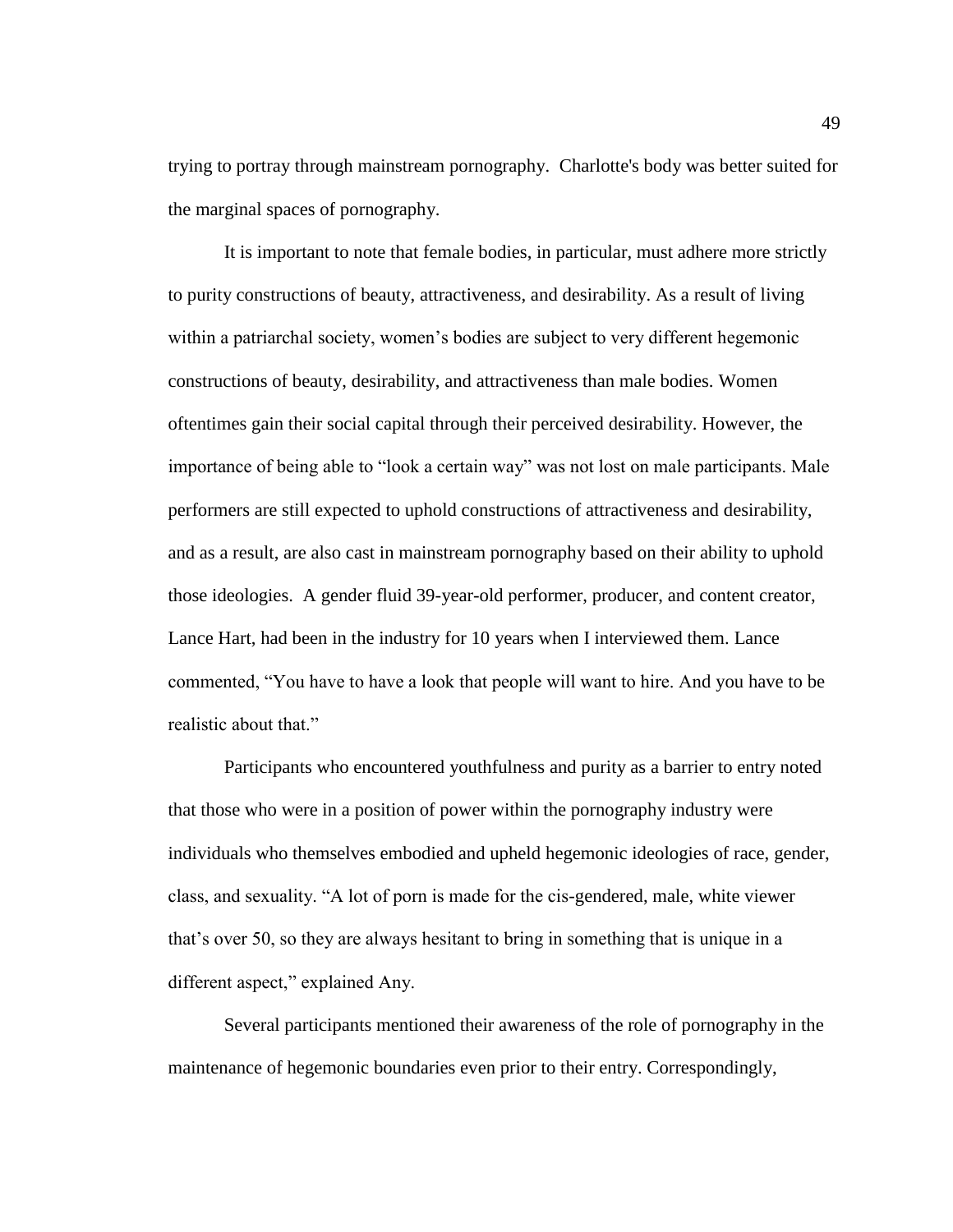participants mentioned how they expected their experience in pornography to be reflective of heteronormative constructions of sex, gender, race, and sexuality. Mia Little, a 28-year-old genderqueer Filipinx performer, content creator, and webcamer had been in the industry for almost 6 years. Mia commented that they expected the maintenance and replication of hegemonic ideals within the industry. They provided this overview of their expectations going into the industry:

…it was an industry built by cis-het white men to fulfill their visions and expectations of what sexuality is. And I knew too that like, expectationswise, that in this industry ageism is a thing, racism is a thing, homophobia and transphobia exist as well. And I knew that going in.

This sentiment was echoed by several other performers who noted the ideals of "cis-het white men" were not only expectations they had about the industry but were ultimately very much a part of the casting, scripting and directing mainstream pornography. Charlotte Sartre noted that "most people buying porn are straight, heteronormative dudes, so you kind of have to fit into that little box." Since the members of the pornography industry who are in positions of power are recognized as being cisgender, heteronormative, straight males, these are also the individuals that are working to have the pornography industry reinforce and uphold hegemonic ideologies of gender, race, class, and sexuality. As a result, these individuals sought to cast bodies that are consistent with their understandings of desirability, attractiveness, and beauty, which caused the casting of mainstream pornography to further uphold those ideologies.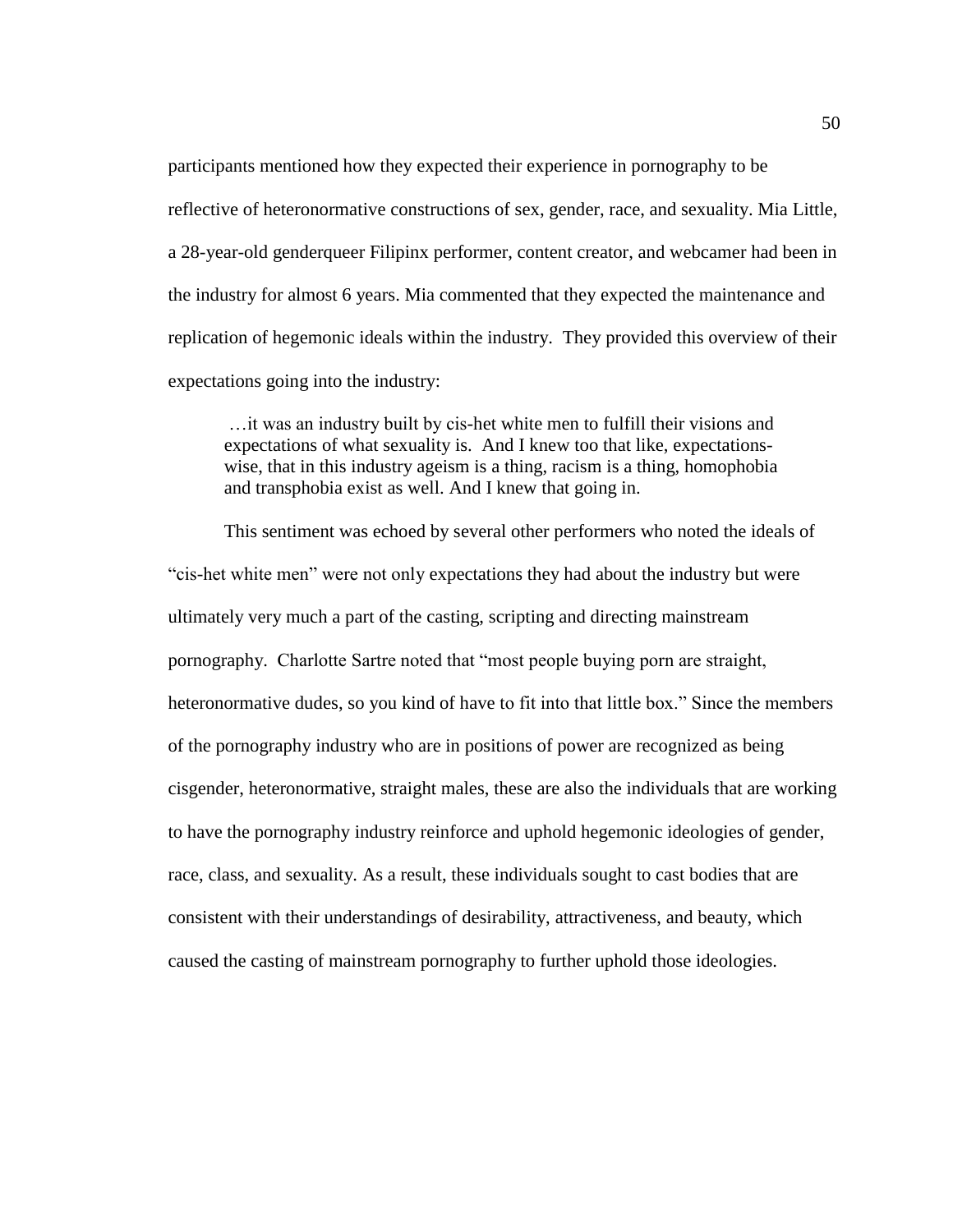*Tensions and contradictions of power: interracial scenes and bodies of color*

Aside from identifying and casting bodies that align with hegemonic beauty ideals, mainstream pornography further reinforced racial inequities through the way in which bodies of color were cast, scripted, and subsequently paid within the pornography industry. While performers were encouraged by industry expectations to exercise agency surrounding their body and labor choices, existing systems of privilege encouraged performers to reinforce and maintain hegemonic racialized gender relations within mainstream pornography. Subsequently, these contradictions of performer agency and power arose in the navigation of interracial scenes, as well as the way in which systemic pay inequalities serve to reinforce racial inequities.

Participants experienced simultaneous ability and lack of performer agency to control their own bodies and their relationship to pay. Several performers stated that pornography promoted agency and empowerment over one's own body, since the performer is seen as being in control of how they will use their body in regards to their labor and pay. Several participants echoed that as a performer in the pornography industry, you have the liberty "to choose who you will and won't work with," which is one of the ways in which the knowledge of pornography being a job that "is flexible and you have a lot of liberties" came into existence. Arielle Aquinas, a 30-year-old, genderqueer, pansexual content creator and performer, who has been in the industry for 9 years, explained the way in which performer agency is promoted within the industry:

You choose your boundaries, you choose what you do, you choose who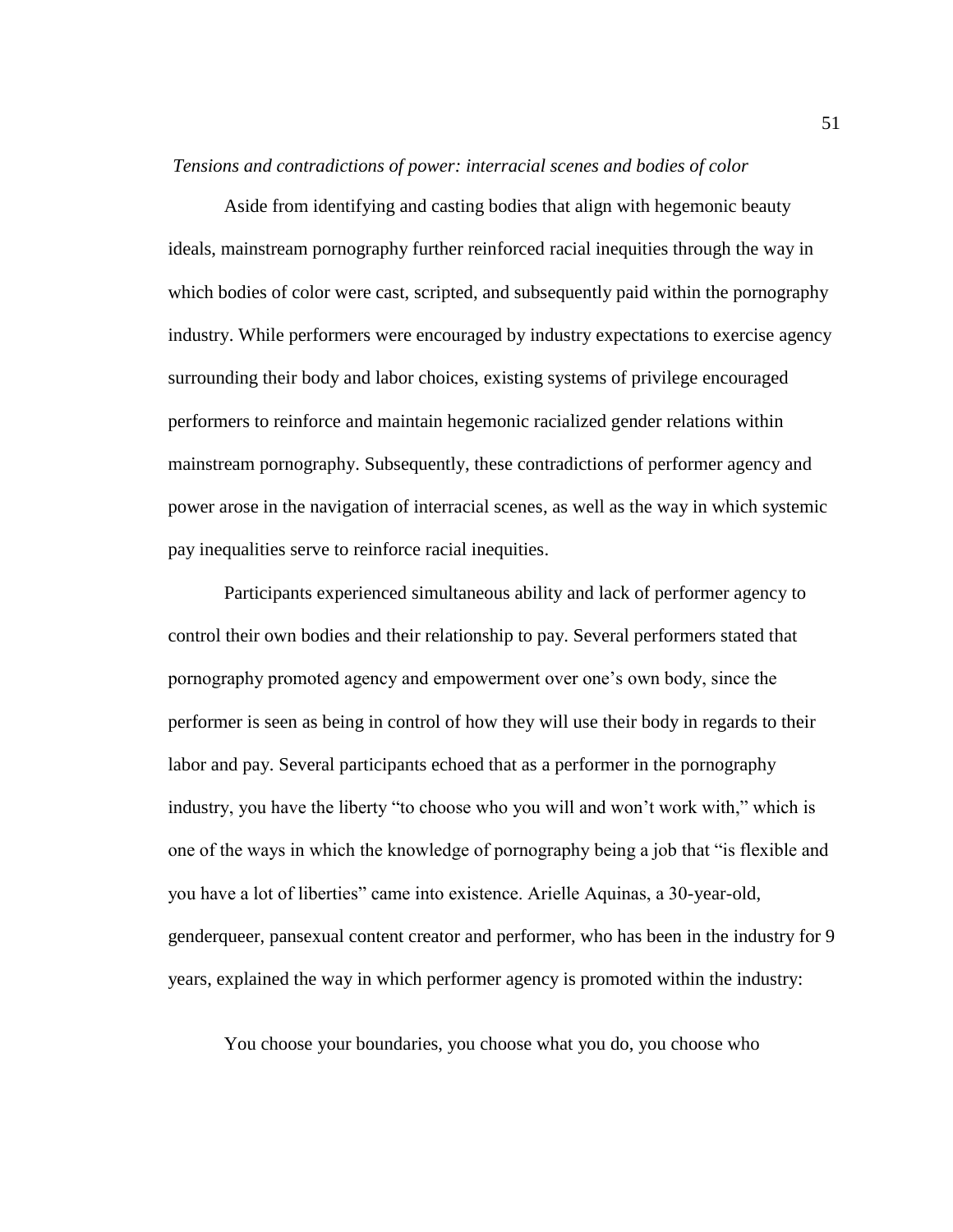you do it with. You know, you can sometimes negotiate how much you do it for. It's definitely not something you'll find at other jobs.

As stated by Arielle and echoed by other participants, performers are given the liberty to decide who they will and won't work with, which further allowed the performers to feel empowered. Due to the intimate nature of the pornography industry, several performers noted that this power is critical for full agency over their physical body in respect to their labor. Charlotte described the way in which the systems of power and privilege can sometimes be actually be used as a means to reinforce hegemonic constructions, boundaries and inequities:

I think everybody is entitled, to you know, work with who they are comfortable with and say no to things that make them uncomfortable, but to the point that it's like, you are working around the fact that you are racist or homophobic or transphobic, I don't think that's right.

This system of power that is meant to provide agency and liberty to the individual performer, exists as a space in which hegemonic constructions of race, gender, and sexuality were are able to be reinforced. When asked about the way in which ideas surrounding race, gender and sexuality are constructed within the pornography industry, several participants described the navigation, meaning, and systems of power and privilege that surround "interracial scenes." Interracial scenes are understood as scenes in which typically a white, female performer will work with a male of color, typically a black male. These scenes are then labeled and categorized as being interracial scenes, or 'IR' as used by participants. Participant narratives outlined well-established industry practices that re-inscribed (un)acceptable racialized sexualities and their relative monetary value. Several participants noted when white women performers are asked to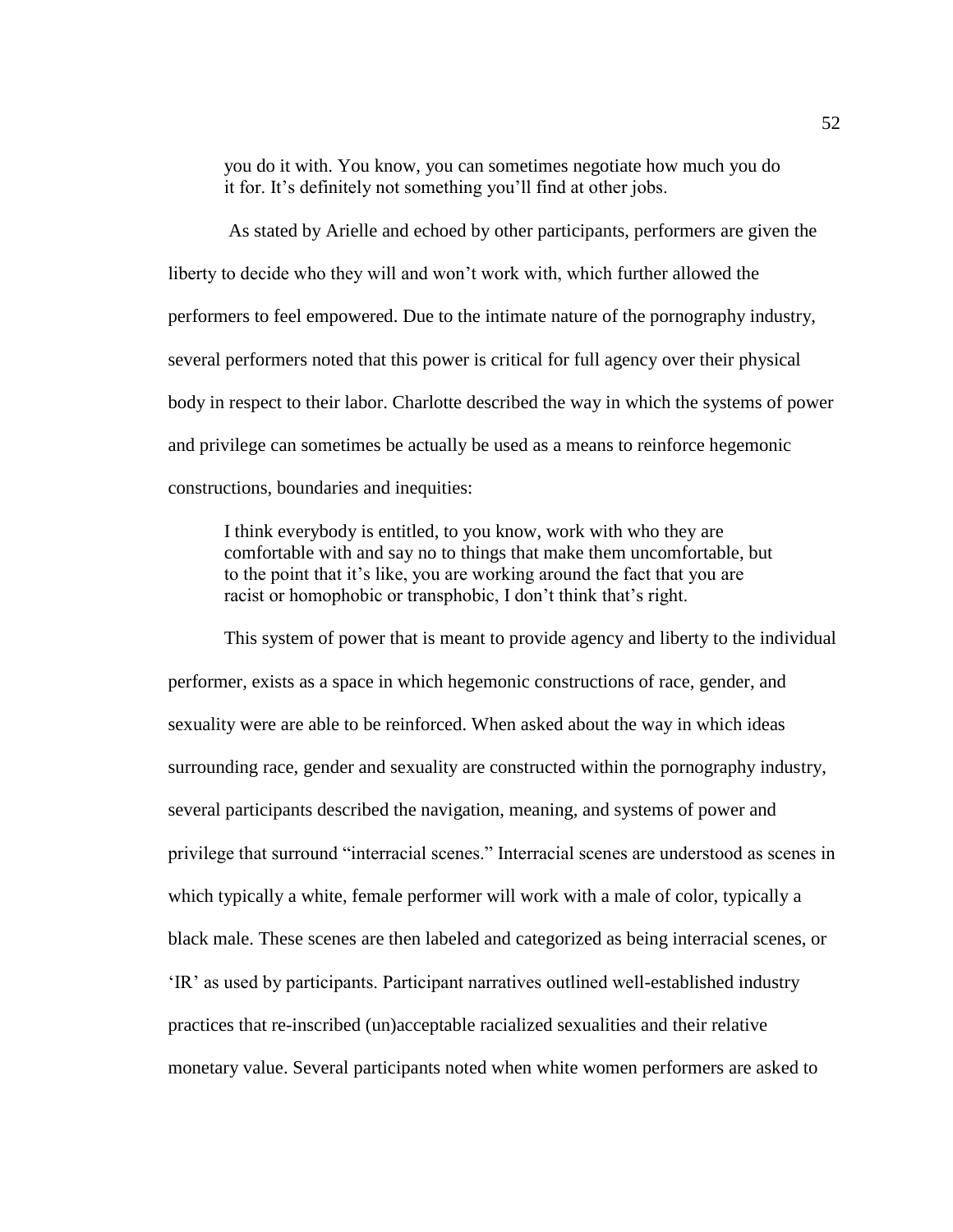perform with men of color for the first time, these interracial scenes were seen as "a big deal", which perpetuates the narrative that "interracial" pairings of bodies is something that is taboo and out of line with hegemonic ideologies of race and sex. Participants noted that acceptance of interracial casting was not expected by all performers, once again referencing how performers can choose who they work with and as a result, performers have the liberty to not accept these jobs "at all"; which is where the ability for performers to "choose who they work with" can end up reinforcing racist scripts. The white female performers who did participate in these interracial scenes were paid a bonus for their participation where their black male co-star received their usual pay rate. This discrepancy in pay when it comes to interracial scenes helped to highlight the critical power structures of race and gender that are involved in the production of pornography.

The white female performer being paid a bonus served to re-inscribe hegemonic ideologies and narratives surrounding race, gender and sexuality, particularly perpetuating narratives surrounding pure, white feminine sexuality against "lesser" black, masculine sexuality, a narrative that has been perpetuated since slavery. The structural racism that shaped pay for interracial scenes also highlighted the tension between individual agency and participation in reproducing inequality. While the industry aimed to promote individual bodily agency among performers, it simultaneously acted as a mechanism of the replication of racial inequities. Several performers commented on how the apparent pay imbalance in regards to interracial scenes was "unfair," as well as commenting that this pay imbalance was something that would not be likely found in other areas of employment. They felt that this obvious discrepancy in pay between the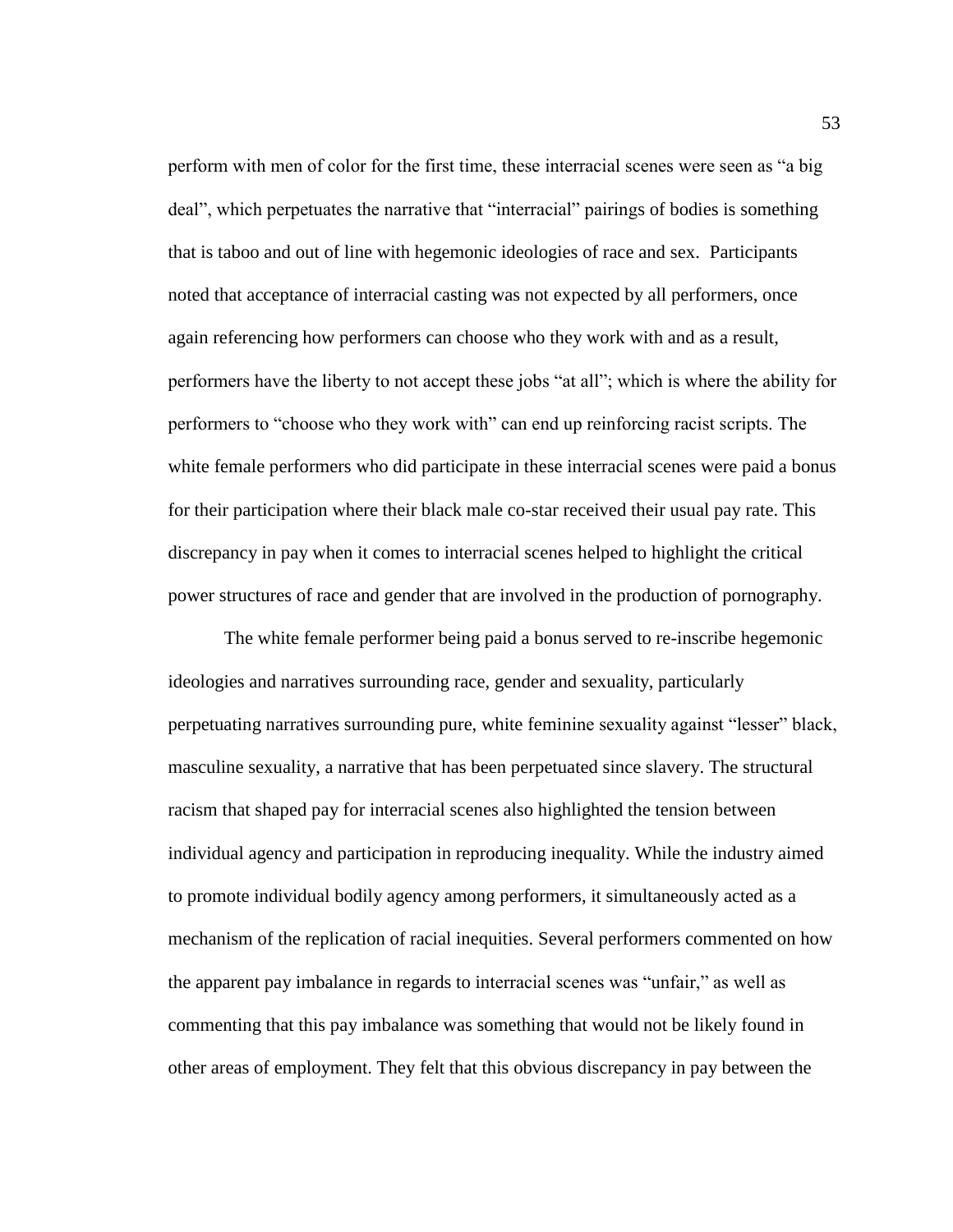two performers is unique to the production of pornography and the construction of the interracial scene. Charlotte Sartre expands:

I always say if you worked at McDonald's and you got your schedule and you're like "Oh I'm working with this dude, now I don't work with black people, put me on another schedule." Or like, "instead of 8 dollars per hour I need 10 dollars per hour cause we are working together." Like that wouldn't be fair at all. So why is it fair in porn?

It can be inferred from these industry expectations, and intersectional analysis of casting, that simply by participating in the scene, men of color are rewarded by their participation and their ability to have sexual relations with a white woman. At the same time, it can be inferred that interracial scenes are understood as having required a sacrifice on the part of the white woman, which ultimately required and justified more compensation. This pay inequality allowed mainstream pornography to reinforce narratives surrounding which types of bodies are allowed to "go together", causing the construction of the interracial scene to reinforce the idea that this is not a normal or typical pairing of bodies. The fact that the female performer receives a bonus is one of the ways that the mainstream pornography industry replicated forms of knowledge at the hegemonic intersections of race, gender and sexuality.

Racialized and gendered inequalities in pay were not limited to the construction and navigation of interracial scenes, they also existed between white and black female performers seeking work within mainstream pornography. Any, a Caucasian dominatrix and performer had taken notice of the discrepancies between her pay rate and the pay rate of her roommate, who was a woman of color performer: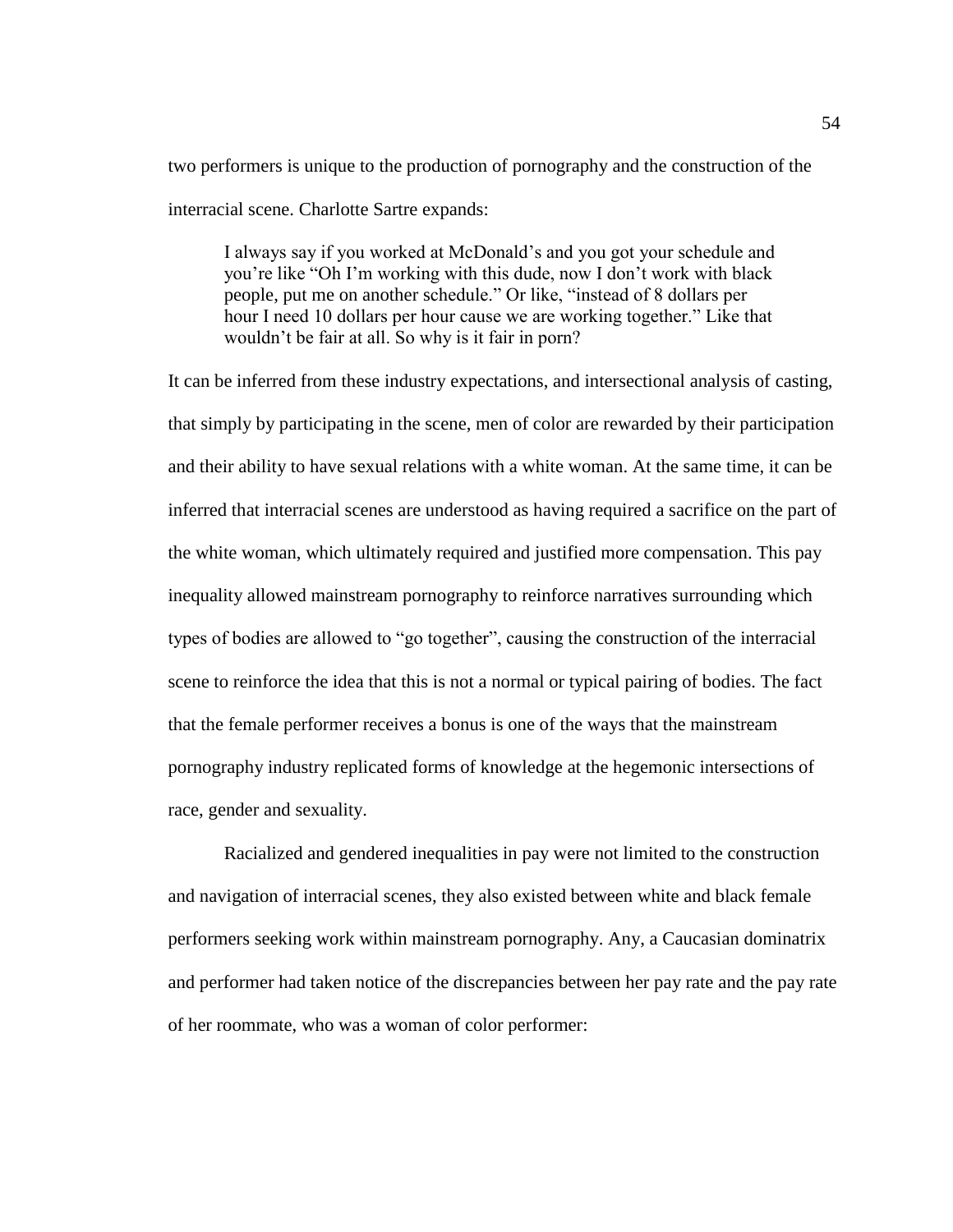My roommate is black and it's always a bitch and a half to get her foot in the door. Normally what you would get offered for your first anal scene something like \$1600 to \$2000 or something like that. The same exact company went and offered her \$1200, so it's very- a \$400 difference for something that is her first scene- that's just incredible to see that and hear that.

Any's quote depicted a "taboo" sex act which required more compensation for the female performer to do - the act of anal sex. As described by Any, female performers are expected to receive a higher pay for having participated in this type of scene. However, this high price of the taboo act of anal sex is itself reduced when paired with a black body, as racial inequities within larger society position blackness as already impure. As a result of the possession of a black body, the act of doing this taboo scene therefore requires less compensation for that particular body.

However, this gendered and racialized pay inequity is not something that is solely limited to the world of pornography. In fact Any's quote is directly reflective of a society that already has gendered and racialized pay structures. Data released by the U.S. Census Bureau indicated that in 2018, black women were paid 61 cents for every dollar paid to white men, whereas white women receive 77 cents for every dollar paid to white men (National Partnership for Women and Families 2018). Therefore, Any's quote is simply reflective of the ways in which the pornography industry actively sought to reinforce and uphold current systems of power and oppression.

The existing systems of power, knowledge, and oppression surrounding constructions of race and gender that currently influence society are undoubtedly replicated and reinforced through the construction of mainstream pornography. As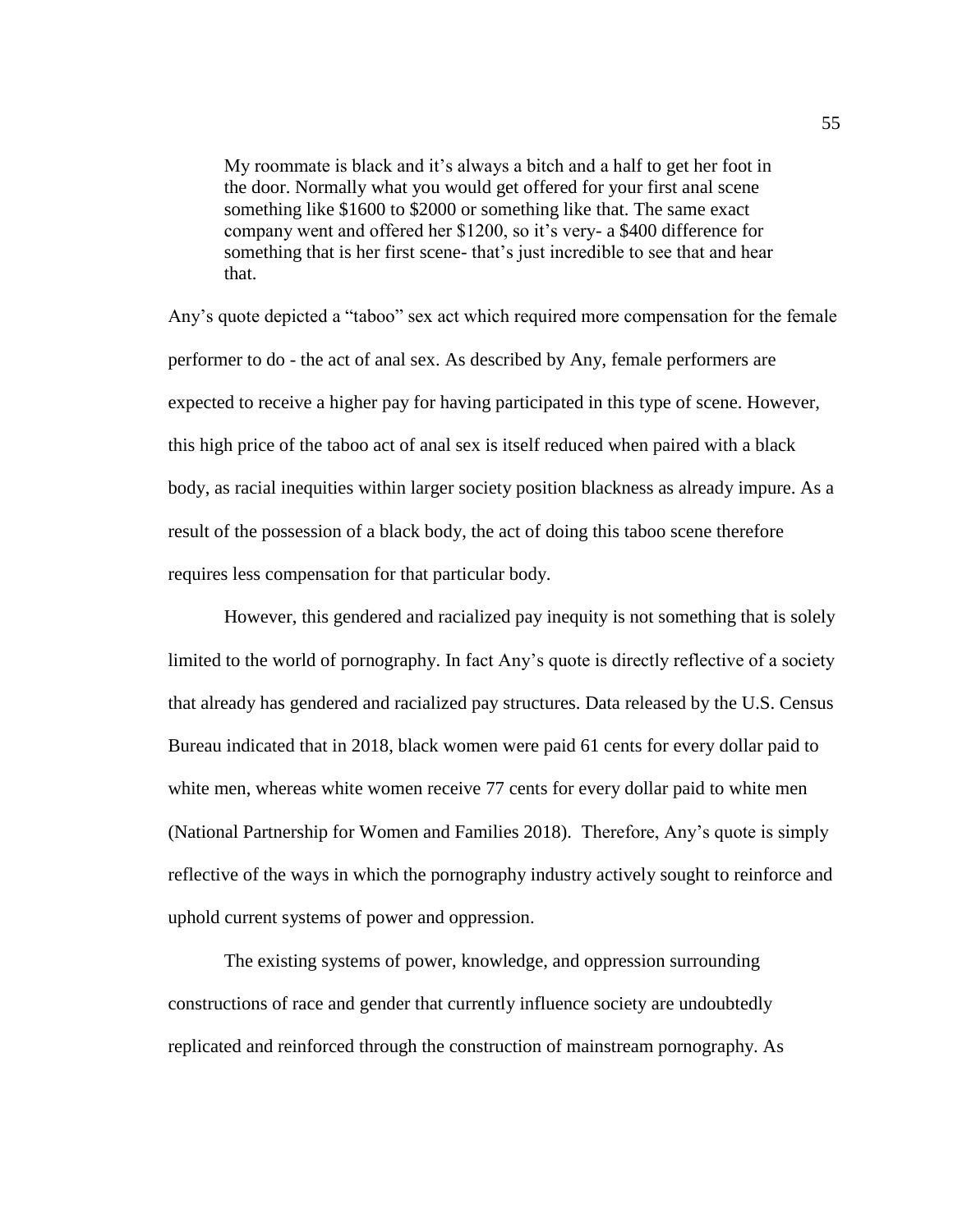highlighted by participants, the contradiction that exists between a performer's agency and the liberty to re-inscribe hegemonic constructions caused the navigation of interracial scenes to be a complicated one. However, the pay inequities that result from interracial scenes, as well as exist in the intersection of race and gender within the industry, simply upholds hegemonic boundaries and constructions of race, gender, labor and sexuality. Correspondingly, participant narratives highlight how mainstream pornography further perpetuates these constructions through the way in which bodies of color are cast, scripted, and subsequently paid within the pornography industry.

# *"No one cares if it's two girls": men, homophobia, and blacklisting*

Another way that pornography worked to perpetuate hegemonic ideologies regarding sex, gender and sexuality are through the discourse and production of gay pornography. In this instance, the term "gay" is almost exclusively used to describe scenes that involve only male performers. "Gay like being male gay porn because no one cares if it's two girls," explained Any. While scenes that involve only female performers will be labeled as "lesbian" scenes, participants noted how those scenes were not regarded as being separate from mainstream pornography in the way in which male "gay" scenes were. Several participants noted a clear separation between the "gay side" of pornography and the mainstream side, describing how male performers who do gay pornography are limited in their ability to participate in the mainstream world, and are subjected to homophobia from fellow industry members. "That's a line that's drawn in the sand, like do not cross this line," Lance Hart states in regard to the separation that exists between the two.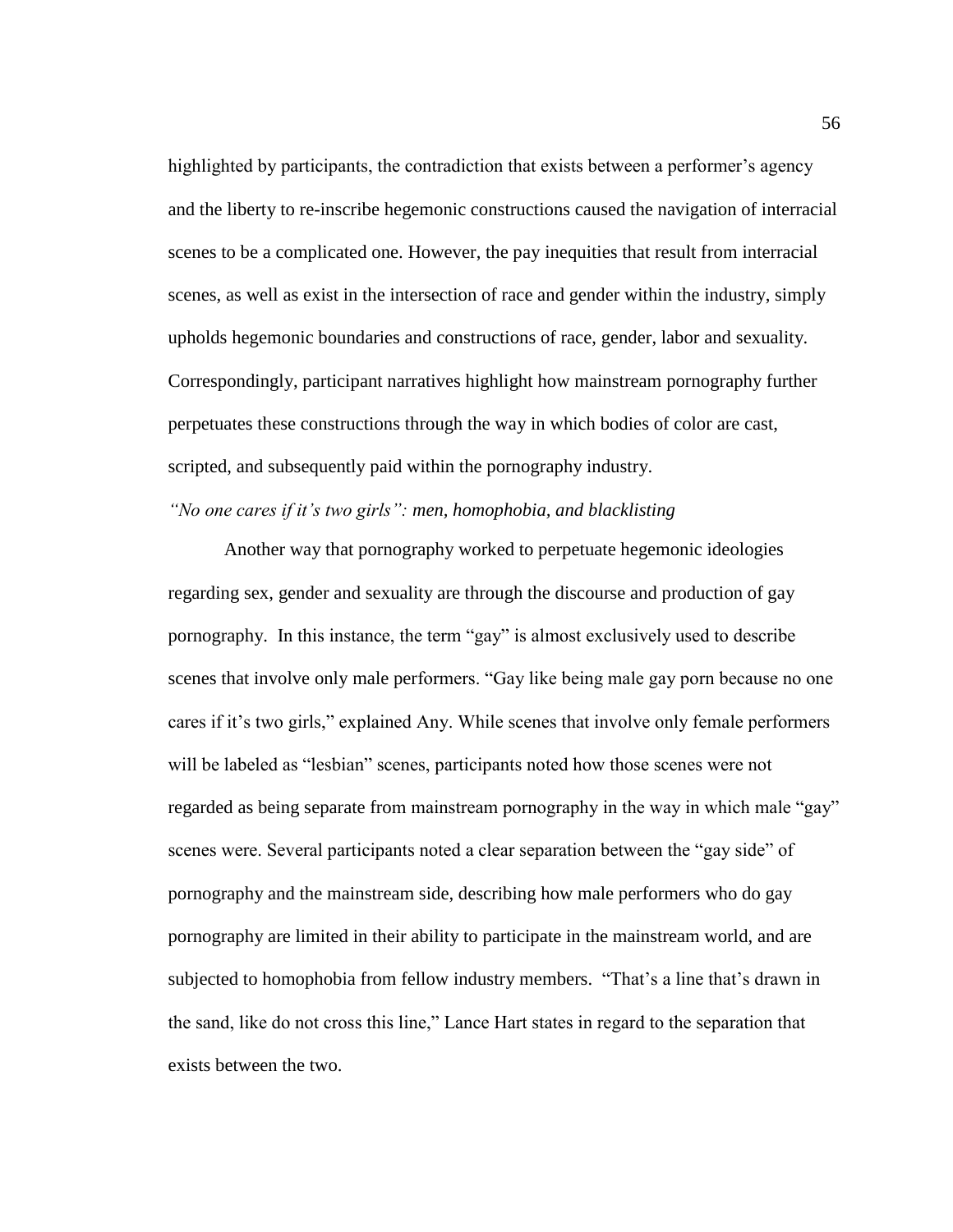This separation between mainstream pornography and gay pornography serves to reinforce hegemonic straight male sexuality. The notion that "no one cares if it's two girls" also served as a means of reinforcing these ideologies, because the idea of two women being physically intimate is not perceived as being a direct threat to masculinity: it is actually seen as a form of entertainment that in fact reaffirmed one's masculinity through finding the act to be sexually arousing. Two men being physically intimate is a direct threat to hegemonic masculinity: gay sex contradicts definitions of the "real man." This separation of gay male pornography only served to reinforce this type of narrative, while also making it clear that this type of sexuality is not something that belongs within the mainstream world.

In addition to having the category of gay male pornography be separate, male performers who did these scenes were also ostracized from production companies within the industry. As mentioned by participants, there are only a handful of male crossover performers in the West Coast pornography industry due to the ostracization and stigmatization that these types of performers face. A crossover performer is a performer who will work or perform with straight, gay, and Trans performers; they "crossover" from the world of straight pornography and gay pornography.

Producer, performer and content creator Lance Hart was one of the few prominent cross-over male performers in the West Coast pornography industry and was able to speak on the ways in which being a crossover performer has impacted his experience. He explained how because he is a crossover performer that he is currently blacklisted from several pornography companies: he will never be able to work with certain companies or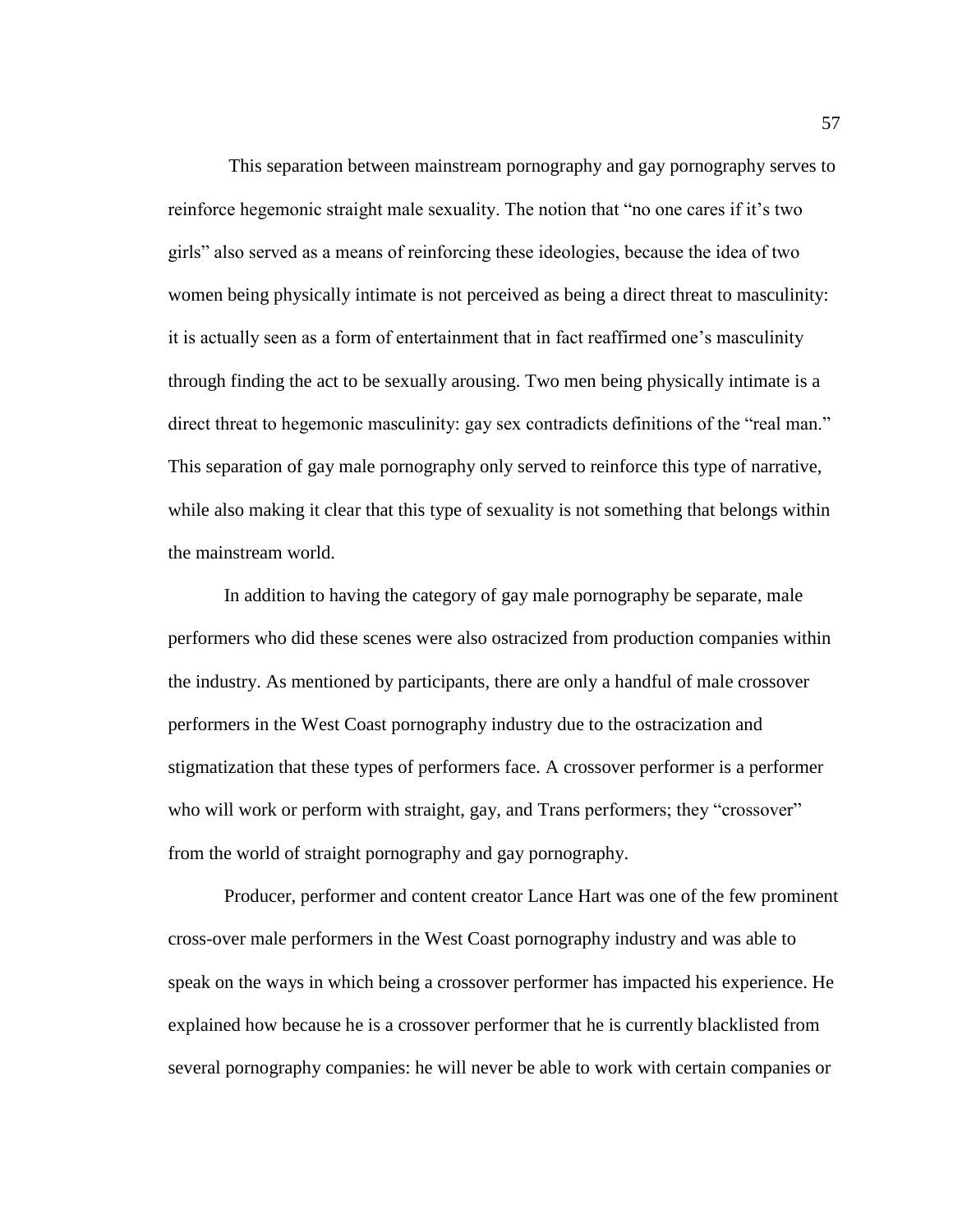any of their members. His wife, Charlotte, is also subsequently blacklisted from those companies as a result of her relationship with him. Lance Hart explains:

I pretty much can't work for any of the big, big straight production companies because I have done so much work, I'm on the blacklist. Like no, you can't work with us, because you've done so much gay stuff, you could give us AIDs.

D. Arclyte, a 42-year-old sexually fluid cis male performer and director, is also one of the few prominent crossover performers in the West Coast pornography industry. D. Arclyte's experience as a crossover performer in the West Coast pornography industry mirrored Lance's in terms of being blacklisted and ostracized from the majority of the mainstream world. D. Arclyte describes himself as not identifying with any single sexuality and felt this quality would help him succeed in the pornography industry as he could do work with all types of performers. However, once he became a crossover performer, he was surprised to find that this, in fact, limited the number of companies that he was allowed to shoot with. D. Arclyte explains:

What I didn't expect was for it to limit my shoots on the straight side. I mean like there are agents of some of these pornstars and directors that just will not - and are not - comfortable working with males who have worked on gay shoots, or are even having gay sex outside of work.

Both Lance Hart and D. Arclyte expressed that they felt that this blacklisting from mainstream pornography companies was something that was veiled under the concern of the spread of HIV/AIDs. "There is still a lot of stigma surrounding gay sex and the spread of HIV" D. Arclyte explained. However, many participants, Lance Hart, and D. Arclyte included, also explained how all members of the industry must complete at 14-day STD test, regardless of whether or not they are engaging in gay pornography. Historically,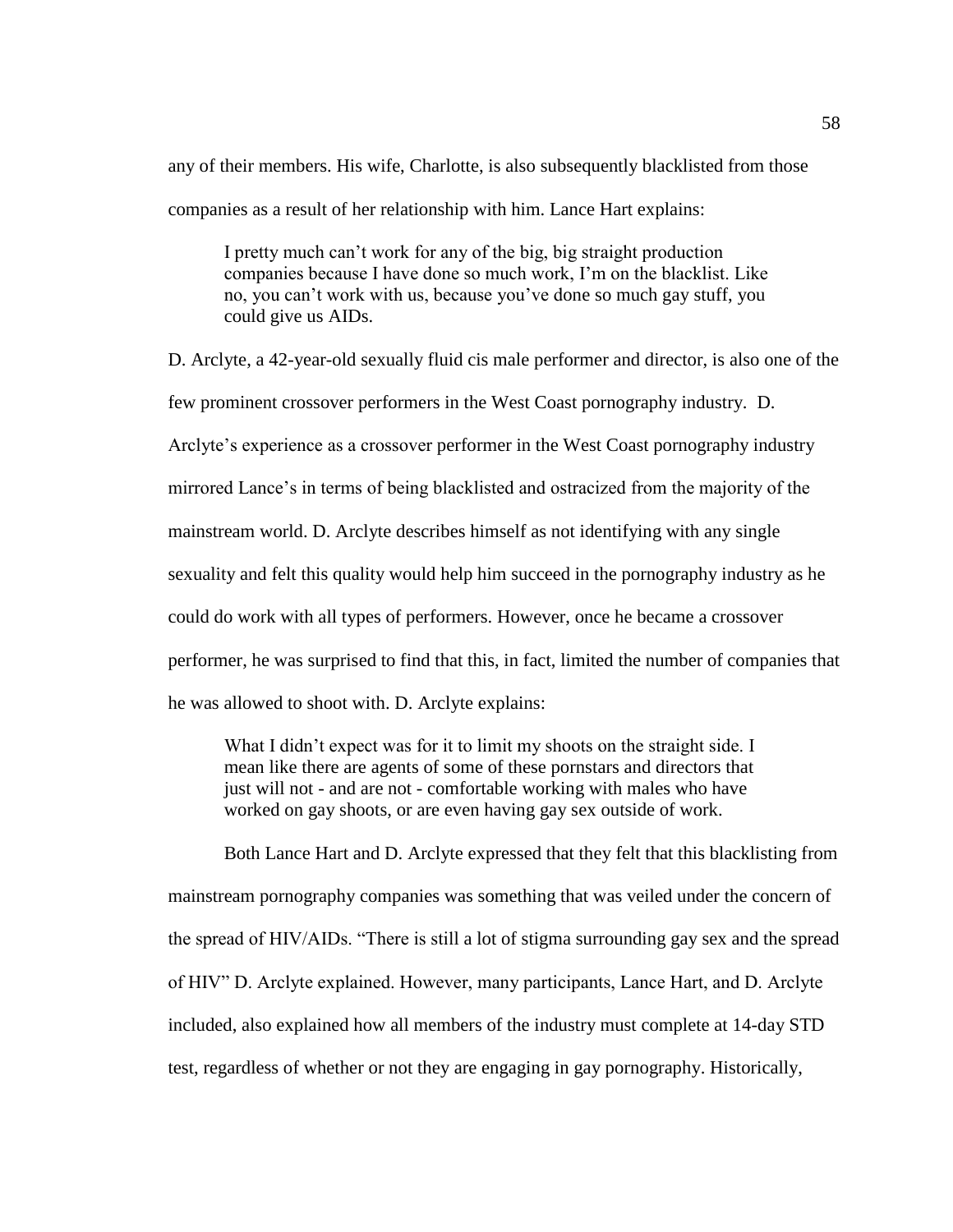misinformation, exclusion, and ostracization of individuals based on the fear of AIDs has been an inherently homophobic practice and used to uphold hegemonic ideologies.

'Fear of AIDs" rhetoric has always been used as a means to justify the exclusion of gay males from public spaces in order to reaffirm how homosexuality is an unacceptable form of masculinity. The framing of the fear of HIV/AIDs as a "health concern" is an excuse that supports the perseverance of homophobia. "No one is going to say, 'No, it's because you are gay.' They are going to say, 'No, it's because I want to be safe," Lance states. Utilizing 'fear of AID's rhetoric' justifies the exclusion of male gay pornography from the world of mainstream pornography, while serving to uphold hegemonic barriers surrounding sexuality and gender. "We all take the same test. Do you not believe in the test, you know? It's just fear, it's like fear of spiders - you can't talk someone out of it. They just have it," Lance continues. Perpetuating this type of knowledge in spite of all performing industry members being tested under the same protocols only serves to uphold homophobic forms of knowledge that exist within the larger society.

Mainstream pornography works to uphold fixed hegemonic ideologies surrounding sexuality and gender through separating male gay pornography from the rest of mainstream pornography and the act of blacklisting crossover performers based on fear of contracting AIDs in spite of all performers taking the same test. The practice of blacklisting performers also in effect "punishes" the crossover performers, much in the same way the separation of gay male pornography from mainstream pornography does, indicating to other industry members that being a crossover performer is something that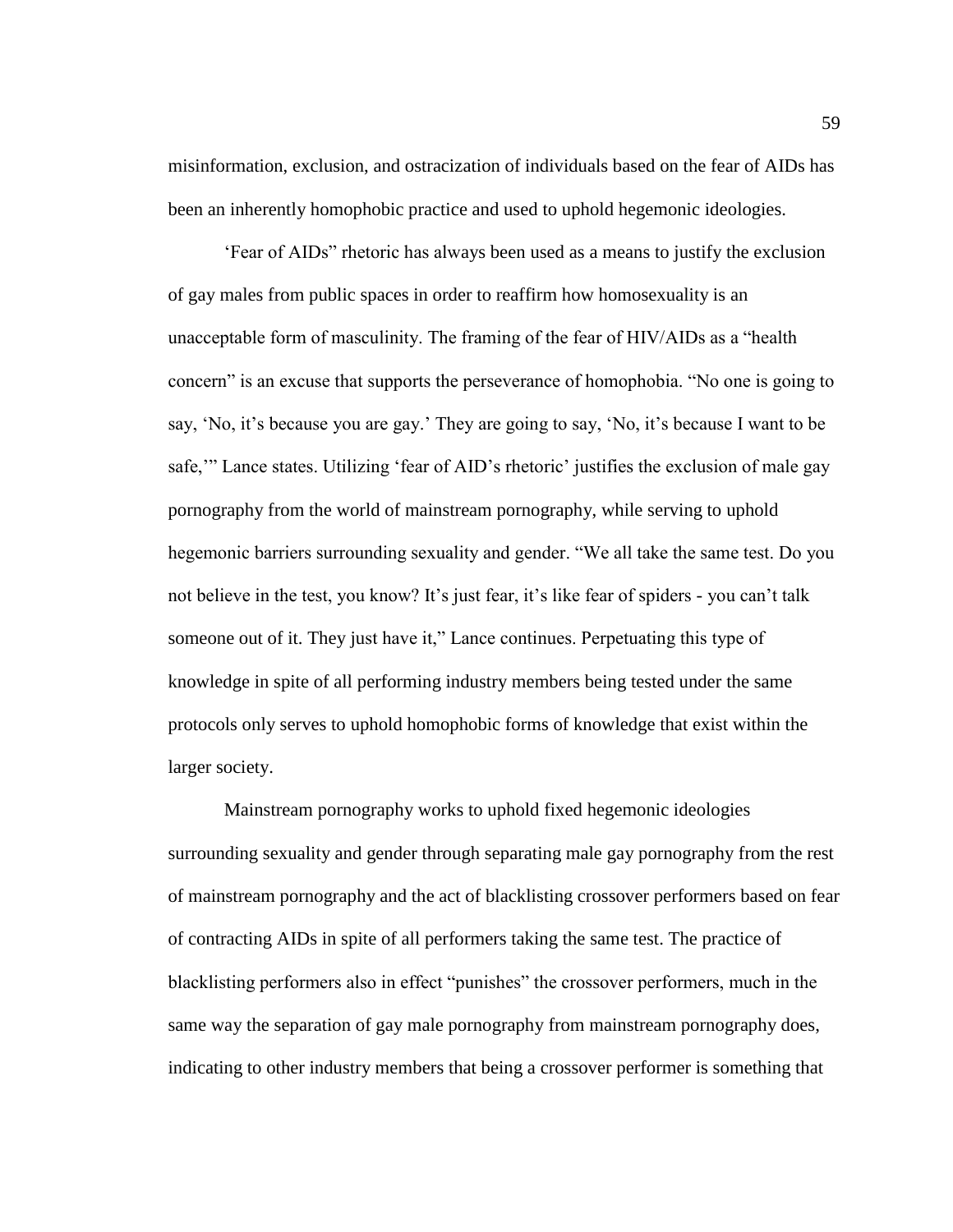is not desirable in this marketplace. Additionally, the blacklisting of crossover performers helps to maintain the larger divide between mainstream and gay pornography, while reproducing the hegemonic constructions of knowledge that surround our notions of masculinity and homosexuality.

#### *Cataloging porn: constraints of industry categories*

In our modern technological society, information or artifact repositories are faced with the challenge of organizing the content they feature. Utilizing systems of organization and identification, such as categories, allows for ease of filing new additions to a given collection, as well as provide "road maps" for user identification or retrieval. Typically, categories for organization are often informed by systems of power that identify certain categories as being the most relevant or pertinent to a specific society. Pornography websites act as information repositories that also rely on using categories as a system of identification. In order to have videos organized for searches, as well as marketed, pornography videos need to be able to fall into pre-fixed categories. The categories that are utilized on pornography websites are also influenced by the same systems of power and knowledge that inform our ideas regarding gender, sex, and sexuality. As a result, the required placement of videos into categories on pornography sites serves to uphold hegemonic boundaries and make it more difficult to subvert them. According to Pornhub data, the most popular categories on their site for 2018 included categories such as "lesbian", "MILF", "Japanese", "teen", "Asian" and "ebony" (Review 2018). These categories re-inscribe hegemonic conceptions of gender, race, and sexuality in terms of clearly defining these as desirable and acceptable modes of expression.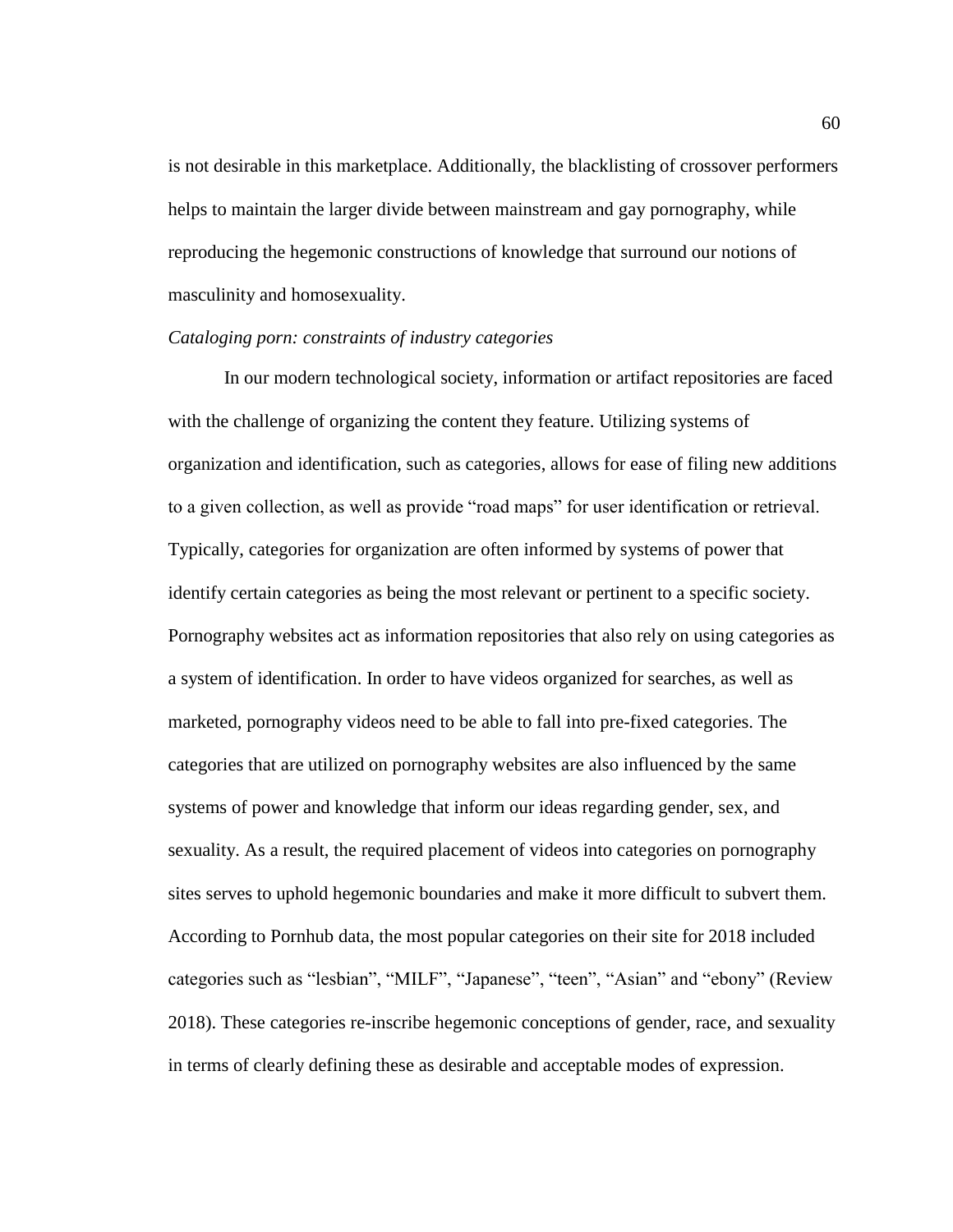Performers were also organized into categories in order to determine what type of content that individual will be creating. Nina Hartley, a 60-year-old cis female, pansexual performer, activist and educator who had been in the industry for 35 years at the time of interview, described the way in which individual performers undergo the same process of categorization.

Well, now age and maturity are now exploitable categories. In pornography everything is really commodified- the size of the breasts, the size of the genitals, the size of the buttocks, the color of the hair, the color of the skin, what category you are- are you a barely legal or a twink? Are you a MILF? Are you a DILF?

Participants described the experience of being "typecast." Any said that, due to her petite stature, she is constantly placed in the "teen category." Due to Nina's age (60), she was always placed in the "MILF" category. MILF refers to "mother I'd like to fuck." While MILF is a popular pornography category, it is also a category that reinforces the way in which women are perceived as "aging out of" desirability and beauty. The use of the word "mother" indicates that when women do age out of being desirable, their primary societal status and function is the role of mother. MILF scenes typically portray a woman who is considered to be "older" and a younger man who is ultimately seduced by the MILF. To be seen as attractive and desirable as an "older woman" in American society is something that is not typically seen as being acceptable unless that woman is able to be placed within the designated category of MILF.

The adherence to these prefixed categories was pretty strict, and limited performer agency in choosing the content they produce, with whom they worked, and the type of content that defined their careers within the industry. Additionally, the prefixed categories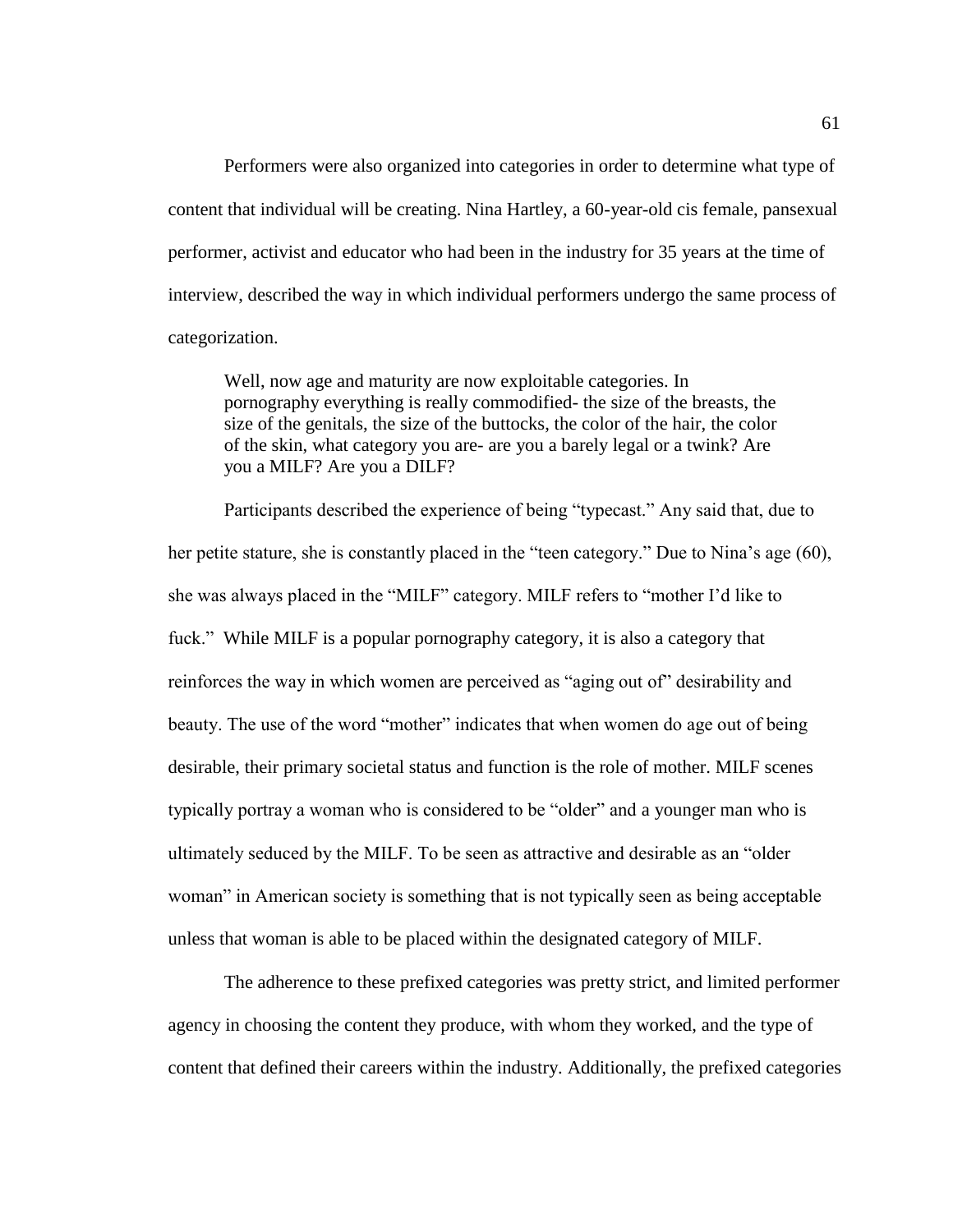also limited the agency of content creators and directors. In order to be able to be navigated by users, websites that were self-created and run still needed to be able to have pre-fixed categories on their pages. Content creator, producer, and director Lance Hart described the need to use categories on his own website and the difficulty in subverting them:

There's a category, categorical, I don't know if I'm saying this right- but everything is split into categories. So if, I just say I want to shoot my friend who goes by 'they', like doesn't identify as this or that, we're not at a point yet where I can just have a "they" category on my models' page, where someone can search that.

Lance explained that although he wishes to be able to engage in resistance to these prefixed categories, he notes that diverting from them could potentially cause users to no longer use his site or feel as though it cannot be navigated easily. In this way, the need to adhere to the prefixed categories acts as a way to ensure that both the performers and directors of pornography remain within the hegemonic boundaries of society.

The mainstream world of pornography not only acts as a mirror to our current societal order, but it also seeks to replicate and reinforce it. Hegemonic forms of knowledge regarding constructs such as race, gender, and sexuality in turn directly impact the type of performers that work in the industry, the type of content that is produced, as well as how that content is later organized on a pornography site. As a result, mainstream pornography reaffirmed these hegemonic forms of knowledge through its casting, directing, financial, and organizational structures.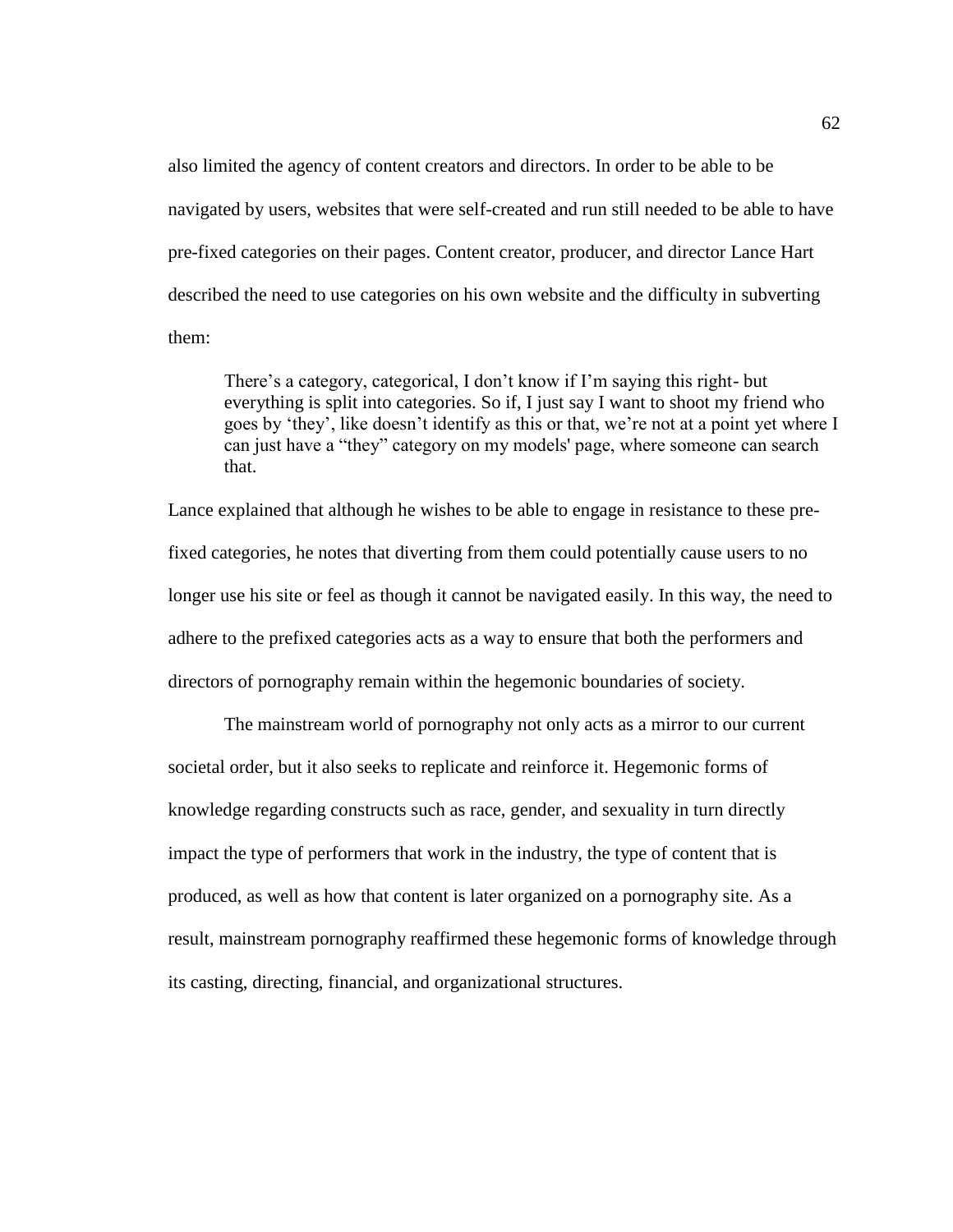Although pornography does act as a site through which racism, sexism, and homophobia are conveyed and reinforced, it simultaneously has the potential for resistance and subversion of those very same boundaries. Through the creation of alternative community and visual texts that "expand our definitions of pleasure rather than circumscribing them," participation in the pornography industry allowed participants to actively engage in resistance and subversion (Hartley 2013:235). While many performers stated that they were not surprised to encounter sexism, racism, and homophobia in the industry, they also emphasized the potential of pornography for disruption, subversion, and transformation of sex, gender, and sexuality as currently understood and portrayed.

# *Transformative community creation: on and off set*

One of the ways in which participants felt that their ability to participate in the pornography industry allowed them to engage in resistance is through the ability to engage in community creation, both on pornography sets and in the informal spaces created by participation in the industry. Many participants commented on the ways in which their participation in pornography allowed them to become a part of a more accepting community through introducing them to a wide range of people that they would not have had the opportunity to know otherwise, as well as introduced them to spaces in which "awkward conversations" were able to occur. Participants noted how through pornography, they were able to engage in conversations surrounding various sensitive,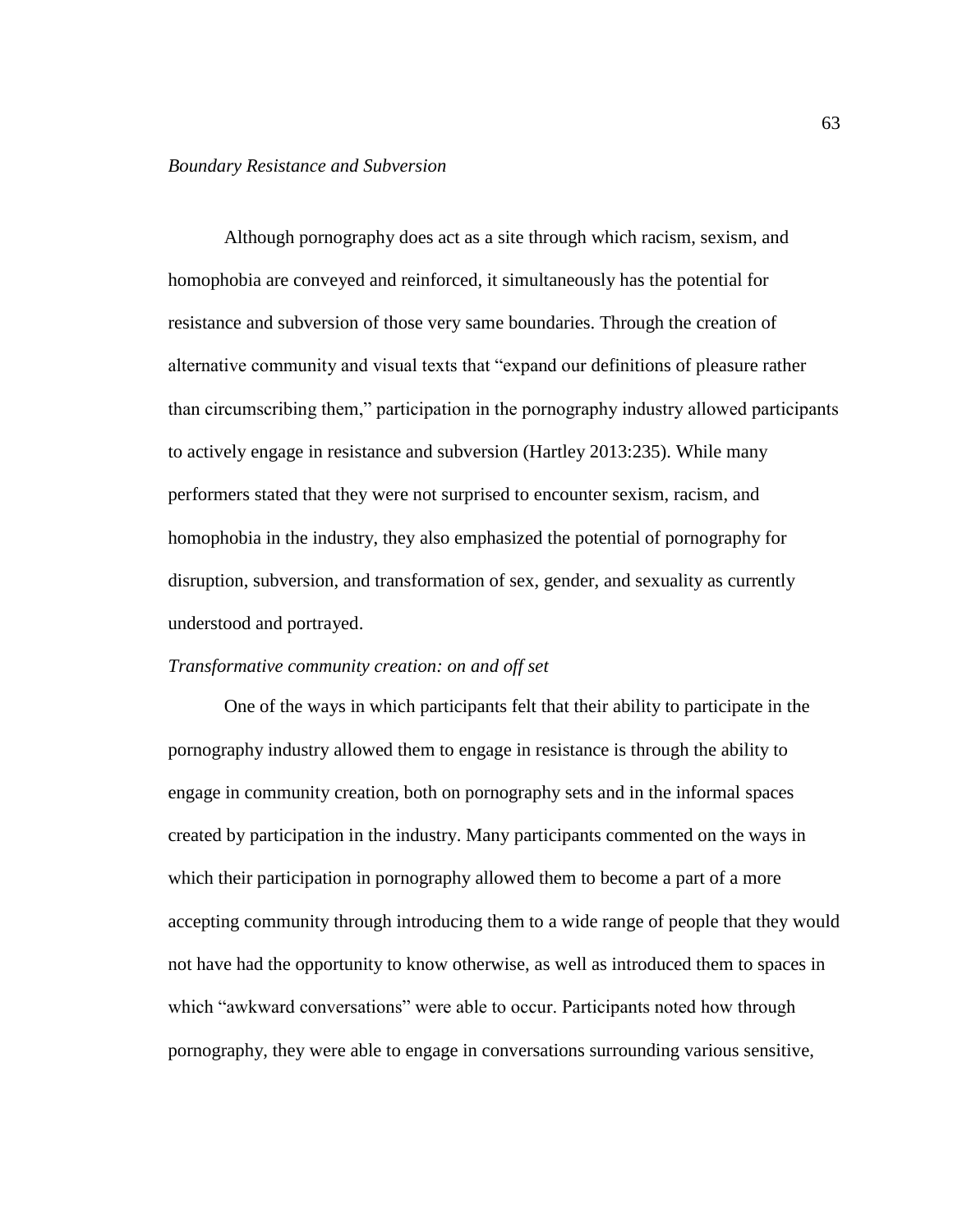taboo, or questionable topics they never would have been able to otherwise, and allowed them to speak and learn about many issues surrounding gender, identity, boundaries, consent, and more. "Being in porn kind of like opens your spectrum of people to speak with. I love the fact that you can create a really open-minded community through doing porn," Any described.

By participating in pornography, participants were introduced to spaces such as film sets, trade shows, and other off set spaces where performers were able to actively engage in creating a community with those that were around them in the industry. The ability to be a part of this community allowed performers the opportunity to enter a space in which conversations they would have never previously been a part of took place. These informal social spaces empowered individuals to interrogate, resist, and subvert ideas about these topics, as well as construct new forms of knowledge and meaning related to gender, sex, sexuality, identity and more. The ability to be a part of a space that encouraged "awkward conversations" allowed many participants the opportunity to create new language and meanings in relation to how they described themselves, their identity, their sexuality and more.

Performer Mia Little described informal spaces that encouraged sometimes awkward, but important, discussions about healthy sexualities, boundaries, and relationships and led to the creation of new forms of meaning around these topics. With the support of industry friends, as well as the ability to engage in these exchanges, they were able to safely and successfully leave an abusive relationship. Mia Little explained: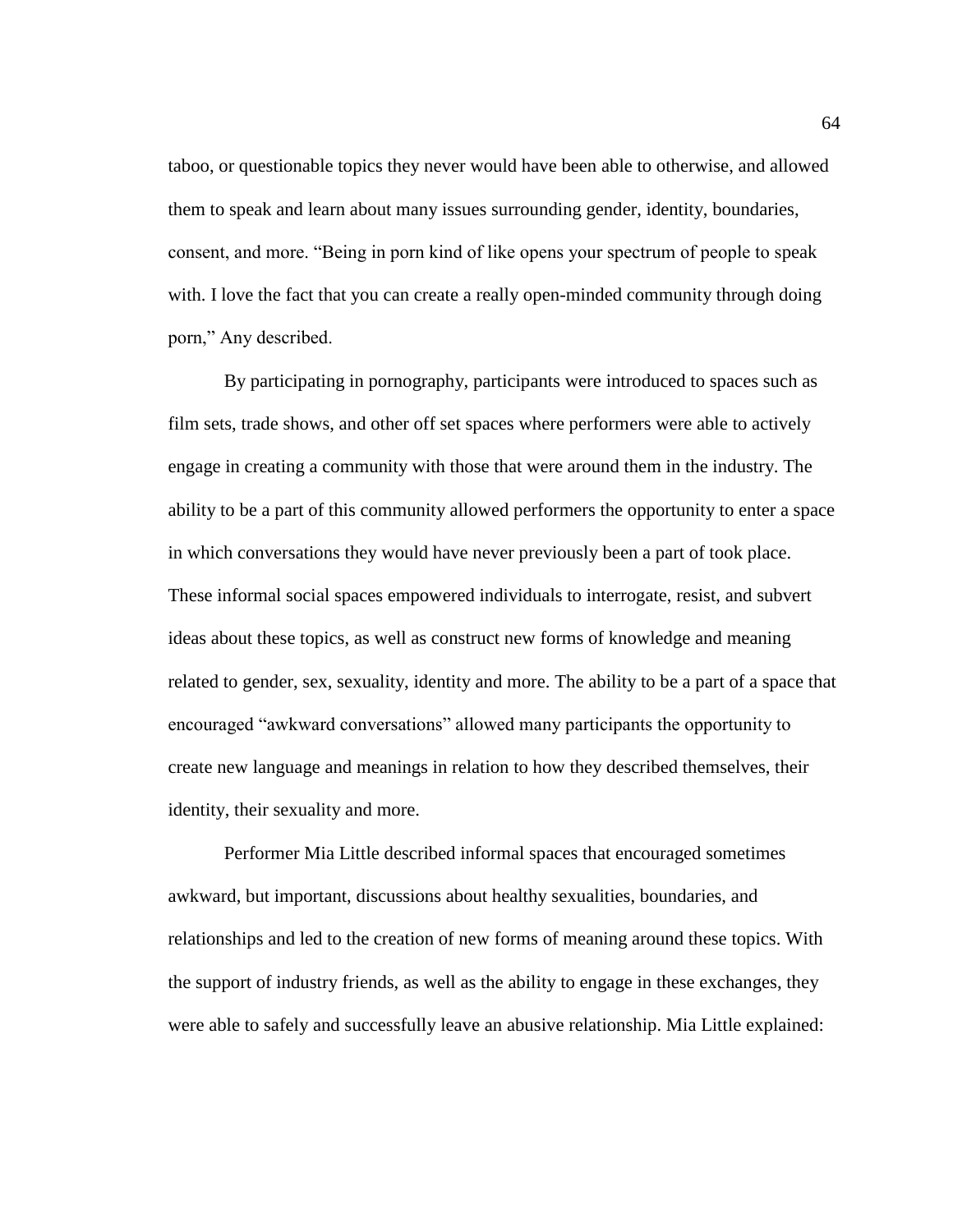I was exposed to so many different models of healthy, respectful, reciprocal relationships. I was introduced to so many new ways of discussing boundaries and communicating consent, and conceptualizing that, as well as like having these new sexual experiences with my own body where I can like, reclaim sensations that were once very uncomfortable because of like abusive context outside of the industry in my personal life.

As described by Mia, the opportunity to participate in the transformative community creation of pornography allowed them to subvert prefixed understanding they held of their own body and the way in which they wanted to engage with their body. They were also able to find healing through the opportunity to reclaim experiences that had been tarnished by previous encounters. Through their participation in this community, Mia Little was able to create new forms for themselves that were cultivated through their participation in the industry.

Many other participants echoed this ability to create new forms of knowledge through participation in informal spaces. Gia Paige, 28-year-old bisexual, cis female, Caucasian, content creator, and performer had been in the industry for four years at the time of our interview. Gia Paige explained their experience this way:

I got into this industry and I got a better understanding of who I was sexually, and on top of that, there were misconceptions that I had about gender and gender roles and people. But the more I worked around these people, the more I realized that every thought I had was completely wrong. And I always like to say, porn has given me the opportunity to explore that not only sexually but mentally.

This sentiment of being able to create new forms of knowledge surrounding gender, sex and sexuality were also echoed by other participants.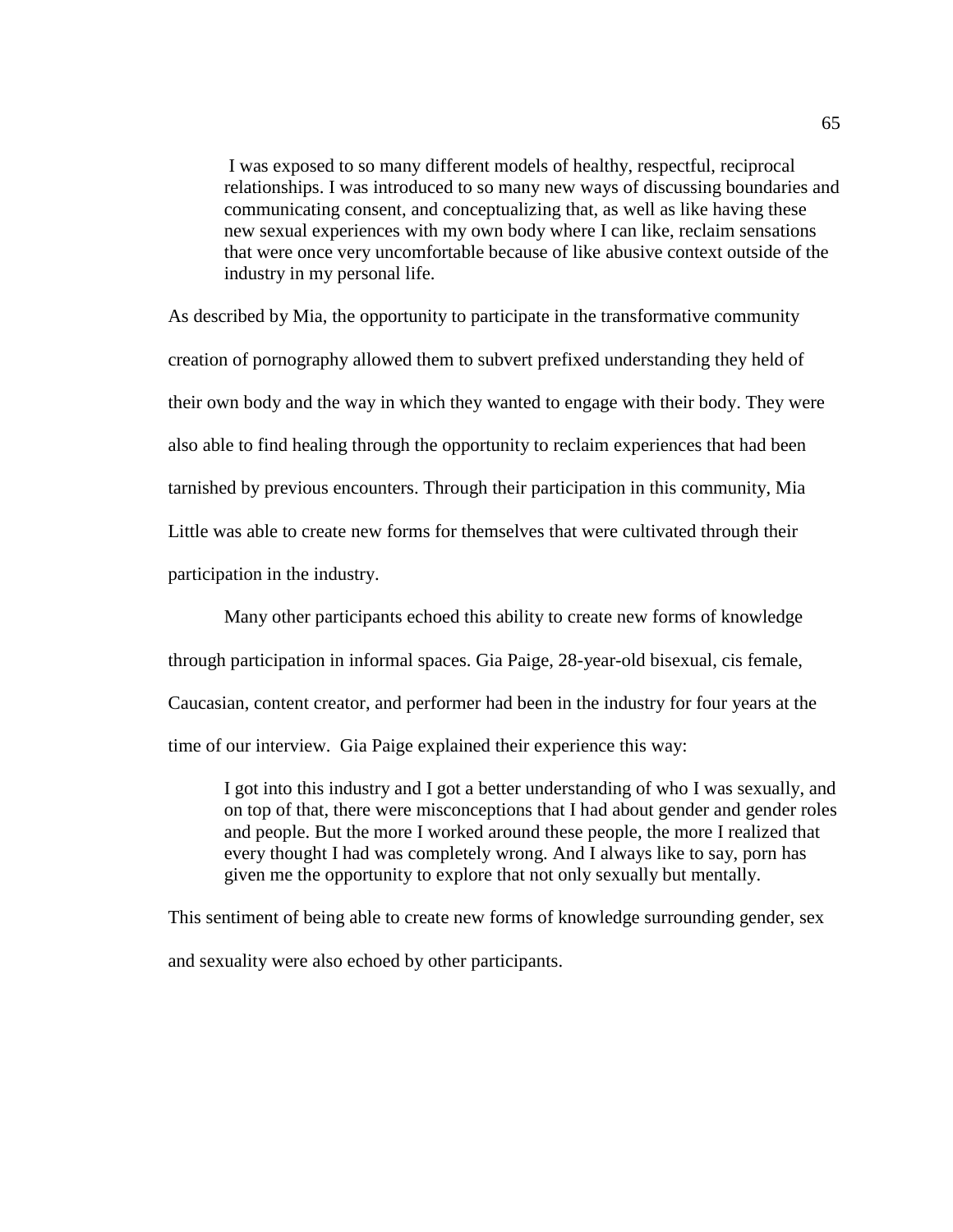Whitney Wright, a 26-year-old bisexual performer of 3 years commented on the changes they experienced. Whitney said that being in porn created new ways of thinking that were resistive of the types of thinking she had previously been exposed to:

It definitely opened my eyes a lot more, like when I came out here and started doing all of this. You don't really deal with things a lot when you are just like in your bubble or working in your Oklahoma club at night, where the people with the same ideologies are coming and talking to you.

Not only does the participation in the pornography industry community allow for participants to create new forms of knowledge for themselves, but it also allows participants to create and discover new forms of language to describe themselves, their experiences, and their gender identity. Prior to their participation in the pornography community, Mia Little described how they failed to find language that they felt was able to encapsulate their identity. However, through participating in the communities created through pornography, they were able to question hegemonic ideologies, resist them and ultimately construct new forms of language and meaning for themselves. Little expanded:

Looking and examining gender as constructs and like how they are upheld and perpetuated by social behavior, by many other factors outside of myself. And so, I was really able to really find language to describe my own gender, which is genderqueer. And to know that when I think of myself, I think of myself as definitely feminine and definitely masculine, like a blend of the two, that was really important.

One of the most significant spaces for "awkward conversations" is the set environment in which pornography films are produced. Set environments are critical in their ability to help foster these types of discussions, which in turns, helps to foster an environment in which the content that is produced has the potential to engage in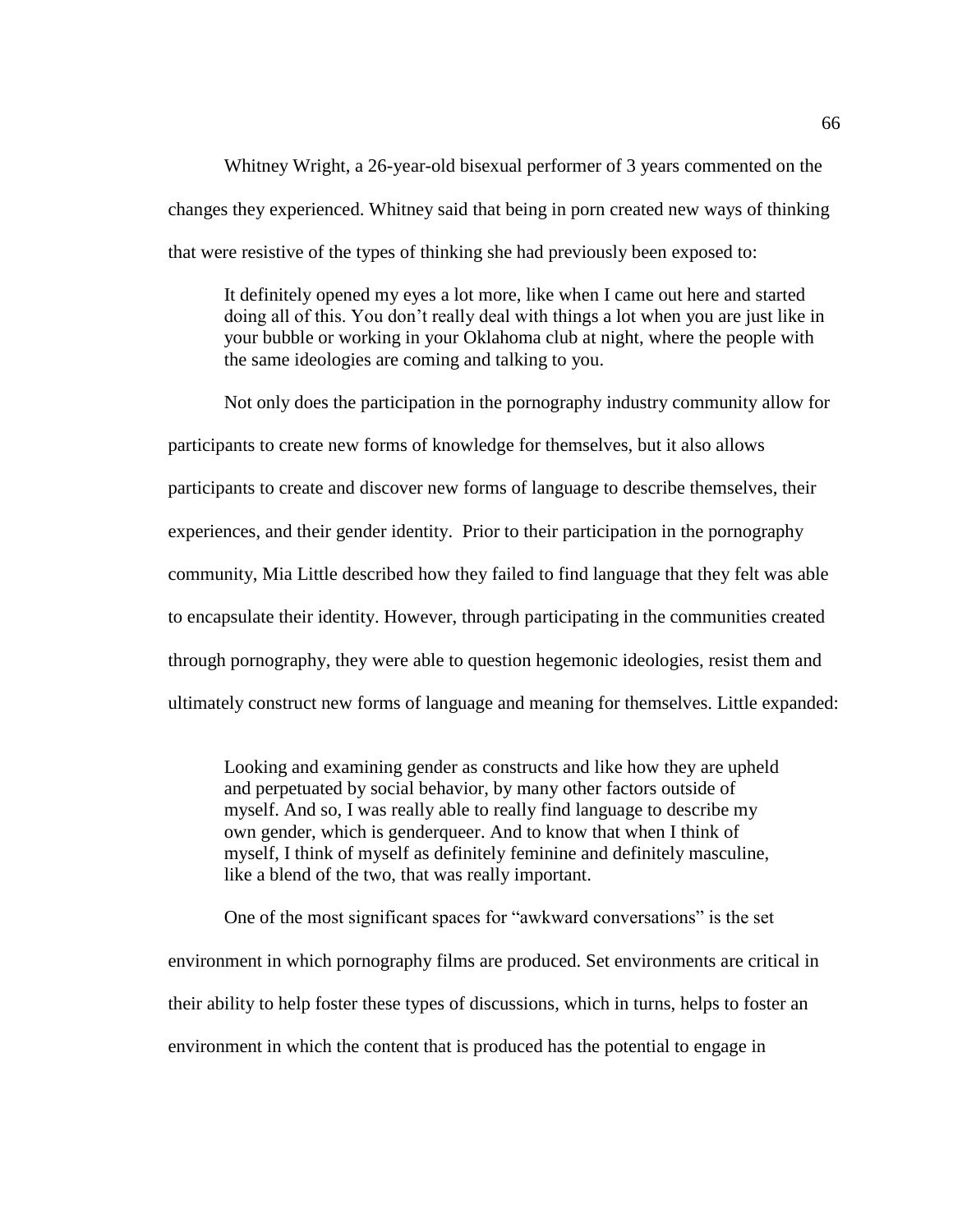resistance. Participants recognized that their ability to be a part of productions that engaged in subversion to hegemonic constructions greatly lied in the organization and construction of the set environment. Through the creation of a set environment that allows for community building and transformative communication, it inevitably created a space in which resistive and subversive visual texts could, and were, created.

Mia Little mentioned a recent production they were able to work on with another Genderqueer performer, which was part of a larger on-set experience that allowed them to engage in resistance. Little described the way in which the set environment itself greatly encouraged conversations between the director and performers regarding how they felt about their portrayals and what they hoped to be able to accomplish during the scene. This open and comfortable set environment allowed open communication between the directors and the performers, which ultimately allowed them to create a scene in which the performers were able to engage in active resistance and subversion of hegemonic ideas of gender. Little expanded:

And I think it really starts with having like a set environment that is open to challenging traditional understandings of sex gender and sexuality. Like the more room and opportunity that you have to overtly talk about these things and feel safe and comfortable and not threatened, that's pretty amazing.

As Mia Little pointed out, that environment is created in many subtle ways including something as simple as the intake form. Contrary to standard intake forms where performers were asked to select their identity from a prefixed list of gendered categories, Little described intake forms that deliberately asked performers how they wanted to be identified in regards to their gender. Little also described the way in which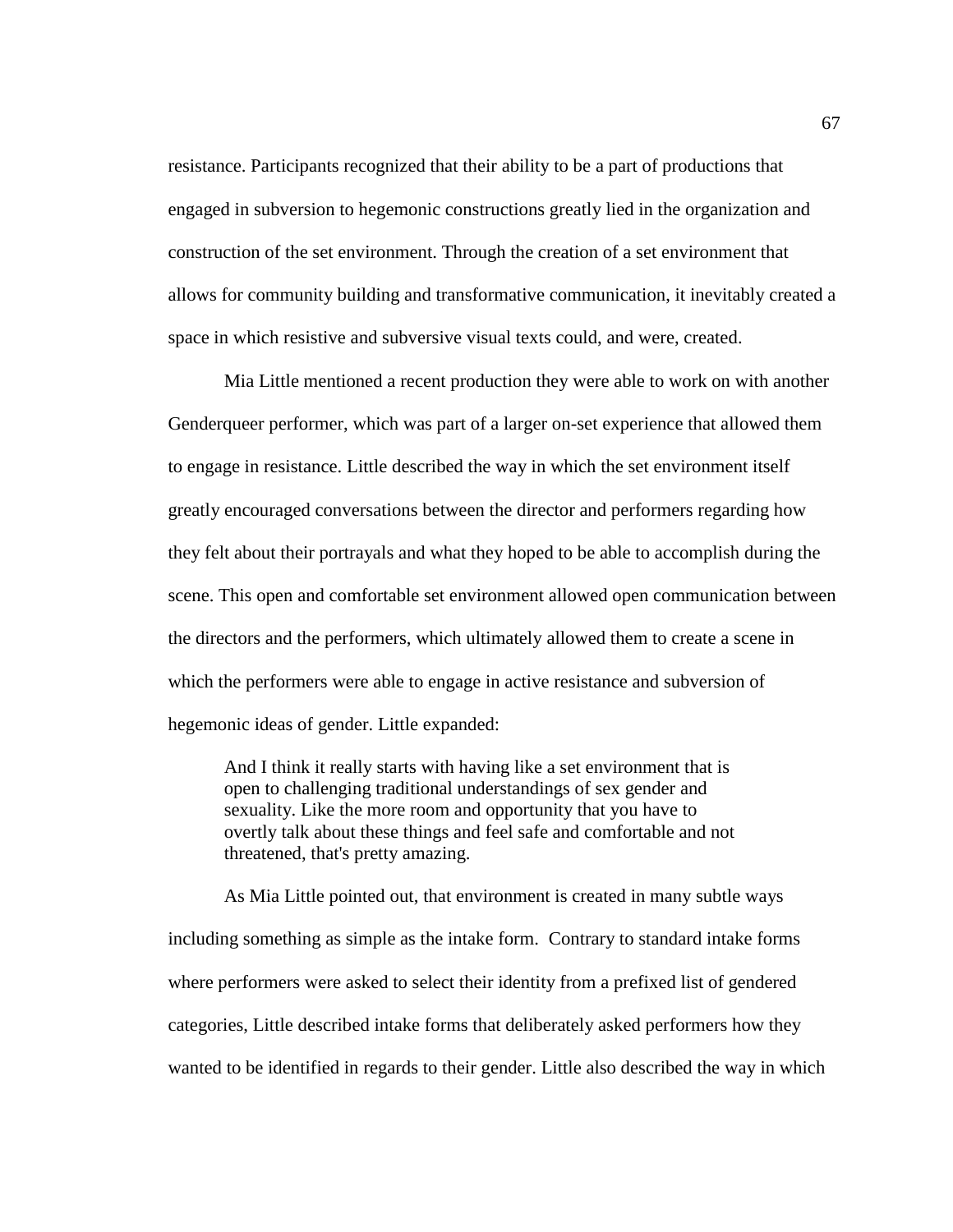one director encouraged the performers to talk to each other about their gender identity, their physical and sexual boundaries, as well the way in which they wished to be presented throughout the film.

These spaces, both on and offset, that were created through participation in the pornography industry allowed individuals the opportunity to work with, be exposed to, and speak with diverse groups of people who embraced their differences. The ability to create a new form of community that contained individuals of various sexual, gender, racial and class backgrounds created an environment that allows for "awkward conversations" to take place that participants would not have been able to participate in otherwise. Through participating in these types of social exchanges, performers were then able to actively engage in the construction of new forms of knowledge surrounding gender, sex, and sexuality that actively resisted and subverted hegemonic constructions of these topics. Additionally, the type of set environment that was established within pornography, in turn, allowed for the creation of productions that actively engaged in resistance to hegemonic boundaries through subverting the narratives and tropes that frequent mainstream pornography productions.

#### *Producing subversive film narratives: production and content creation*

Participants described opportunities for resistance through the creation of new types of film narratives and visual texts, as well as the opportunity to become a "content creator." The ability to write and direct pornography allows performers the opportunity to create performances that actively challenge hegemonic boundaries and ideologies about acceptable forms of gender performativity and sexuality. Correspondingly, several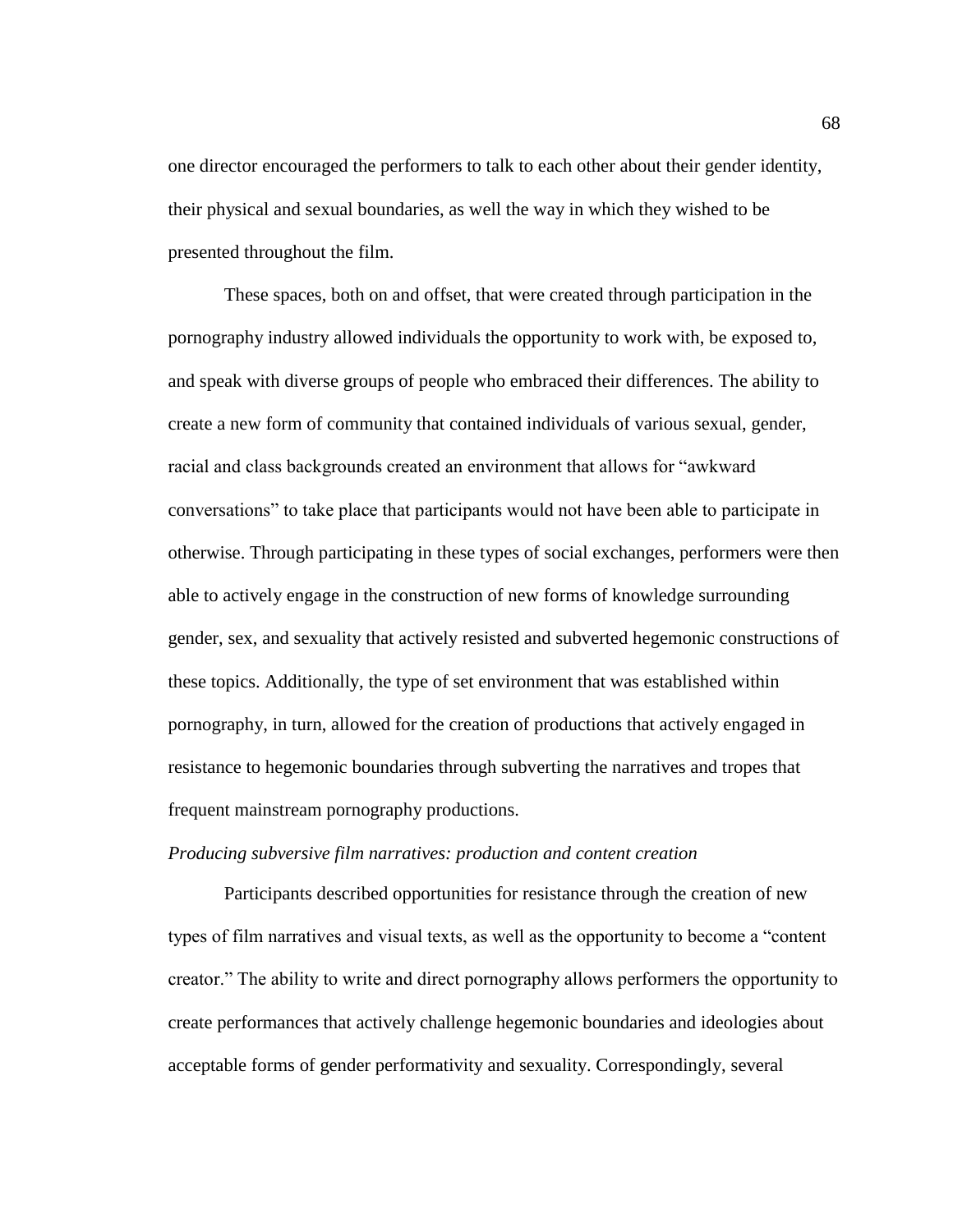participants commented on a recent production that they had worked on that they felt had allowed them to actively challenge hegemonic conceptions of gender, sex, and sexuality. In addition, many participants noted that it was a particularly memorable experience for them because it had been so vastly unique from the typical content they created or had come to expect to be creating. Part of the reason for this being a unique experience was participants mentioned how those scenes arose out of opportunities to work with production companies that specifically sought to use pornography as a means to engage in resistance.

Participants noted several West Coast production companies that created subversive content. "Unless the company is directly involved in looking at sex and gender from a different point of view, it's going to be pretty heteronormative" explained Nina Hartley. Charlotte Sartre described a recent subversive scene in which she had participated: "It was a boy-girl anal scene, but the guy is dressed in drag, like wearing a corset and a skirt and makeup, I'm the one that's having sex with him, and it was really cool gender-fuckery." Charlotte describes a scene that was written to subvert hegemonic constructions of male and female roles during sexual acts, by having Charlotte being "the one that's having sex with him". The role-reversal subverts the traditionally held notions of what is acceptable sexual roles for males and females. Additionally, the choice to have the male actor dressed in traditionally feminine clothing also subverts traditional conceptions of acceptable gender performativity, and what "men" are typically allowed to look like.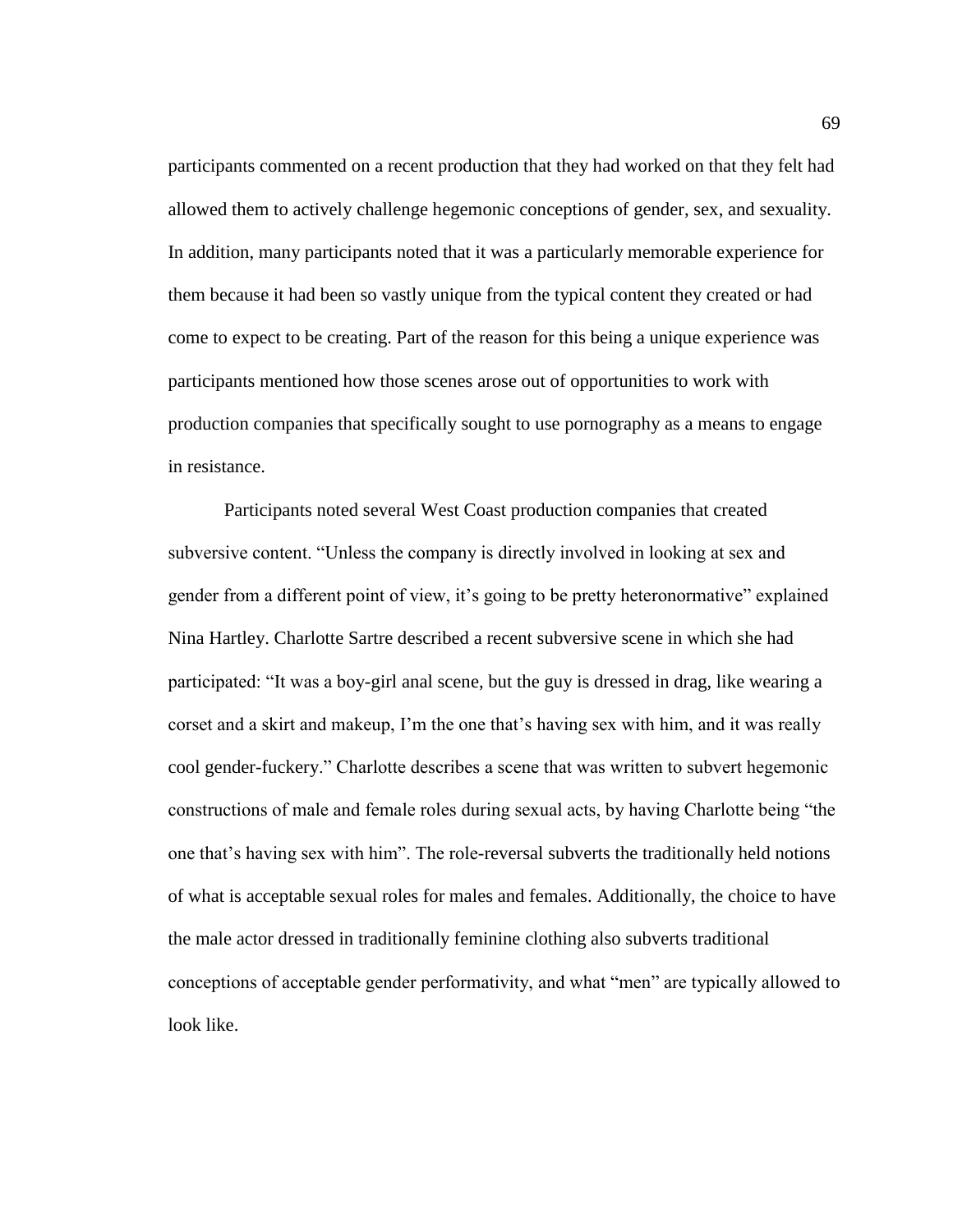Creating visual texts that are transformative, resistive and subversive can also be something as simple as pairing performers of the same age group together. Sixty-year-old performer Nina Hartley described a recent production she had worked on where she was able to perform with someone who was her own age. "She might even be a year older than me," stated Hartley. Hartley explained that because of her age, the typical mainstream trope that she is expected to perform in is the older, "cougar" who seduces a young, teenage male. Simply being able to create a scene with someone who is close to her age allowed Hartley to subvert tropes at the intersections of ageism and sexism. In American society, women are seen as "aging out" of being desirable, sexual beings. As a result, older women have a narrow set of sexual scripts including the "MILF" category. Producing a scene with two older women challenges hegemonic narratives that desexualize them. However, this achievement did not come easily. Hartley noted that the company owner had to be "convinced" to allow the scene to be produced. Hartley explains:

The company owner had to be talked into (it) by the director: the director said "it's going to be great, it's going to be great!" And the owner said, "I don't know, do people really wanna see that?" And the answer is "Yes. Yes they do." They want to see people their own age having sex with people their own age.

While participants were careful to note that there were only a few production companies or a few productions of this manner that they had been able to work on, they still recognized the potential that pornography as an industry has to engage in active forms of resistance. Participants also noted that as more and more content of this nature is created, the subversive power of pornography will come to be more realized and actively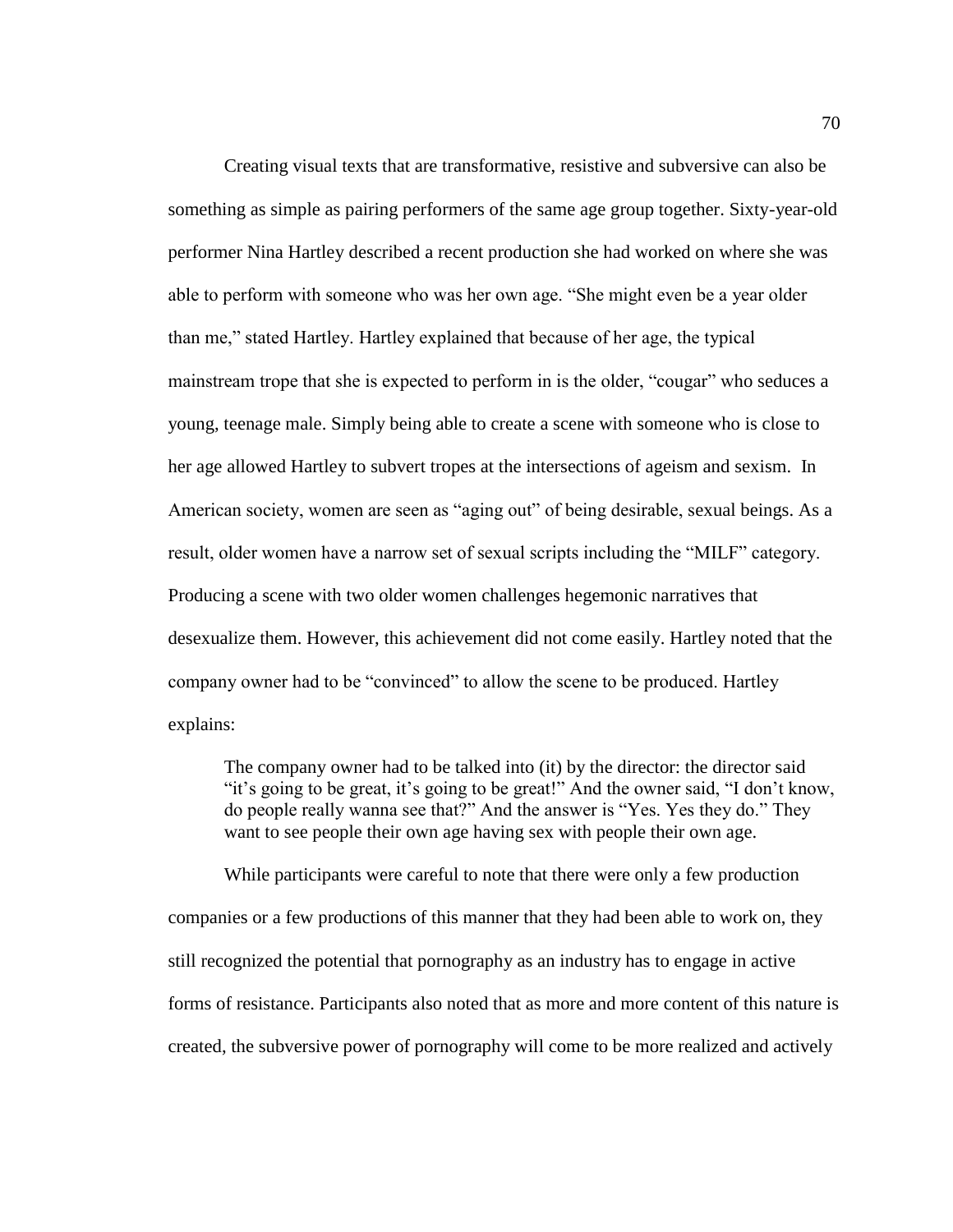practiced within the industry. "The shift is already there, it's already happening, we are already slowly taking over" Arielle Aquinas comments.

Participants noted that aside from working on these types of productions, that another way to engage in resistance is through becoming a content creator. Being a content creator allows performers the liberty to create the type of content that they want. By being a content creator, performers have the liberty to write, direct, and edit their own content. Through engaging in content creation, performers can work with who they want, and market their work how they want, etc. without having to adhere to the restrictions of a larger pornography production company or website. Typically individuals who are content creators will create their own websites or pages to showcase this content. "There's the mainstream porn, and then there is everything that you make and do on your own, as a content creator" Any explained. Participants noted that in order to be a successful content creator, they must have an already-established fan base in the industry. Nonetheless, the ability to be a content creator allowed participants complete agency in the ability to choose exactly the type of content they produced and marketed.

Sometimes performers became content creators on their own by creating and managing their own websites, as well as filming and producing their own forms of content. A few participants had been given the opportunity to create content within a designated production company space. In these instances, performers were able to have full control over the kind of visual texts that were being produced, and as a result, were able to engage in various forms of resistance. Gia Paige describes one such instance: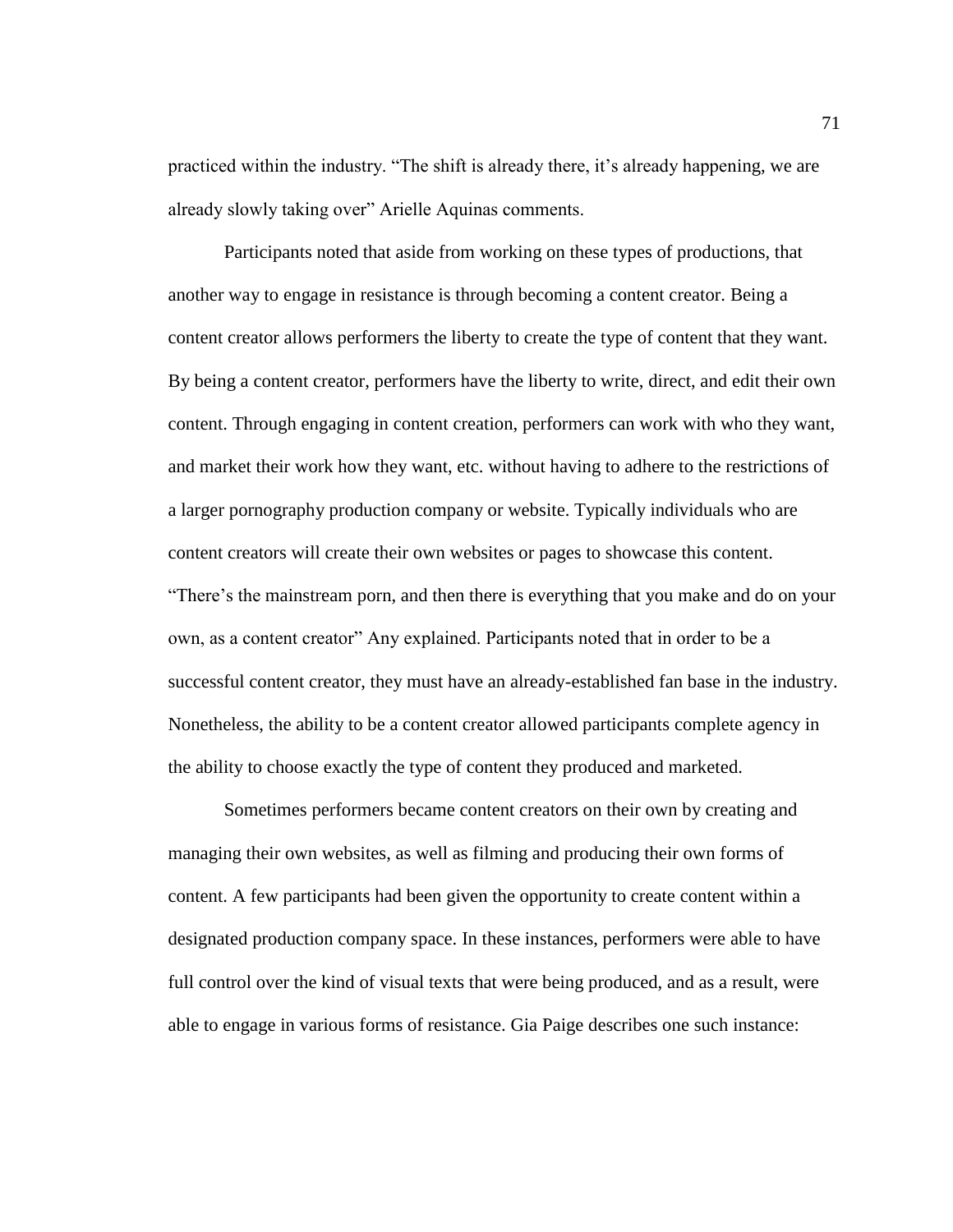I was allowed to write my own script for it, so it was all my own words, my own story, what I wanted to do, the people I wanted in it, the lighting, the set- the whole thing. I felt I really could do anything I wanted. I felt I could be as open and comfortable as I wanted to be.

Through the opportunity to be a content creator within a production space, Gia Paige acknowledged the ways in which the agency that she was given in turn allowed her to create content that could challenge the mainstream content. The agency afforded by being able to engage in content creation was something that was echoed by several participants. Mia Little described the way in which being a content creator allows them to create subversive visual texts and narratives through being able to control exactly what the content looks like.

When I perform, it's more about this like social, physical and emotional exchange that I am documenting. And again, when I am making my own content, I can choose what gets centered and what not.

The opportunity to be a content creator, both within a production setting and selfproduced, allows members of the pornography industry to create new forms of visual texts that actively challenge hegemonic boundaries or tropes that are present within the world of mainstream pornography. Participants explained how the ability to be a content creator allows them to find agency and empowerment in consciously creating work that is resistant and subversive. Respectively, participants recognized how being a content creator helps to allow pornography to become a medium through which this form of resistance is able to take place.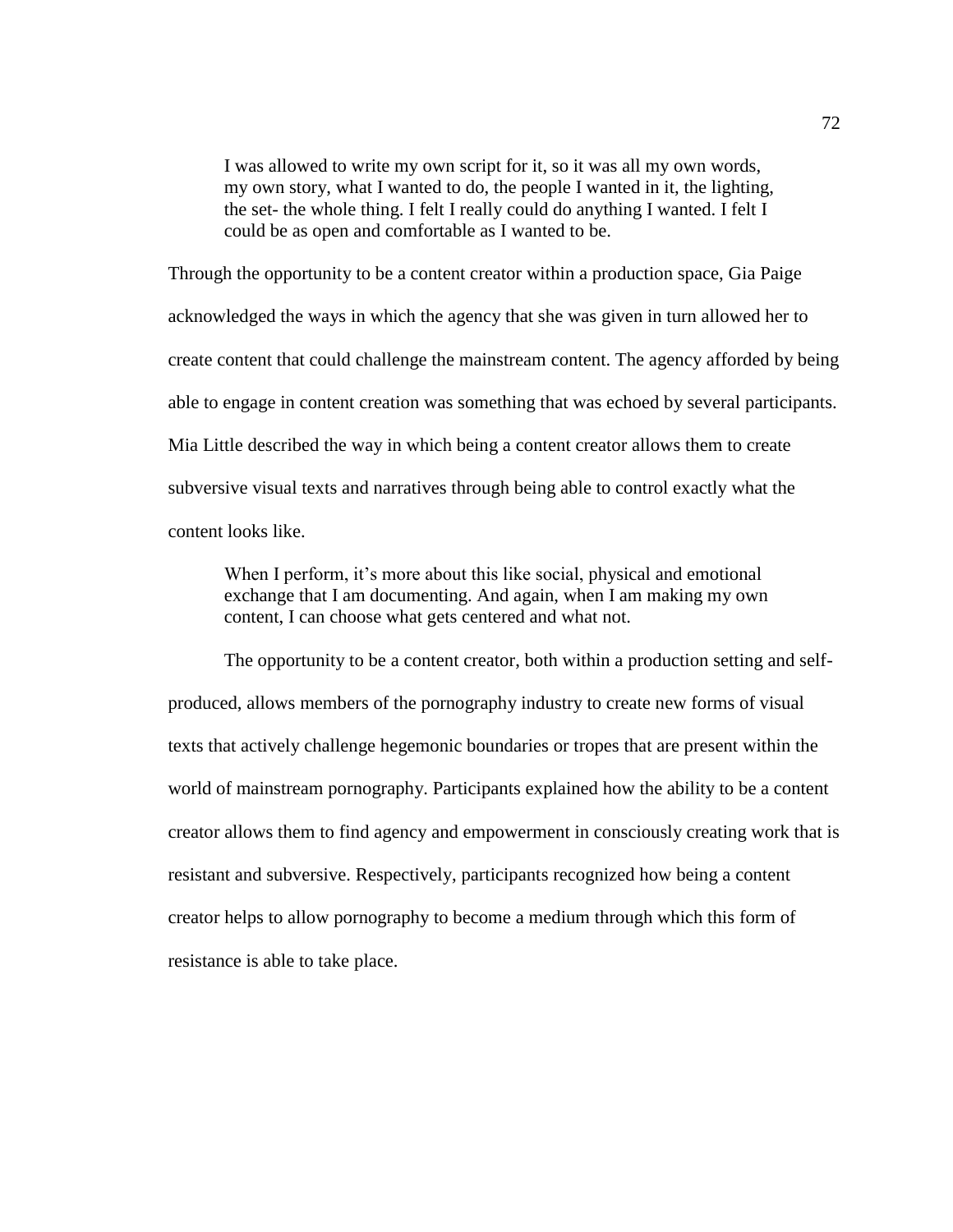#### *Fifty shades of resistance: the kink/BDSM community*

In addition to the set environment and the type of films that are produced within the industry, several participants noted the subversive potential of "other side" of the pornography industry. Participants veered away from mainstream pornography through their participation in the Kink/BDSM community. The word "kink" is used to describe unconventional sexual practices or preferences that go against "normal" sexual boundaries. A popular kink is BDSM which stands for "bondage, discipline/domination, sadism, and masochism." It is a term frequently used to encompass a "variety of sexual activities that range from role-playing, dominance and submission, restraints and a variety of other sexual behaviors" (Ullmann 2015:1).

The Kink and BDSM community allows performers to engage in both transformative community creation, as well as the creation of subversive film narratives. Participants said that being a part of the Kink/BDSM community was one form of resistance for them. The Kink/BDSM community created far more overt opportunities for being able to engage in transformative community creation, as well as partake in more "awkward conversations". For example, Mia Little said that the BDSM/Kink community allowed them to be exposed to "rich, real-life education beyond the binary." Little expanded:

What I didn't realize is that, as I started performing more BDSM stuff, is that there were far less instances of racism, and homophobia and transphobia and sexism because there were more overt conversations about like consent and boundaries and like how do we address your parts or your identity.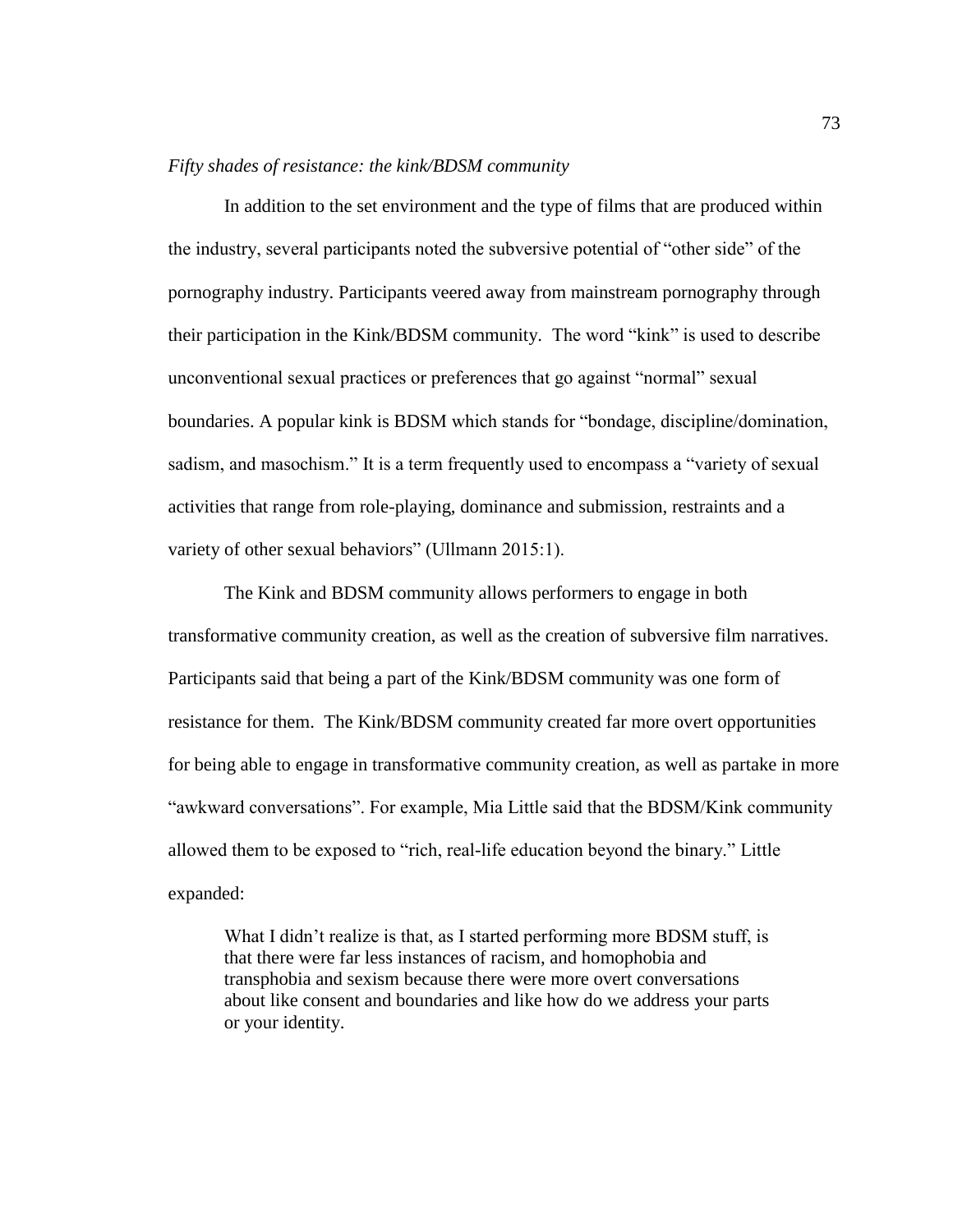Since Mia Little was a part of the BDSM community, they were able to explore and portray their personal gender identity. Since the type of content that is being produced within Kink/BDSM is regarded as more "extreme," participants said that great care is taken in communicating with everyone on set regarding boundaries, identity, and levels of comfort. Essentially, the Kink/BDSM community acts as an extension amplifier of the transformative community and awkward conversations that are found in some pockets of mainstream pornography. Rena, a Caucasian, cis female 24-year-old performer, content creator, and producer who had been in the industry for three years, described the overt conversations that take place regarding consent and boundaries:

On Kink and BDSM sets they do this- where you have to sign off on exactly what you are okay with you and your co-talent. Like me and my co-talents, we talk about this stuff beforehand but a lot of people don't.

This process of having these types of exchanges promotes an environment in which resistance, subversion, and transformation take place. Just the structure in which sexual conversation, negotiation, and consent are expected is transformative in itself. This practice of having overt conversations regarding consent, boundaries, and identity served to impact the expectations several participants formed regarding the way in which they should be treated and respected within the industry. Charlotte Sartre described the way in which her experience with Kink/BDSM production sets impacted her perception of the way in which all pornography sets should operate:

They really set the standards for ways I think a company should treat the models, like always being very open with communication and having clear boundaries before and during the shoot...So then anytime I was with a company that was a little less clear about boundaries and limits or didn't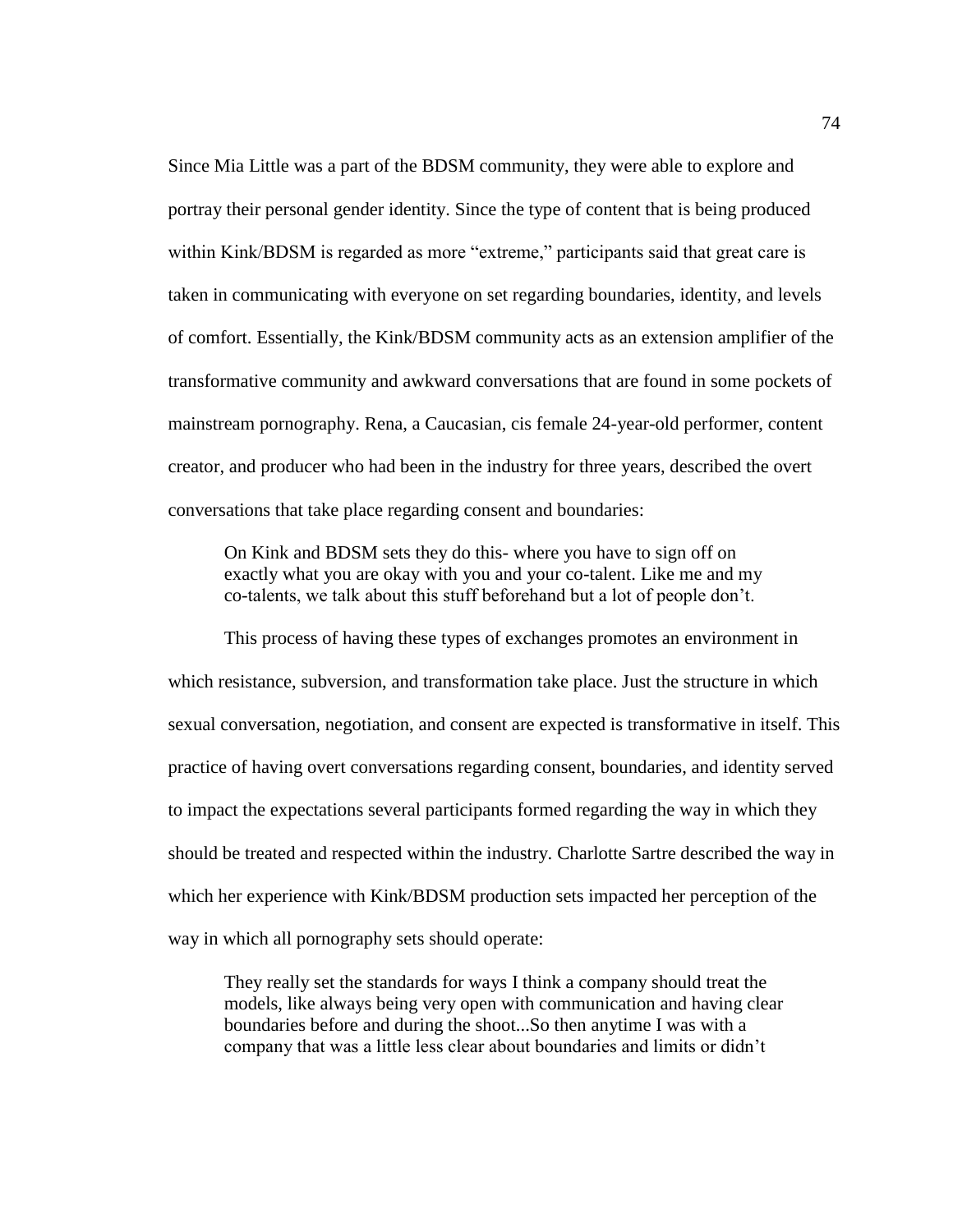treat the models to the utmost, highest levels of respect, I was able to stand my ground better.

The ability to be a part of the Kink/BDSM community also offers performers the opportunity to be a part of subversive film sets, film productions, and other social spaces. Visual content that is created through the Kink/BDSM community is largely subversive and resistive in comparison to the type of content that is normally created through mainstream pornography. Additionally, the way in which the set environment of Kink/BDSM communities are created and understood helps to bolster film production sets where subversive film narratives and visual content can be created. As a result, Kink/BDSM visual content showcases individuals with sexual interests, desires, and representations that are not normally given the opportunity to be visually portrayed through the visual texts of mainstream porn.

Through their participation in the Kink/BDSM community, participants echoed sentiments of being able to gain forms of knowledge that transformed their perceptions of the hegemonic boundaries that are put in place in the world of mainstream pornography. Not only are performers given the ability to work in an area of pornography that actively seeks to create visual narratives that deviate from the mainstream, but they are also able to take the knowledge they gain through the Kink/BDSM community to be able to engage in resistance in other parts of the pornography industry as well. The participation in the Kink/BDSM community allows performers to engage in transformative community creation and the production of subversive film narratives which ultimately allows performers to challenge and create new forms of knowledge for themselves.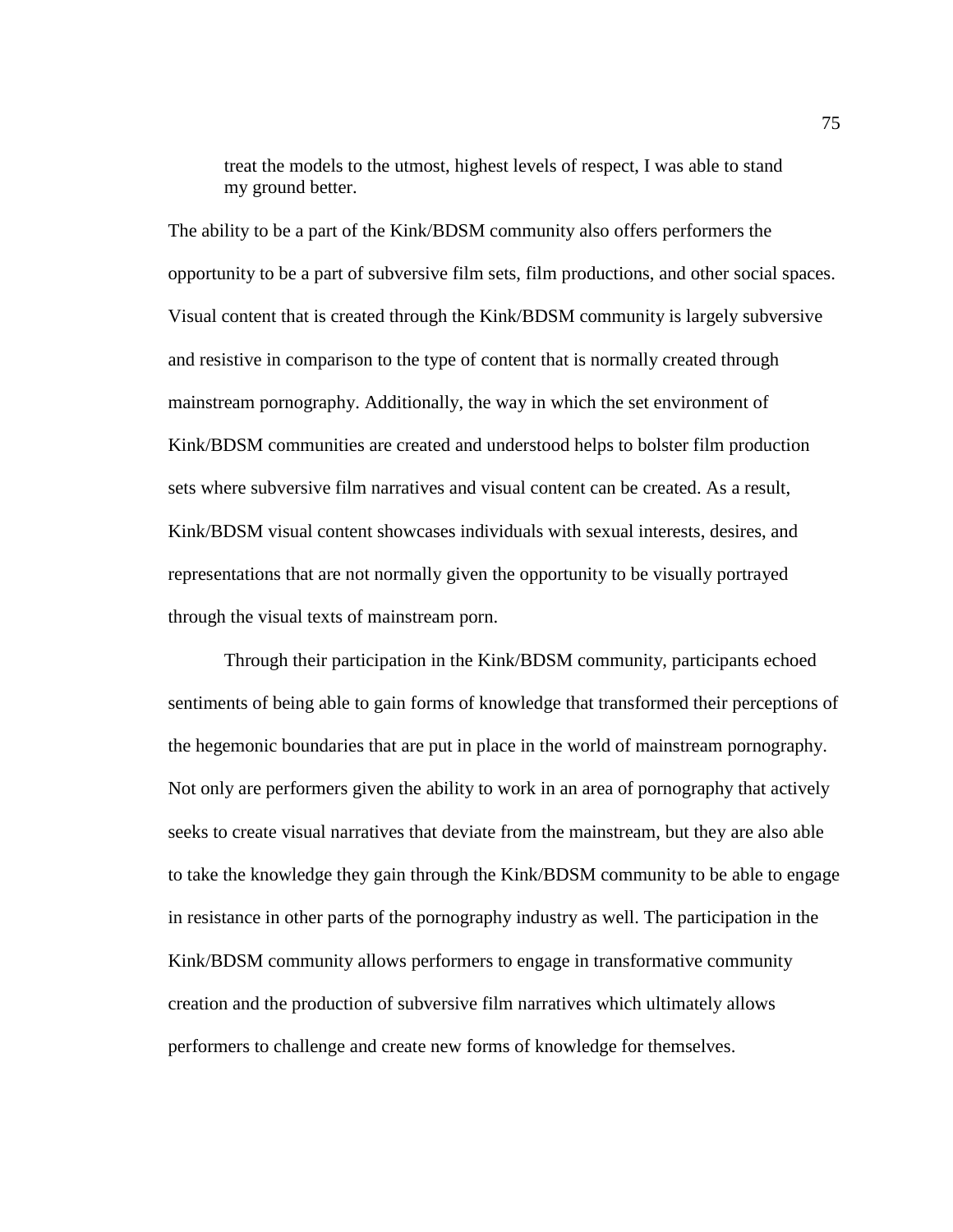Pornography as a medium provides those who participate in its opportunities to engage in forms of resistance and subversion to pre-fixed hegemonic ideas surrounding gender, representation, identity and more. Through being able to create new forms of community, engage in awkward conversations, create subversive film narratives and be a part of the Kink/BDSM community, participants describe the ways in which their participation within the pornography industry allows them to find the agency and empowerment necessary to engage in resistance to hegemonic boundaries. *"I Work in Production": Self Discipline in Disclosing Status*

In his work, Foucault discussed the creation and dissemination of pornography (Foucault 1978). His work described how the consumption of pornographic material leads to a society of consumers who are self-regulated and self-disciplined individuals; they are taught when, where and what are the acceptable modes of expressing their sexuality, as well as what the unacceptable modes of these expressions are. While the consumption of pornography can lead to the internalization of the power structures present in pornography and thus result in an individual who self-regulates, Foucault's analysis failed to account for the ways in which the members who participate in the creation of pornography are forced to become self-regulating and self-disciplined members of society as well. Pornography is usually seen as an undesirable and unacceptable form of employment. As a result, those working within the industry become self-disciplined and self-regulating, ultimately "concealing" their work/labor from the rest of the world. Participant engaged in measured self-discipline of concealment and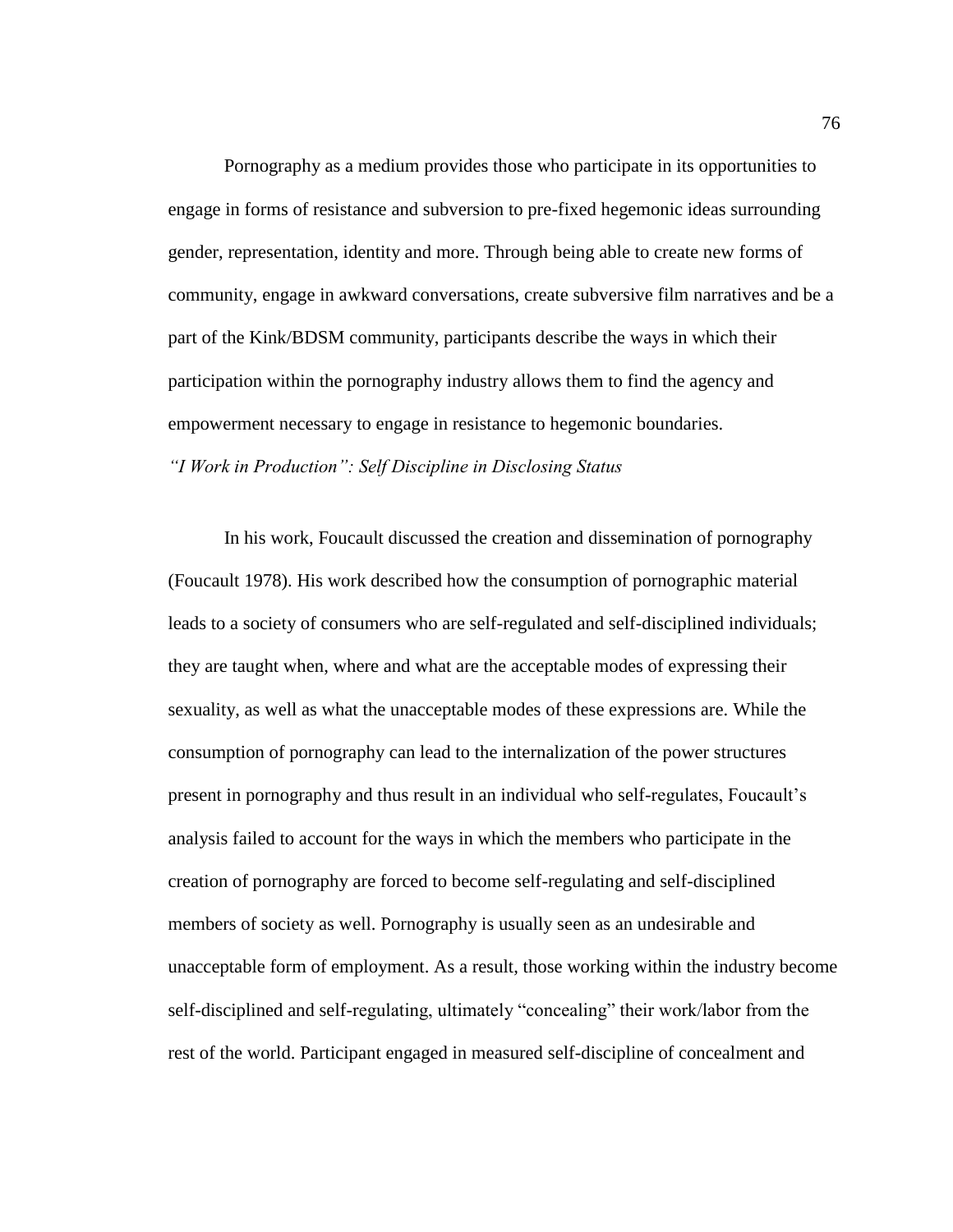disclosure. They carefully decided to whom they disclosed, as well as the language that they used to describe their professional work.

Several participants described the way that they navigated their disclosure as a "process." They have to "feel out" others to gauge their likely reaction to their profession within the adult industry. Mia Little said: "I don't know if a friend of a friend is going to act weird when I talk about my work until they do, so I have to be mindful of that." Aside from having to "feel out" an individual to determine the way in which they would react to their disclosure, several participants described their disclosure as a "process" through which they have to slowly introduce the idea that they work in the adult industry, prior to fully disclosing their status as a performer. Producer and performer Rena described the process that she engaged in when disclosing her status:

Usually what I lead into is I say I work in production, and then it becomes a conversation. So I say I work in production, and that I work in LA and then people go "oh, what kind of production do you do?" and I go well it's not usually the kind of production we talk about in polite society, it's mostly adult. So it's like a gradual process. Okay I do production, I do adult production- I lead with that I direct and do other things, and then performing is the last thing that I mention.

Participants chose their language carefully. Several participants noted that they have to be conscious and selective in the words that they used to describe their work. A few mentioned that part of the way they navigate their language choice is based on the age of the person with whom they are talking. If they are talking to older individuals, they are more likely to use terms they deem to be "appropriate", such as "adult entertainment professional" or "adult entertainment performer". When speaking with someone who is younger, they feel more comfortable using more colloquial terms such as "porn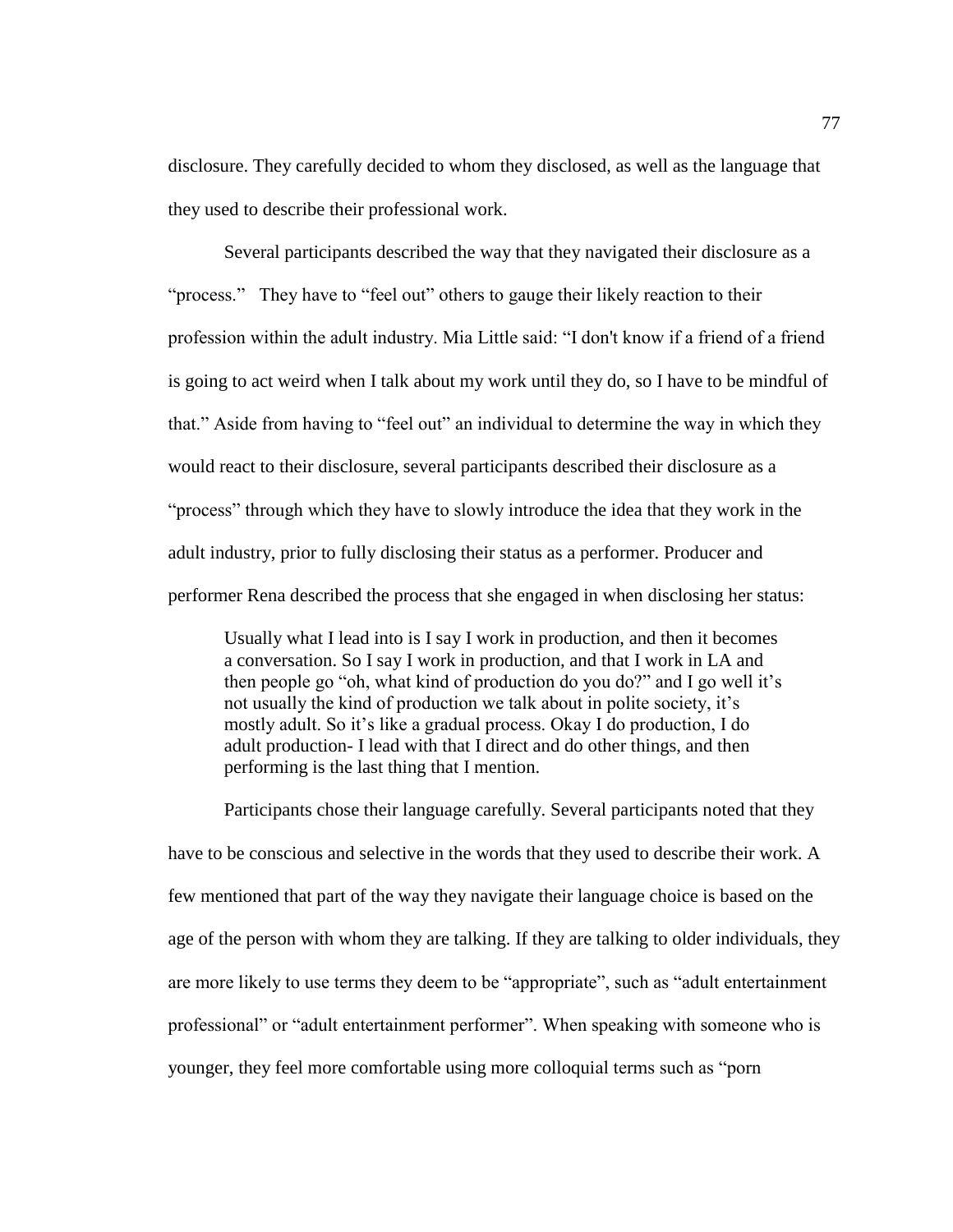performer" or "pornstar." They used neutral language such as "sex worker" as a way to both normalize their labor and navigate any potential stigmatization.

Participants noted that the use of the word "porn" is weighted with stigmatization, and as a result, they engaged in the discretion of when and where they use that particular word. Any elaborated, "I feel like if I need to keep the respect of some people, I will use 'adult' instead of 'porn.'" Many participants felt that the word choice and language selection was a critical piece of the disclosure process, as the language that they used to describe their work influenced the ways in which others also understood their work. "I think I even used the term 'marital aids' to my mom once," quipped Rena. Mia Little explained the way in which performers are conscious of the impact that language selection has on their disclosure process:

It really depends because there is so much language describing the same thing, right? Like I could say I'm a sex worker, I could say I'm a pornstar, I could say I'm a pornographer, I could say I'm a porn performer, so it really depends on the setting.

Some performers described attempts they made to resist the pressure to be selfregulating in the selection of language they use to describe their work. They made deliberate choices in their word selection in an attempt to disrupt the notions of what is acceptable language. Several participants noted how when they are with close acquaintances, they described themselves as being "whores" or "sluts" to deliberately use language that subverted the ideas of sexual respectability. However, participants noted that even when they actively engaged in resistance to being a self-regulating and disciplined individual, others were quick to step in and remind them otherwise. Charlotte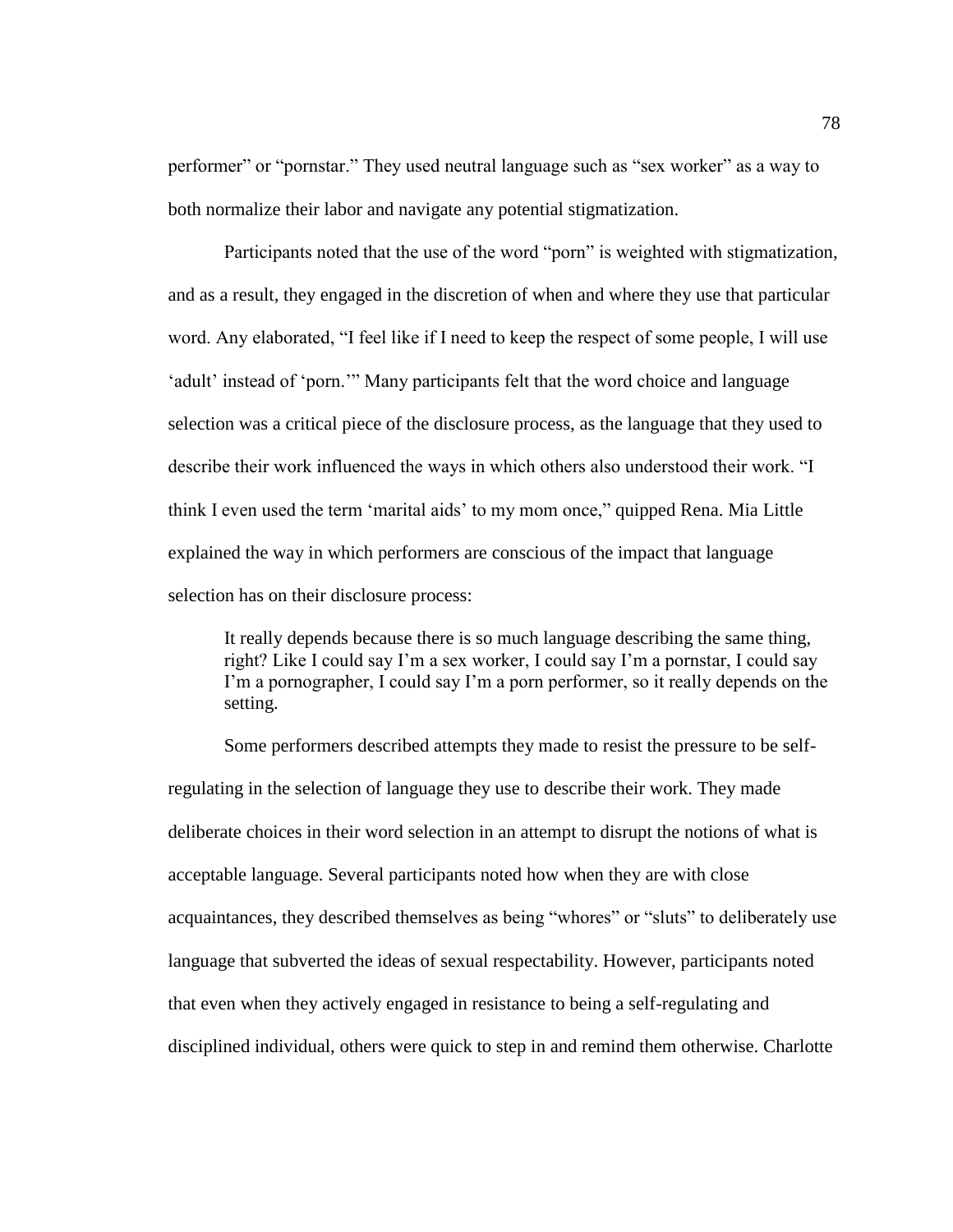comments on how she finds empowerment within her ability to reclaim and use the word "whore" as a self-descriptor of her employment. However, even when using this word with close friends, they police her use of language. She comments on how they attempt to guide her to a more appropriate language in order to help her disclose her role within the industry and remind her of her need to be a self-regulating individual:

I call myself a whore because I am proud of that word. I think it's really cool that sex workers and people who get paid to do adult services can reclaim that and get empowered by it. And I told that to my friend and she's like "oh I wouldn't say you're a whore, I would say you are an 'adult entertainment professional'" like that's very nice but also like whore and porn and stuff like that, it's not a bad word.

Charlotte's experience highlighted the importance of language selection in the

disclosure process, as well as the way in which the disclosure process itself allowed for

larger conversations to be held. Several participants expressed the way in which engaging

in the disclosure process afforded them the opportunity to continue the theme of

"awkward conversations" and bring it into the real world. As a result, they saw the

opportunity to engage in the disclosure process as one where they could have a

conversation that surrounded their work, stigmatization, and misconceptions. Arielle

described her navigation of the disclosure process as an attempt to normalize her labor:

If I'm like this is what I do and it's just no big deal, then they are like "yeah it's no big deal." I try to normalize it as much as I can. And what I have found is that my level of comfortability with it, makes other people feel more comfortable about it. I think that the more I normalize it, I think it helps other people normalize it too. It changes their perceptions of what sex workers are and what sex workers do.

The ability to be a self-regulating and self-disciplined member of society is not only

critical for individuals navigating larger social situations but is also critical for their own

safety and wellbeing. While performers found opportunities to utilize their self-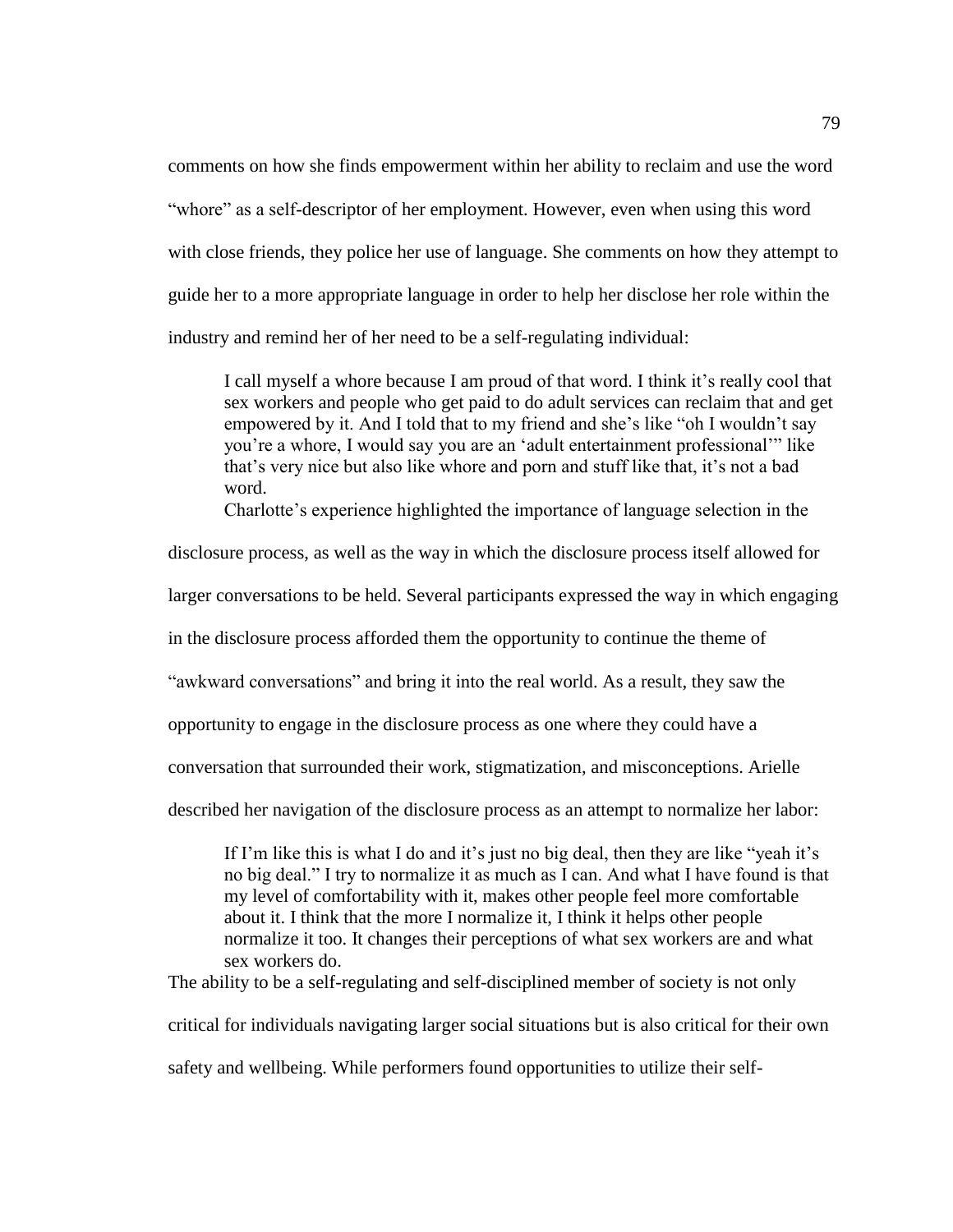surveillance as a means of engaging in awkward conversations, the majority valued their ability to self-discipline as an essential mechanism for survival. Several performers noted how the navigation of disclosure of their status as a member of the industry is critical because it can open them up to harassment or dangerous situations. Therefore, performers' ability to be self-regulated and self-disciplined individuals allows them to be able to safely navigate social situations to discern situations in which disclosure might not be the safest choice. Mia Little stated how in regards to discussing their status as a member of the pornography industry, they have to keep their safety in mind since disclosure of their status has resulted in online and real-life harassment.

I mean, I always have to navigate safety- that is something that I always have to be aware of. Because I have gotten, you know, death threats and threats of assault from random people on the internet. And I never know if anyone knows what I am or who I am like I could be driving down the street and someone will be hollering at me calling me by my stage name, I'm just like "oh my goodness" like what is this."

These concerns were also echoed by other performers. Charlotte specifically noted that when she is in a situation with a male she does not know, such as an Uber driver, that "I don't want to tell them I work in, like I'm a sex worker, because in the past that has opened me up to harassment." As a result, Charlotte's past experiences help inform the ways in which she should self-regulate the disclosure of her status as a performer, allowing her to better navigate these conversations by considering her safety. Part of being a self-regulating and self-disciplined individual is being able to determine when disclosure could ultimately have repercussions, such as putting the participant in a dangerous situation.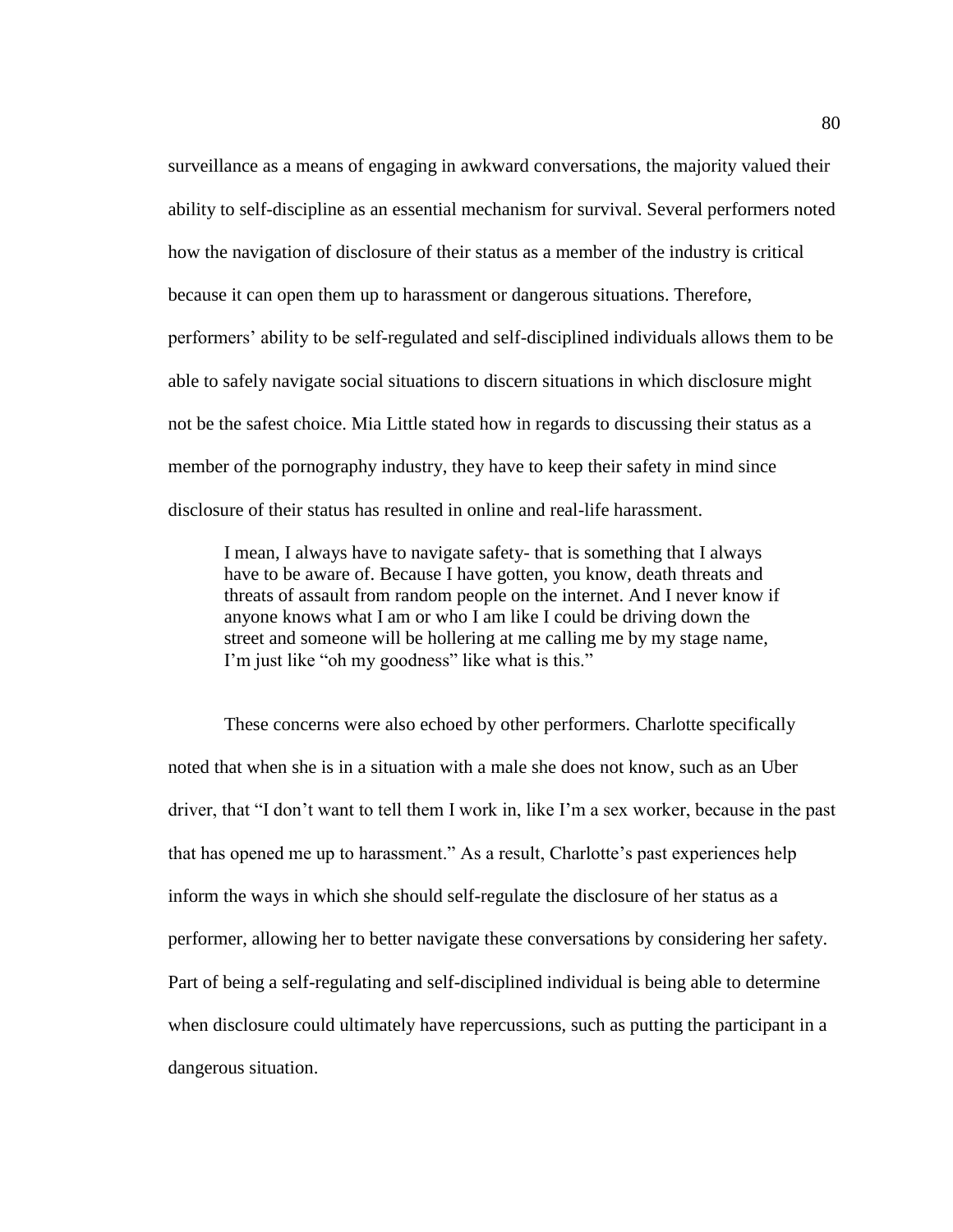Many participants felt that having to be self-regulating when it comes to disclosing their status as a member of the pornography industry limited their ability to talk about, share and feel pride in the work that they do. Whitney Wright commented on the inner battle she experiences when trying to describe her work to people and the way in which it makes her feel:

I love what I do, I wouldn't do anything else, I'm pretty much going to do this for as long as I am good at it and can make money, but sometimes when I meet new people that is a friend group that is from outside of porn and they are like "what do you do?", like I battle with it. Because I want-I'm proud of it, but I want to be openly proud, like I want to be like I do adult video or like I work in the adult industry, I make great money, I love it, I am treated amazingly and I don't think I would do anything else. But you can't.

This sentiment of feeling proud and accomplished with their job, but yet still needed to navigate the way in which they discuss their job, was something that was echoed by many participants. Several stated that they could not see themselves choosing another career path and that they "loved" what they did. However, the prevailing systems of power and knowledge that exist within our society still caused participants to have to be self-regulating individuals in regards to the way in which they disclosed their status.

Working within the pornography industry requires individuals to become self-regulating and self-disciplined individuals that must learn to expertly navigate who, when, and where they disclose their status. Being a self-regulating individual requires performers to feel out those they talk to, engage in a process of disclosure, navigate their safety, all while limiting their agency and ability to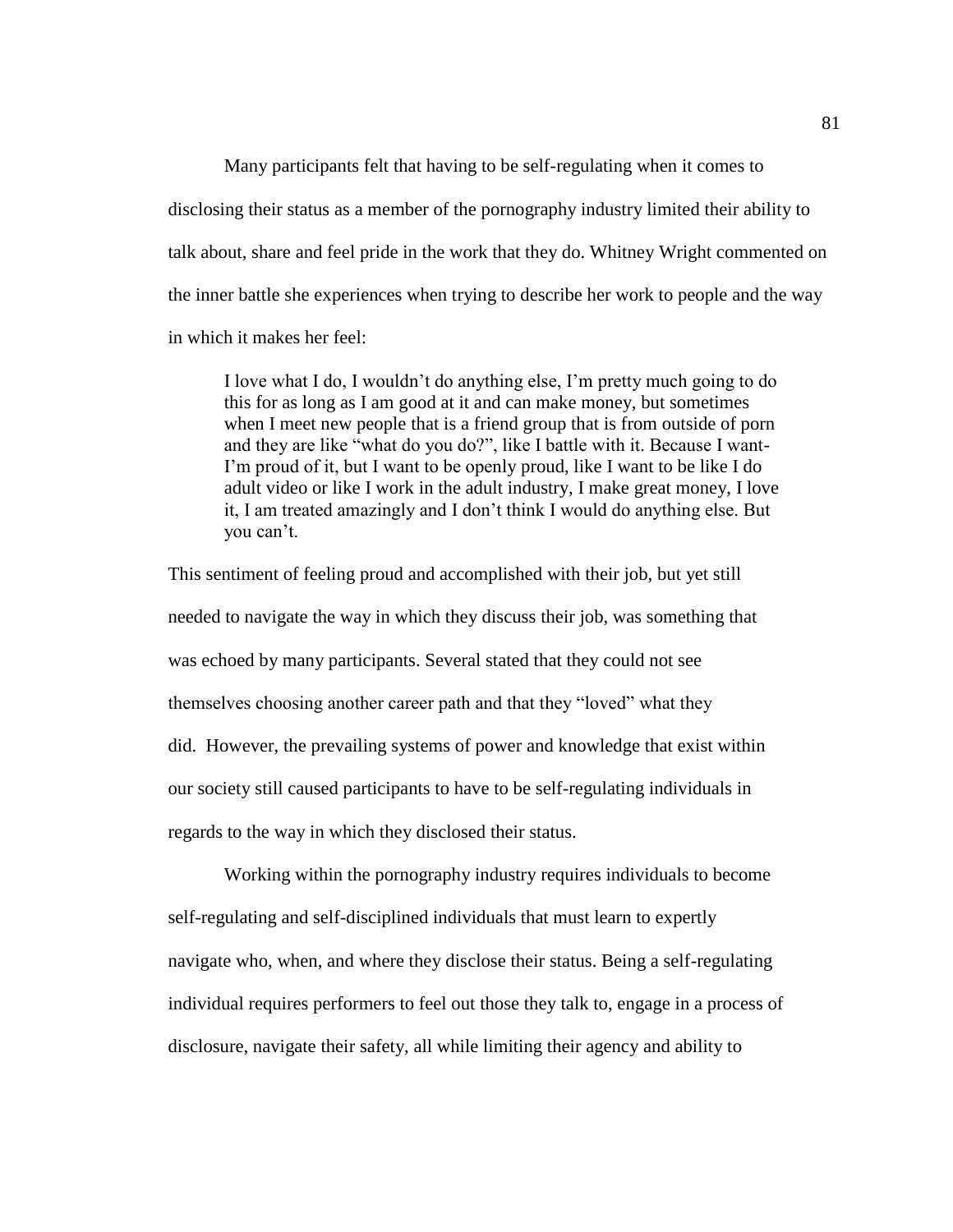discuss their jobs in the same manner that typical members of society are able to. However, the process of disclosure does offer individuals the opportunity to attempt to normalize their labor and challenge the constructions of knowledge surrounding acceptable forms of employment. As reiterated by Arielle: "I am totally glad that I chose this path. I mean it's been rough, and it's still rough, but I don't think that I would want to do anything else."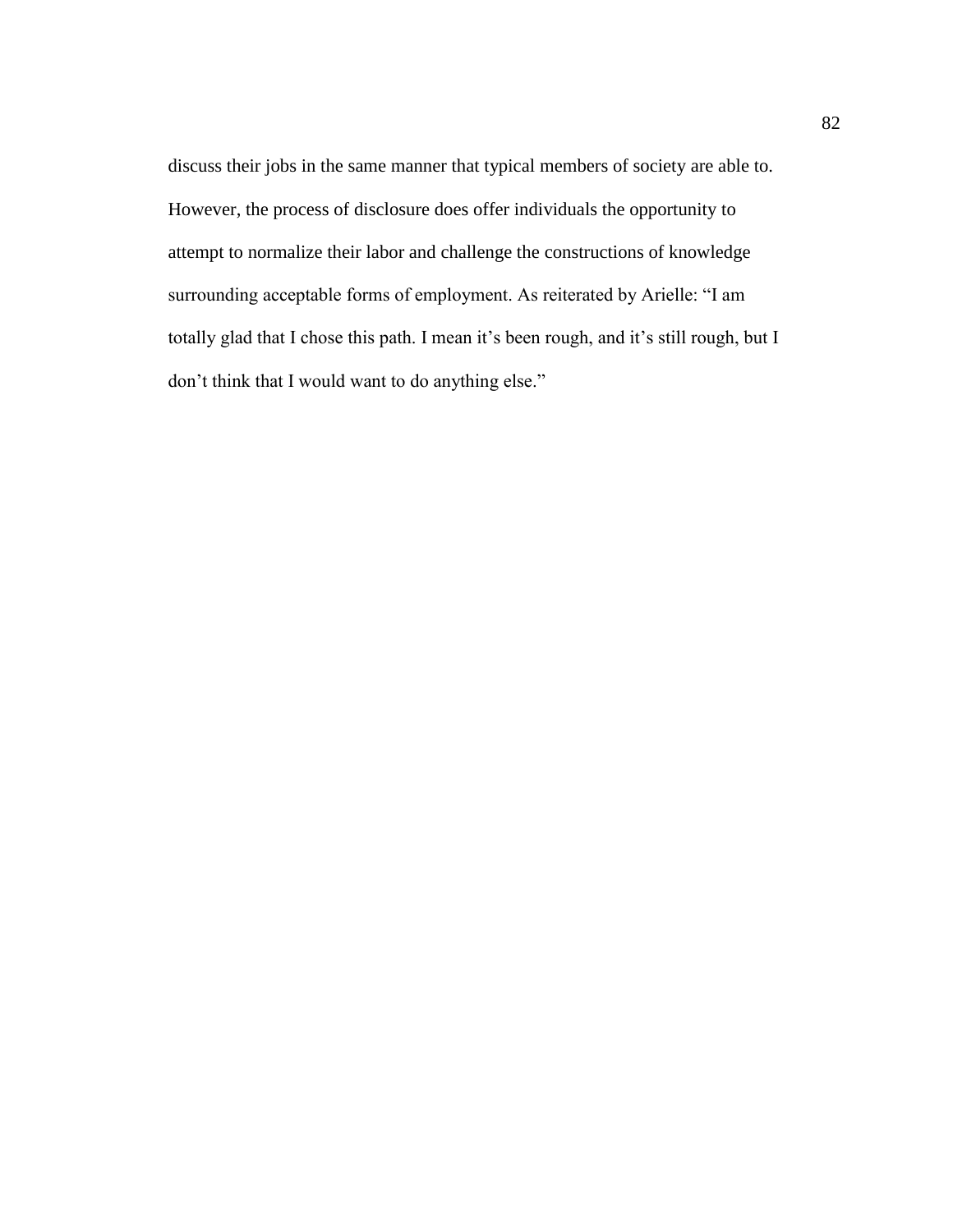# CHAPTER SIX: DISCUSSION

As illustrated through this research, actor experiences within the West Coast pornography industry reinforce and highlight the way in which oppression and resistance can exist simultaneously within one space. Applying a foucauldian discursive framework influenced by feminist and queer theory, my analysis of this research highlights the ways in which these contradictions manifest and coexist. The West Coast pornography industry reinforced hegemonic constructions of gender, race, and sexuality, while simultaneously providing windows for engaging in resistance and subversion. As described by participant narratives, mainstream pornography upholds hegemonic constructions of gender, race, and sexuality through the casting of actors, categorization of content, and exclusionary practices for male crossover performers. Nevertheless, actor experiences evidenced that working in the West Coast pornography industry provides opportunities for resistance and subversion of gender and sexuality. Still, participants were selfdisciplined in navigating their disclosure processes and identities as members of the West Coast pornography industry.

One of the things I have grappled with as I conducted my research is how to balance and make sense of the contradictions that emerged as a result of the theoretical brainwork of analyzing pornography. From Andrea Dworkin and Catherine McKinnon to Chauntelle Tibbals and Mireille Miller-Young, the world of academia provided a dizzying landscape of many twists and turns for someone who is reading, analyzing, and participating in theoretical work surrounding this topic. I found myself spending a lot of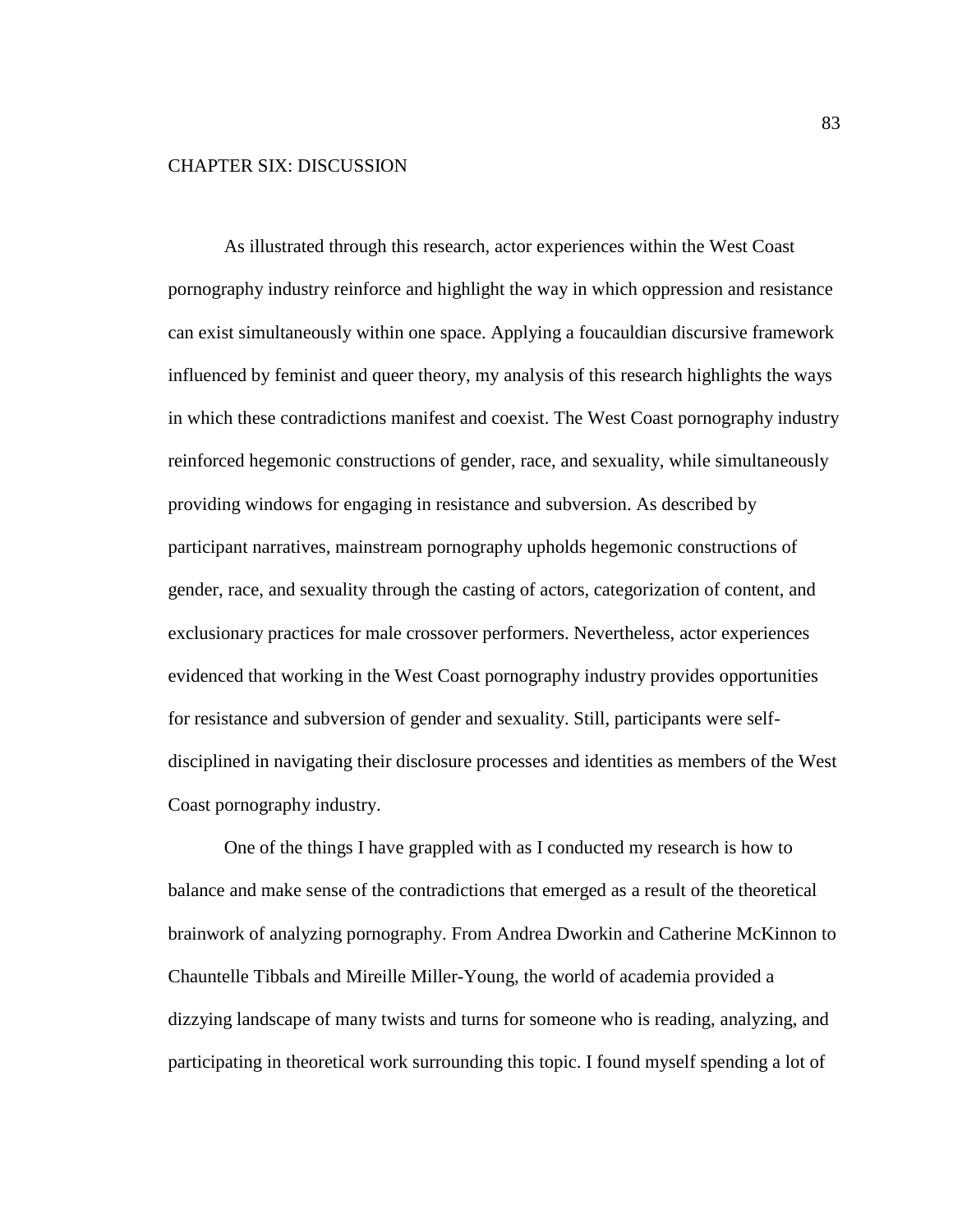time thinking about sweaty concepts, which feminist scholar Sarah Ahmed defines as "trying to describe something that is difficult, that resists being fully comprehended in the present" (Ahmed 2017:12). My topic itself is something I feel is a sweaty concept, something I felt resists being fully comprehended in the present and is difficult to describe- as often times there is a lot of descriptive, brainwork that has to go into my topic as soon as I saw someone go wide-eyed.

I have struggled with figuring out how to effectively discuss an industry that serves as a site of resistance to hegemonic sex, gender, and sexuality -- a site of sexual education, information, and empowerment -- while simultaneously harboring factions that reinforce and capitalize on sexism, racism, classism, homophobia/transphobia and ageism. How can I speak to the regenerative space that pornography offered without discrediting the spaces that have and continue to exist in the industry as sites of oppression, exclusion, and subjugation? How can I speak to the way in which pornography currently distorted our perception of sex and sexuality, while also evidencing that it can simultaneously repair them? I often times found myself thinking that it either has to be one or the other; struggling against the binary that said there is not enough space to discuss both.

One of the most important lessons I have learned through my work is that there exists enough time, space, and energy to discuss the element of porn that capitalizes on violence against women, while simultaneously acknowledging the ways in which it can empower women to take control of their sexuality and economic labor. Additionally, working with sweaty concepts such as these is part of what makes the world of academia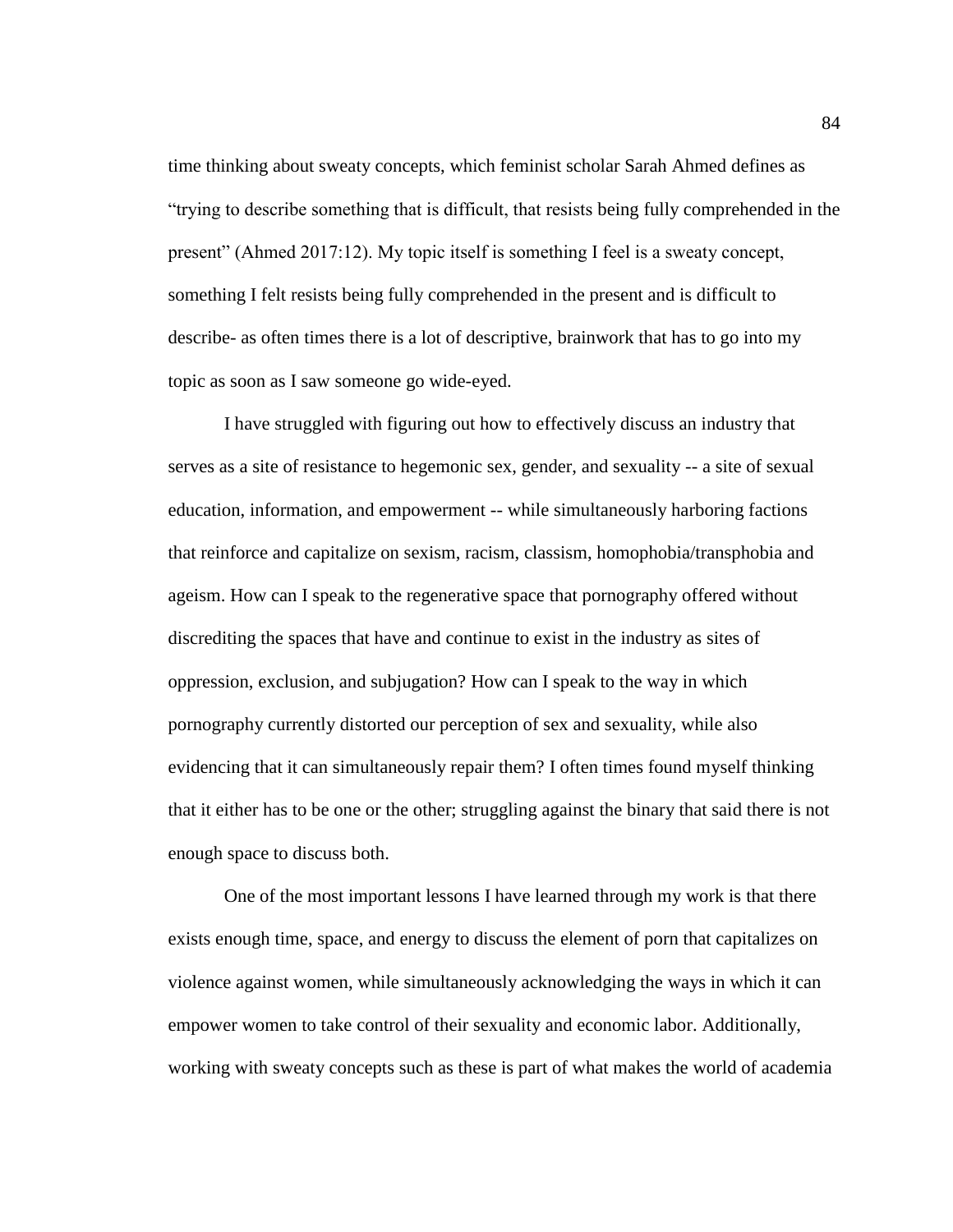transformative: it is okay to allow all of them to coexist simultaneously in one space. My thesis is a perfect space for these contradictions to arise and be acknowledged. These contradictions exist in this work and within the larger pornography industry. It is impossible to critically analyze this industry without accounting for these contradictions.

Moving forward, it is critical that the topic of pornography remains a focus of academic literature and research. Through continued research and examination of the pornography industry, we as academics can offer further insight into the ways in which it impacts and socializes the members of society who consume it and participate in it. The issues I have discussed through the exclusion of bodies through the porn industry, as well as the impact the industry has on those bodies, ultimately highlights the need for continued research on the pornography industry, and continued exploration of the ways in which power structures continue to impact the creation of pornography. As the power structures change and evolve over time, so will the construction of knowledge in regards to sex, gender, and sexualities. Conducting research regarding the current discourse surrounding pornography can help to illuminate the ways in which gender, sex, and sexuality are constructed as a result of the current relationship between power and knowledge that exists within our society. Since pornography acts as an agent of socialization and normalization, the discourse surrounding pornography highlights the ways in which sex, gender, and sexualities are being controlled by the larger society.

Additionally, this research highlights the importance of including actor and producer voices in the research that is conducted on the pornography industry. As previously mentioned, research that has been conducted on the pornography industry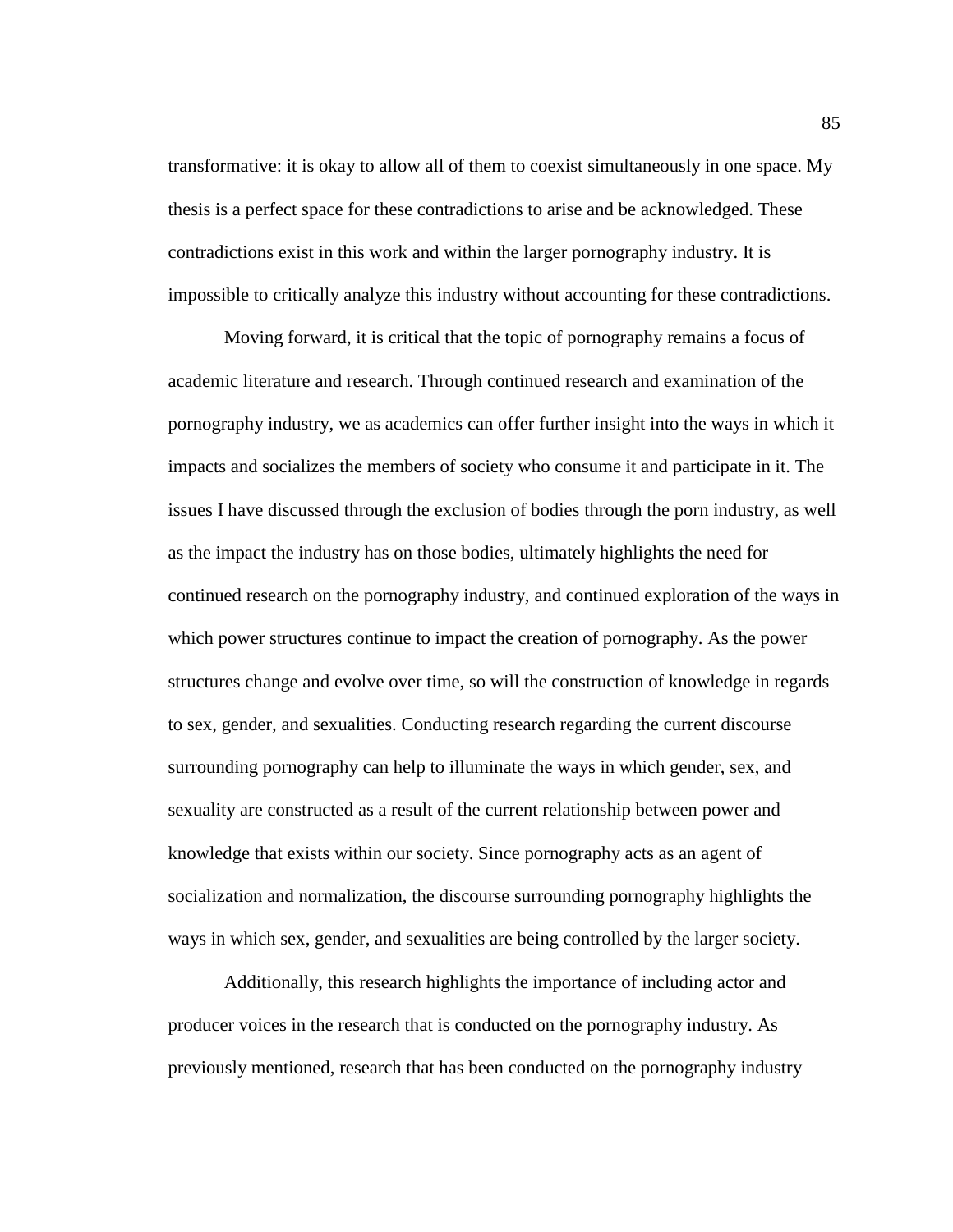tended to focus exclusively on the impact that it had on consumers. The absence of industry narratives and voices not only reinforced stigmatization of the adult industry, but it created larges gaps in the academic documentation of this world. Including industry voices contributes to a nuanced understanding of the construction of power/knowledge in industry systems, and the way in which this impacts the type of content that is created through this industry. As performer Arielle said, "stuff like this that humanizes us is crucial, it is crucial for our survival literally."

The research that is presented in this thesis is not without limitations. Such as being my work focused exclusively on the West Coast pornography industry and was based on a small sample of predominantly white participants. Future research should explore an experiences of a more diverse group of industry participants. Additionally, future research should examine and compare the pornography industry in other geographic locations- such as the East Coast and areas outside the U.S.

Pornography, as a subject and media form, is something that has always played a large role in the structuring of our society, whether individuals like to admit to it or not. While many academics have critiqued the problematic way in which pornography served to reinforce hierarchies surrounding gender, race, and sexuality, recent academics are beginning to acknowledge the potential that pornography has to act as an educational medium, and as a result, a resistance and intervention strategy. Pornography has the potential to be able to act as a space where we can create new meanings that challenge normative binary gender and sexualities. As Mia Little said, "And that's part of shifting a paradigm. It doesn't happen overnight, it's gonna sort of come up against a lot of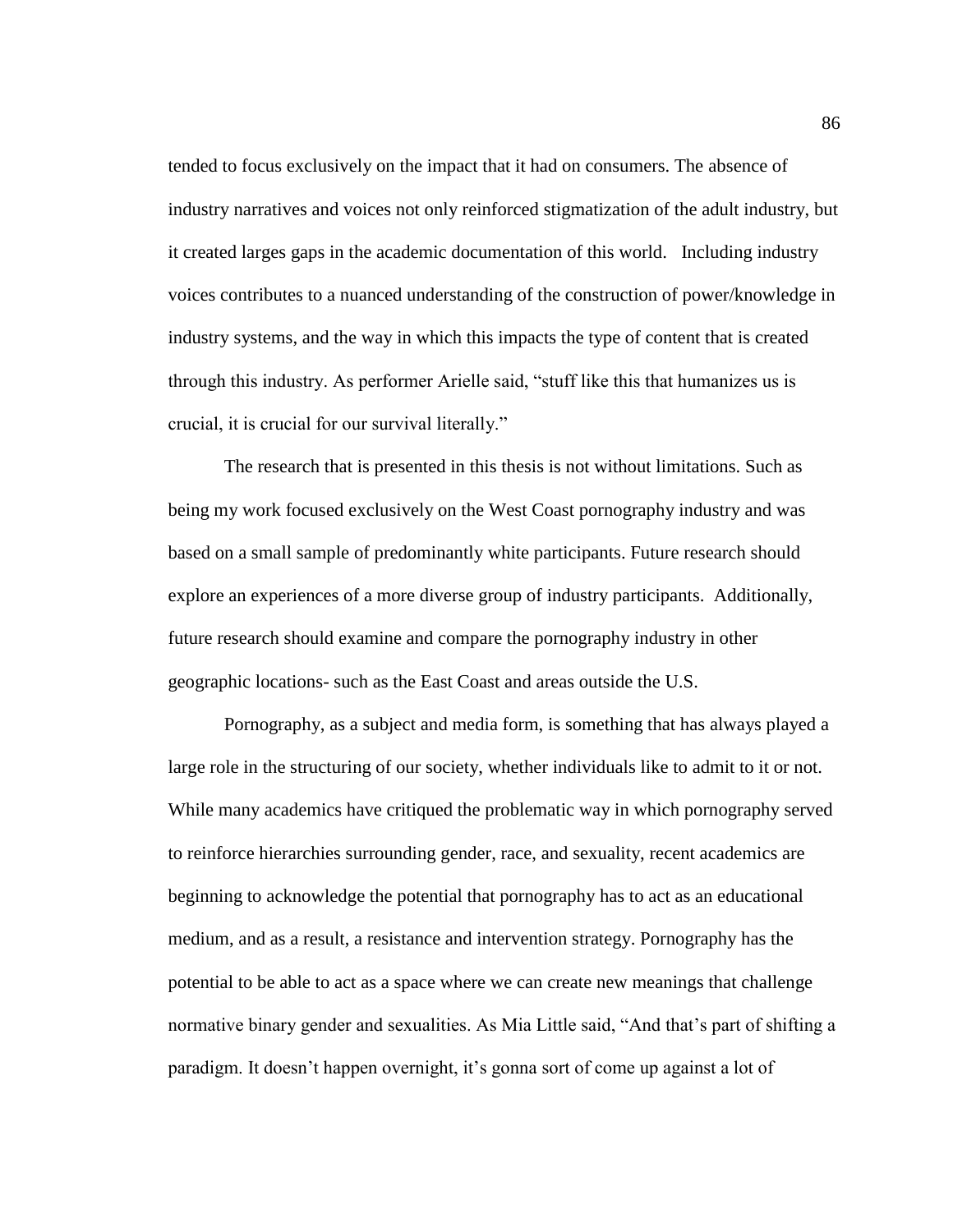historical meaning. And you are challenging that by creating new meaning because that is what it means to you." As a result, future research should seek to explore the ways in which pornography has the productive potential to create and act as a space of continuous resistance in spite of the existing hegemonic hierarchies that exist within our society (Ryberg 2013).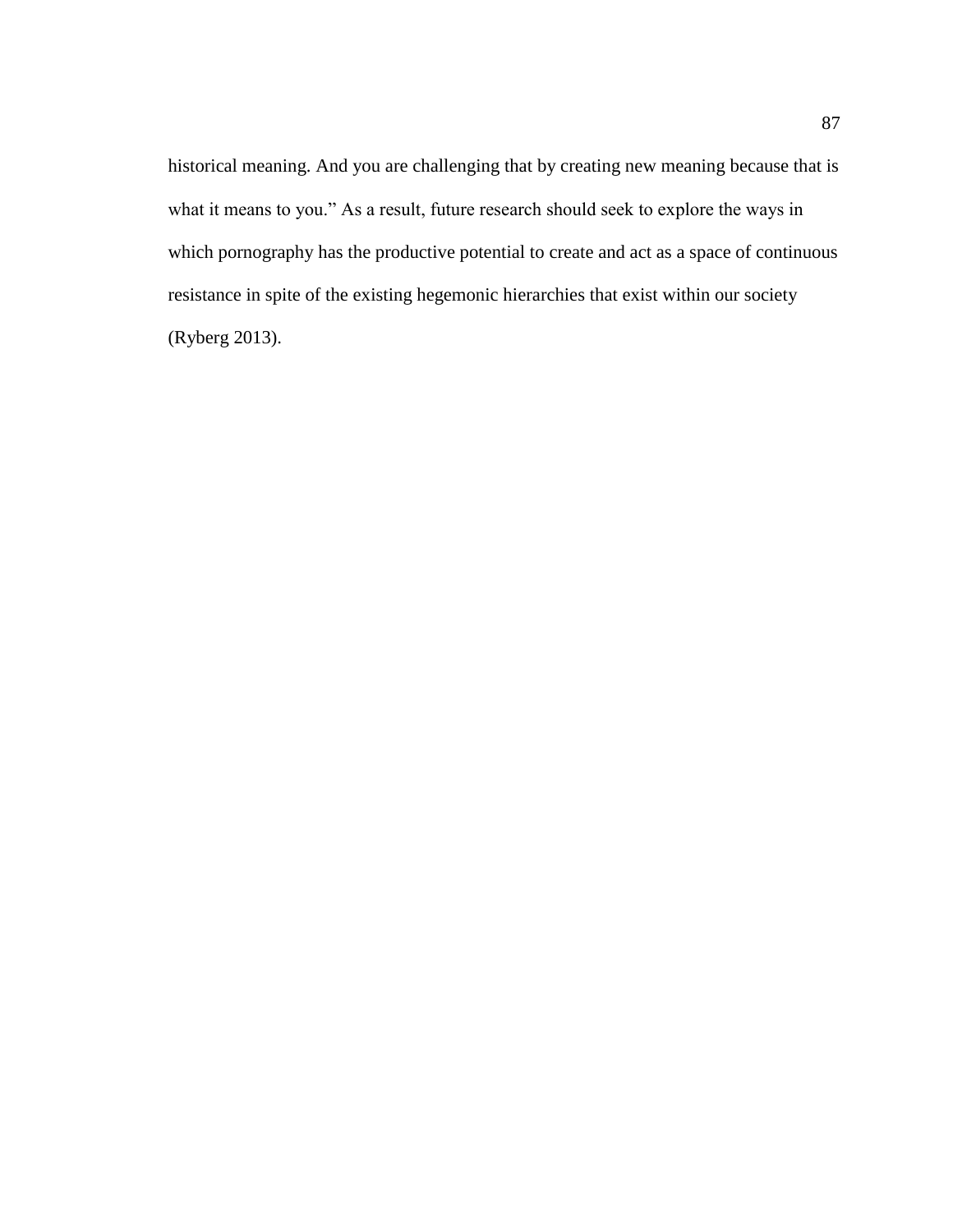#### **REFERENCES**

- Aydemir, Murat. 2016. "Orgasm and Queer Theory in the Twentieth Century." *Feminist Formations* 28(2):119–28.
- Bay-Cheng, Laina Y. 2003. "The Trouble of Teen Sex: The Construction of Adolescent Sexuality through School-Based Sexuality Education." *Sex Education* 3(1):61–74.
- Bohdana, Kurylo. 2017. "Pornography and Power in Michel Foucault's Thought." *Journal of Political Power* 10(1):71–84.
- Boyle, Karen. 2011. "Producing Abuse: Selling the Harms of Pornography." *Women's Studies International Forum* 34(6):593–602.
- Brown, Cameron C., Jared A. Durtschi, Jacon S. Carroll, and Brian J. Willoughby. 2017. "Understanding and Predicting Classes of College Students Who Use Pornography." *Computers in Human Behavior* 66:114–21.
- Bruckman, Amy, Kurt Luther, and Casey Fiesler. n.d. "When Should We Use Real Names in Published Accounts of Internet Research?" 12.
- Carbó, Pilar Albertín, M. Andrea Vázquez Ahumada, Antonia Dorado Caballero, and Gustavo Adolfo Lezama Argüelles. 2016. "'How Do I Do Discourse Analysis?' Teaching Discourse Analysis to Novice Researchers through a Study of Intimate Partner Gender Violence among Migrant Women." *Qualitative Social Work: Research and Practice* 15(3):363–79.
- Carroll, Jason S., Laura M. Padilla-Walker, Larry J. Nelson, Chad D. Olson, Carolyn McNamara Barry, and Stephanie D. Madsen. 2008. "Generation XXX: Pornography Acceptance and Use Among Emerging Adults." *Journal of Adolescent Research* 23(1):6–30.
- Cheek, Julianne. 2004. "At the Margins? Discourse Analysis and Qualitative Research." *Qualitative Health Research* 14(8):1140–50.
- Ciclitira, Karen. 2004. "Pornography, Women and Feminism: Between Pleasure and Politics." *Sexualities* 7(3):281–301.
- Corbin, Juliet and Anselm Strauss. n.d. "Grounded Theory Research: Procedures, Canons, and Evaluative Criteria." 19.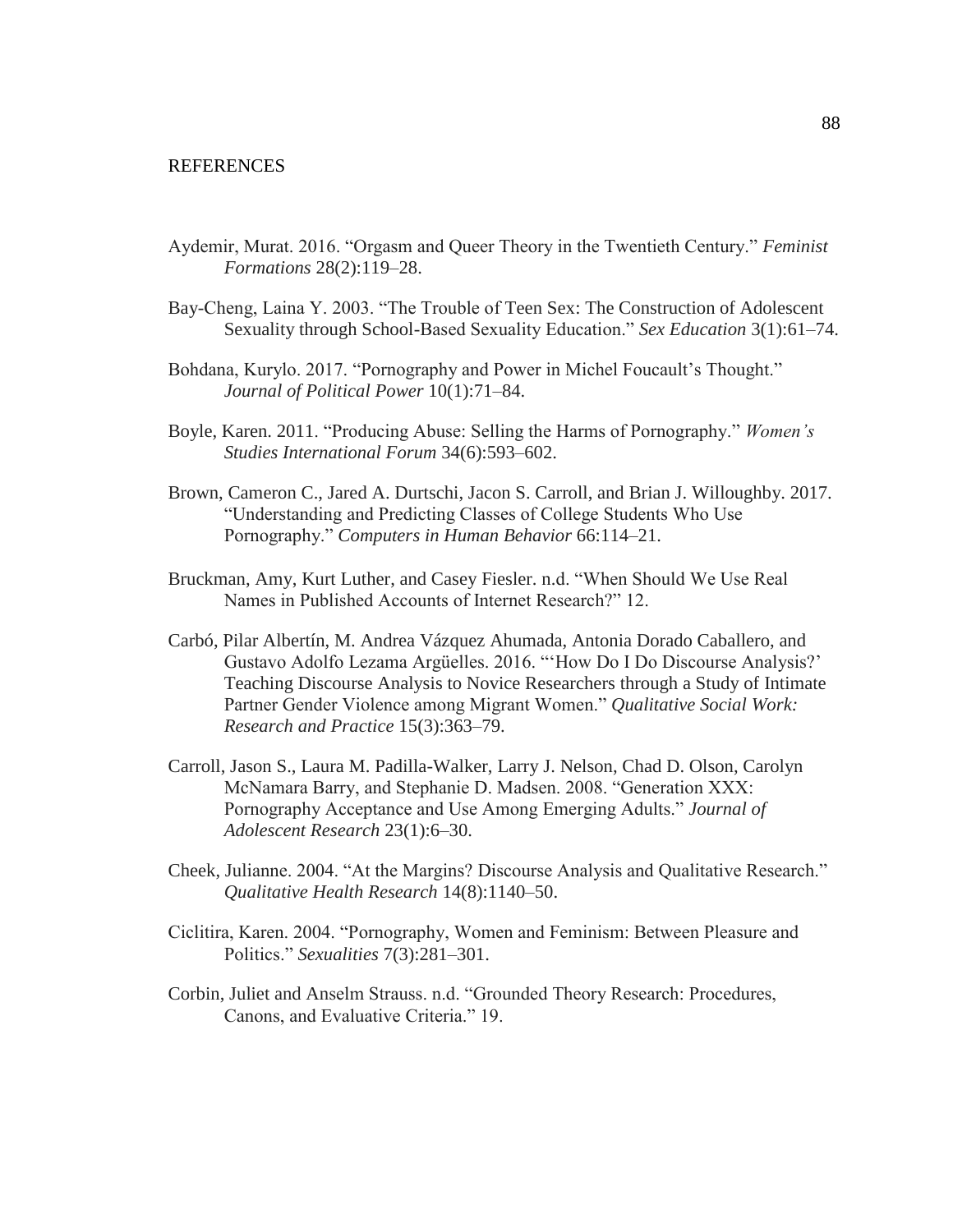- Crawford, Bridget J. 2007. "Toward a Third-Wave Feminist Legal Theory: Young Women, Pornography and the Praxis of Pleasure." *Michigan Journal of Gender & Law* 14(1):99–168.
- Davis, Rebecca L. 2014. "Pleasure, Danger, Playboy, and Porn." *Journal of Women's History* 26(3):167-177,196.
- Delmar, Rosalind. 1986. "What is Feminism?" in *Feminist Theory: A Reader*. Boston: McGraw-Hill Higher Education
- Denis, Ann. 2008. "Review Essay: Intersectional Analysis: A Contribution of Feminism to Sociology." *International Sociology* 23(5):677–94.
- DeVoss, Danielle. 2002. "Women's Porn Sites -- Spaces of Fissure and Eruption or 'I'm a Little Bit of Everything.'" *Sexuality & Culture* 6(3):75–94.
- Duits, Linda and Liesbet van Zoonen. 2011. "Coming to Terms with Sexualization." *European Journal of Cultural Studies* 14(5):491–506.
- Dworkin, Andrea. n.d. "Pornography Happens to Women." 9.
- Ellis, Kate, Barbara O'Dair, and Abby Tallmer. 1990. "Feminism and Pornography." *Feminist Review* 36:15–18.
- Foubert, John D., Matthew W. Brosi, and R. Sean Bannon. 2011. "Pornography Viewing among Fraternity Men: Effects on Bystander Intervention, Rape Myth Acceptance and Behavioral Intent to Commit Sexual Assault." *Sexual Addiction & Compulsivity* 18(4):212–31.
- Foucault, Michel. 1977. *Discipline and Punish: The Birth of the Prison*. New York, NY: Pantheon Books.
- --------. 1978. *The History of Sexuality.* New York, NY: Pantheon Books.
- --------. 1982. "The Subject and Power." *Critical Inquiry* 8(4):777–795.
- Foucault, Michel and Colin Gordon. 1980. *Power/Knowledge: Selected Interviews and Other Writings, 1972-1977*. 1st American Ed. New York: Pantheon Books.
- Friedman, Eric J. and Paul Resnick. 2001. "The Social Cost of Cheap Pseudonyms." *Journal of Economics & Management Strategy* 10(2):173–99.
- Frith, Hannah and Celia Kitzinger. 2001. "Reformulating Sexual Script Theory: Developing a Discursive Psychology of Sexual Negotiation." *Theory & Psychology* 11(2):209–32.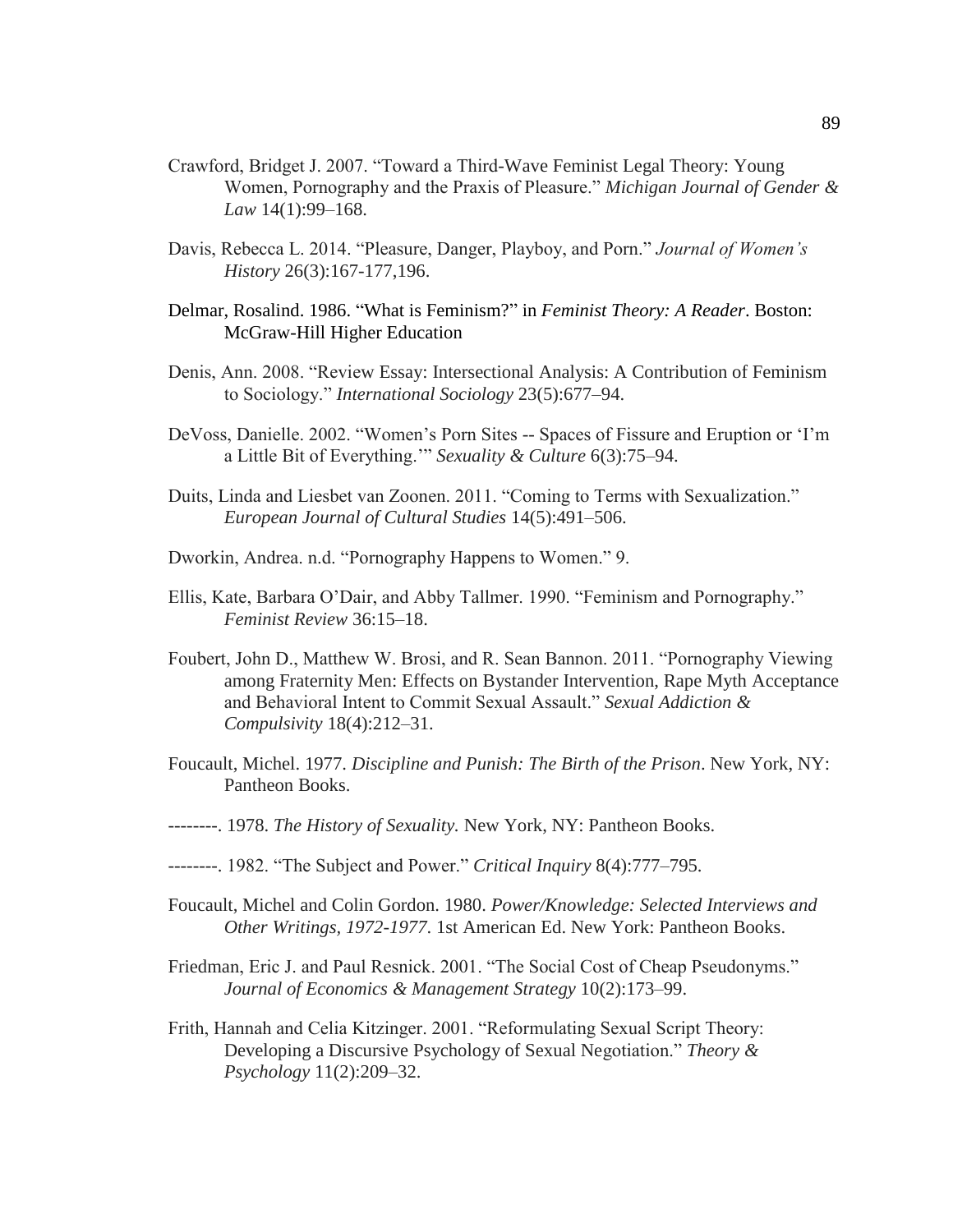- Gee, James Paul and Judith L. Green. 1998. "Discourse Analysis, Learning, and Social Practice: A Methodological Study." *Review of Research in Education* 23:119.
- Gorman, Stacy. 2014. "Porn Sex vs. Real Sex: Exploring Pornography's Impact on Sexual Behaviors, Attitudes, and Relationships." Dissertation, Georgia State University.
- Graham, Linda J. 2005. "Discourse Analysis and the Critical Use of Foucault." *Educational Philosophy and Theory* 43(6): 663-674.
- Green, Adam Isaiah. 2010. "Remembering Foucault: Queer Theory and Disciplinary Power." *Sexualities* 13(3):316-337.
- Gubar, Susan. 1987. "Representing Pornography: Feminism, Criticism, and Depictions of Female Violation." *Critical Inquiry* 13(4):712–41.
- Guenther, Katja M. 2009a. "The Politics of Names: Rethinking the Methodological and Ethical Significance of Naming People, Organizations, and Places." *Qualitative Research* 9(4):411–21.
- Hall, Stuart. 2001. "Foucault: Power, Knowledge and Discourse." *Discourse Theory and Practice: A Reader*. 72-82.
- Hartley, Nina. 2013. "Porn: An Effective Vehicle for Sexual Role Modeling and Education". pp. 228-236 in *The Feminist Porn Book: The Politics of Producing Pleasure.* New York, NY: Feminist Press.
- Hawkesworth, Mary E. 1989. "Knowers, Knowing, Known: Feminist Theory and Claims of Truth." *Signs* 14(3):533–57.
- Hicks, Stephen and Dharman Jeyasingham. 2016. "Social Work, Queer Theory and After: A Genealogy of Sexuality Theory in Neo-Liberal Times." *The British Journal of Social Work* 46(8):2357–73.
- Jackson, Stevi. 2005. "Sexuality, Heterosexuality, and Gender Hierarchy: Getting Our Priorities Straight". *Thinking Straight: New Work in Critical Heterosexuality Studies* 7(1):105-121
- Janks, Hilary. 1997. "Critical Discourse Analysis as a Research Tool." *Discourse: Studies in the Cultural Politics of Education* 18(3):329–42.
- Jones, Stanton L. and Heather R. Hostler. 2002. "Sexual Script Theory: An Integrative Exploration of the Possibilities and Limits of Sexual Self-Definition." *Journal of Psychology and Theology* 30(2):120–30.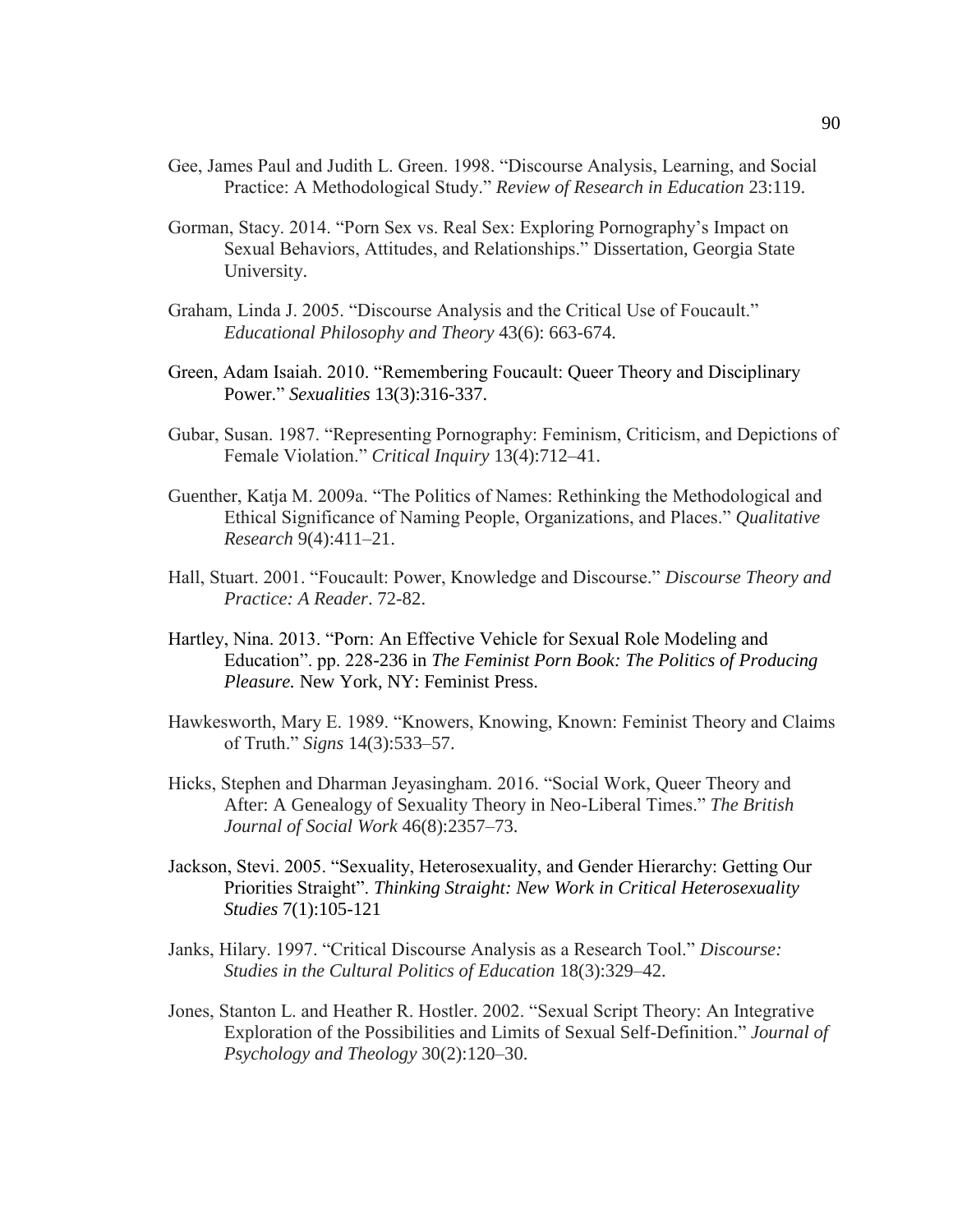- Juffer, Jane. 1996. "A Pornographic Femininity? Telling and Selling Victoria's (Dirty) Secrets." *Social Text* (48):27–48.
- Katz-Wise, Sabra L. and Janet S. Hyde. 2015. "Sexual Fluidity and Related Attitudes and Beliefs among Young Adults with a Same-Gender Orientation." *Archives of Sexual Behavior* 44(5):1459–70.
- Lahman, Maria K. E., Katrina L. Rodriguez, Lindsey Moses, Krista M. Griffin, Bernadette M. Mendoza, and Wafa Yacoub. 2015. "A Rose By Any Other Name Is Still a Rose? Problematizing Pseudonyms in Research." *Qualitative Inquiry*  21(5):445–53.
- Leonhardt, Nathan D. and Brian J. Willoughby. 2017. "Pornography, Provocative Sexual Media, and Their Differing Associations with Multiple Aspects of Sexual Satisfaction." *Journal of Social and Personal Relationships* 36(2):618-641.
- Malamuth, Neil M. and Joseph Ceniti. n.d. "Repeated Exposure to Violent and Nonviolent Pornography: Likelihood of Raping Ratings and Laboratory Aggression Against Women." 9.
- Malamuth, Neil M., Gert Martin Hald, and Mary P. Koss. 2012. "Pornography, Individual Differences in Risk and Men's Acceptance of Violence Agaisnt Women in a Representative Sample." *Sex Roles* 66(7):427-439.
- Martin, Emily. 1991. "The Egg and the Sperm, How Science Has Constructed a Romance Based on Stereotypical Male-Female Roles" *Signs: Journal of Women and Culture and Society* 16:485-501.
- Miller-Young, Mireille. 2013 "Interventions: The Deviant and Defiant Art of Black Women Porn Directors". Pp. 105-120 in *The Feminist Porn Book: The Politics of Producing Pleasure*. New York, NY: Feminist Press.
- Murdocca, Carmela. 2014. "Michel Foucault: Theories and 'Methods.'" *Criminalization, Representation, Regulation: Thinking Differently about Crime* 5–27.
- Pariera, Kristina. 2015. "Perceived Effects of Instructional Pornography on the Self, Partner, and Others." *Sexual and Relationship Therapy* 30(3):385–400.
- Peter, Jochen and Patti M. Valkenburg. 2010. "The Use of Sexually Explicit Internet Material and Its Antecedents: A Longitudinal Comparison of Adolescents and Adults." *Archives of Sexual Behavior* 40(5):1015–25.
- Review, 2. (2018). *2017 Year in Review – Pornhub Insights*. [Online] Pornhub.com. Available at: https://www.pornhub.com/insights/2017-year-in-review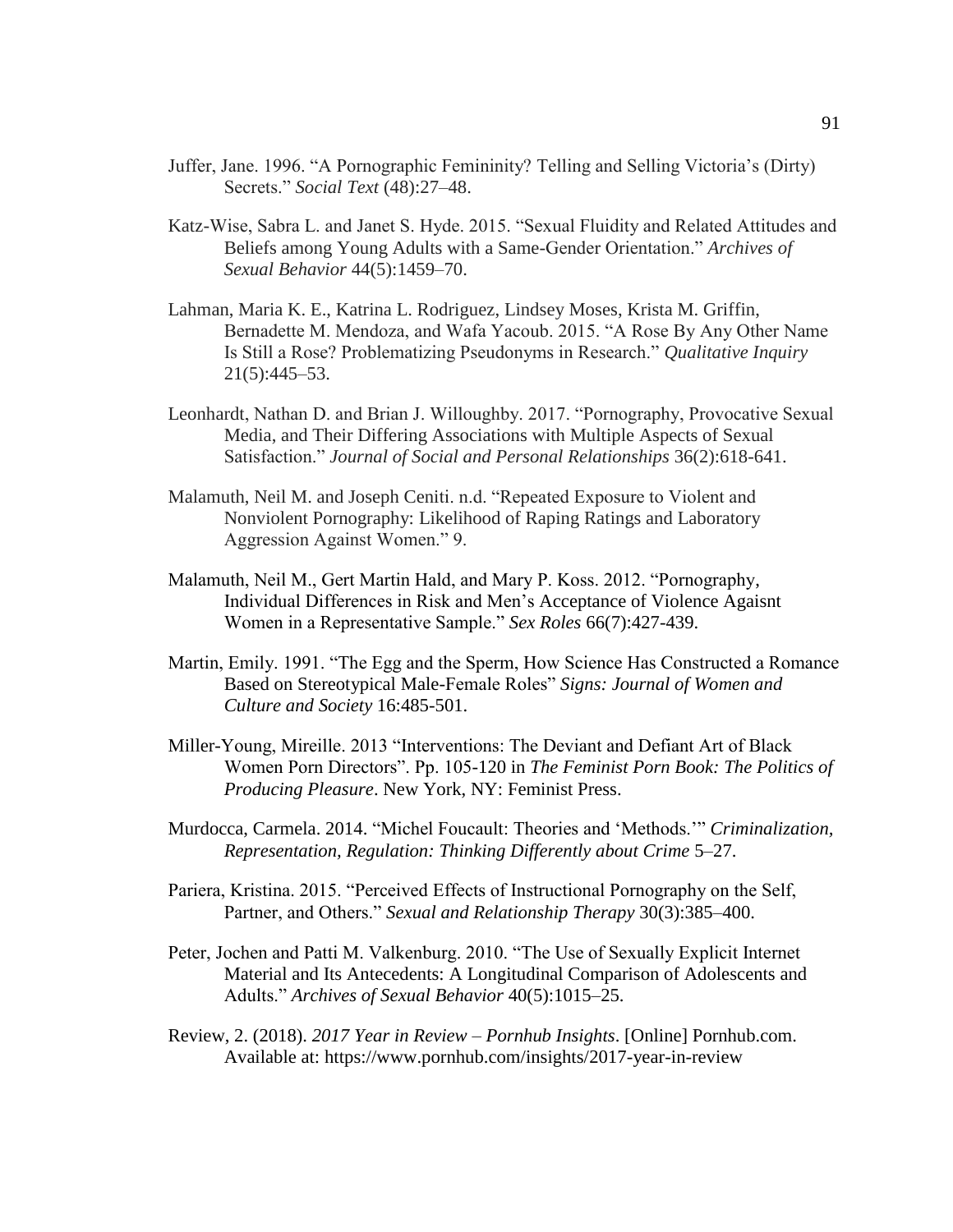Robinson, Dave. 2001. *Nietzsche and Postmodernism*. Repr. Duxford: Icon.

- Ryberg, Ingrid. 2013. "Everytime we fuck, we win': The Public Sphere of Queer Feminist and Lesbian Porn as a (Safe) Space for Sexual Empowerment" in *The Feminist Porn Book: The Politics of Producing Pleasure*. New York, NY: Feminist Press
- Schilt, Kristen and Laurel Westbrook. 2009. "Doing Gender, Doing Heteronormativity: 'Gender Normals,' Transgender People, and the Social Maintenance of Heterosexuality." *Gender & Society* 23(4):440–64.
- Shrage, Laurie. 2005. "Exposing the Fallacies of Anti-Porn Feminism." *Feminist Theory*  $6(1):45-65.$
- Simon, William and John H. Gagnon. 2003. "Sexual Scripts: Origins, Influences and Changes." *Qualitative Sociology* 26(4):491–97.
- Smith, Don D. 1976. "The Social Content of Pornography." *Journal of Communication* 26(1):16–24.
- Sonnet, Esther. 1999. "'Erotic Fiction by Women for Women': The Pleasures of Post-Feminist Heterosexuality." *Sexualities* 2(2):167–87.
- Strauss, A., and Corbin, J. 1994. *Grounded Theory Methodology: An Overview*. CA: Sage Publications, Inc.
- Surmiak, Adrianna Danuta. 2018. "Confidentiality in Qualitative Research Involving Vulnerable Participants: Researchers' Perspectives." *Forum Qualitative Sozialforschung / Forum: Qualitative Social Research* 19(3).
- Taylor, Chloe. 2009. "Pornographic Confessions? Sex Work and Scientia Sexualis in Foucault and Linda Williams." *Foucault Studies* 7:18–44.
- Tibballs, Chauntelle. 2015. *Exposure: A Sociologist Explores Sex, Society and Adult Entertainment.* Austin, TX: Greenleaf Book Group Press.
- Tibbals, Chauntelle. 2010. "From Reel to Virtual: The U.S. Adult Film Industry, Production, and Changes in Women's Labor Opportunity (1957-2005)." Dissertations, University of Austin, Texas.
- Treichler, Paula and Kramarae, Cheris. (1985). "Feminism." *Feminist Theory: A Reader*. Boston: McGraw-Hill Higher Education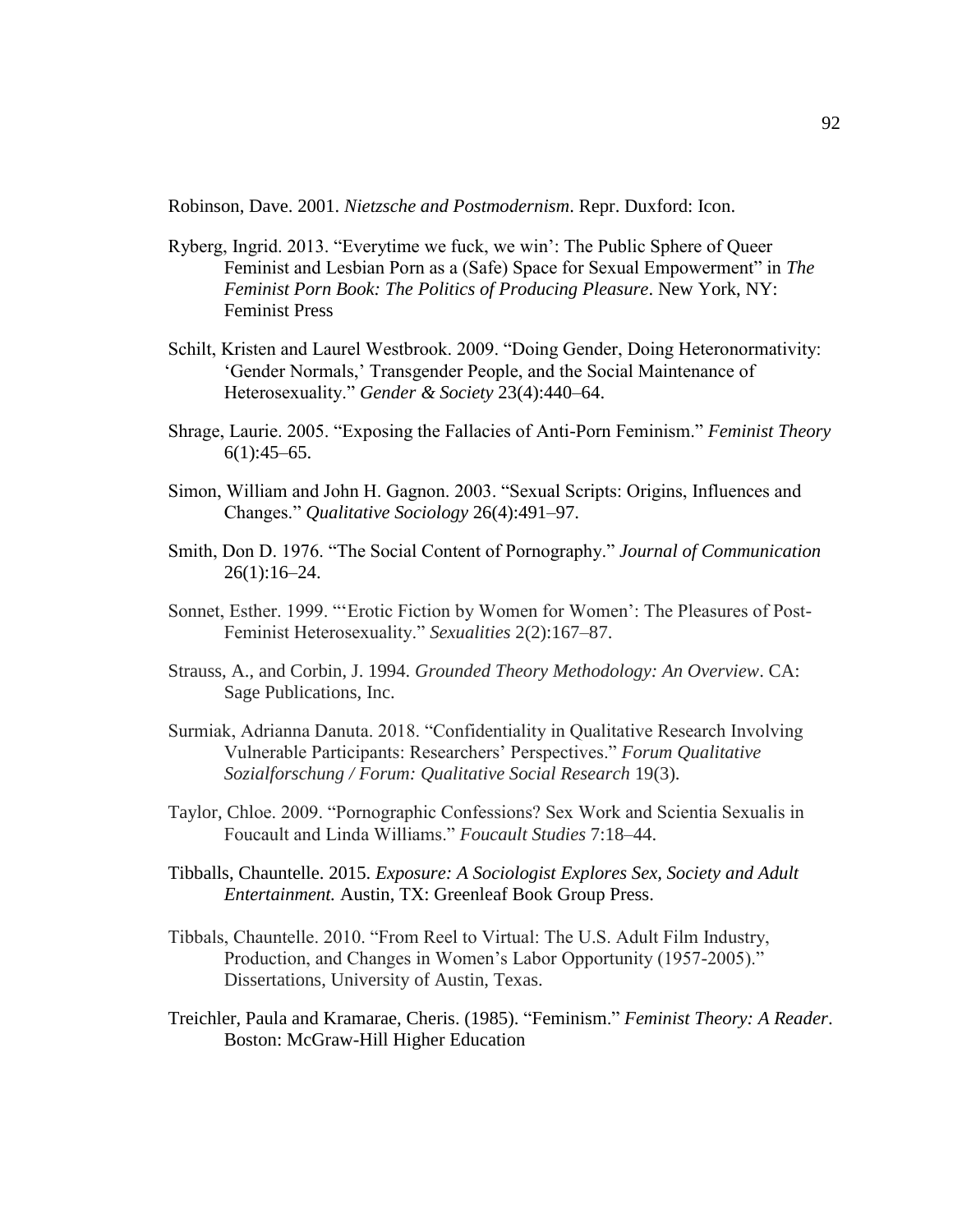- Ullman, Amanda. 2015. "BDSM for Dummies." *Her Campus*. Retrieved April 17, 2019 (https://www.hercampus.com/school/app-state/bdsm-dummies).
- Valocchi, Stephen. 2005. "Not Yet Queer Enough: The Lessons of Queer Theory for the Sociology of Gender and Sexuality." *Gender & Society* 19(6):750–70.
- Weitzer, Ronald. 2011. "Review Essay: Pornography's Effects: The Need for Solid Evidence: A Review Essay of Everyday Pornography, Edited by Karen Boyle (New York: Routledge, 2010) and Pornland: How Porn Has Hijacked Our Sexuality, by Gail Dines (Boston: Beacon, 2010)." *Violence Against Women* 17(5):666–75.
- West, Candace and Zimmerman, Don. 1987. "Doing Gender" *Gender & Society.*  1(2)125-151.
- Whittier, Nancy. 2014. "Rethinking Coalitions: Anti-Pornography Feminists, Conservatives, and Relationships between Collaborative Adversarial Movements." *Social Problems* 61(2):175–93.
- Yuval-Davis, Nira. 2006. "Intersectionality and Feminist Politics." *European Journal of Women's Studies* 13(3):193–209.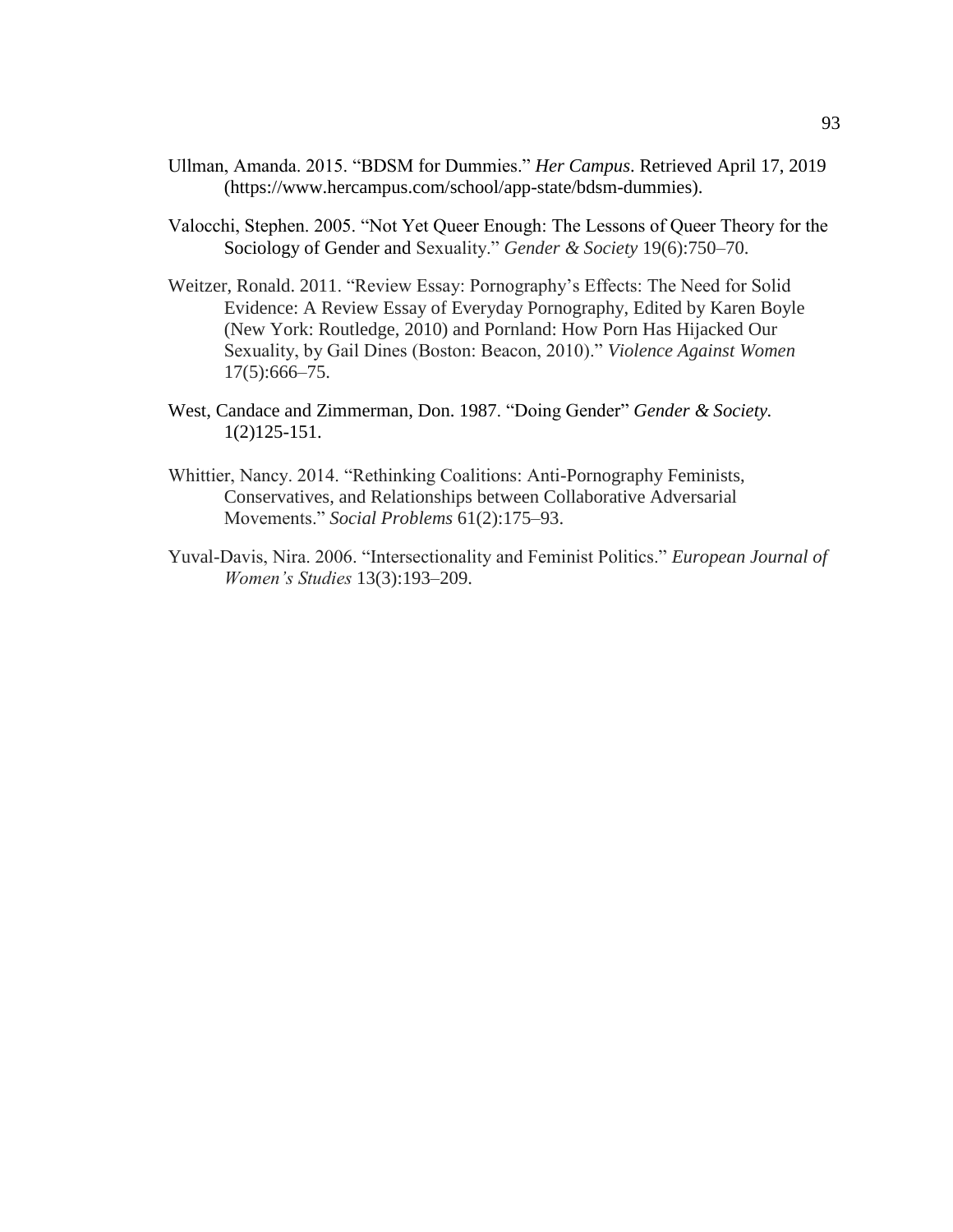# APPENDIX A

# Informed Consent Research on Working in the Pornography Industry

You are invited to participate in a study about people working within the West Coast pornography industry.

I am Samantha Silver, a graduate student in Public Sociology at Humboldt State University.

If you decide to participate, you will be asked to complete the an open-ended interview that will take between 30-60 minutes. The interview will be recorded. The recordings will be transcribed and then destroyed within 3 months of the interview date.

The risks involved for participants are no greater than the normal stress experienced in your daily life when reflecting on your participation within the porn industry. You may find benefits from the opportunity to think and talk about your experiences in the industry.

Your participation is voluntary. You have the right to discontinue the interview at any time without penalty.

All interview data will remain confidential. You will be asked to select a pseudonym if you wish. Only aggregated demographic information that could not be used to identify an individual will be reported out.

The transcripts will be maintained in a password protected electronic file and will be destroyed within 5-10 years. This consent form will be scanned and stored in a separate password protected file for the same time period. Original paper consent forms will be destroyed after they are scanned and stored.

If you have any questions about this research at any time, you can email my thesis advisor Mary.Virnoche@humboldt.edu. If you have any concerns with this study or questions about your rights as a participant, contact the Institutional Review Board for the Protection of Human Subjects at irb@humboldt.edu or (707) 826-5165. You can also contact me, Samantha Silver, at [scs139@humboldt.edu](mailto:scs139@humboldt.edu) or (424) 772-9830.

I am at least 18 years old. I have read and understood the above information and agree to participate in this study.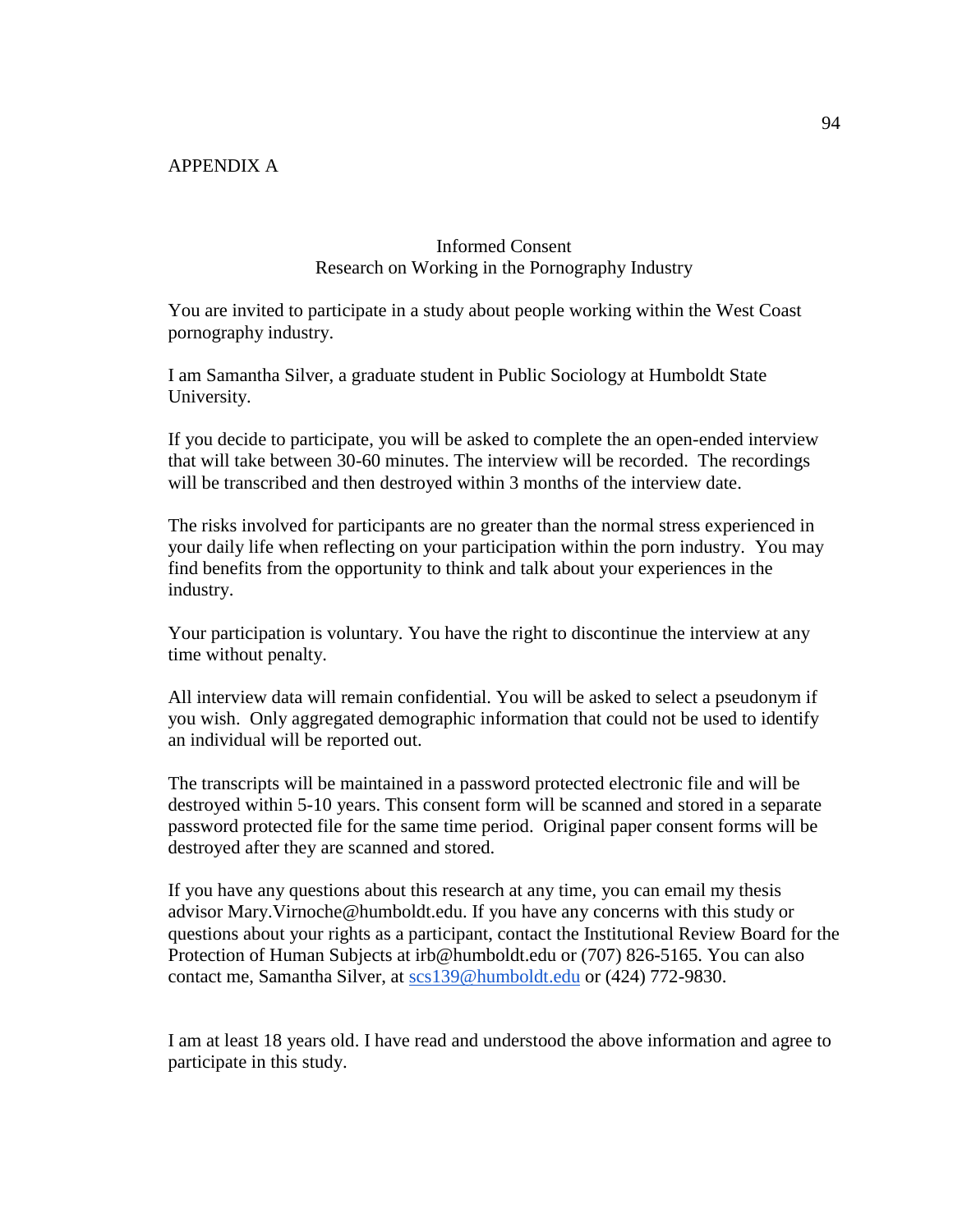Signature Printed Name Date

\_\_\_\_\_\_\_\_\_\_\_\_\_\_ \_\_\_\_\_\_\_\_\_\_\_\_\_\_\_\_\_\_\_\_ \_\_\_\_\_\_\_\_\_\_\_\_\_\_\_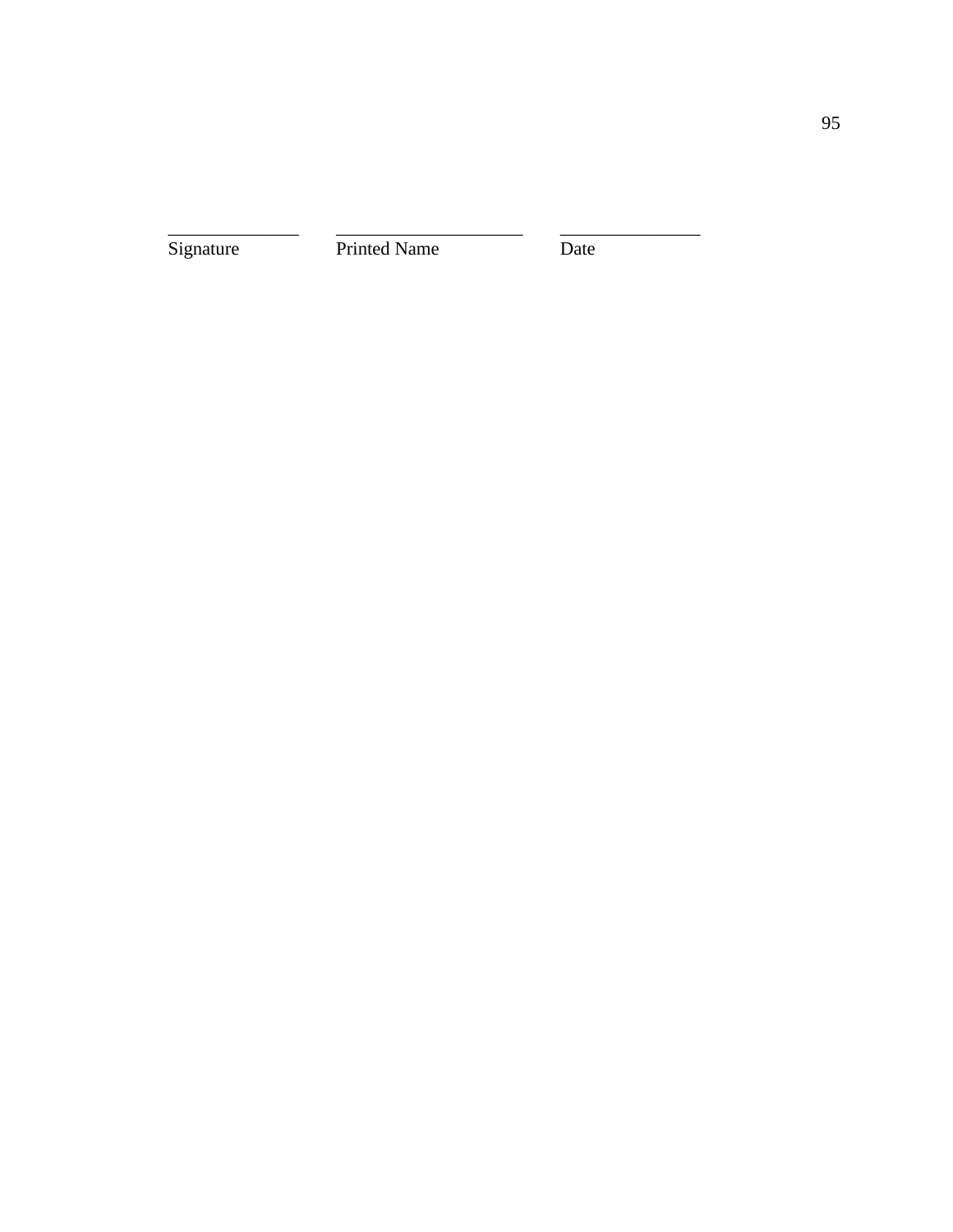# APPENDIX B

Interview Guide: Research on Working in the Pornography Industry

#### Entry

1. How did you get involved in the industry?

(Significant people - how influenced, How old were you, location, what else happening?)

2. What were your expectations about the industry before you entered? (How shaped? How changed? Compare to experiences?)

3. What were the biggest challenges?

#### Experiences and Changes Working

4. Key people or events that impacted your experiences once in.

5. How did your understanding of sex, gender and sexuality change, if at all, once working in the industry? (Significant events/experiences)

6. How are ideas about sex, gender and sexuality communicated in the industry? (Formally - scripts & directing, informally?)

7. How do you feel about porn industry portrayals of sex, gender and sexuality?

8. Are there parts of the industry that you would change?

#### Significant Productions

9. Can you talk about a production that you worked on that bent traditional understandings of sex, gender and sexuality? (How was that accomplished?)

10. Compared to that production, what has been your typical experience? (How accomplished?)

# Relationship with Personal Life

11. How has working in the industry affected your personal life? (Who knows? Friend choices? Family? How do you talk about your work with new acquaintances? Your relationships?)

# Closing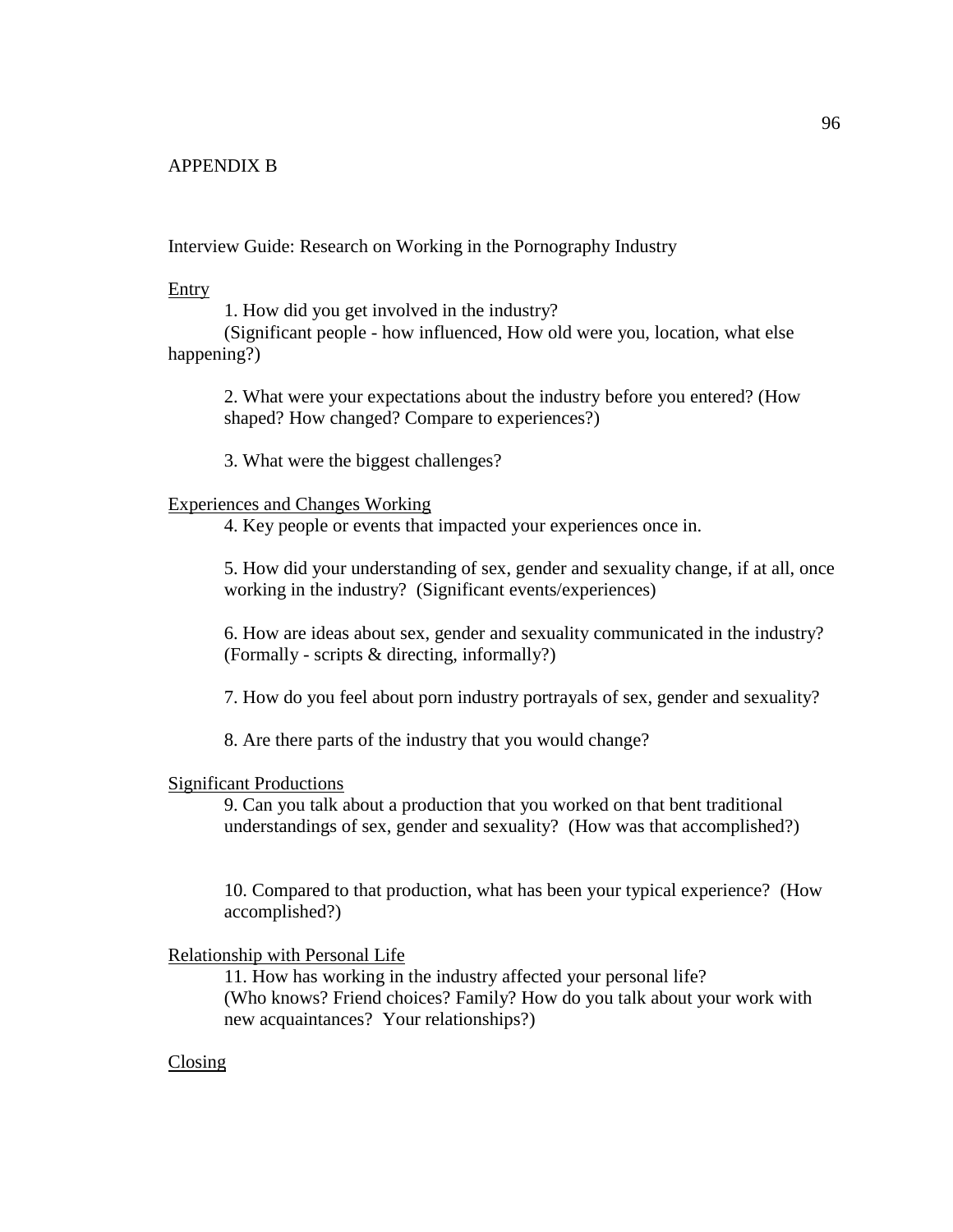12. As you look back on your time within the industry, are there any other events that stand out in your mind?

13. Is there anything that you might not have thought about before that occurred to you during this interview?

14. Is there anything else you think I should know to better understand your experiences within the pornography industry?

15. Is there anything you would like to ask me?

# **Demographics**

Gender Sexuality Racial/Ethnic Identity Age Roles within the industry Time within the industry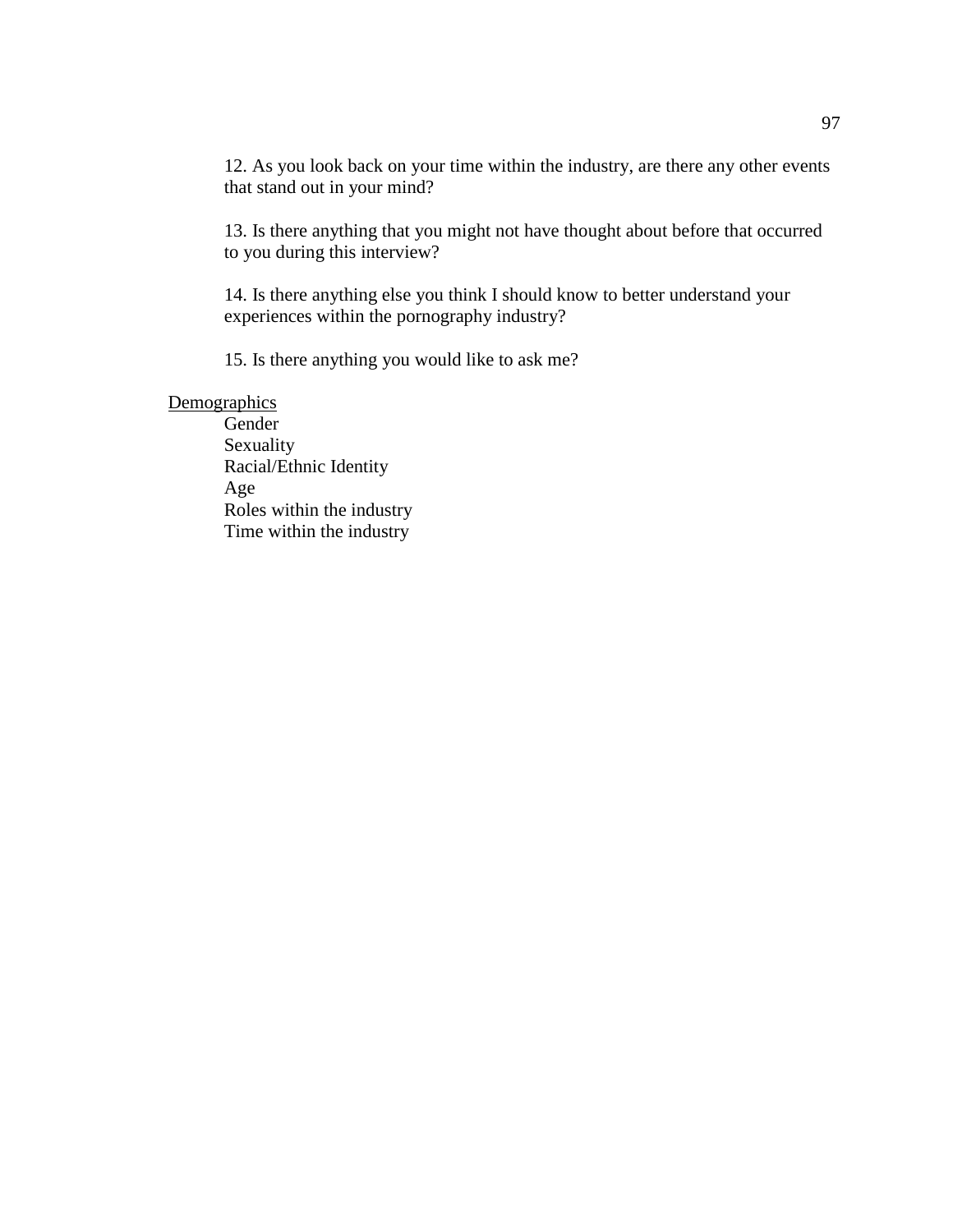APPENDIX C

#### RECRUITMENT

Email sent to participants:

RE: HSU Thesis Research Hello \_\_\_\_\_,

I found your name on Instagram and am hoping you might be interested in participating in my study.

My name is Samantha Silver. I am a graduate student studying Public Sociology at Humboldt State University. I am researching people working in the West Coast pornography industry. Your participation would include one interview lasting 30-60 minutes. We could do this in person or over the phone. If you are interested in participating please contact me at scs139@humboldt.edu or (424) 772-9830.

Thank you and I look forward to hearing back from you!

Best, Samantha Silver

Follow up email:

RE: HSU Thesis Research Hello\_\_\_\_\_\_\_,

I previously emailed you regarding potentially participating in my thesis study and am just following up to see if you are in fact interested.

My name is Samantha Silver. I am a graduate student studying Public Sociology at Humboldt State University. I am researching people working in the West Coast pornography industry. Your participation would include one interview lasting 30-60 minutes.

Please let me know if you have any questions or concerns. Thank you and I look forward to hearing back from you! Best,